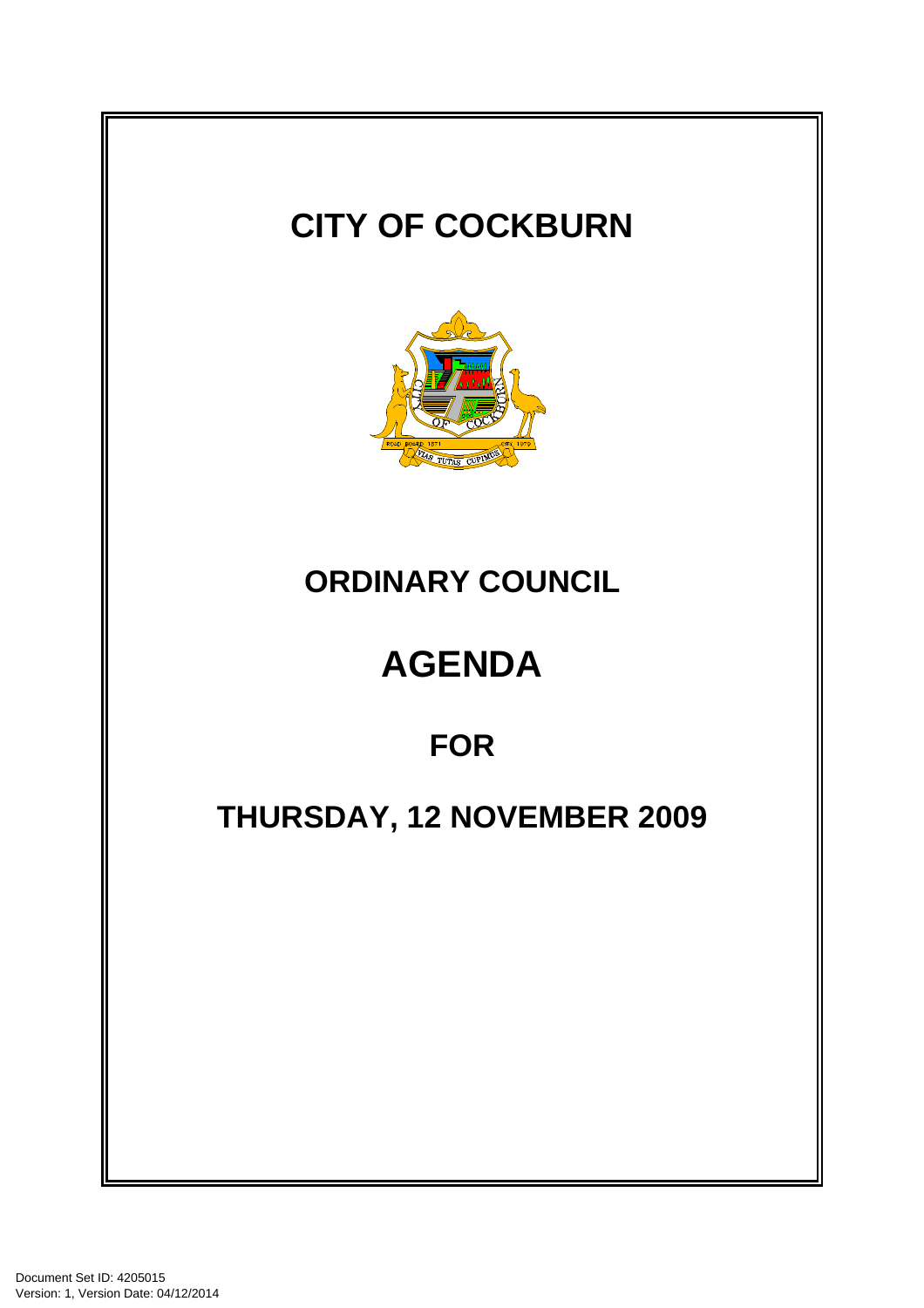# **CITY OF COCKBURN**

### **SUMMARY OF AGENDA TO BE PRESENTED TO THE ORDINARY COUNCIL MEETING TO BE HELD ON THURSDAY, 12 NOVEMBER 2009 AT 7:00 PM**

### **Page**

 $\equiv$ 

| 1.               |                                                     |                                                                                                                     |  |  |  |
|------------------|-----------------------------------------------------|---------------------------------------------------------------------------------------------------------------------|--|--|--|
| 2.               | APPOINTMENT OF PRESIDING MEMBER (IF REQUIRED)  1    |                                                                                                                     |  |  |  |
| 3.               | DISCLAIMER (TO BE READ ALOUD BY PRESIDING MEMBER) 1 |                                                                                                                     |  |  |  |
| $\overline{4}$ . |                                                     | ACKNOWLEDGEMENT OF RECEIPT OF WRITTEN DECLARATIONS OF<br>FINANCIAL INTERESTS AND CONFLICT OF INTEREST (BY PRESIDING |  |  |  |
| 5.               |                                                     |                                                                                                                     |  |  |  |
| 6.               |                                                     | ACTION TAKEN ON PREVIOUS PUBLIC QUESTIONS TAKEN ON                                                                  |  |  |  |
| 7.               |                                                     |                                                                                                                     |  |  |  |
| 8.               |                                                     |                                                                                                                     |  |  |  |
|                  | 8.1                                                 | (OCM 12/11/2009) - ORDINARY COUNCIL MEETING - 08/10/2009 1                                                          |  |  |  |
|                  | 8.2                                                 | (OCM 12/11/2009) - SPECIAL COUNCIL MEETING - 26/10/2009 2                                                           |  |  |  |
| 9.               |                                                     |                                                                                                                     |  |  |  |
| 10.              |                                                     |                                                                                                                     |  |  |  |
| 11.              |                                                     | BUSINESS LEFT OVER FROM THE PREVIOUS MEETING (IF                                                                    |  |  |  |
| 12.              |                                                     | DECLARATION OF COUNCILLORS WHO HAVE NOT GIVEN DUE<br>CONSIDERATION TO MATTERS IN THE BUSINESS PAPER  2              |  |  |  |
| 13.              |                                                     |                                                                                                                     |  |  |  |
|                  | 13.1                                                | (OCM 12/11/2009) - AGENDA BRIEFING SESSIONS (1713) (D                                                               |  |  |  |
|                  | 13.2                                                | (OCM 12/11/2009) - MEMBERSHIP OF THE AUDIT AND<br>STRATEGIC FINANCE COMMITTEE (5017) (D GREEN)                      |  |  |  |
|                  | 13.3                                                | (OCM 12/11/2009) - MEMBERSHIP OF THE CHIEF EXECUTIVE<br>OFFICER'S (CEO'S) AND SENIOR STAFF KEY PROJECTS             |  |  |  |
|                  | 13.4                                                | (OCM 12/11/2009) - MEMBERSHIP - SOUTH WEST CORRIDOR<br>ENVIRONMENTAL SERVICES COMMITTEE (1322) (D GREEN) 9          |  |  |  |
|                  | 13.5                                                | (OCM 12/11/2009) - MEMBERSHIP - SOUTH WEST DISTRICT<br>PLANNING COMMITTEE (9300) (D GREEN) (ATTACH) 10              |  |  |  |
|                  | 13.6                                                | (OCM 12/11/2009) - DELEGATE - MELVILLE-COCKBURN                                                                     |  |  |  |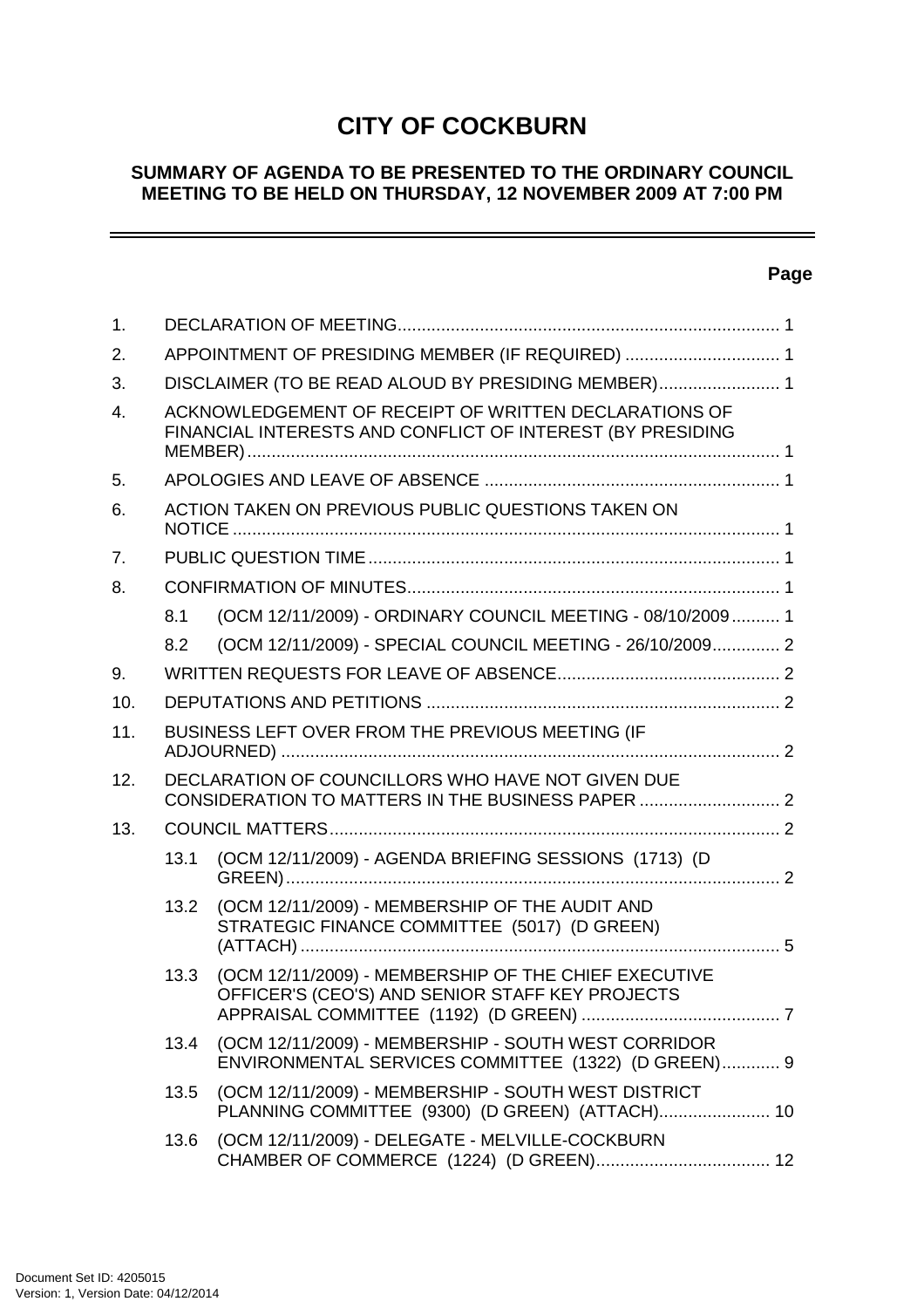|     |      | 13.7 (OCM 12/11/2009) - MINUTES OF THE GRANTS AND DONATIONS<br>COMMITTEE MEETING - 15 OCTOBER 2009 (5930) (R AVARD)                                                                                                          |  |
|-----|------|------------------------------------------------------------------------------------------------------------------------------------------------------------------------------------------------------------------------------|--|
|     | 13.8 | (OCM 12/11/2009) - MEMBERSHIP OF THE GRANTS AND                                                                                                                                                                              |  |
|     | 13.9 | (OCM 12/11/2009) - COUNCIL COMMITTEES (1054) (D GREEN)                                                                                                                                                                       |  |
|     |      | 13.10 (OCM 12/11/2009) - MEMBERSHIP OF LOCAL EMERGENCY<br>MANAGEMENT COMMITTEE (8958) (D GREEN) (ATTACH)  20                                                                                                                 |  |
| 14. |      |                                                                                                                                                                                                                              |  |
|     | 14.1 | (OCM 12/11/2009) - COOLBELLUP TOWN CENTRE PRECINCT<br>PROJECT COOLBELLUP AVENUE, COOLBELLUP - OWNERS:                                                                                                                        |  |
|     |      | 14.2 (OCM 12/11/2009) - CONSIDERATION TO INITIATE SCHEME<br>AMENDMENT NO. 42 - LAND AFFECTED BY WESTERN POWER<br>TRANSMISSION LINE CORRIDORS - OWNER: VARIOUS (93042)                                                        |  |
|     | 14.3 | (OCM 12/11/2009) - CONSIDERATION OF TECHNICAL<br>ASSESSMENT UNDERTAKEN OF COUNCIL'S ALTERNATIVE<br>INTERMODAL TERMINAL LOCATION - OWNER: N/A (9335) (A                                                                       |  |
|     | 14.4 | (OCM 12/11/2009) - CONSIDERATION TO ADOPT SCHEME<br>AMENDMENT NO. 70 FOR FINAL APPROVAL - WATSONS AND<br>SURROUDING LAND (PACKHAM NORTH) OWNER: VARIOUS -                                                                    |  |
|     | 14.5 | (OCM 12/11/2009) - PROPOSED CLOSURE OF REDUNDANT<br>PEDESTRIAN ACCESS WAY - CASSIO PLACE TO BOURBON<br>STREET, HAMILTON HILL (4309727) (135908) (K SIM) (ATTACH) 44                                                          |  |
|     | 14.6 | (OCM 12/11/2009) - CONSIDERATION TO ISSUE TAKING ORDER<br>AND DEDICATION OF LAND FOR ROAD PURPOSES - LOT 24<br>SIMPER ROAD, YANGEBUP (4309727) (K SIM) ATTACH)  46                                                           |  |
|     | 14.7 | (OCM 12/11/2009) - DEDICATION OF LAND AS ROAD RESERVE<br>PURSUANT TO SECTION 56 OF LAND ADMINISTRATION ACT<br>1997 - PORTION OF JAA LOT 572 (RESERVE 39181) BARTRAM<br>ROAD, SUCCESS (450012, 5514402) (K SIM) (ATTACH)  48  |  |
|     | 14.8 | (OCM 12/11/2009) - CONSIDERATION TO INITIATE SCHEME<br>AMENDMENT NO. 79 - MODIFYING RESTRICTED USE NO. 13 TO<br>PERMIT ADDITIONAL USES: LOCATION - LOT 885 WENTWORTH<br>PARADE, SUCCESS: OWNER - CITY OF COCKBURN (93079) (A |  |
|     | 14.9 | (OCM 12/11/2009) - DEVELOPMENT ASSESSMENT PANELS IN<br>WESTERN AUSTRALIA (9006) (D ARNDT) (ATTACH) 54                                                                                                                        |  |
| 15. |      | FINANCE AND CORPORATE SERVICES DIVISION ISSUES  63                                                                                                                                                                           |  |
|     | 15.1 | (OCM 12/11/2009) - LIST OF CREDITORS PAID - SEPTEMBER                                                                                                                                                                        |  |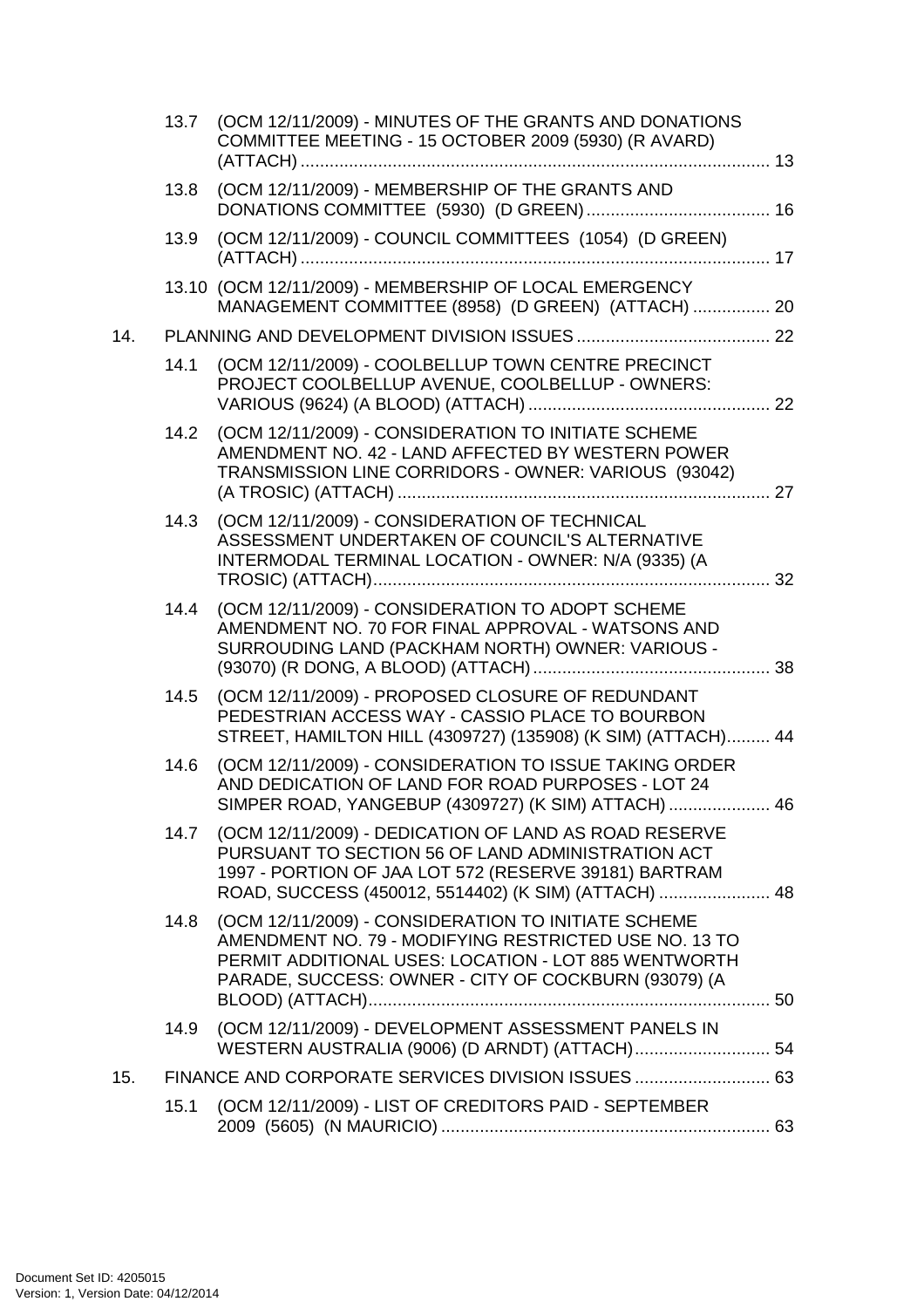|     | 15.2 | (OCM 12/11/2009) - STATEMENT OF FINANCIAL ACTIVITY AND<br>ASSOCIATED REPORTS - SEPTEMBER 2009 (5505) (N                                                       |  |
|-----|------|---------------------------------------------------------------------------------------------------------------------------------------------------------------|--|
|     | 15.3 | (OCM 12/11/2009) - PROPOSED DELETION OF POSITION<br>STATEMENT PSFCS2 'FAMILY LEAVE ENTITLEMENTS' (1015)                                                       |  |
| 16. |      |                                                                                                                                                               |  |
|     | 16.1 | (OCM 12/11/2009) - RESCISION - TENDER NO. RFT 21/2009 -<br>CRUSHED STONE/METAL (RFT 21/2009) (J RADAICH)  69                                                  |  |
|     | 16.2 | (OCM 12/11/2009) - TENDER NO. RFT 42/2009 - RECYCLING<br>ACCEPTANCE AND PROCESSING SERVICES (RFT 42/2009) (M                                                  |  |
|     | 16.3 | (OCM 12/11/2009) - TENDER NO. RFT 35/2009 - CHIPPING AND<br>MULCHING SERVICES (RFT 35/2009) (L DAVIESON) (ATTACH)  79                                         |  |
|     | 16.4 | (OCM 12/11/2009) - TENDER NO. RFT 30/2009 - ONE (1) REFUSE<br>COMPACTOR TRUCK - 6 X 4 29M3 SIDE LOADING (RFT 30/2009)                                         |  |
| 17. |      |                                                                                                                                                               |  |
|     | 17.1 | (OCM 12/11/2009) - TENDER NO.RFT 37/2009 - ARCHITECTURAL<br>SERVICES - SUCCESS INTERGRATED HEALTH AND                                                         |  |
| 18. |      |                                                                                                                                                               |  |
| 19. |      | MOTIONS OF WHICH PREVIOUS NOTICE HAS BEEN GIVEN  96                                                                                                           |  |
| 20. |      | NOTICES OF MOTION GIVEN AT THE MEETING FOR CONSIDERATION                                                                                                      |  |
| 21. |      | NEW BUSINESS OF AN URGENT NATURE INTRODUCED BY                                                                                                                |  |
| 22  |      | (OCM 12/11/2009) - MATTERS TO BE NOTED FOR INVESTIGATION,                                                                                                     |  |
| 23. |      |                                                                                                                                                               |  |
|     | 23.1 | (OCM 12/11/2009) - MINUTES OF CHIEF EXECUTIVE OFFICER<br>PERFORMANCE AND SENIOR STAFF KEY PROJECTS<br>APPRAISAL COMMITTEE MEETING - 12 OCTOBER 2009 (1192) (S |  |
| 24  |      | (OCM 12/11/2009) - RESOLUTION OF COMPLIANCE (SECTION 3.18(3),                                                                                                 |  |
| 25. |      |                                                                                                                                                               |  |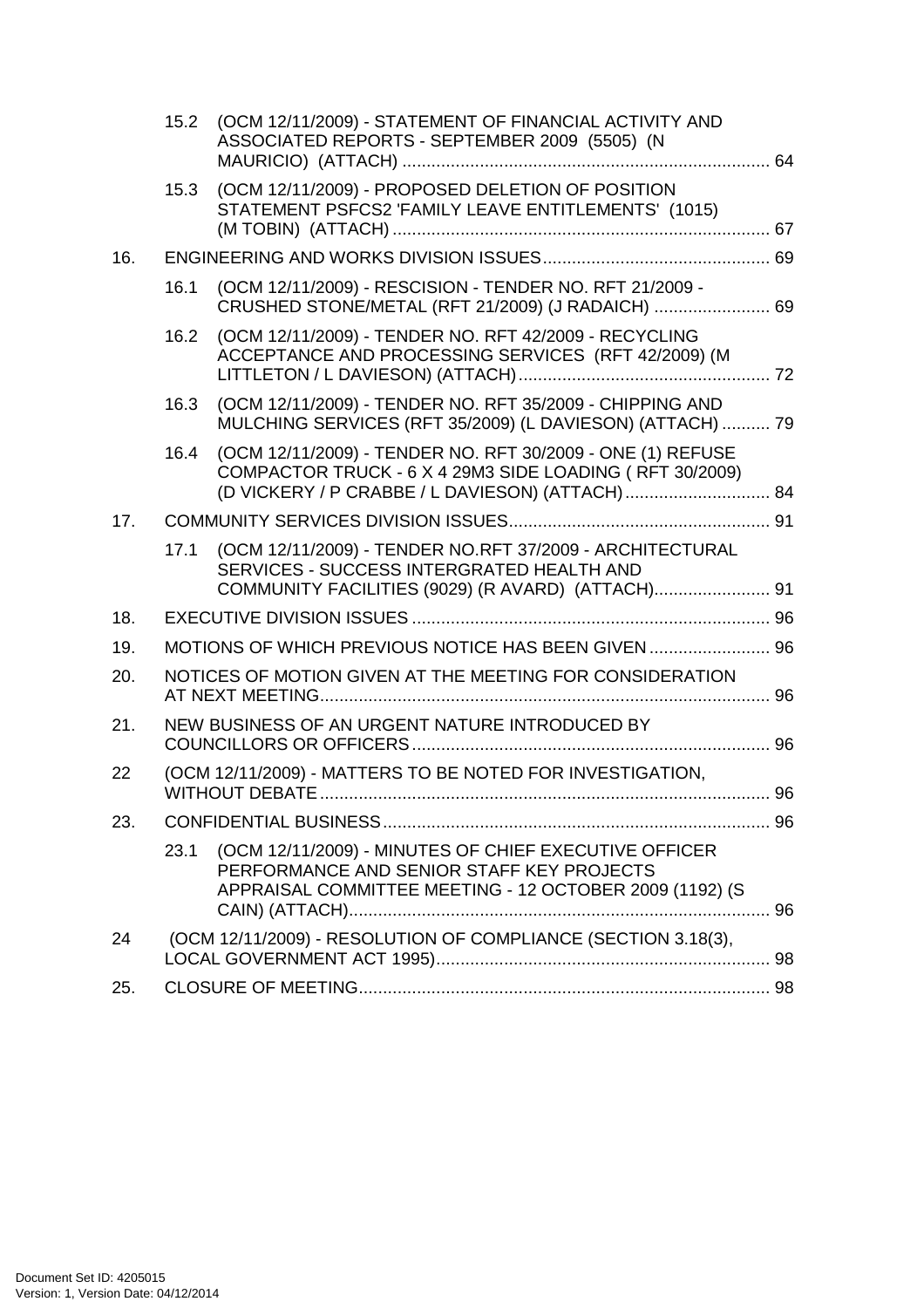# **CITY OF COCKBURN**

## **AGENDA TO BE PRESENTED TO THE ORDINARY COUNCIL MEETING TO BE HELD ON THURSDAY, 12 NOVEMBER 2009 AT 7:00 PM**

### **1. DECLARATION OF MEETING**

**2. APPOINTMENT OF PRESIDING MEMBER (If required)** 

#### **3. DISCLAIMER (To be read aloud by Presiding Member)**

Members of the public, who attend Council Meetings, should not act immediately on anything they hear at the Meetings, without first seeking clarification of Council's position. Persons are advised to wait for written advice from the Council prior to taking action on any matter that they may have before Council.

- **4. ACKNOWLEDGEMENT OF RECEIPT OF WRITTEN DECLARATIONS OF FINANCIAL INTERESTS AND CONFLICT OF INTEREST (by Presiding Member)**
- **5. APOLOGIES AND LEAVE OF ABSENCE**
- **6. ACTION TAKEN ON PREVIOUS PUBLIC QUESTIONS TAKEN ON NOTICE**  Nil
- **7. PUBLIC QUESTION TIME**
- **8. CONFIRMATION OF MINUTES** 
	- **8.1 (OCM 12/11/2009) ORDINARY COUNCIL MEETING 08/10/2009**

#### **RECOMMENDATION**

That the Minutes of the Ordinary Council Meeting held on Thursday 8 October 2009, be adopted as a true and accurate report.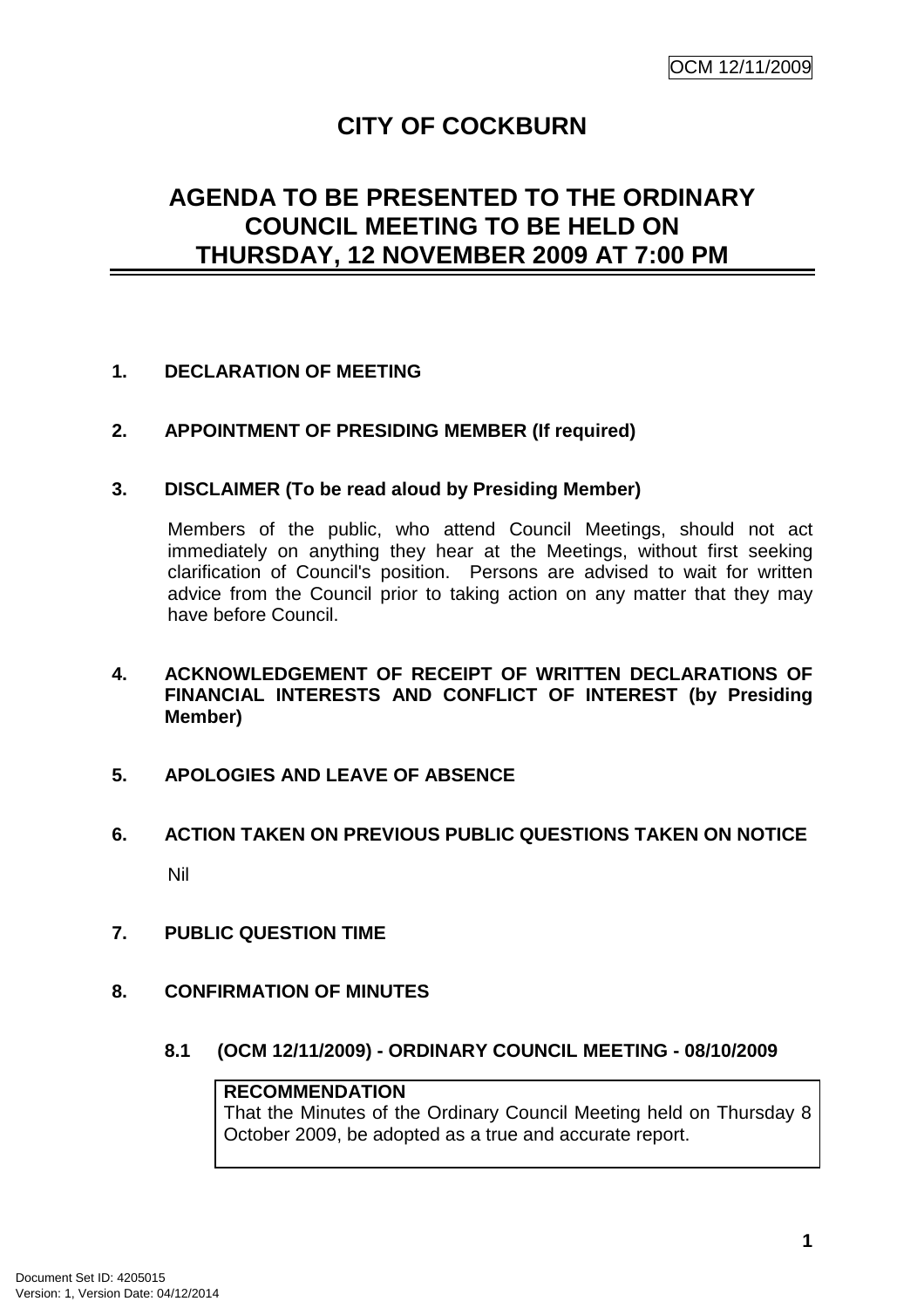### **COUNCIL DECISION**

**8.2 (OCM 12/11/2009) - SPECIAL COUNCIL MEETING - 26/10/2009** 

#### **RECOMMENDATION**

That the Minutes of the Special Council Meeting held on Monday 26 October 2009, be adopted as a true and accurate record.

**COUNCIL DECISION** 

### **9. WRITTEN REQUESTS FOR LEAVE OF ABSENCE**

### **10. DEPUTATIONS AND PETITIONS**

**11. BUSINESS LEFT OVER FROM THE PREVIOUS MEETING (If adjourned)** 

Nil

### **12. DECLARATION OF COUNCILLORS WHO HAVE NOT GIVEN DUE CONSIDERATION TO MATTERS IN THE BUSINESS PAPER**

#### **13. COUNCIL MATTERS**

**13.1 (OCM 12/11/2009) - AGENDA BRIEFING SESSIONS (1713) (D GREEN)** 

### **RECOMMENDATION**

That Council continues with open Agenda Briefing Sessions for the future, under similar conditions that apply to the current forum.

**COUNCIL DECISION**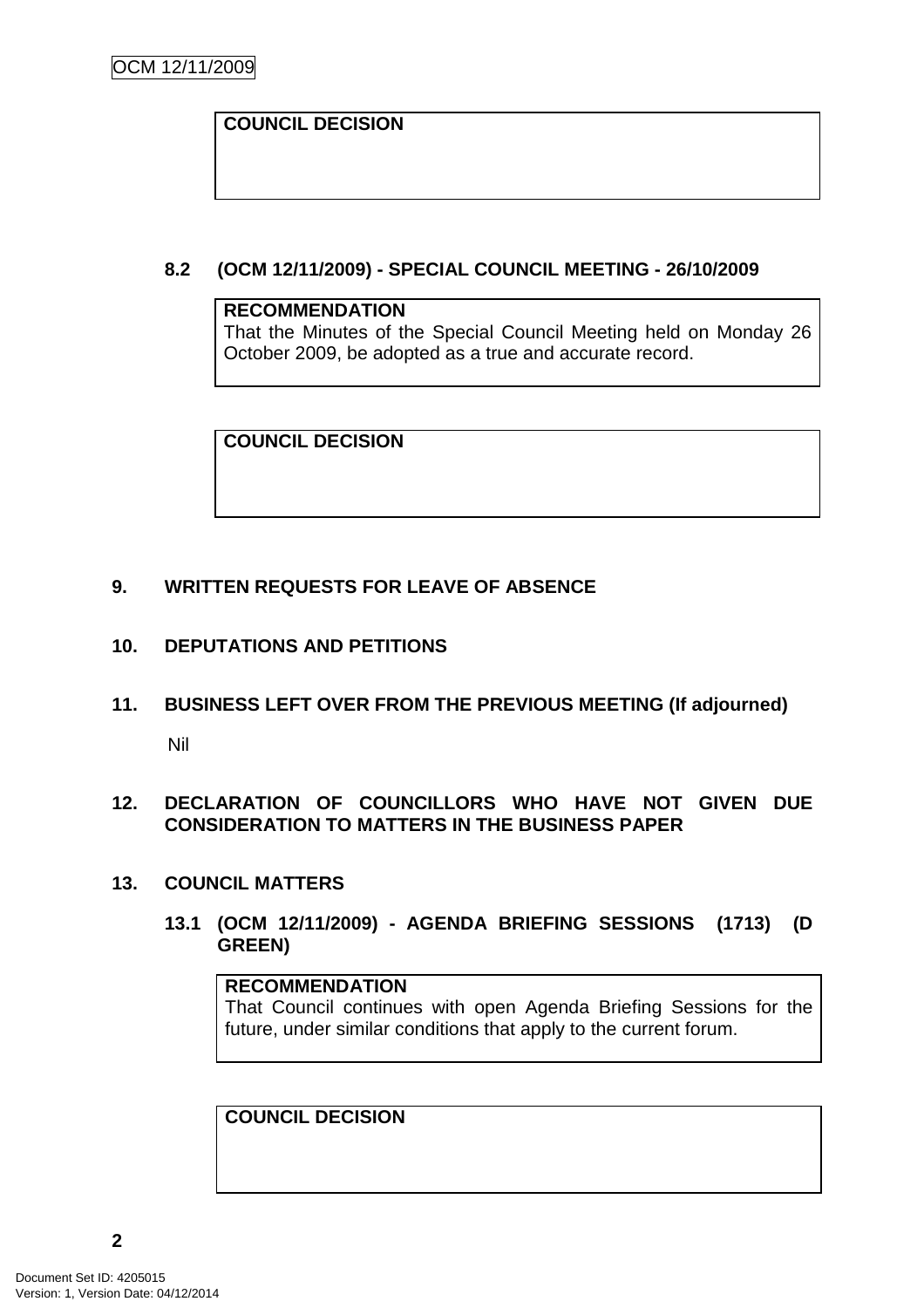### **Background**

At the Council Meeting conducted on 9 April 2009, the following resolution was passed:

MOVED Clr H Attrill SECONDED Clr S Limbert that Council trials open Agenda Briefing Sessions for the period May – October 2009, under similar conditions that apply to the current forum with the exception of:

- (1) That up to 30 minutes be allocated at the conclusion of the Agenda Briefing Session to the Elected Members segment in order to allow the public to ask questions on any matter on the Agenda, of the staff;
- (2) Confidential matters on the Agenda to be 'briefed' behind closed doors.

### CARRIED 8/2

#### Reason for Decision

The current briefing session methodology presently provides the best possible outcome for people who are making applications to the City either for Planning, policy or other matters to be considered.

This decision does not support a proposal that delays the processing of matters which are brought before the Council. The briefing session is to provide the opportunity for questions to be raised at the time by the public.

#### **Submission**

To continue the Council Agenda Briefing sessions in the current format.

#### **Report**

Following the trial period and the Council elections, the following assessment of the Open Briefing Sessions is provided for members' consideration.

From an administrative point of view the sessions have not posed any difficulties and do not require any further effort by officers to explain the items being presented.

The timeframe (7.00 pm commencement) does require a disciplined effort by staff and Elected Members to ensure the public are not kept waiting for the briefing.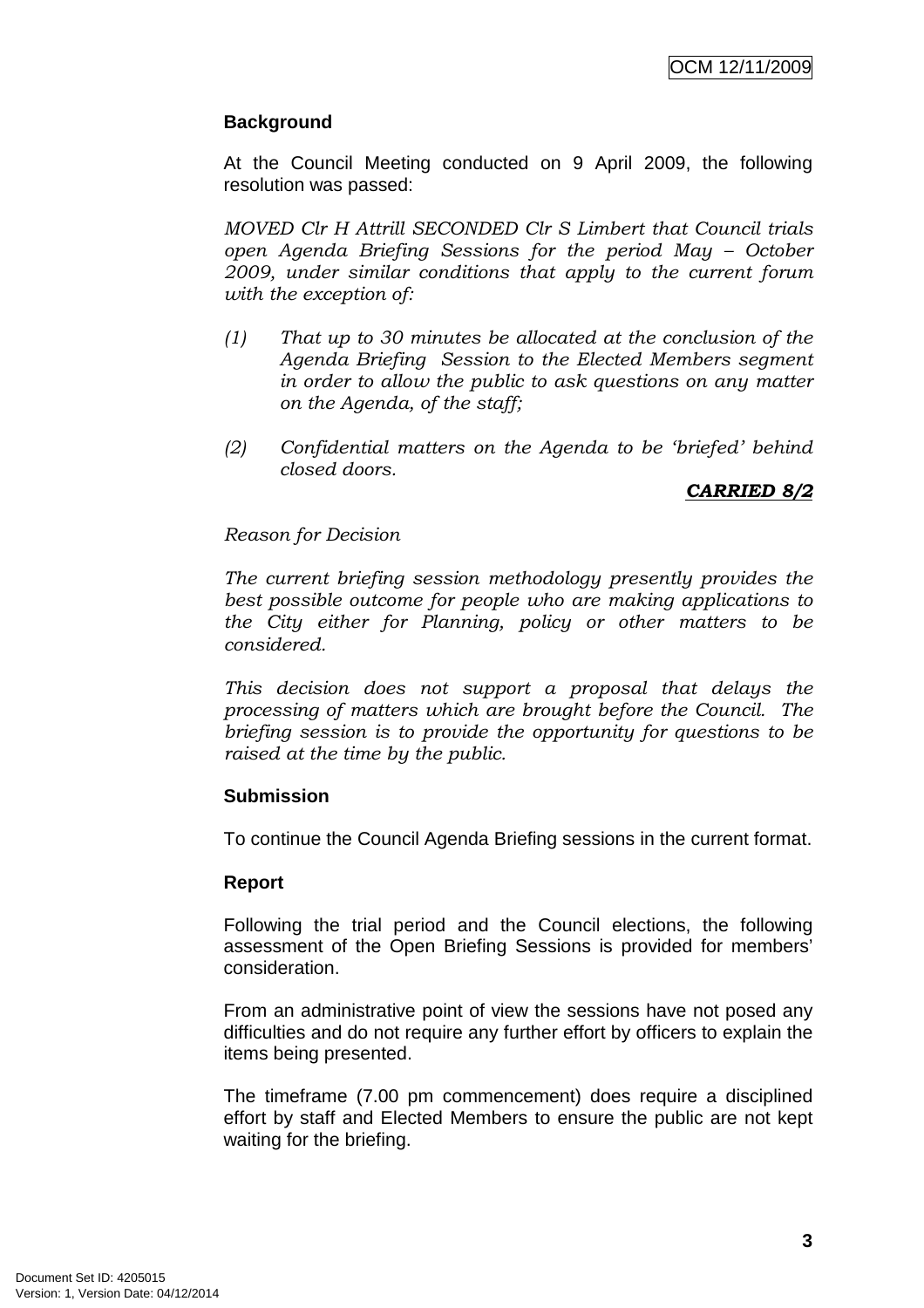The previous arrangement enabled a more flexible timeframe to be employed and also allowed other matters to be informally briefed to Elected Members, prior to the Agenda Briefing Session commencing. This is not now possible and any such informal briefings now commence at 5.45 p.m. and last no longer than 45 minutes to allow time for dinner prior to the commencement of the agenda briefing at 7.00 p.m.

To enable Elected Members more time to receive informal briefings there are a number of options which could be considered.

These include:

- Commencing the Agenda Briefing Session at 6.00 pm, followed by dinner, and then provide the information;
- Convene informal briefing sessions prior to the Agenda Briefing, which is pushed back until 7.30 pm;
- Convene informal briefing sessions at another pre-determined day/time (e.g.  $4<sup>th</sup>$  Thursday each month).

Anecdotally, the sessions are of little interest to the general public with regular attendance in the public gallery in the vicinity of 10-15 each meeting. Persons who have an item on any Agenda are informed of the briefings, should they wish to ask any questions on the item, following its presentation to the forum. On rare occasions, such people have attended the Sessions.

Overall, the only discernible difference between open and closed agenda briefing sessions is that the meetings are not recorded under the current arrangements and the format for the presentations is more formal and disciplined. On the basis that there are no obvious reasons to revert to closed briefings; it is recommended that Council continues with the current processes into the future.

#### **Strategic Plan/Policy Implications**

#### **Governance Excellence**

• To conduct Council business in open public forums and to manage Council affairs by employing publicly accountable practices.

#### **Budget/Financial Implications**

N/A

#### **Legal Implications**

There are no statutory provisions relative to local government briefing procedures.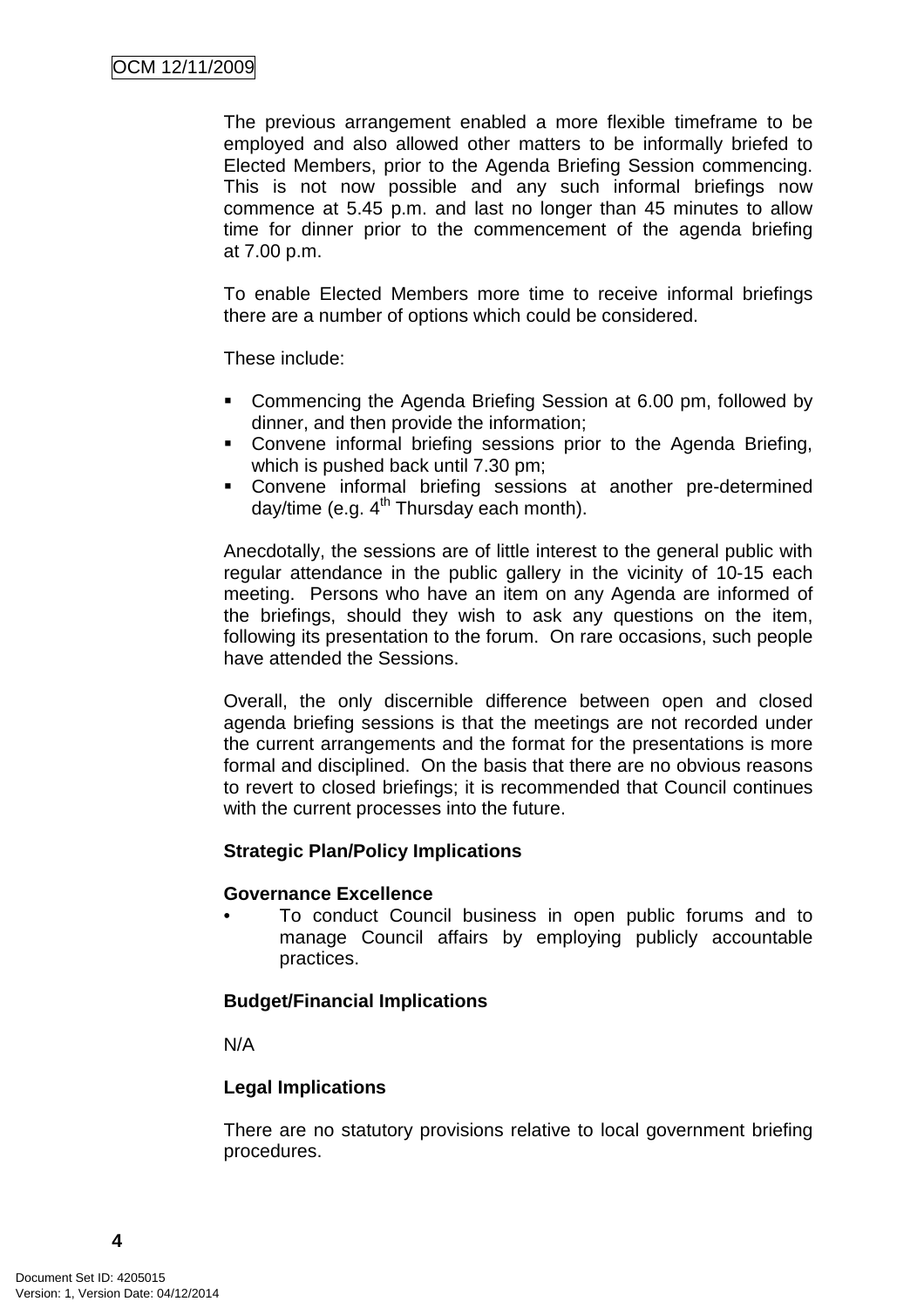### **Community Consultation**

N/A

### **Attachment(s)**

N/A

### **Advice to Proponent(s)/Submissioners**

N/A

### **Implications of Section 3.18(3) Local Government Act, 1995**

Nil

### **13.2 (OCM 12/11/2009) - MEMBERSHIP OF THE AUDIT AND STRATEGIC FINANCE COMMITTEE (5017) (D GREEN) (ATTACH)**

## **RECOMMENDATION**

That Council:

- (1) include "Strategic Finance" in the title applied to the Audit Committee previously established by Council;
- (2) appoint the following Elected Members (minimum 3) to the Audit and Strategic Finance Committee \_\_\_\_\_\_\_\_\_\_\_\_\_\_\_\_\_\_;
- (3) adopt the proposed changes to the Terms of Reference, as attached to the Agenda; and
- (4) pursuant to Section 7.1B of the Local Government Act, 1995, delegate the authority of Council to meet with the Auditor to the Committee.

**TO BE CARRIED BY AN ABSOLUTE MAJORITY OF COUNCIL**

### **COUNCIL DECISION**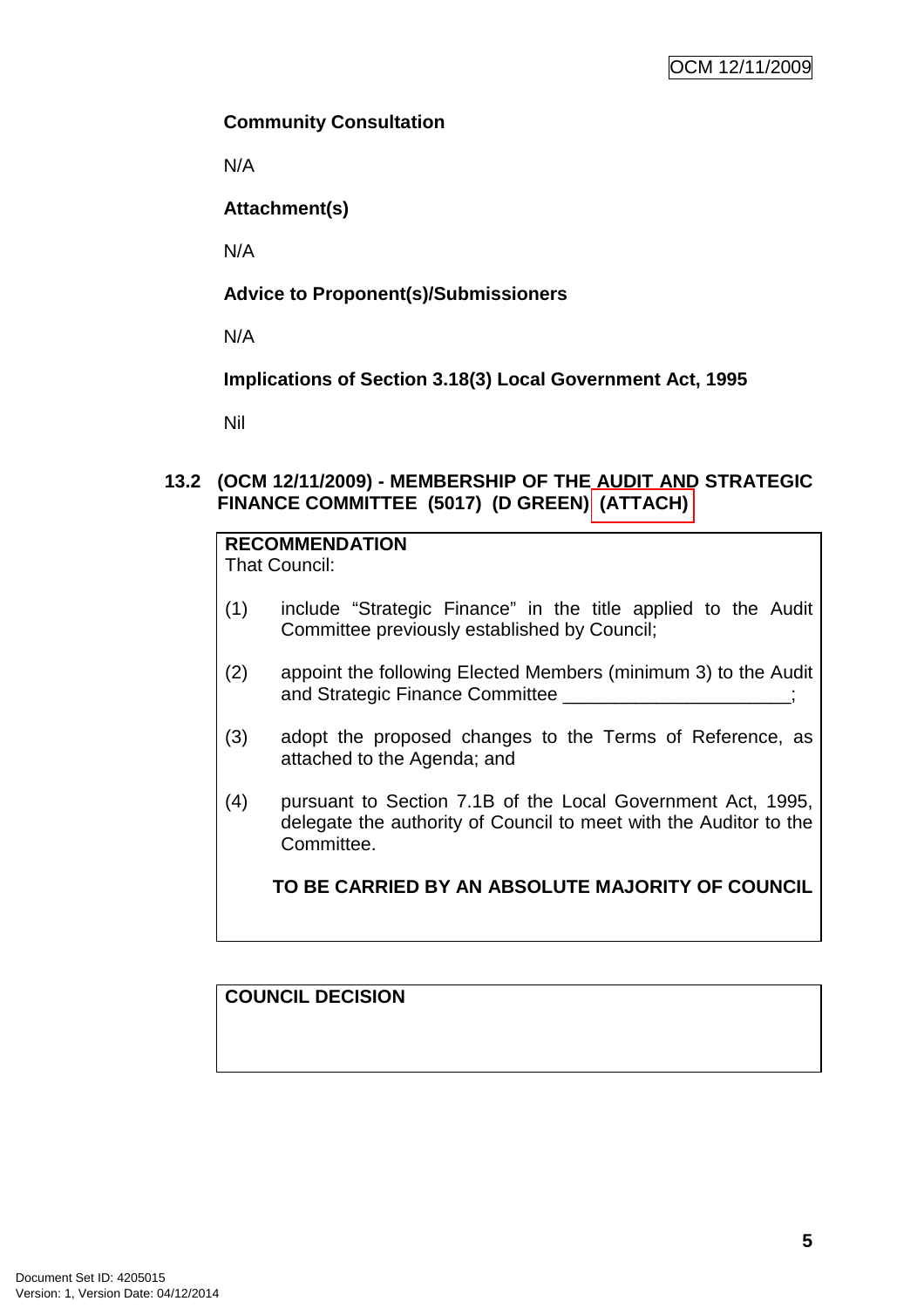### **Background**

Part 7 of the Local Government Act, 1995 prescribes matters dealing with Audits and financial accounts in local government and requires all Councils to establish an Audit Committee and appoint at least three persons to the Committee. Council established its Audit Committee in May 2005.

#### **Submission**

N/A

### **Report**

Membership of the Audit Committee may comprise only of Elected Members and other persons subject to a majority of members being Elected Members of Council. As there is a requirement for the Committee to liaise very closely with both its internal and external Auditors, it is not considered necessary that any other persons be appointed as Committee members. Employees of the City, including the Chief Executive Officer, are excluded from becoming members of the Committee. Retiring members of the Committee are Mayor Howlett and Clrs Allen, Romano, Limbert, Reeve-Fowkes and Attrill.

The Terms of Reference (TOR) for the Committee (attached) include the functions of the previously established Strategic Finance and Investments Committee. This is because the functions of that Committee fall within the Charter of the Audit Committee and are able to be effectively monitored by the Audit Committee. In recognition of this it is recommended that these functions be included in the title of the Committee.

The Audit calendar is also included in the TOR to ensure the Committee meets to a regular timeframe throughout the year and considers those matters identified in the calendar and the TOR in a timely manner. This has been amended to refer to those matters which were the responsibility of the previous Strategic Finance and Investments Committee.

Finally, it is considered appropriate for Council to delegate the function of meeting with the appointed (external) Auditor to the Committee to eliminate the requirement for the Auditor to present the same reports to both the Committee and the Council, as required under Section 7.12A(2) of the Act.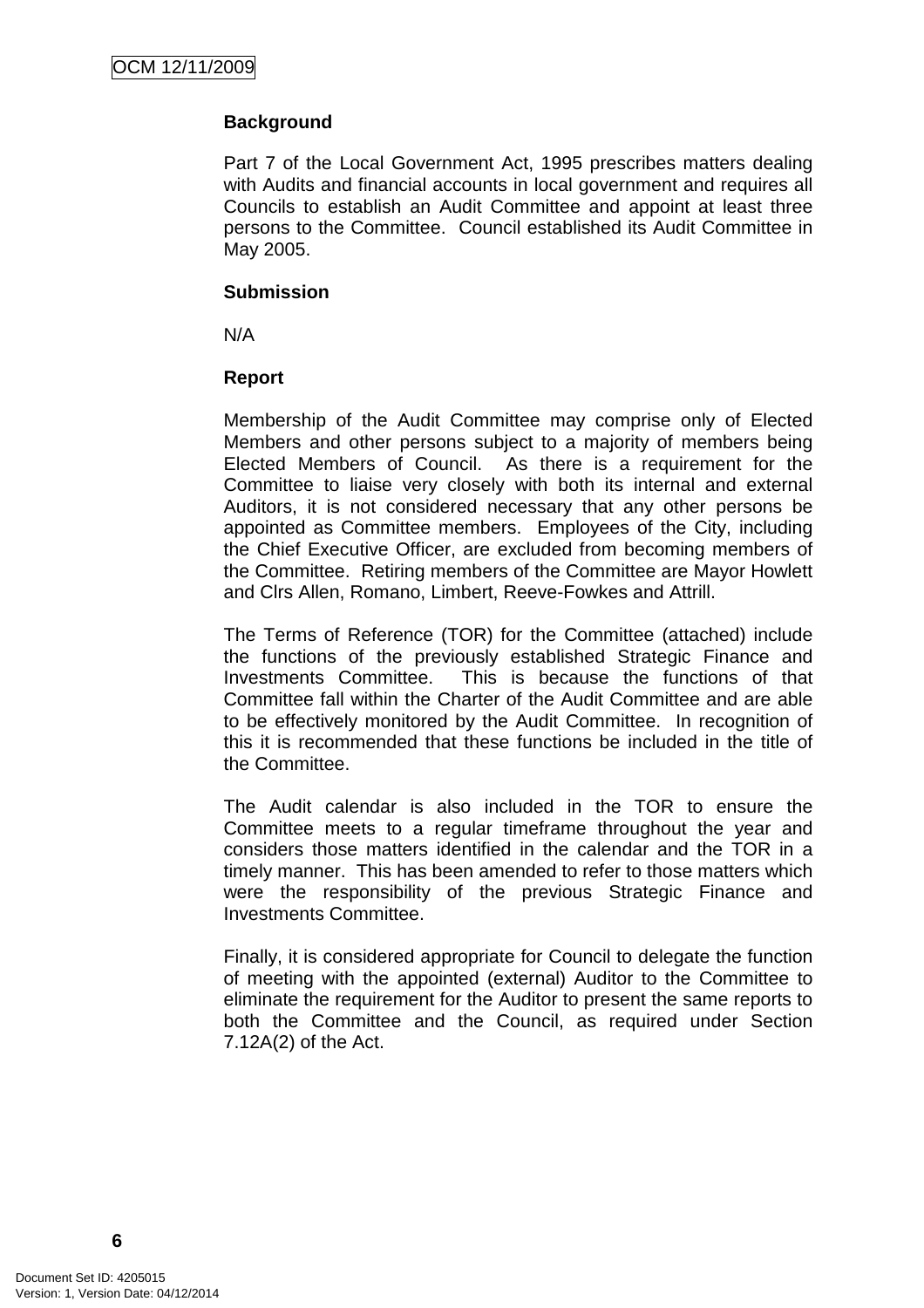### **Strategic Plan/Policy Implications**

#### **Governance Excellence**

• To conduct Council business in open public forums and to manage Council affairs by employing publicly accountable practices.

#### **Budget/Financial Implications**

N/A

#### **Legal Implications**

Part 7 of the Local Government Act, 2005 refers.

#### **Community Consultation**

N/A

**Attachment(s)**

Terms of Reference.

### **Advice to Proponent(s)/Submissioners**

N/A

**Implications of Section 3.18(3) Local Government Act, 1995**

Nil.

### **13.3 (OCM 12/11/2009) - MEMBERSHIP OF THE CHIEF EXECUTIVE OFFICER'S (CEO'S) AND SENIOR STAFF KEY PROJECTS APPRAISAL COMMITTEE (1192) (D GREEN)**

**RECOMMENDATION** That Council appoint the following Elected Members (minimum 3) to the Chief Executive Officer's (CEO's) and Senior Staff Key Projects Appraisal Committee.

**TO BE CARRIED BY AN ABSOLUTE MAJORITY OF COUNCIL**

**COUNCIL DECISION**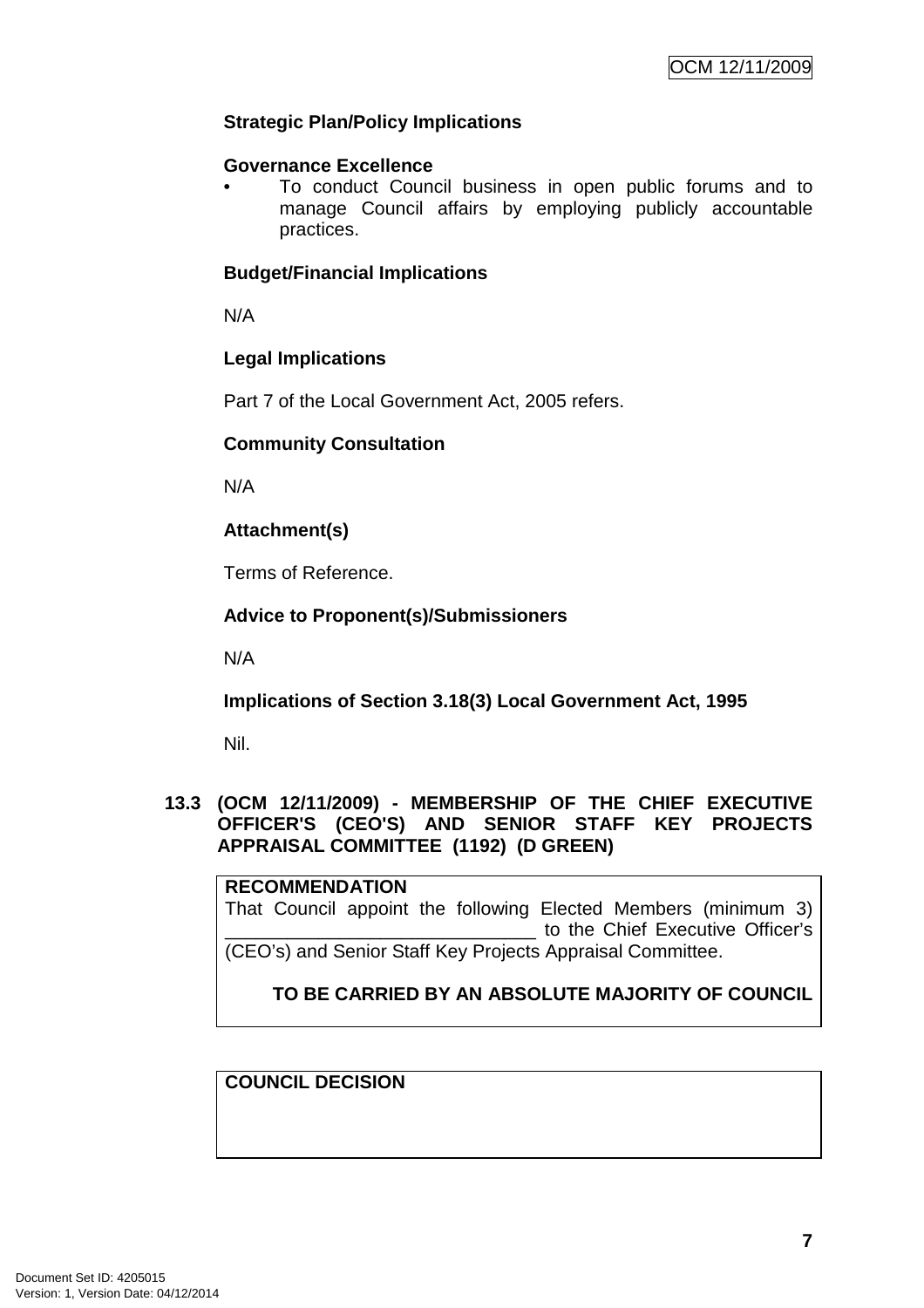### **Background**

This Committee was established in September 2005. Its primary functions are to review the performance of the CEO, in accordance with the negotiated contract of employment, provide recommendations to Council in relation to the approved remuneration package and assess relevant outcomes in accordance with Key Performance Indicators.

### **Submission**

N/A

### **Report**

The tenure of members appointed to the Committee expired at the October 2009 Council elections. Those members were Mayor Howlett, Deputy Mayor Allen and Clrs Romano, Limbert, Reeve-Fowkes and Attrill. In accordance with Section 5.10 of the Local Government Act, 1995, Council is to appoint elected members (minimum of 3) to be members of the Committee, should it wish the Committee to remain in operation.

### **Strategic Plan/Policy Implications**

#### **Governance Excellence**

• To maintain a professional, well-trained and healthy workforce that is responsive to the community's needs.

### **Budget/Financial Implications**

N/A

### **Legal Implications**

Sec. 5.10 of the Local Government Act, 1995 refers.

#### **Community Consultation**

N/A

### **Attachment(s)**

N/A

### **Advice to Proponent(s)/Submissioners**

N/A

**8**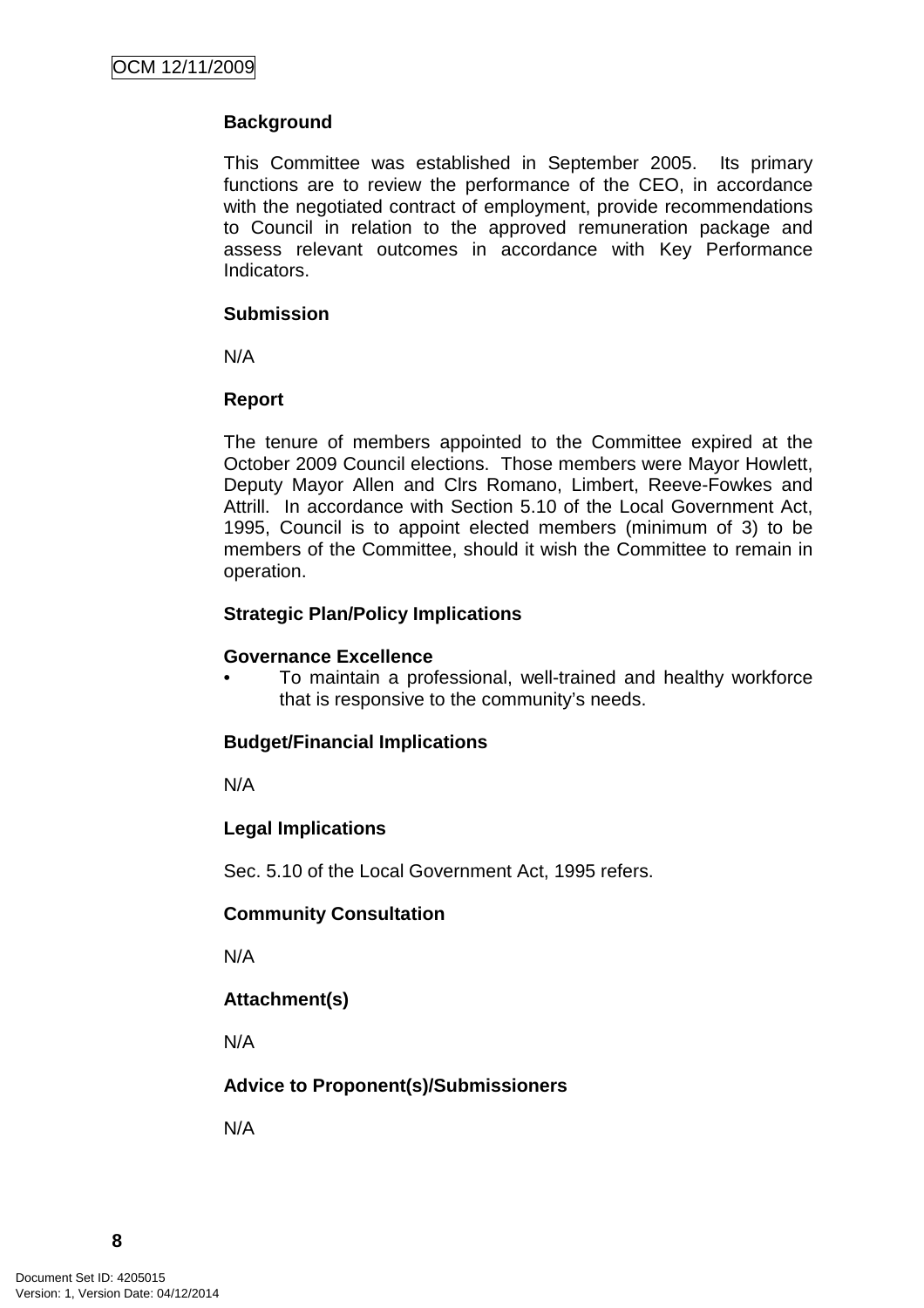### **Implications of Section 3.18(3) Local Government Act, 1995**

N/A

### **13.4 (OCM 12/11/2009) - MEMBERSHIP - SOUTH WEST CORRIDOR ENVIRONMENTAL SERVICES COMMITTEE (1322) (D GREEN)**

| <b>RECOMMENDATION</b>                                            |  |  |  |  |  |                                                              |  |  |
|------------------------------------------------------------------|--|--|--|--|--|--------------------------------------------------------------|--|--|
| That Council appoints _____________________(Elected Member) as a |  |  |  |  |  |                                                              |  |  |
| Committee.                                                       |  |  |  |  |  | delegate to the South West Corridor Environment and Services |  |  |

#### **COUNCIL DECISION**

#### **Background**

One of the Council's two representatives on the South West Corridor Environment and Services Committee was former Clr Baker. Clr Reeve-Fowkes remains the other. Hence, there is now a vacancy for an elected member from the City of Cockburn to be appointed to the Committee.

#### **Submission**

N/A

#### **Report**

The South West Corridor Environment and Services Committee has been established by the South West Group, comprising the six local authorities in the South West Metropolitan Region of Perth.

Its role is to:

- Consider environmental, recreational and other community service issues and provide advice to the South West Group;
- **IMPROVE the understanding of these issues amongst member local** government authorities;
- **Provide a forum to develop relevant policies and projects;**
- **Implement the recommendations of the Beeliar Regional Park** Management Plan;

Meetings are convened four times per year.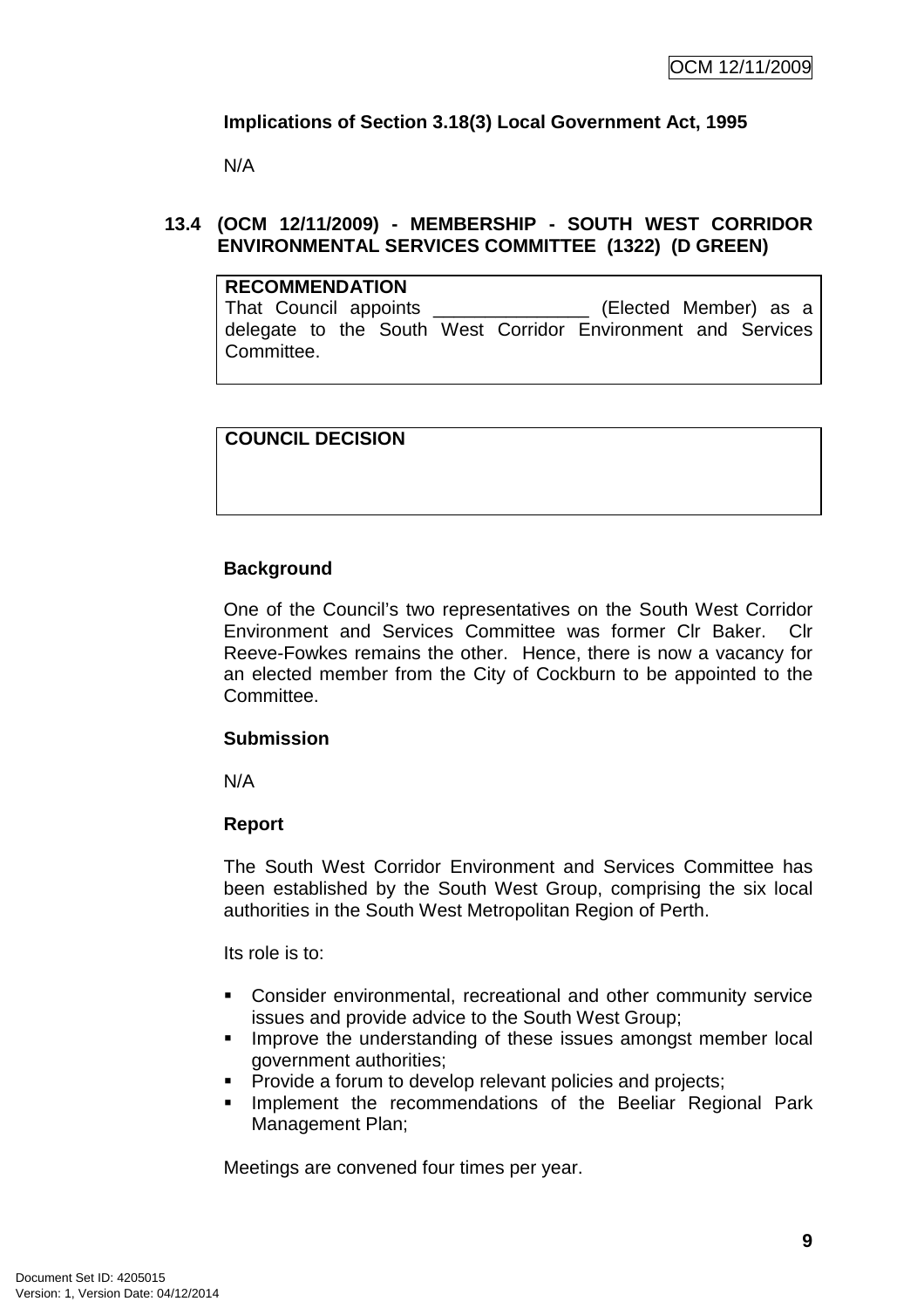Should no elected member wish to be appointed as Council's representative to the Committee, it is acceptable for an officer of Council to be nominated.

#### **Strategic Plan/Policy Implications**

#### **Natural Environmental Management**

• To conserve, preserve and where required remediate the quality, extent and uniqueness of the natural environment that exists within the district.

#### **Budget/Financial Implications**

N/A

#### **Legal Implications**

N/A

**Community Consultation** 

N/A

**Attachment(s)**

N/A

**Advice to Proponent(s)/Submissioners** 

N/A

**Implications of Section 3.18(3) Local Government Act, 1995**

Nil.

#### **13.5 (OCM 12/11/2009) - MEMBERSHIP - SOUTH WEST DISTRICT PLANNING COMMITTEE (9300) (D GREEN) (ATTACH)**

**RECOMMENDATION** That Council appoint \_\_\_\_\_\_\_\_\_\_\_\_\_\_ (Elected Member) as its delegate to the South West District Planning Committee.

#### **COUNCIL DECISION**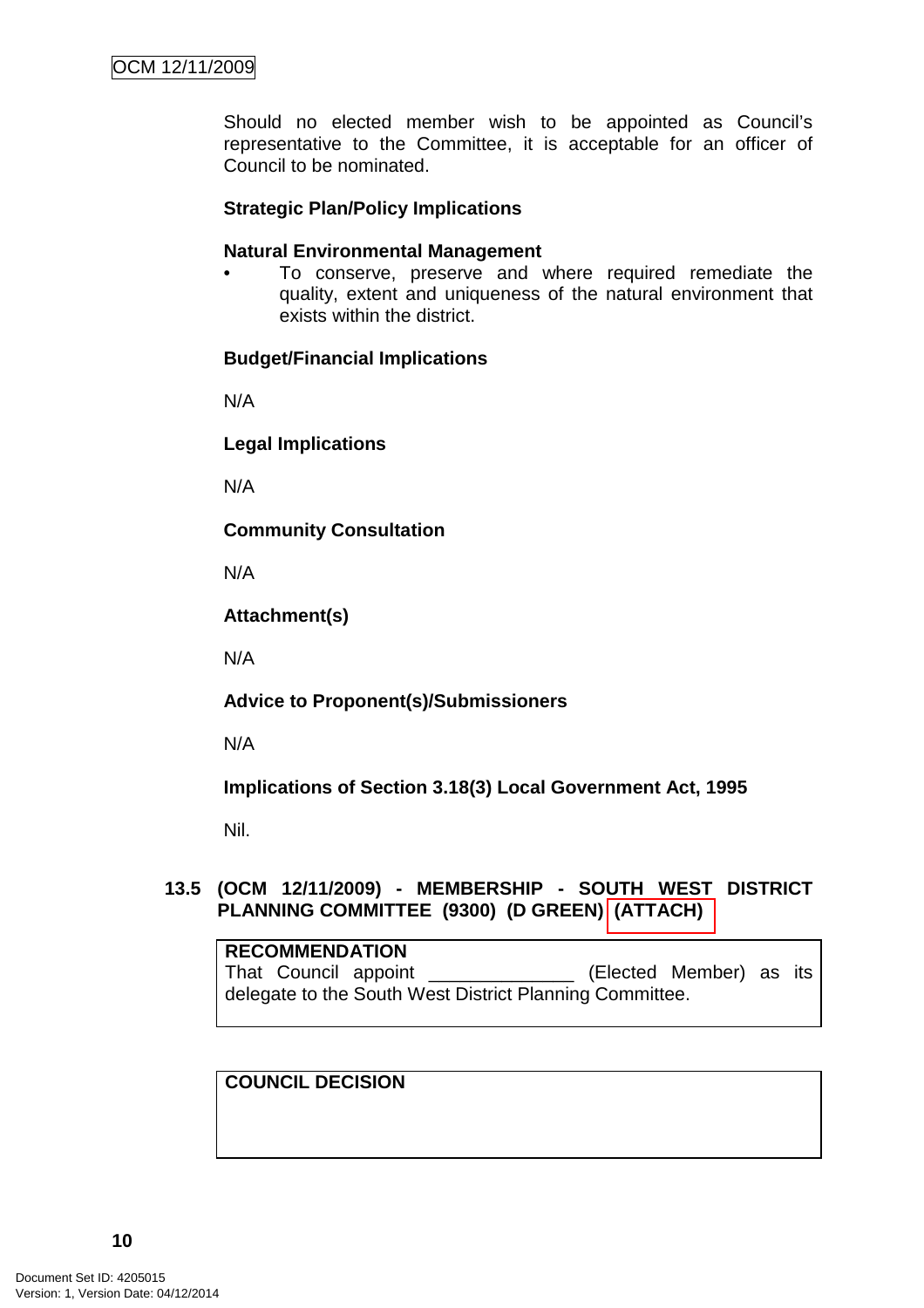### **Background**

Council's representative on the South West District Planning Committee was former Clr Julie Baker. Ms Baker has retired from Council, hence there now is a vacancy for an Elected Member from the City of Cockburn.

### **Submission**

N/A

### **Report**

The South West District Planning Committee has been established by the West Australian Planning Commission (WAPC) to provide recommendations on strategic planning issues to the Regional Planning Committee of the WAPC.

The Committee comprises members of the South West Group of Councils and meets as necessary in accordance with the attached. The meeting is held on a rotational basis at the offices of the member Councils.

### **Strategic Plan/Policy Implications**

#### **Demographic Planning**

- To ensure the planning of the City is based on an approach that has the potential to achieve high levels of convenience and prosperity for its citizens.
- To ensure development will enhance the levels of amenity currently enjoyed by the community.

#### **Governance Excellence**

• To conduct Council business in open public forums and to manage Council affairs by employing publicly accountable practices.

### **Budget/Financial Implications**

N/A

### **Legal Implications**

N/A

### **Community Consultation**

N/A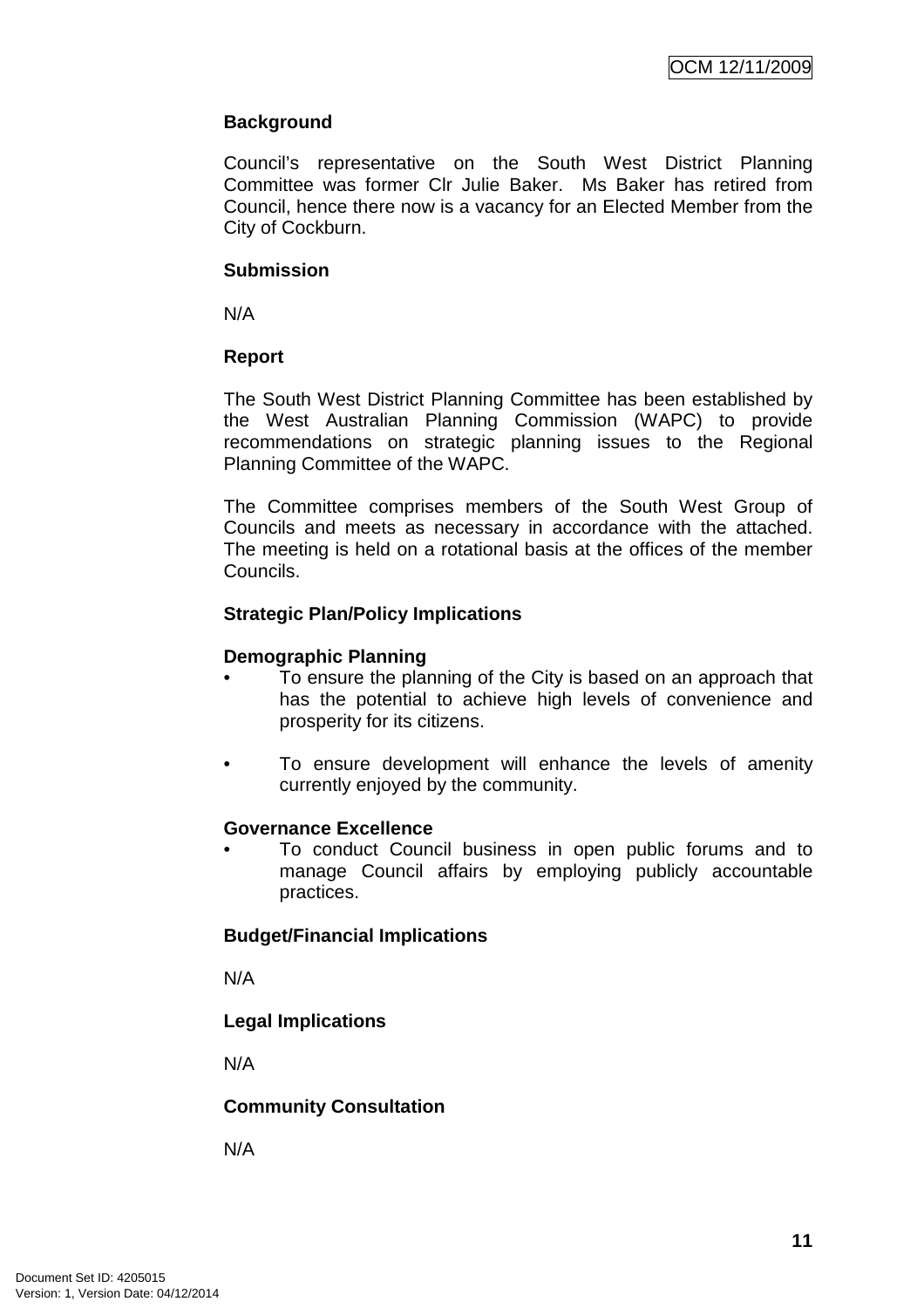### **Attachment(s)**

N/A

### **Advice to Proponent(s)/Submissioners**

N/A

### **Implications of Section 3.18(3) Local Government Act, 1995**

Nil.

### **13.6 (OCM 12/11/2009) - DELEGATE - MELVILLE-COCKBURN CHAMBER OF COMMERCE (1224) (D GREEN)**

**RECOMMENDATION** That Council appendix appendix and Council appendix and the Council appendix and the Council and the Council and the Council and the Council and the Council and the Council and the Council and the Council and the Council a delegate to the Melville-Cockburn Chamber of Commerce.

### **COUNCIL DECISION**

### **Background**

The Melville-Cockburn Chamber of Commerce (MCCC) invites the sponsoring Councils (Cities of Melville and Cockburn) to be represented on its Executive Committee as non-voting delegates. Currently, there is no elected member representing the City of Cockburn on the Chamber's Executive Committee.

#### **Submission**

N/A

#### **Report**

The MCCC is the local 'branch' of the Chamber of Commerce and Industry and is the forum which provides an avenue for local small business proprietors to source advice and information on matters which affect business, primarily from a statutory and government regulation perspective. The MCCC also arranges events, seminars and networking functions for the mutual benefit and interest of its membership.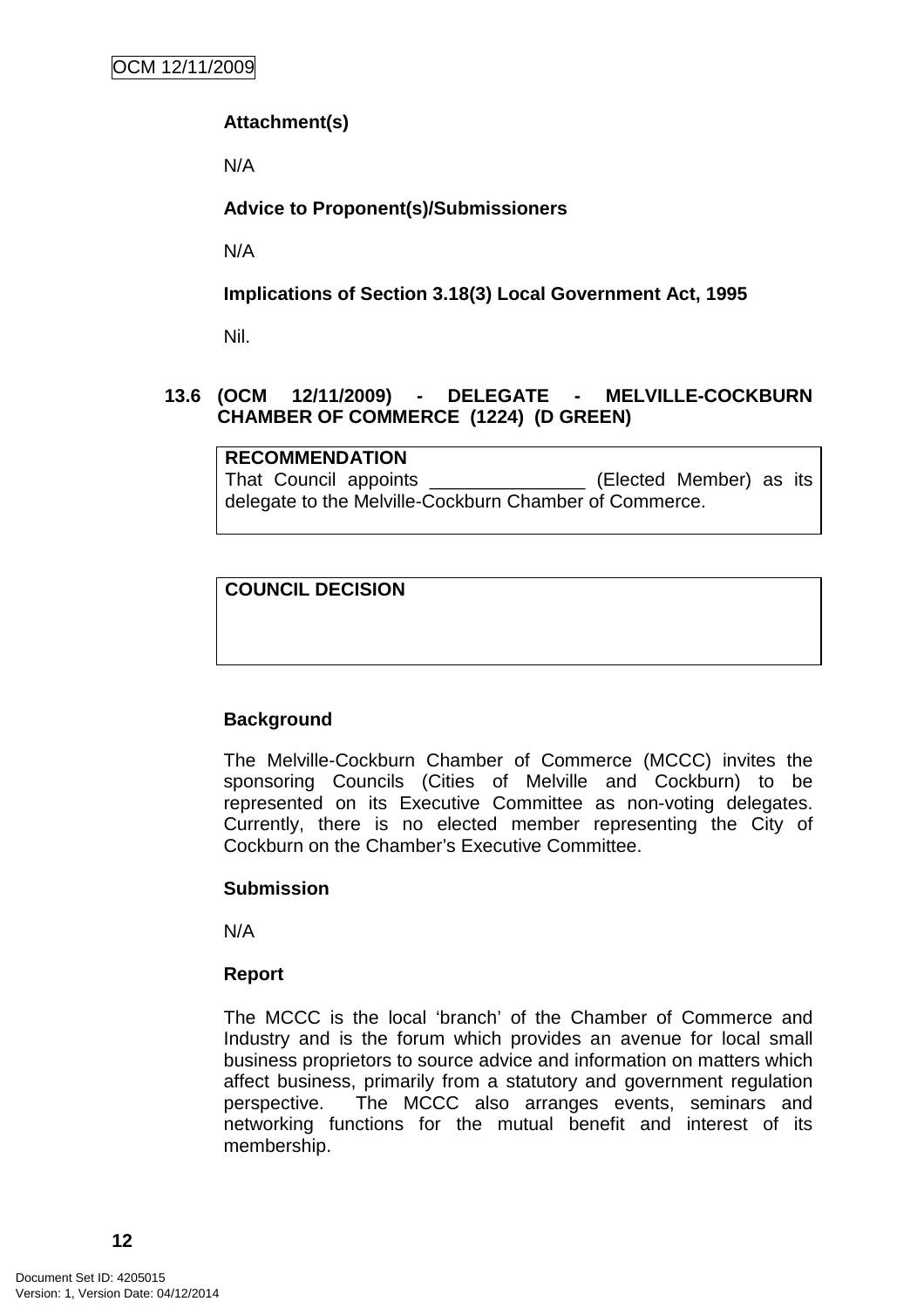It has been traditional for both Cities to be represented by an elected member at Executive Committee meetings, which are conducted approximately 8 times per year at the offices of either City on a prearranged basis.

Should no Elected Member wish to nominate themselves as a delegate, it is acceptable for an officer to fulfil the role.

### **Strategic Plan/Policy Implications**

#### **Employment and Economic Development**

• To plan and promote economic development that encourages business opportunities within the City.

### **Budget/Financial Implications**

Council sponsors the MCCC through an annual grant of \$20,000.

### **Legal Implications**

N/A

### **Community Consultation**

N/A

**Attachment(s)**

N/A

### **Advice to Proponent(s)/Submissioners**

N/A

**Implications of Section 3.18(3) Local Government Act, 1995**

Nil.

#### **13.7 (OCM 12/11/2009) - MINUTES OF THE GRANTS AND DONATIONS COMMITTEE MEETING - 15 OCTOBER 2009 (5930) (R AVARD) (ATTACH)**

### **RECOMMENDATION**

That Council receive the Minutes of the Grants and Donations Committee meeting held on 15 October 2009, and adopt the recommendations contained therein.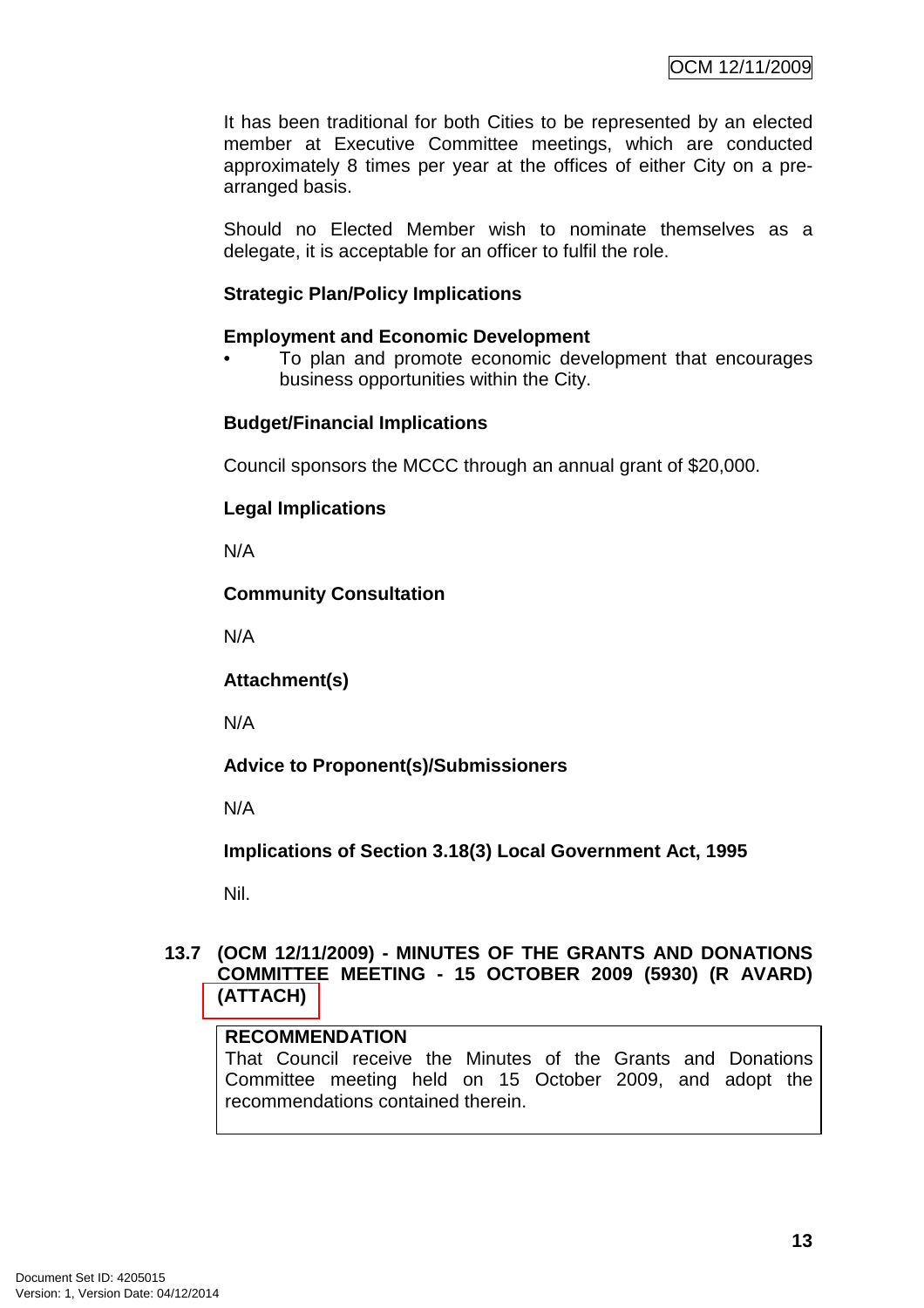### **COUNCIL DECISION**

#### **Background**

The Council of the City of Cockburn established the Grants and Donations Committee to recommend on the level and the nature of grants and donations provided to external organisations and individuals. The committee was also empowered to recommend to Council on donations and sponsorships to specific groups and individuals.

#### **Submission**

N/A

#### **Report**

Council allocated in its 2009/10 budget a sum of \$643,000 to be distributed as grants, donations and sponsorship.

A summary of the donations for general operating expenses recommended to Council are as follows:

| • Lions club of Jandakot Lakes Inc \$1,500                    |  |
|---------------------------------------------------------------|--|
|                                                               |  |
|                                                               |  |
| • Returned Services League \$8,000                            |  |
| $\bullet$ Cockburn Community Cultural Council $\bullet$ 8.600 |  |

- Cockburn Community Cultural Council...............\$8,600 • Halo Foundation Development Agency Inc ......\$10,000
- Fremantle Hospital Medical Foundation ...........\$10,000
- Constable Care Child Safety Foundation .........\$20,495

A summary of the sponsorship recommended by the committee are as follows:

- Coogee Jetty to Jetty............................................ \$2,000
- Glen Iris Golf Club  $50<sup>th</sup>$  Anniversary ......................\$3,000
- Melville Cockburn Chamber of Commerce......... \$20,000

#### **Strategic Plan/Policy Implications**

#### **Governance Excellence**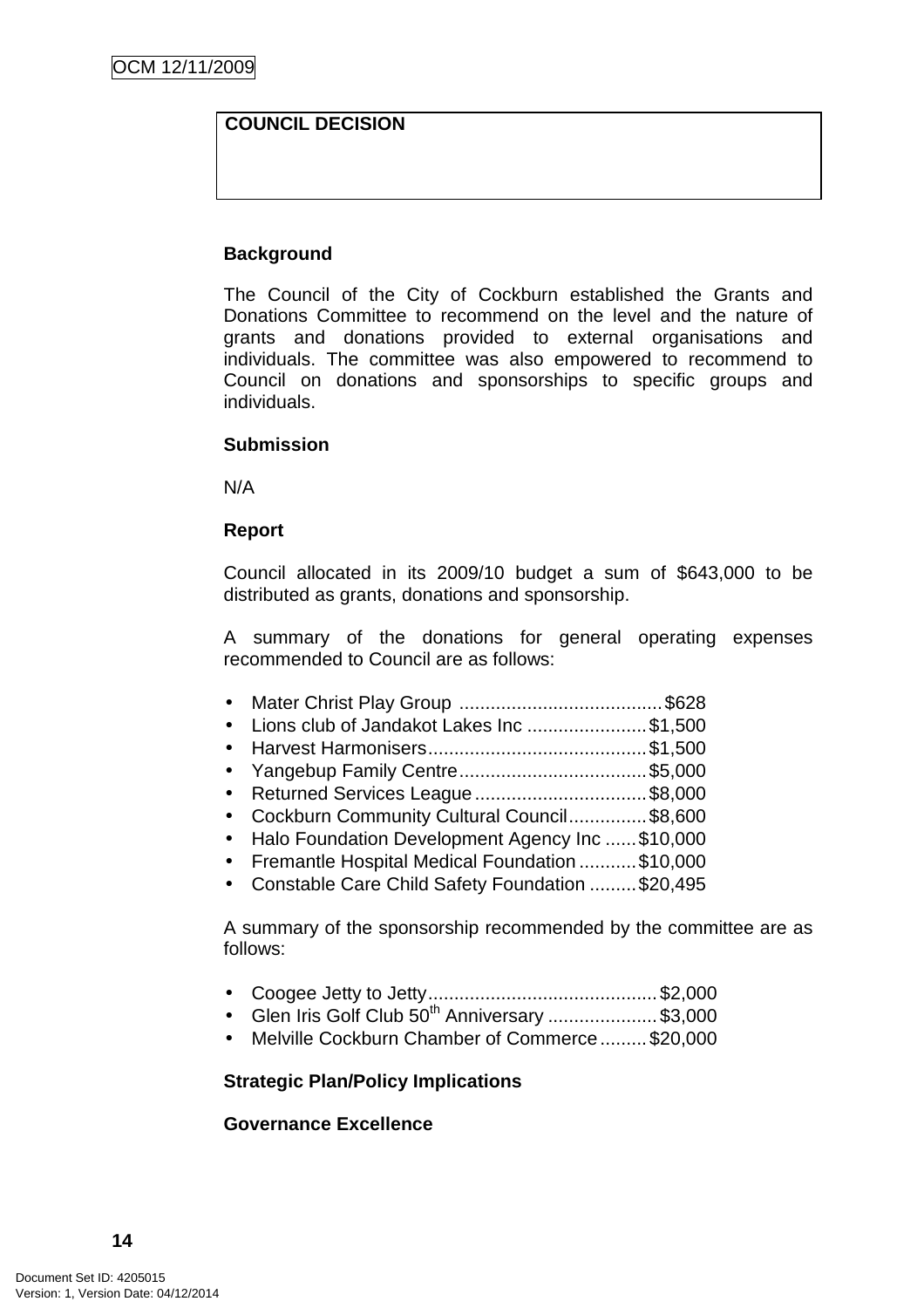• To conduct Council business in open public forums and to manage Council affairs by employing publicly accountable practices.

### **Budget/Financial Implications**

Council approved a budget for Grants and Donations for 2009/10 of \$643,000.

Following is a summary of the proposed grants, donations and sponsorship allocations proposed by the committee.

#### Allocations

| Committed/ Contractual Donations\$ 121,100 |  |
|--------------------------------------------|--|
|                                            |  |
|                                            |  |
|                                            |  |
|                                            |  |

\*These allocated funds are available to be drawn upon in response to grants and donations application from organisations and individuals. Should Council adopt the Committee recommendation, the balance of funding available will be \$108,617 for donations and \$15,000 for sponsorship.

#### **Legal Implications**

N/A

### **Community Consultation**

The availability of the Grants, Donations and Sponsorship is proposed to be advertised again in February/ March 2010.

#### **Attachment(s)**

Minutes of Grants and Donations Committee Meeting 15 October 2009.

#### **Advice to Proponent(s)/Submissioners**

N/A

**Implications of Section 3.18(3) Local Government Act, 1995**

Nil.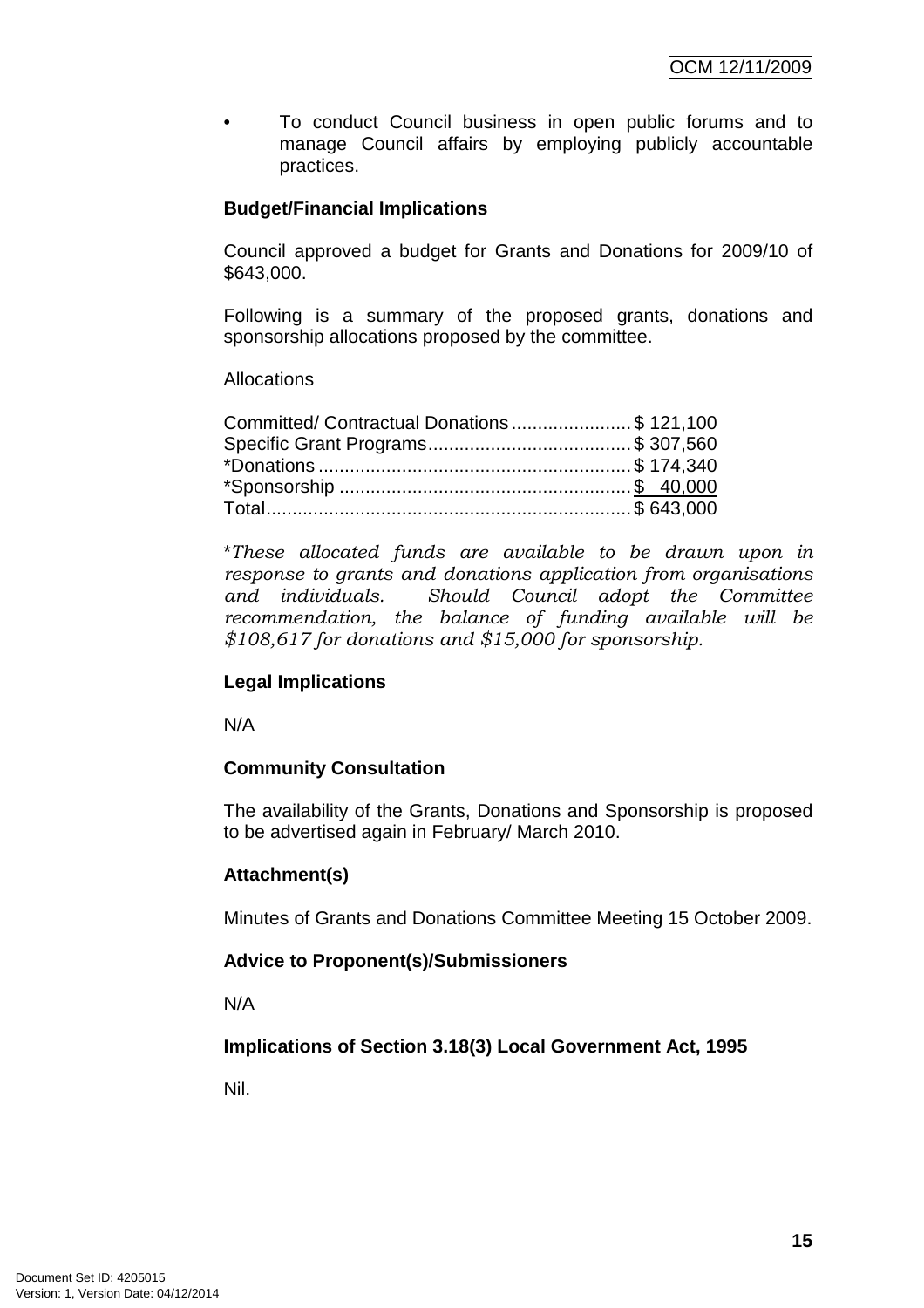### **13.8 (OCM 12/11/2009) - MEMBERSHIP OF THE GRANTS AND DONATIONS COMMITTEE (5930) (D GREEN)**

### **RECOMMENDATION**

That Council appoints the following Elected Members (minimum 3) to the Grants and Donations Committee.

**TO BE CARRIED BY AN ABSOLUTE MAJORITY OF COUNCIL**

### **COUNCIL DECISION**

### **Background**

This Committee was established in September 2005. Its primary functions are to make recommendations to Council regarding budgeted allocations of grants, donations and sponsorships, following the assessment of applications from individuals and organisations against the criteria established by Council.

#### **Submission**

N/A

#### **Report**

The tenure of members appointed to the Committee expired at the October 2009 Council elections. Those members were Deputy Mayor Allen, Clrs Whitfield, Oliver, Limbert and Attrill. In accordance with the Local Government Act, 1995 (Sec. 5.10) Council is to appoint elected members (minimum 3) to be members of the Committee should it wish for the Committee to remain functional.

#### **Strategic Plan/Policy Implications**

#### **Lifestyle and Aspiration Achievement**

• To foster a sense of community spirit within the district generally and neighbourhoods in particular.

#### **Budget/Financial Implications**

N/A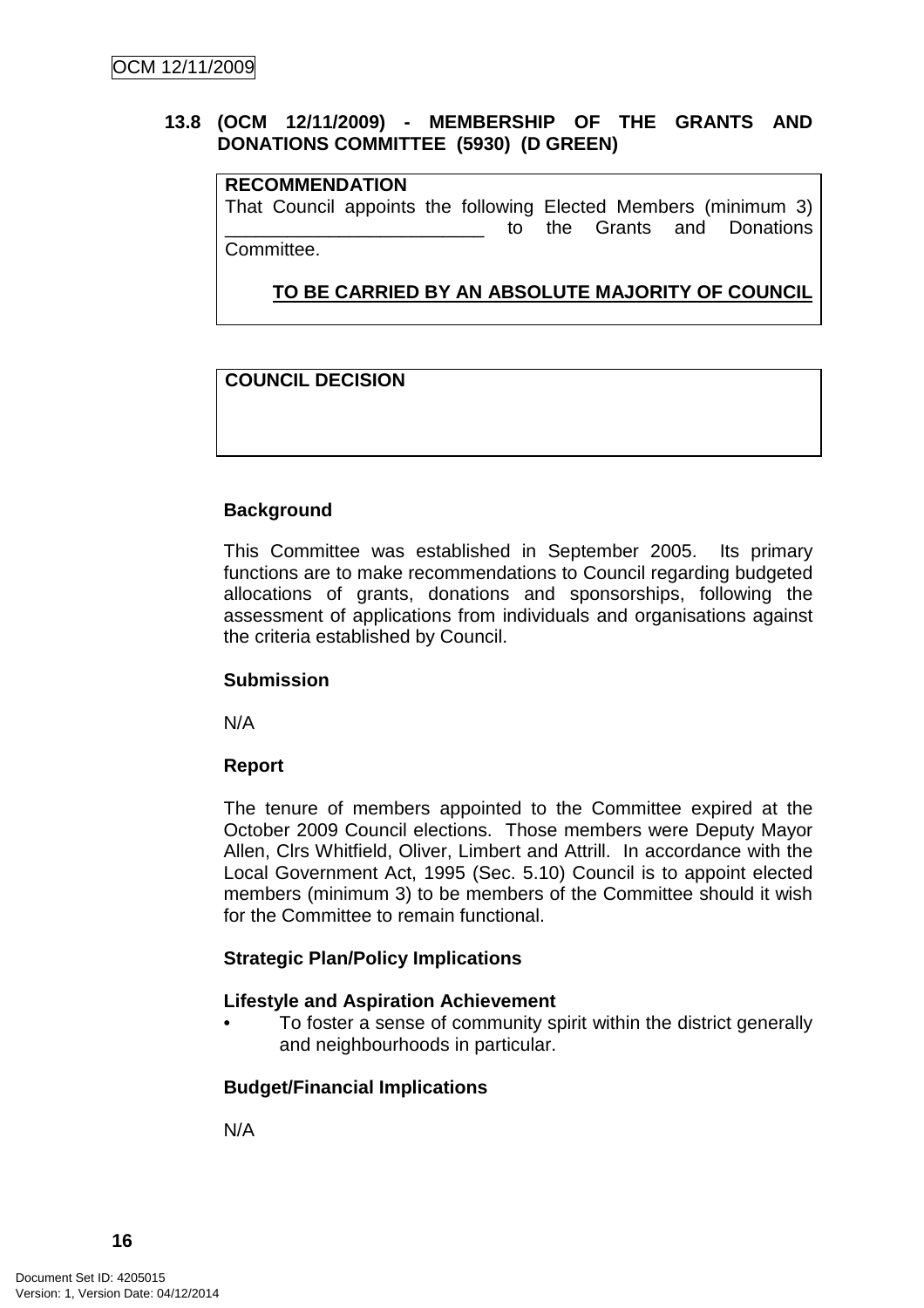### **Legal Implications**

Sec. 5.10 of the Local Government Act, 1995, refers.

### **Community Consultation**

N/A

**Attachment(s)**

N/A

### **Advice to Proponent(s)/Submissioners**

N/A

**Implications of Section 3.18(3) Local Government Act, 1995**

Nil.

### **13.9 (OCM 12/11/2009) - COUNCIL COMMITTEES (1054) (D GREEN) (ATTACH)**

**RECOMMENDATION** That Council:

- (1) receives the report in relation to the information provided as a result of the Council decision of 14 May 2009, (Minute No.3941); and
- (2) not establish any other committees pursuant to Sec. 5.8 of the Local Government Act, 1995.

### **COUNCIL DECISION**

### **Background**

At the Council Meeting conducted on 14 May, 2009, the following resolution of Council was passed: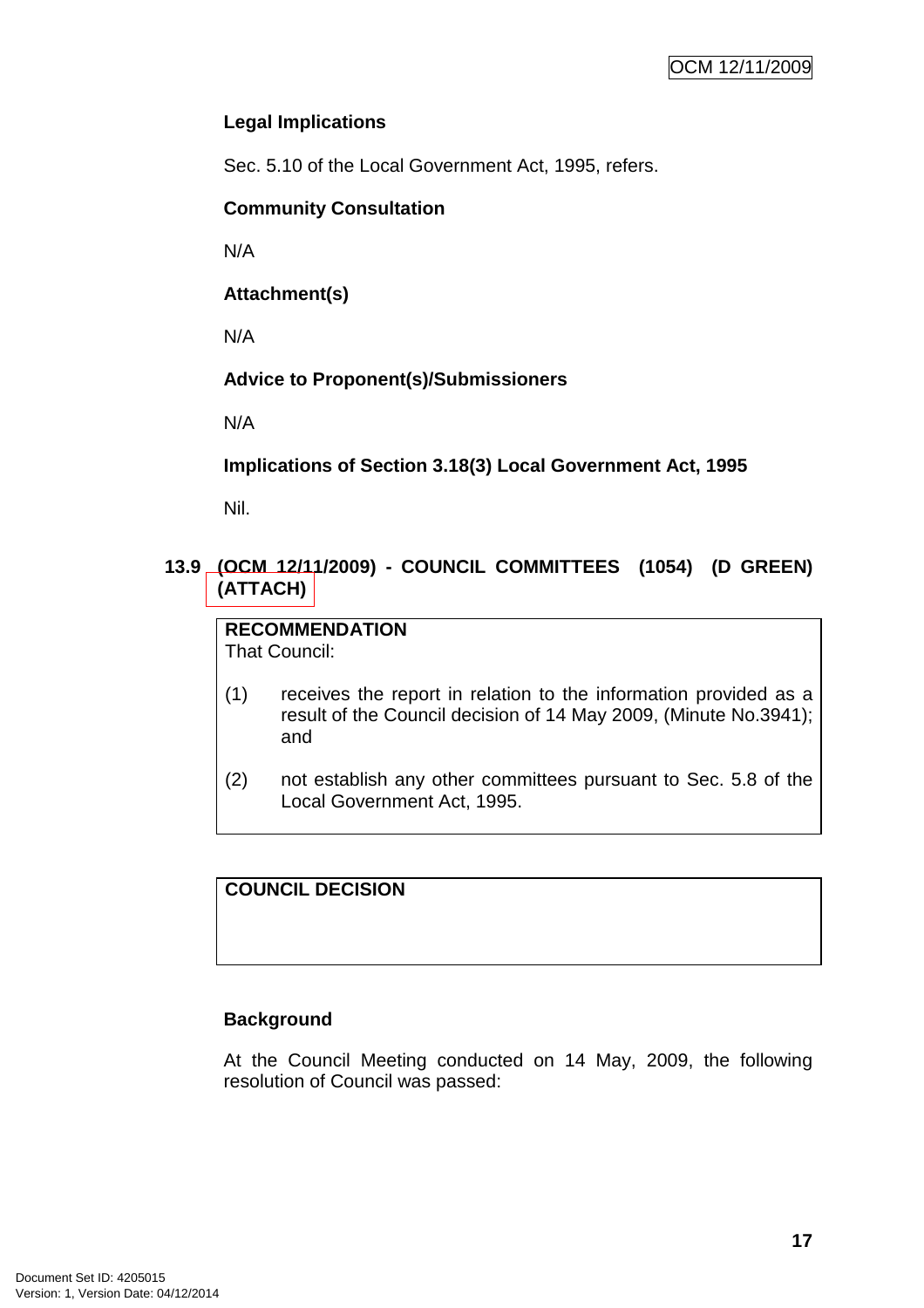That Council:

- (1) disbands the Delegated Authorities, Policies and Position Statements Committee;
- (2) requires all items previously considered by the Committee to be presented directly to Council for consideration on a regular basis;
- (3) not establish a Budget Committee and continue to prepare its Annual Budget in accordance with the timetable contained in Policy SC34 "Budget Management"; and
- (4) reviews these matters following the October, 2009 Council elections.

The full report which accompanied Council's decision is attached.

### **Submission**

To have Council business presented directly to Council meetings for determination.

### **Report**

Since the Council resolution of May 2009, the following ancillary information is provided for consideration:

- **Policy and Delegated Authority reports have been submitted to** four of five Ordinary Council Meetings held between June and October, 2009.
- The total number of Policies and Delegated Authorities the subject of these items was 38 (at an average of 7-8 per meeting).
- **These 38 'DAPPS' items were included in 9 separate reports to** Council directly.
- None of these items were withdrawn for discussion or questions at the Council meeting to which they were submitted (i.e. all were adopted as presented, without amendment).
- The average length of Ordinary Council Meetings during this period was 1.4 hrs (ie. an increase of 10 minutes per meeting from the previous 12 months average of 1.25 hrs).
- The average number of items presented to Ordinary Council Meetings during this period was 17 (ie. has remained static when compared with the preceding 12 months).
- A Special Council Meeting was conducted on 18 June 2009, to adopt the Annual Budget and associated items. This meeting was of 1.5 hours duration.
- Two other Special Council Meetings were conducted during the period, one in August for the purpose of the Local Government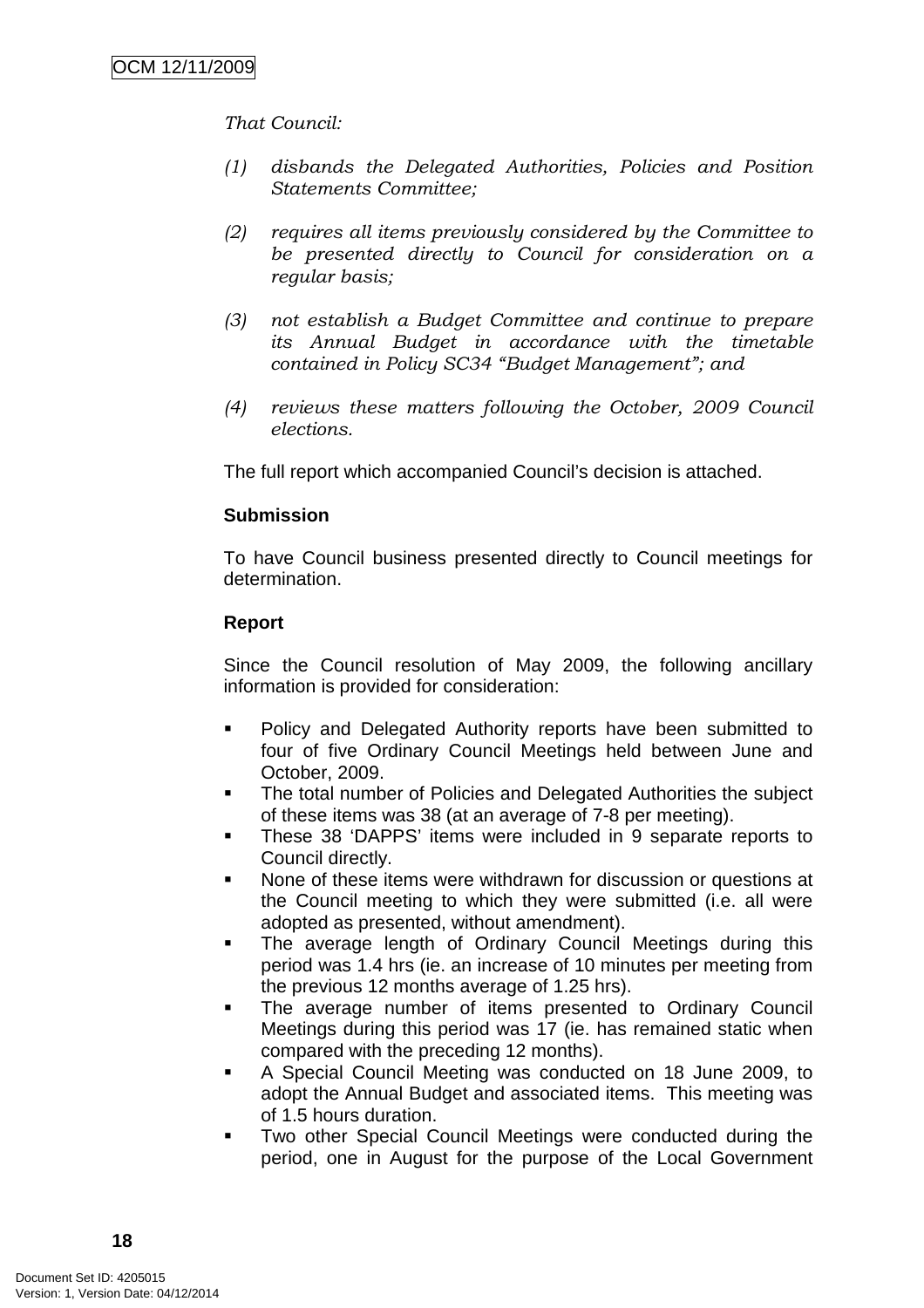Reform and one in September to consider the Port Coogee Structure Plan. Both were of 1.75 hours duration.

Some conclusions derived when comparing this recent information to that which was provided with the May 2009 report is:

- **There has been no discernable difference in either the total** number of items considered by Council or the length of Ordinary Council Meetings during this time.
- There has been a considerable reduction in the administrative effort and duplication of processes associated with the consideration of Policy and Delegated Authority matters by Council. This is reflected by the capacity to consolidate what would have been 38 separate reports to a committee meeting (plus a further report to a subsequent Council meeting) into 9 individual reports directly to Council. Most importantly is the large reduction in paper wastage brought about by eliminating the duplication associated with preparing committee meeting agendas and minutes and the subsequent Council meeting item and attachments.
- Issues which command focussed attention can be considered individually at a Special Council Meeting convened for that purpose.

Given that there is no compelling evidence to suggest that Council's decision making process could be improved by either the reestablishment of the Delegated Authorities, Policies and Position Statements Committee or the constitution of a Budget Committee, and there is a significant sustainability initiative in not doing so, it is recommended that Council continues to operate under its existing meeting procedures for considering issues relevant to these functions.

In summary, it is reiterated that committee systems are cumbersome, resource intensive and inefficient, in addition to serving no public accountability purpose nor providing any benefits to Council by way of an effective decision-making mechanism. This position is supported by the comments made in the Department of Local Government Compliance Audit Report, as shown on the attachment (Ref. Pg. 20).

However, should Council resolve to introduce a system which increases the operation of committees, the following factors should be considered:

- The establishment of Committees requires an absolute majority decision of Council (Sec.5.8).
- Any Councillor wishing to be a member of one or more Committees is entitled to be appointed to at least one (Sec.5.10(2)).
- All membership appointments are to be resolved by an absolute majority of Council decision (Sec.5.10(1)(a)).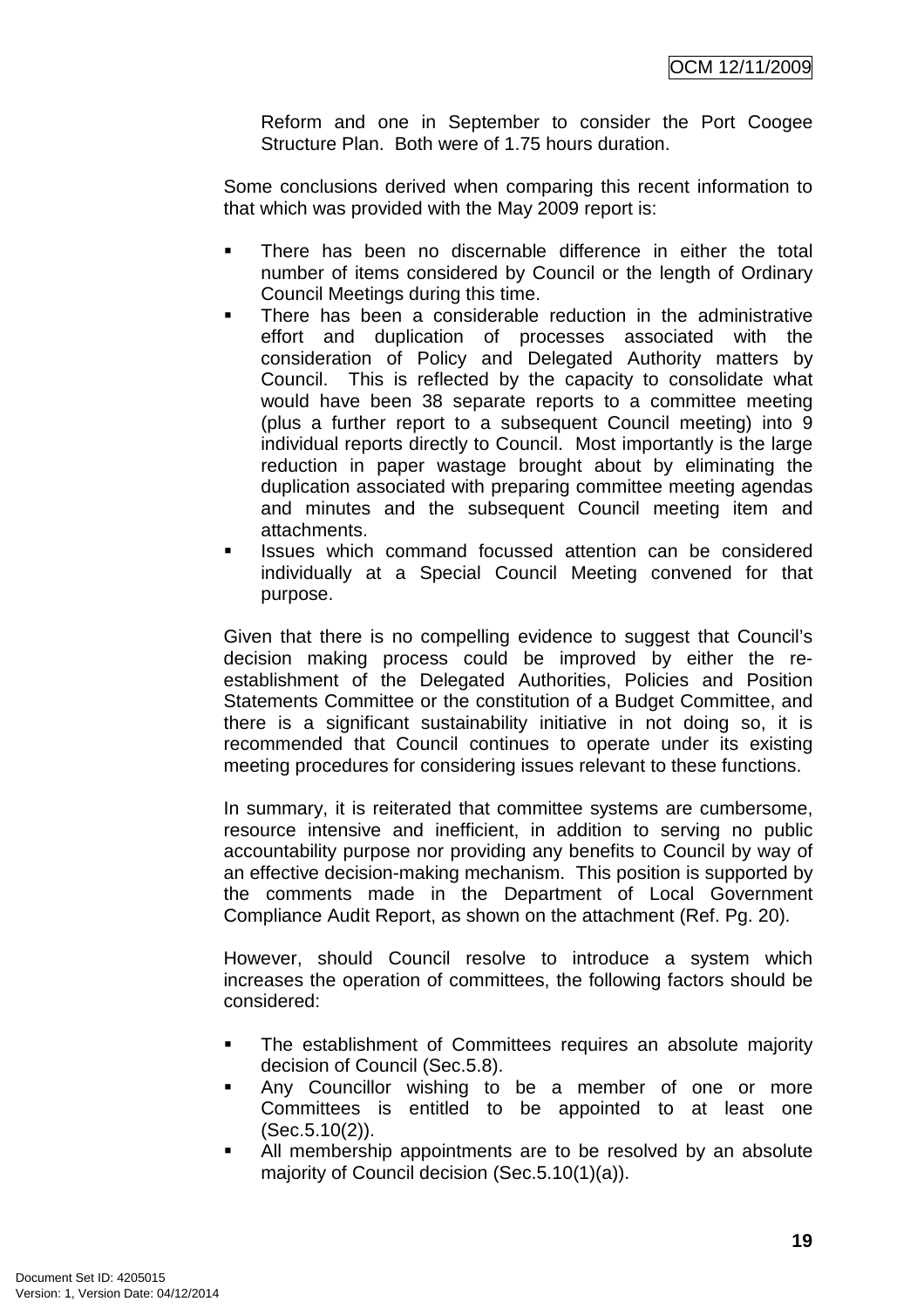- Should the Mayor wish to be a member of any Committee which could have a Council member appointed to it, then the appointment of the Mayor to any such committees is mandatory (Sec.5.10 (4)).
- **Committee meetings are only required to be open to the public if** given delegated powers by an absolute majority decision of Council (Sec. 5.16(1)).

### **Strategic Plan/Policy Implications**

### **Governance Excellence**

- To conduct Council business in open public forums and to manage Council affairs by employing publicly accountable practices.
- To develop and maintain a financially sustainable City.

### **Budget/Financial Implications**

N/A

### **Legal Implications**

N/A

### **Community Consultation**

N/A

### **Attachment(s)**

Extract from Council Minutes – May 2009.

### **Advice to Proponent(s)/Submissioners**

N/A

### **Implications of Section 3.18(3) Local Government Act, 1995**

Nil.

### **13.10 (OCM 12/11/2009) - MEMBERSHIP OF LOCAL EMERGENCY MANAGEMENT COMMITTEE (8958) (D GREEN) (ATTACH)**

|     | <b>RECOMMENDATION</b><br>That That Council: |                                                          |                        |  |
|-----|---------------------------------------------|----------------------------------------------------------|------------------------|--|
| (1) | appoints                                    | members of the Local Emergency Management Committee; and | (Elected Member(s)) as |  |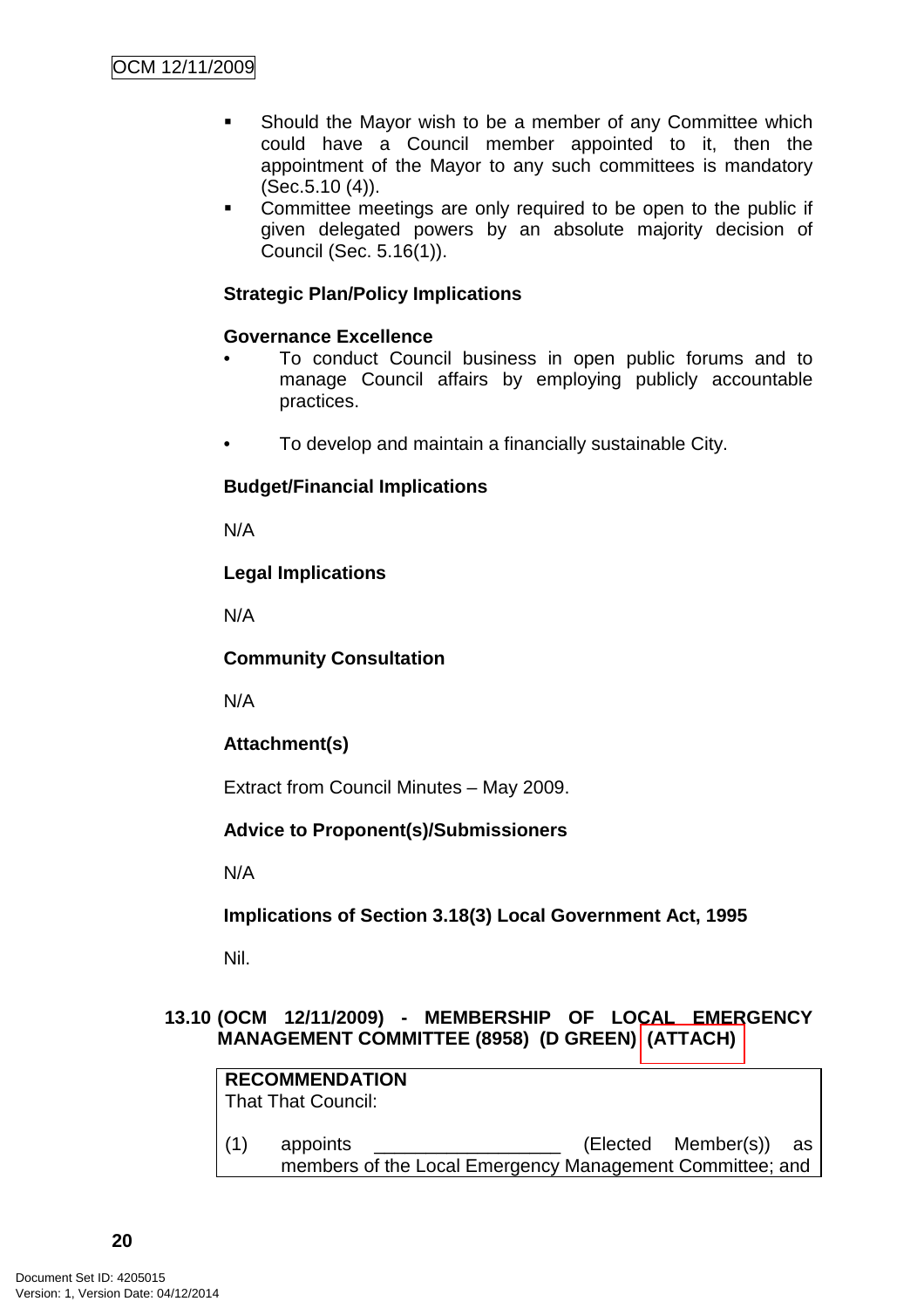- (2) requests representatives from the following organisations to be appointed members of the Committee:
	- 1. Police Service South Metro Sub-District Local emergency Co-ordinator.
	- 2. City of Cockburn Bush Fire Brigade.
	- 3. WA State Emergency Service.
	- 4. Cockburn State Emergency Services Authority.
	- 5. Fire and Emergency Services Authority.
	- 6. St John Ambulance Service.
	- 7. Department for Communities.
	- 8. Fremantle Hospital.

#### **COUNCIL DECISION**

### **Background**

All Councils in this State are now required to establish a local emergency management committee, pursuant to the Emergency Management Act (EMA), 2005. An extract of the relevant provisions of the Act is attached. Consequently, Council established the Committee in November 2007. Currently the City of Cockburn members appointed to the Committee are Mayor Howlett and Clr Reeve-Fowkes.

#### **Submission**

N/A

#### **Report**

The EMA provides that the Committee consists of members appointed by Council, one of which must be the local emergency co-ordinator, who is attached to the District Office of the WA Police Service. The previously constituted committee had a membership which is representative of all organisations which have a role in the preparation of counter emergency plans and operations. Therefore, it is recommended that Council adopt a similar structure in order to maintain the continuity of its functions.

The Act also provides for the State Emergency Management Committee to determine the constitution, procedures and terms/conditions of appointment of the Committee members. These have been provided for in the attached Policy No.2.5. The document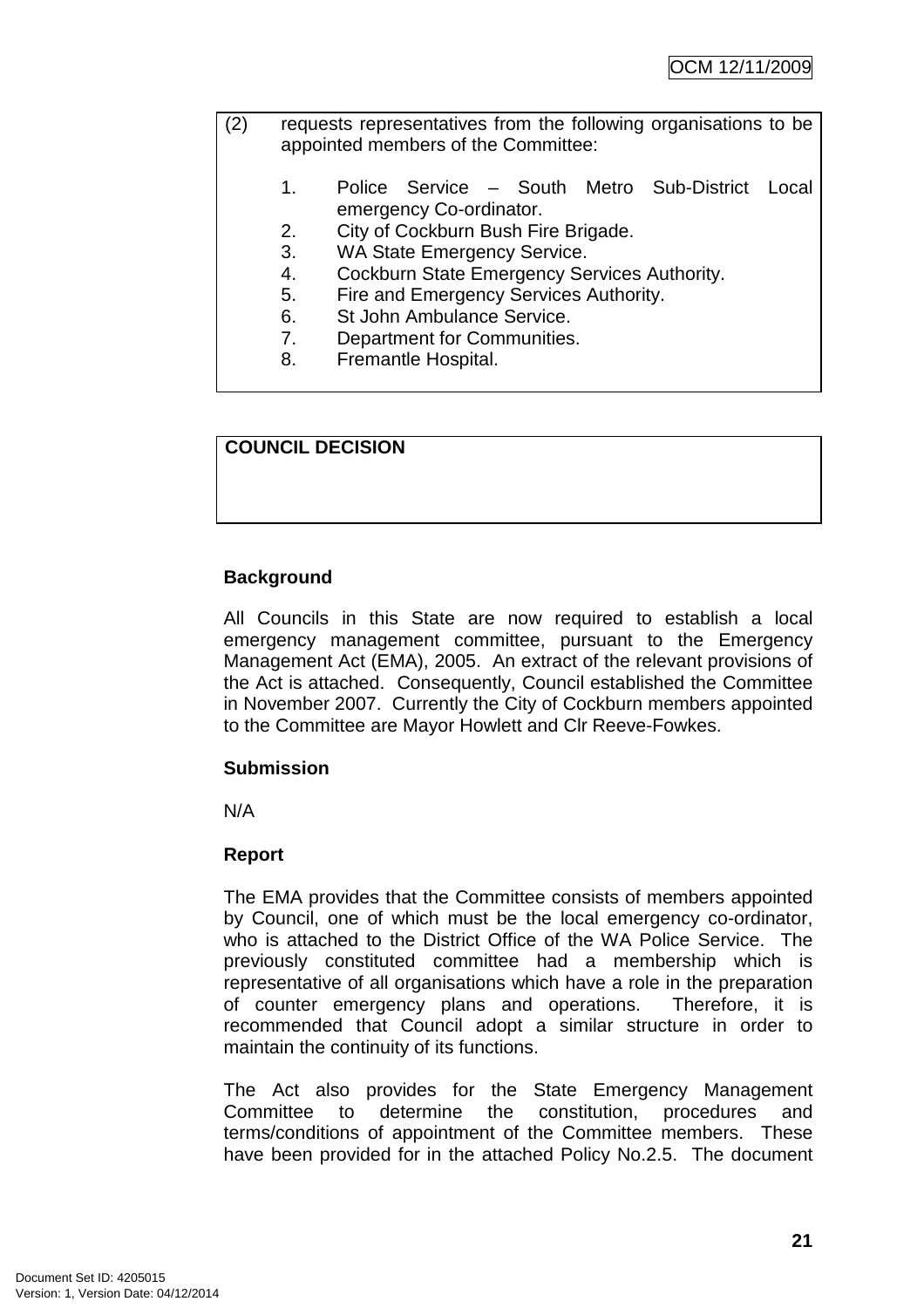also establishes the regularity of Committee meetings and the matters which should be considered by the Committee.

Other procedures, functions and arrangements to be undertaken by the Committee are also contained within the Policy. Administrative support for the Committee is to be provided by the City.

### **Strategic Plan/Policy Implications**

#### **Lifestyle and Aspiration Achievement**

To foster a sense of community spirit within the district generally and neighbourhoods in particular.

#### **Budget/Financial Implications**

Funding is available in Council's Budget to provide the necessary administrative support for the committee.

#### **Legal Implications**

Sec.38 of the Emergency Management Act (EMA) 2005, refers.

#### **Community Consultation**

N/A

#### **Attachment(s)**

- 1. Extract from EMA (Sec. 38).
- 2. State Emergency Management Policy 2.5.

#### **Advice to Proponent(s)/Submissioners**

N/A

**Implications of Section 3.18(3) Local Government Act, 1995**

Nil.

#### **14. PLANNING AND DEVELOPMENT DIVISION ISSUES**

### **14.1 (OCM 12/11/2009) - COOLBELLUP TOWN CENTRE PRECINCT PROJECT COOLBELLUP AVENUE, COOLBELLUP - OWNERS: VARIOUS (9624) (A BLOOD) (ATTACH)**

**RECOMMENDATION** That Council:

(1) note the submission from the Coolbellup Centre Owners Consortium dated 15 October 2009;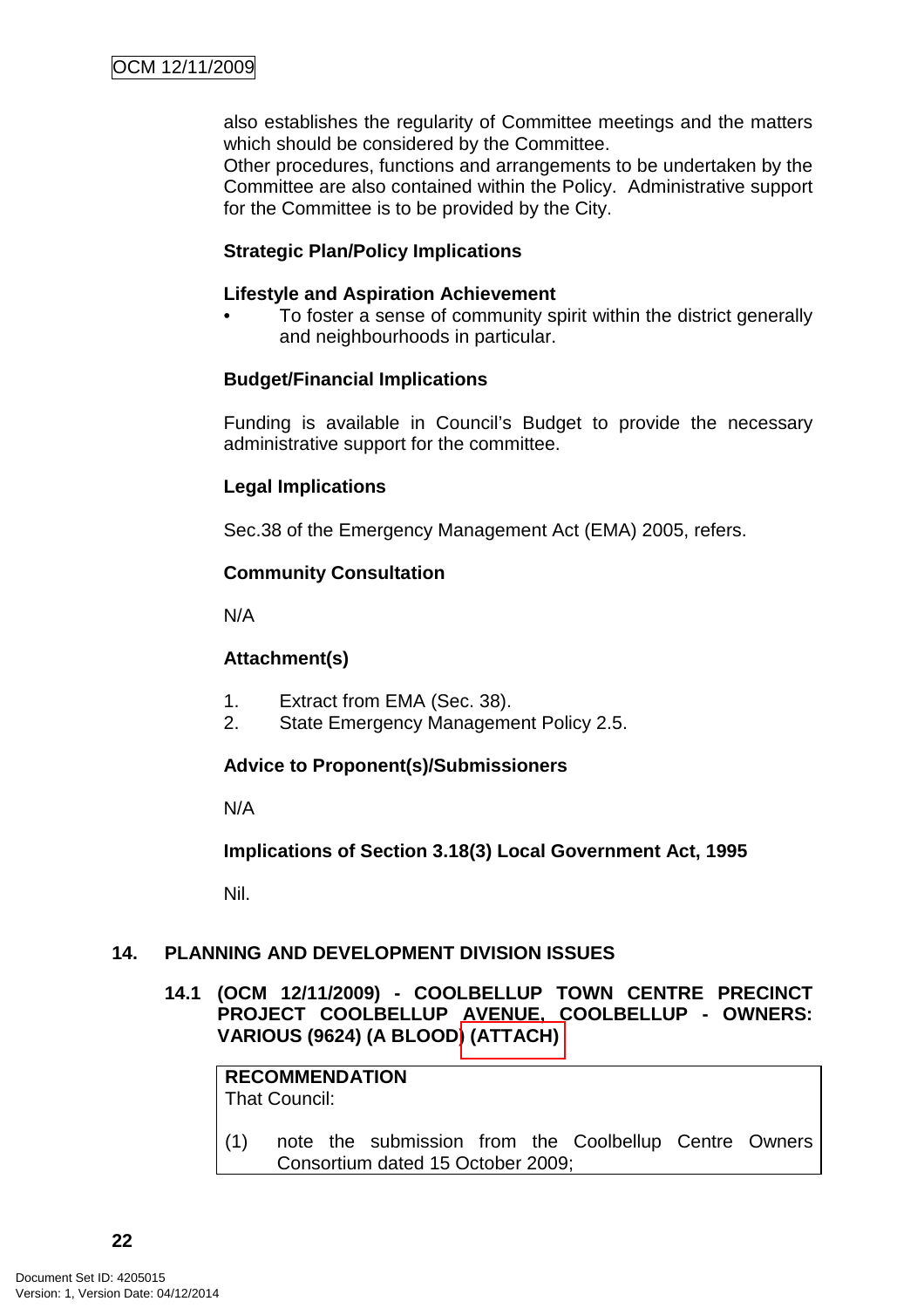- (2) assist the landowners within Development Area No. 7 with the preparation of a consolidated structure plan for the whole development area in accordance with the following terms:
	- 1. Strategic planning officers be available to be part of a working group and/or to provide planning information in respect of the studies needing to be commissioned by the landowners within Development Area No. 7 in order to prepare a consolidated structure plan.
	- 2. Landowners undertake at their expense all the necessary studies and preparation of proposals for their landholdings at a sufficient level of detail for inclusion in an overall consolidated structure plan for Development Area No. 7.
	- 3. Landowners provide specific proposals and relevant supporting information for their landholdings so that strategic planning officers can produce a consolidated structure plan and supporting report.
	- 4. The timing for the preparation of the consolidated structure plan be dependant on the provision of all adequate information from all landowners, and dependent on work commitments of the strategic planning team.
- (3) advise landowners in the Town Centre Precinct and those who made a submission on the previously advertised Town Centre Revitalisation Survey.

### **COUNCIL DECISION**

### **Background**

Since November 2001 a number of studies have been undertaken in respect to the redevelopment of Coolbellup as part of the New Living Project undertaken by the then Department of Housing and Works. More recent studies including one by Syme Marmion have primarily focused on the possible revitalisation of the town centre precinct which includes the hotel, bottle shop and shopping centre land.

A report on the outcomes of the Syme Marmion investigations on the redevelopment of the existing shopping centre site and the development of a new shopping centre on the hotel site was presented to Council at its meeting held on 13 December 2007. At that meeting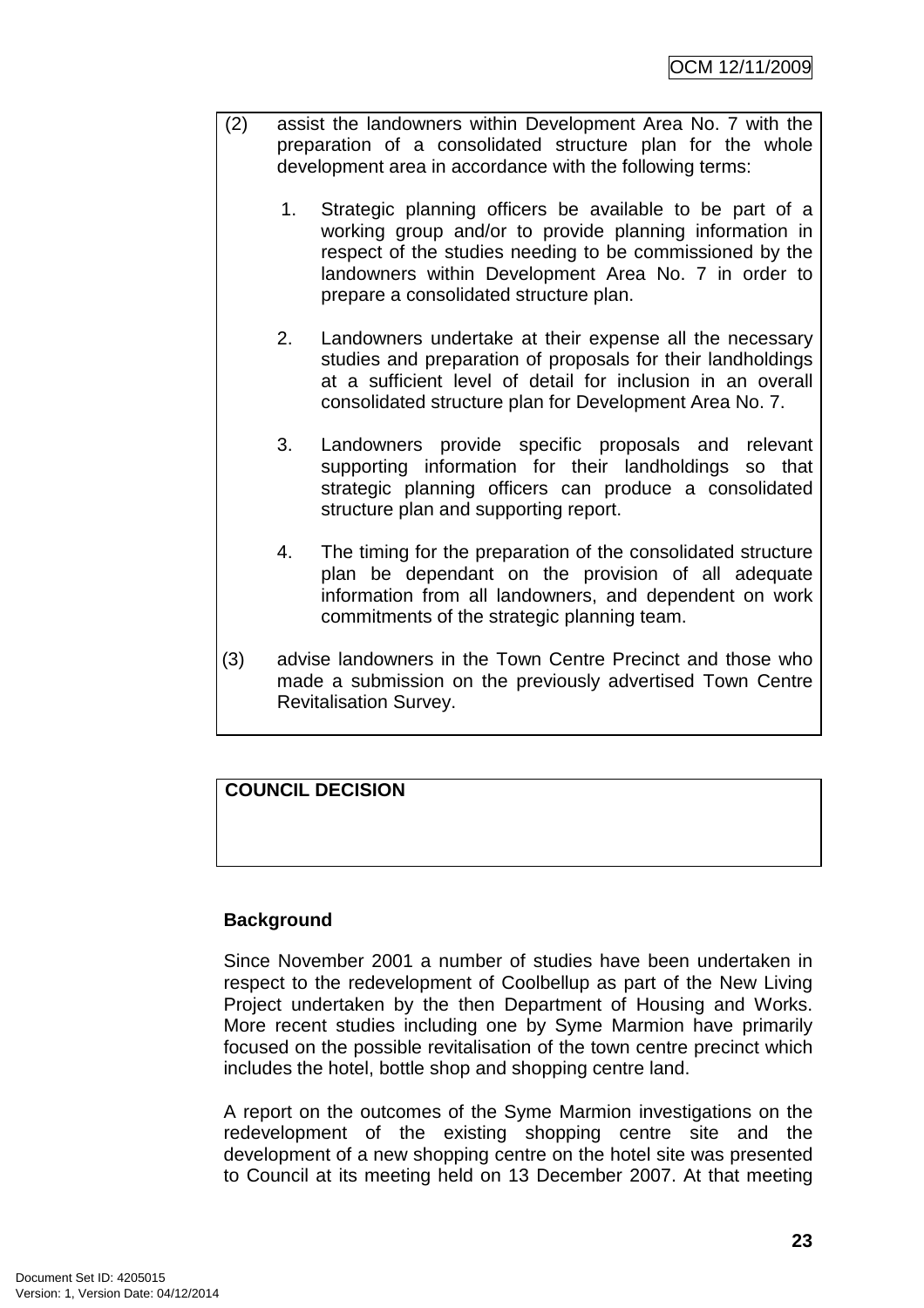Council resolved to seek community, landowner and tenant feedback on the options and proposals prepared by Syme Marmion, in order to gauge the level of support for the redevelopment of the Coolbellup Town Centre (Minute No. 3629).

The results of the owner and community consultation were presented to Council at its meeting held on 9 July 2009 (Item 14.4 - Minute 3994). The officer recommendations in the Agenda report were as follows:

- (1) note the community and officer support for Scenario 3 as the preferred option;
- (2) do not proceed further with this study;
- (3) do not proceed with the preparation of a Town Planning Scheme with resumptive powers, due to the real potential for Council to be exposed to significant financial risks;
- (4) not agree to fund any further studies in respect to redevelopment options for the shopping centre on its current site;
- (5) agree that strategic planning officers be available to be part of a working group or to provide planning information in respect to future studies commissioned by the owners; and
- (6) advise those who returned surveys, made submissions as well as all owners in the Coolbellup Town Centre Precinct of this decision.

Prior to Council meeting on 9 July 2009, a letter was received from Mr Martin Dawkins on behalf of the Coolbellup Centre Owners Consortium requesting that this matter be deferred until September. This was in order to allow further time to consider the report, and to consult with the respective owners within the town centre precinct (see Agenda attachments for a copy).

At the meeting of 9 July 2009, Council subsequently agreed to defer determination for three months, in order to allow the various landowners of the shopping centre time to prepare an alternative scenario.

This time frame has now passed and a formal response has been received from the landowner representative. Consideration of this response and a recommended path forward, form the basis of this report.

#### **Submission**

A letter dated 15 October 2009 from Mr Martin Dawkins, on behalf of the Coolbellup Centre Owners Consortium. This details the owners'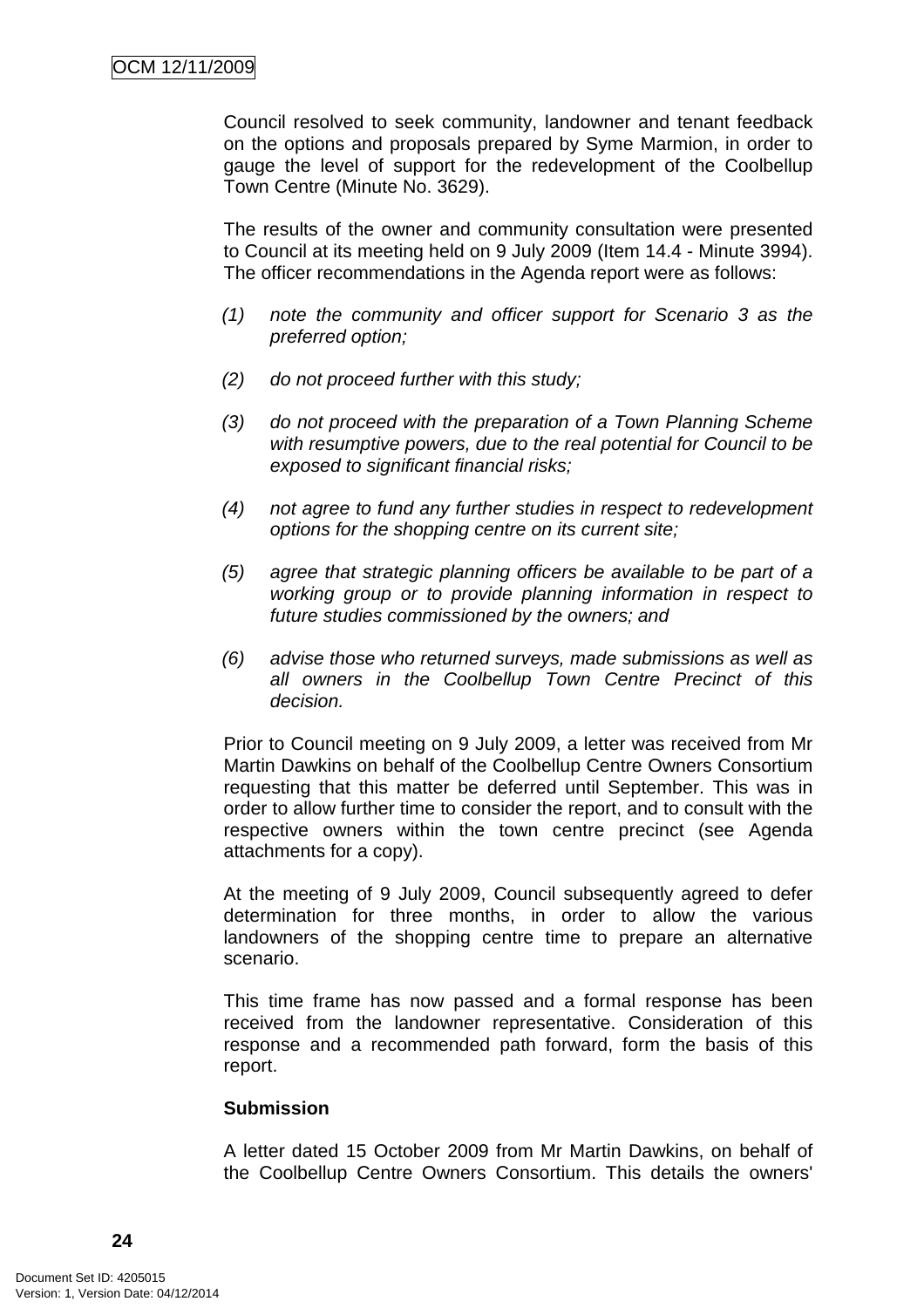position in respect to the redevelopment of the Coolbellup Town Centre, and requests Council's assistance with the preparation of an overall structure plan as required by City of Cockburn Town Planning Scheme No. 3 ("Scheme") (copy included in Agenda attachments).

### **Report**

Since the meeting of Council held on 9 July 2009, Mr Martin Dawkins and Mr Noel Dawkins Snr (representing the Coolbellup Centre Owners Consortium) met with the Mayor, Councillors and senior officers to discuss the redevelopment of the Coolbellup Town Centre. Following this meeting, the owners' representative has presented its response to the Director of Planning and Development and Coordinator Strategic Planning.

The letter details the four separate entities within the Town Centre Precinct, the consultation undertaken and the views of each. It is clear from the letter that each party acknowledges the opportunity and need to redevelop and revitalise the Coolbellup Town Centre, and have made significant progress in determining their aspirations and how to progress forward from here.

The shopping centre owners have resolved that the Coolbellup Shopping Complex should remain at its present site with retail combined with medical and associated uses. They have also agreed to research the prospect and cost of engaging a professional planner and/or architect to advise on the design options for the renovation and remodelling of the present building and associated car park. In addition they are considering creating a building improvement fund for the subsequent upgrade works (should they proceed down this track).

The owners of the Coolbellup Liquor Store intend to retain the current building and business and are happy to participate in the preparation of an overall structure plan for the precinct which will lead to the formalisation of their planning approval.

The owners of the Coolbellup Hotel are open minded regarding the possible redevelopment of the site, and have engaged a planning consultant to prepare a strategy for their redevelopment options.

The owners of the site between the hotel and the shopping centre have agreed that the best way to redevelop their site is in conjunction with the hotel land, and will contribute to the cost of planning services incurred by the hotel.

In conclusion, the letter advises that the owners are of the opinion that the City should not proceed with a resumptive Town Planning Scheme. This is consistent with the previous officer recommendation No. 3 in the 9 July 2009 report to Council (which noted that a resumptive Town Planning Scheme would expose Council to an extreme level of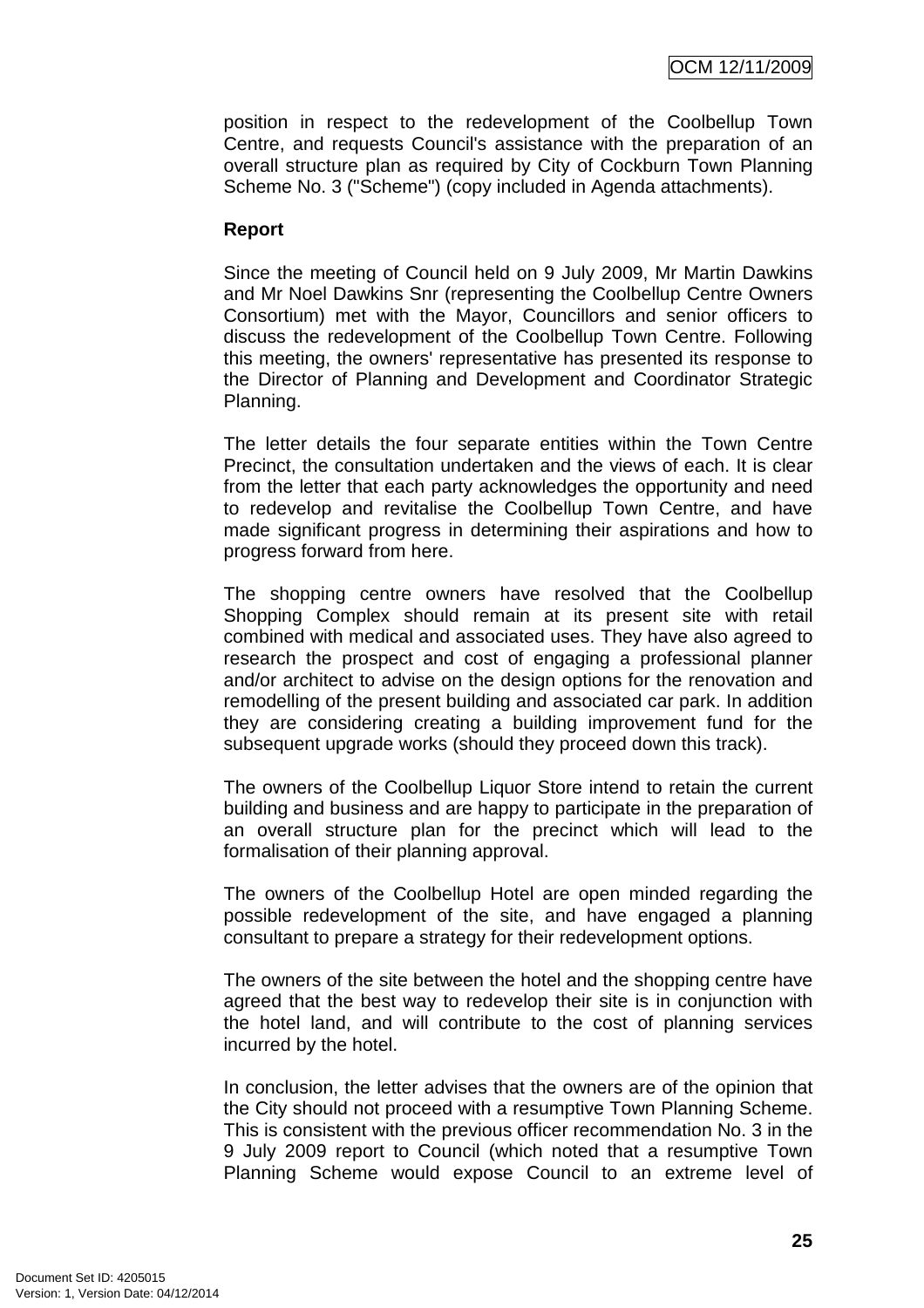financial risk). The owners also request that Council staff assist them with the compilation of a consolidated structure plan, which is required by Development Area No. 7 provisions pursuant to the scheme. This specifically requires an overall structure plan to be prepared to guide subdivision and development of the land.

It is considered appropriate and manageable for the strategic planning team to assist the owners with the preparation of a consolidated structure plan for the whole of Development Area No. 7 on the following basis:

- 1. Strategic planning officers be available to be part of a working group and/or to provide planning information in respect of the studies needing to be commissioned by the landowners within Development Area No. 7 in order to prepare a consolidated structure plan.
- 2. Landowners undertake at their expense all the necessary studies and preparation of proposals for their landholdings at a sufficient level of detail for inclusion in an overall consolidated structure plan for Development Area No. 7.
- 3. Landowners provide specific proposals and relevant supporting information for their landholdings so that strategic planning officers can produce a consolidated structure plan and supporting report.
- 4. The timing for the preparation of the consolidated structure plan be dependant on the provision of all adequate information from all landowners, and dependent on work commitments of the strategic planning team.

It is recommended that Council agrees to the above basis for cooperation between the landowner groups and Council staff in preparation of a consolidation structure plan.

In respect to the officer recommendations contained in Agenda Item 14.4 of OCM 9 July 2009, it is considered that these are now generally irrelevant and there is no need for Council to make any specific action as these were not adopted by Council.

### **Strategic Plan/Policy Implications**

#### **Demographic Planning**

• To ensure the planning of the City is based on an approach that has the potential to achieve high levels of convenience and prosperity for its citizens.

### **Lifestyle and Aspiration Achievement**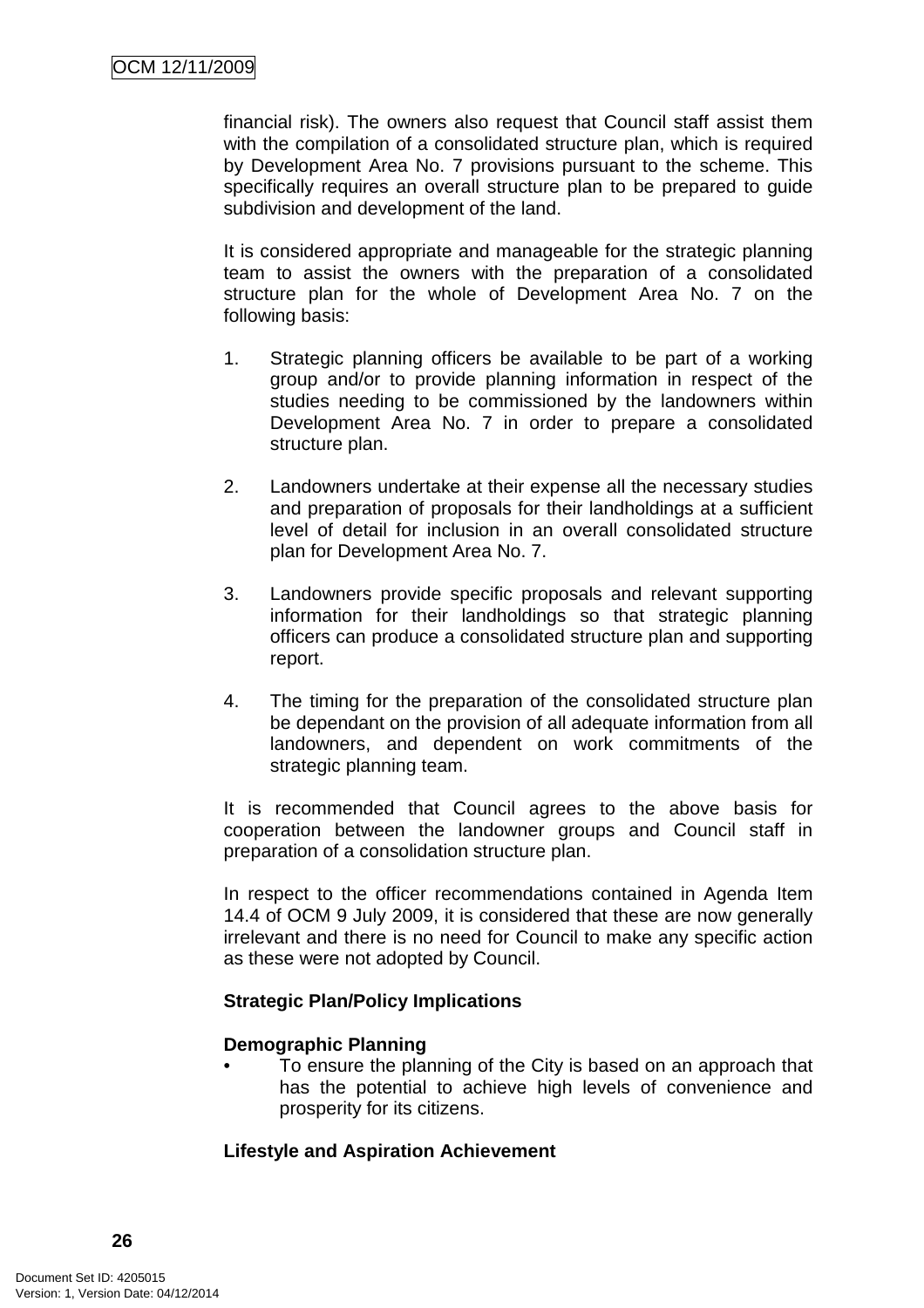• To foster a sense of community spirit within the district generally and neighbourhoods in particular.

### **Employment and Economic Development**

• To plan and promote economic development that encourages business opportunities within the City.

### **Budget/Financial Implications**

As proponent of the structure plan, the City will be responsible for the cost of advertising in the local paper. These costs are relatively minor.

### **Legal Implications**

N/A

### **Community Consultation**

N/A

### **Attachment(s)**

Letter from Centre Owners Consortium dated 6 July 2009 Letter form Centre Owners Consortium dated 15 October 2009

### **Advice to Proponent(s)/Submissioners**

The owners within the Town Centre Precinct and those who previously lodged a submission on the proposal have been advised that this matter is to be considered at the 12 November 2009 Council Meeting.

### **Implications of Section 3.18(3) Local Government Act, 1995**

Nil.

#### **14.2 (OCM 12/11/2009) - CONSIDERATION TO INITIATE SCHEME AMENDMENT NO. 42 - LAND AFFECTED BY WESTERN POWER TRANSMISSION LINE CORRIDORS - OWNER: VARIOUS (93042) (A TROSIC) (ATTACH)**

### **RECOMMENDATION**

- (1) That Council, in pursuance of Section 75 of the Planning and Development Act 2005 ("Act"), initiate an amendment to City of Cockburn Town Planning Scheme No. 3 for the purposes of:
	- "1. Rezoning various land holdings affected by Western Power transmission line corridors as shown on the Scheme Amendment Map from 'Parks and Recreation' and 'Public Purposes' local reserves to 'Special Use' and being designated as 'SU23'.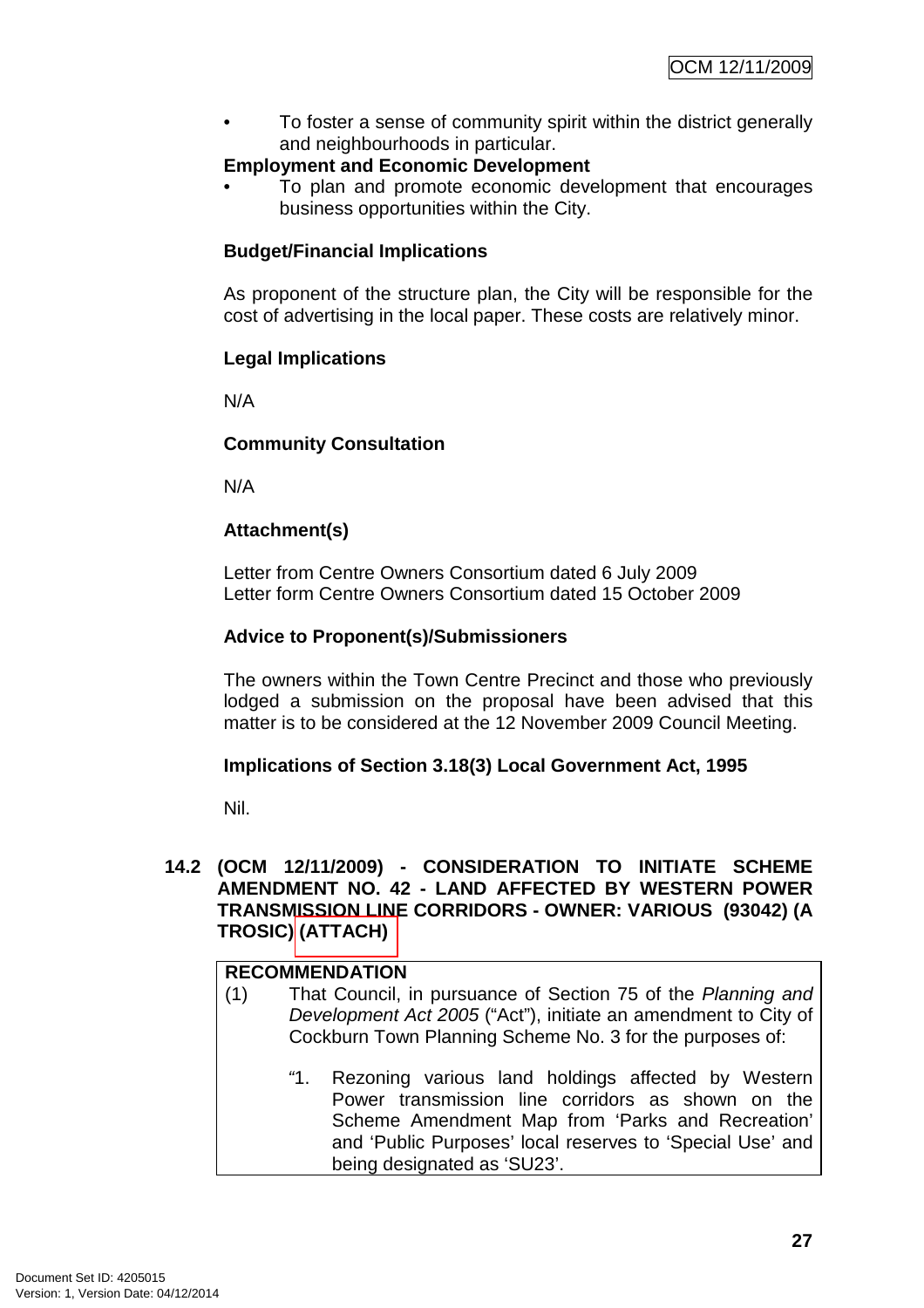| 2.<br>Inserting the new Special Use No. 23 provisions into<br>Schedule 4 of the scheme text as follows: |                                                                                                             |                                                                                                                       |                                                                                                                                                                                                                                                                                                                                                                                                                                                                                                                                                                                                                                              |  |  |  |
|---------------------------------------------------------------------------------------------------------|-------------------------------------------------------------------------------------------------------------|-----------------------------------------------------------------------------------------------------------------------|----------------------------------------------------------------------------------------------------------------------------------------------------------------------------------------------------------------------------------------------------------------------------------------------------------------------------------------------------------------------------------------------------------------------------------------------------------------------------------------------------------------------------------------------------------------------------------------------------------------------------------------------|--|--|--|
| No.                                                                                                     | <b>Description of</b><br>Land                                                                               | <b>Special Use</b>                                                                                                    | <b>Conditions</b>                                                                                                                                                                                                                                                                                                                                                                                                                                                                                                                                                                                                                            |  |  |  |
| <b>SU 23</b>                                                                                            | within<br>All<br>land<br>transmission line<br>corridors<br>$designated$ as<br>SU23 on<br>the<br>Scheme Map. | - Carpark<br>- Civic Use<br>- Community<br>Purpose<br>- Nursery<br>- Public<br>Amusement<br>- Recreation -<br>Private | Planning Approval.<br>'Carpark' and 'Nursery'<br>are<br>designated as 'P' (permitted)<br>uses pursuant to Part 4 of<br>the Scheme.<br>'Civic Use', 'Community<br>'Public<br>Purpose', and the property of the property of the property of the property of the property of the property of the property of the property of the property of the property of the property of the property of the property of<br>Amusement' and 'Recreation<br>- Private' are designated   as<br>'A' (discretionary subject to<br>special<br>notice) uses<br>pursuant to Part 4 of the<br>Scheme.<br>All<br>other<br>not<br>uses<br>are<br>permitted ('X' uses). |  |  |  |

- 3. Amending the Scheme Map accordingly."
- (2) That as the amendment is in the opinion of Council consistent with Regulation 25(2) of the Town Planning Regulations 1967 ("Regulations"), and upon receipt of the necessary amendment documentation, the amendment be referred to the Environmental Protection Authority ("EPA") as required by Section 81 of the Act, and on receipt of a response from the EPA indicating that the amendment is not subject to formal environmental assessment, be advertised for a period of 42 days in accordance with the regulations. In the event that the EPA determines that the amendment is to be subject to formal environmental assessment, this assessment is to be prepared by the proponent prior to advertising of the amendment.
- (3) That the amendment documentation be prepared in accordance with the standard format prescribed by the Regulations.

**COUNCIL DECISION**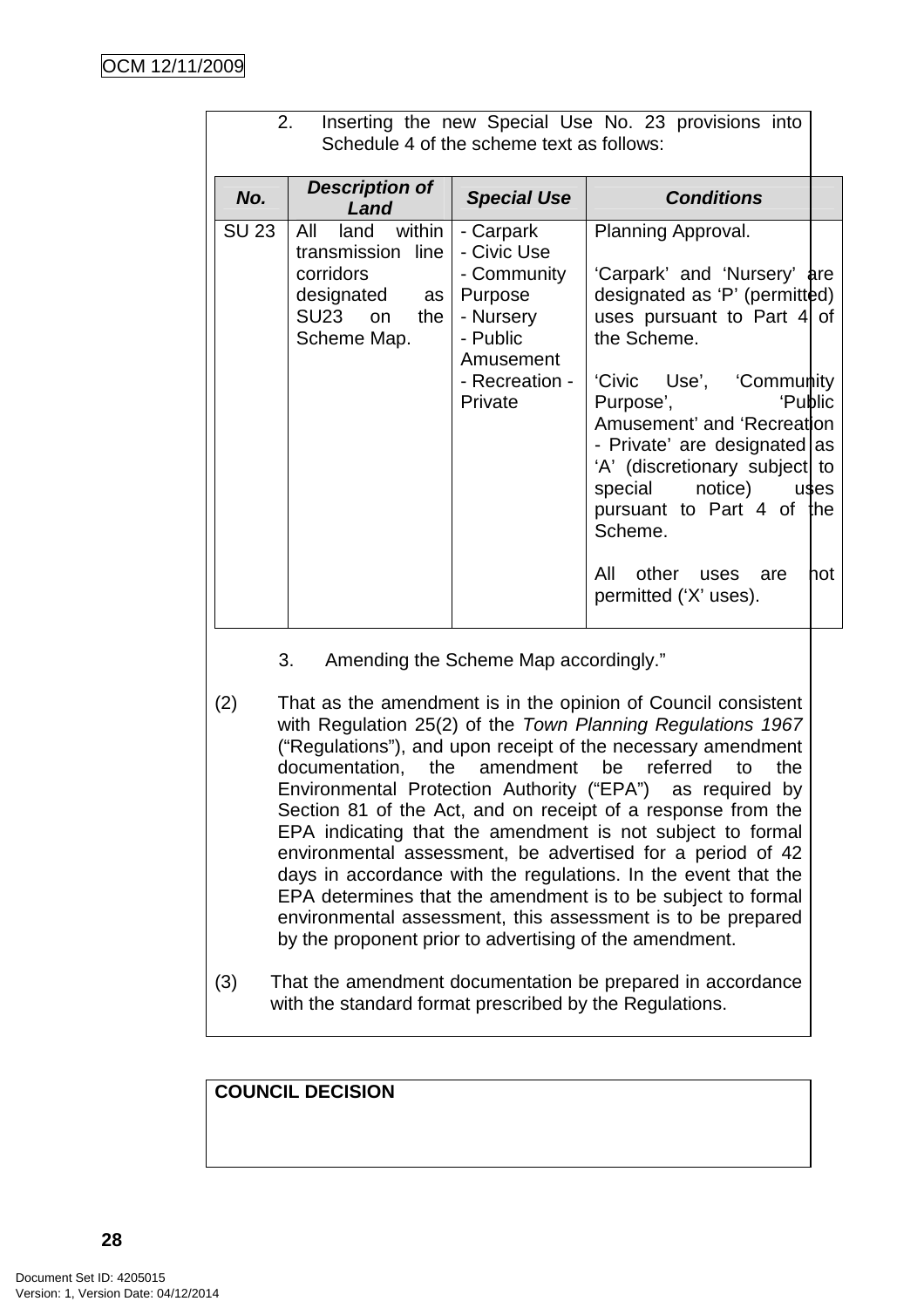### **Background**

The City of Cockburn ("City") has a number of overhead transmission lines which run through its district. These have existed for many years, coinciding with the development of nearby power stations within South Fremantle and Kwinana, and their associated power distribution infrastructure. These transmission lines have and continue to perform this very important power distribution function, delivering power to meet the needs of Perth, the wider State and the whole economy generally.

Land which the transmission lines traverse within the City range in ownership patterns - this includes private ownership, Crown land, ownership by Western Power, ownership by the Western Australian Planning Commission and finally ownership by the City. Such land is typically burdened by an easement in favour of the transmission line operator (Western Power) so as to accommodate the power lines, and to give unobstructed access to them for service and maintenance purposes, and perhaps incidentally to protect the transmission lines from inappropriate development. This is the normal approach taken throughout the Perth Metropolitan Area in respect of where transmission lines affect privately owned land. Attachment 1 shows the various ownership of land affected by the transmission line corridors.

In terms of City of Cockburn Town Planning Scheme No. 3 ("Scheme"), some of the privately owned land comprising transmission line infrastructure is currently designated as 'Parks and Recreation' and 'Public Purposes' local reserves under the Scheme (on the western side of the Kwinana Freeway). While this arrangement has functioned adequately to date, landowners have recently approached the City to discuss what potential there is to better utilise land beneath transmission line infrastructure. Being privately owned land, landowners have a legitimate right in exploring potential uses for their land. While noting the obvious constraints associated with privately owned land affected by the transmission line infrastructure, investigations undertaken by strategic planning staff reveal a number of limited land uses which are possible for land comprising transmission line infrastructure. These uses are also consistent with the urbanised context within which the identified privately owned land parcels exist.

In order to facilitate this, an amendment to the Scheme needs to be progressed so as to appropriately plan for and control the identified limited uses of the land. This is the purpose of this report, to introduce a new 'Special Use' zone for privately owned land beneath transmission line infrastructure which is currently reserved 'Parks and Recreation' and 'Public Purposes' under the Scheme.

### **Submission**

N/A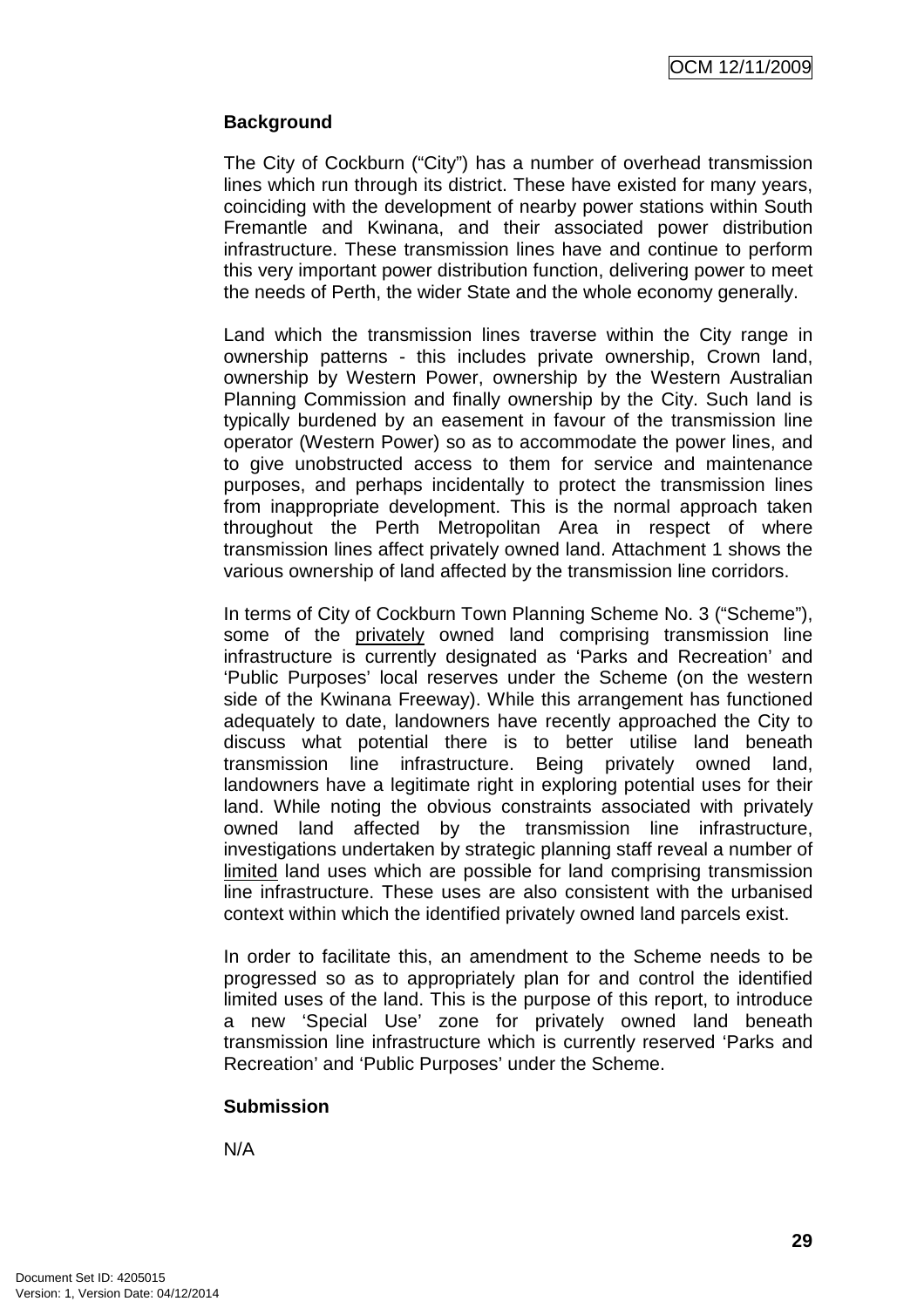#### **Report**

Staff have undertaken an examination of the scheme regarding the designation of local reserves. The purpose of this was to identify whether there were any specific examples of land being unnecessarily reserved by the scheme, hence limiting the proper and orderly use of land for the mutual benefit of landowners and the community as a whole.

In examining the scheme, it was found that in the main land reserved under the scheme reflected both its identified purpose and public ownership, and accordingly was appropriate on this basis. One exception however was land which high voltage transmission lines traversed within the City and which was in various private land ownerships. Parts of this land on the western side of the Kwinana Freeway only was found to be designated as 'Parks and Recreation' and 'Public Purposes' local reserves under the scheme, notwithstanding the land being privately owned (refer Attachment 2). Land on the eastern side of the Kwinana Freeway was not a problem, as it was appropriately zoned to allow compatible land use to occur.

Affected landowners had also approached the City to discuss what potential there was to better utilise their land beneath transmission line infrastructure. While noting the obvious constraints associated with the transmission line infrastructure, investigations undertaken by strategic planning staff revealed a number of limited land uses which were possible for land comprising the transmission line infrastructure.

The following land uses (and their associated definitions) were identified in this respect:

Carpark: - means premises used primarily for parking vehicles whether open to the public or not but does not include any part of a public road used for parking or for a taxi rank, or any premises in which cars are displayed for sale.

Civic Use - means premises used by a government department, an instrumentality of the Crown, or the local government, for administrative, recreational or other purposes.

Community Purpose - means the use of premises designed or adapted primarily for the provision of educational, social or recreational facilities or services by organisations involved in activities for community benefit.

Nursery - means land and the buildings used for the propagation, rearing and sale of plants, and the storage and sale of products associated with horticultural and garden décor.

Public Amusement - means land and buildings used for the amusement or entertainment of the public, with or without charge.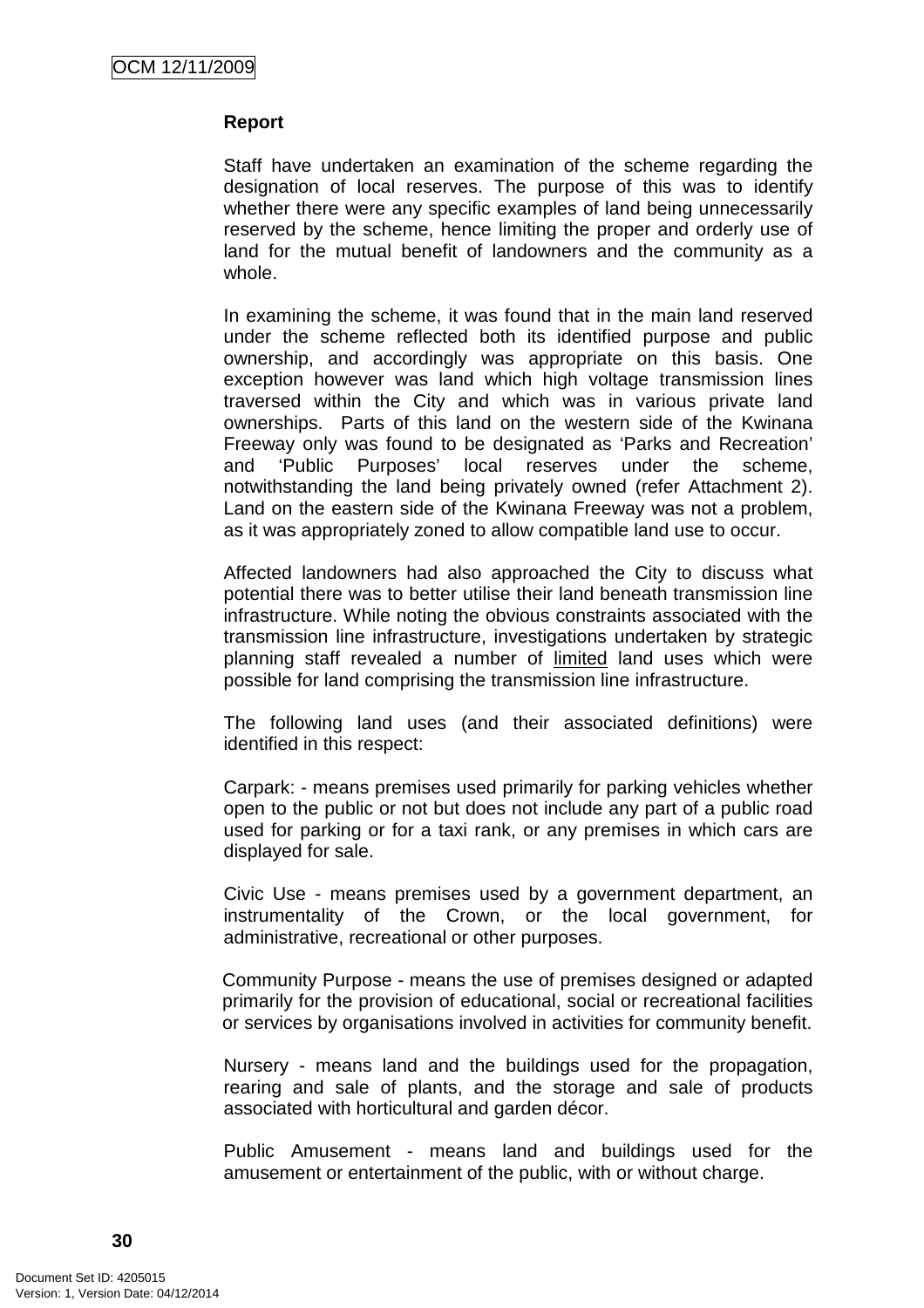Recreation Private - means premises used for indoor or outdoor leisure, recreation or sport which are not usually open to the public without charge.

This report therefore seeks Council's support to initiate a Scheme Amendment in order to introduce these land uses for the land shown in the attachment by way of a new 'Special Use Zone No. 23'. The identified set of land uses are quite narrow, but this is a requirement given such land exists within an urbanised residential context and must therefore be consistent with protecting and maintaining residential amenity.

The amendment will not apply to land on the eastern side of the Kwinana Freeway, as this is currently zoned under the Scheme and adequately managed based on the zone requirements and objectives specified by the Scheme. The scope of this Scheme Amendment is therefore only on the privately owned land on the western side of the Kwinana Freeway which is currently designated as 'Parks and Recreation' and 'Public Purposes' local reserves under the scheme.

In terms of use permissibility, the Scheme Amendment seeks to designate the following:

'Carpark' and 'Nursery' - Designated as a 'P' (permitted) use pursuant to Part 4 of the Scheme.

'Civic Use', 'Community Purpose', 'Public Amusement' and 'Recreation - Private' - Designated as 'A' (discretionary subject to special notice) uses pursuant to Part 4 of the Scheme.

All other uses are not permitted ('X' uses)

This use permissibility allows for a permitted use to take place which is important in terms of demonstrating that something can be developed on the land. The other uses will be discretionary (which requires the Council to consider the appropriateness of the use in each case) and subject to special notice. Uses not listed will be prohibited.

#### **Strategic Plan/Policy Implications**

#### **Governance Excellence**

- To provide effective monitoring and regulatory services that administer relevant legislation and local laws in a fair and impartial way.
- To develop and maintain a financially sustainable City.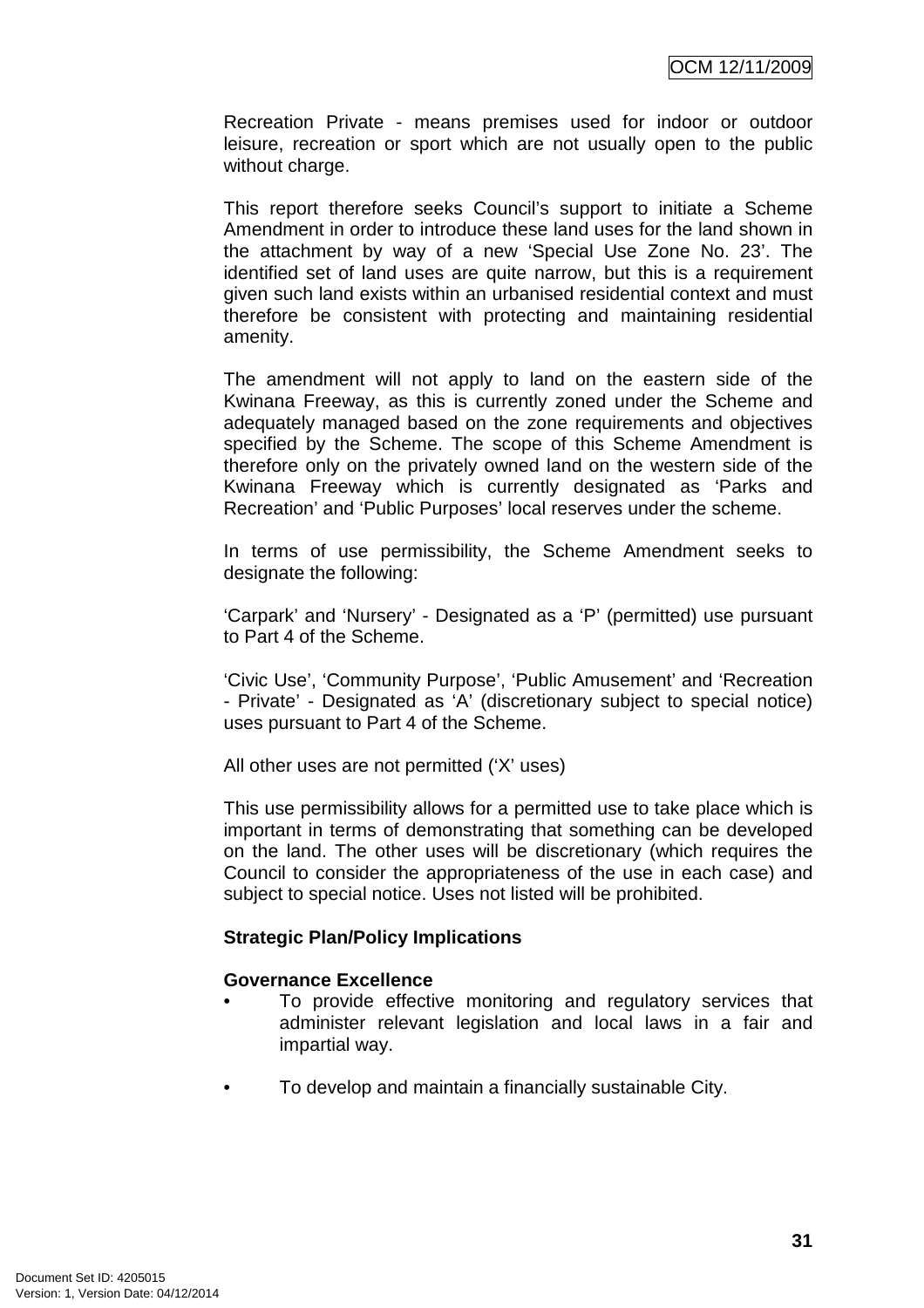### **Budget/Financial Implications**

The City will be responsible for preparing and the progress of the Scheme Amendment documentation through to final approval; these costs are relatively minor.

#### **Legal Implications**

The approach being pursued through this Scheme Amendment has been vetted by Council's Solicitors. A copy of legal advice is included under separate confidential cover.

#### **Community Consultation**

The Scheme Amendment will be advertised for a period of 42 days in accordance with the Town Planning Regulations 1967. Specific landowners affected by the transmission line corridor will be consulted, as well as Western Power regarding the uses identified as being possible on the land.

### **Attachment(s)**

- 1. Map showing land ownership
- 2. Maps showing Scheme Amendment
- 3. Legal advice 'Confidential' (provided under separate cover)

#### **Advice to Proponent(s)/Submissioners**

N/A

**Implications of Section 3.18(3) Local Government Act, 1995**

Nil.

#### **14.3 (OCM 12/11/2009) - CONSIDERATION OF TECHNICAL ASSESSMENT UNDERTAKEN OF COUNCIL'S ALTERNATIVE INTERMODAL TERMINAL LOCATION - OWNER: N/A (9335) (A TROSIC) (ATTACH)**

## **RECOMMENDATION**

That Council:

- 1. note the findings of the further technical assessment undertaken regarding Council's alternative intermodal terminal location;
- 2. reiterate Council's position supporting the retention of the rural area between Latitude 32 and the Thomsons Lake/Harry Waring Marsupial conservation reserves as primary strategic objective, and that this objective be reflected in planning for the future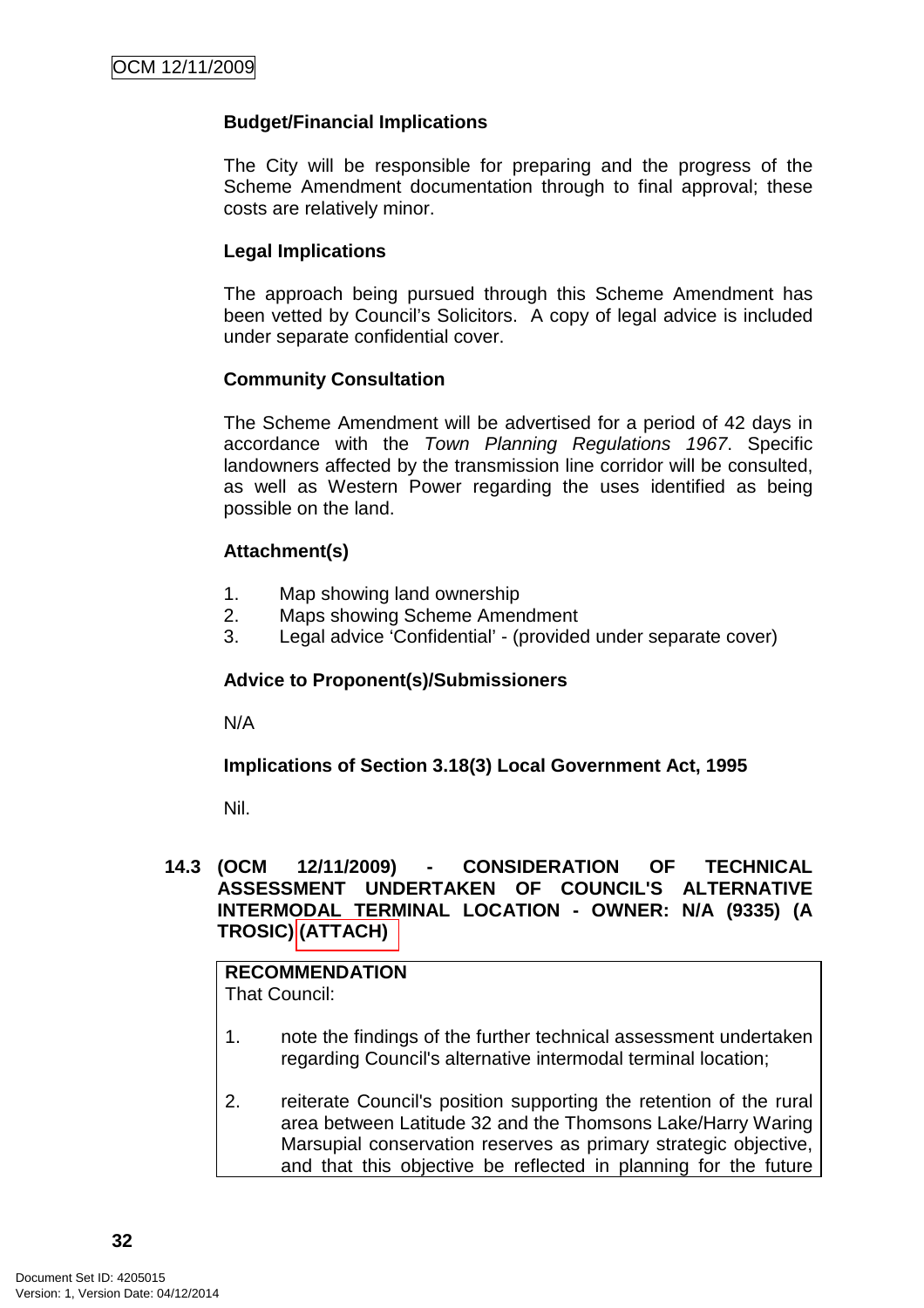intermodal terminal, Latitude 32 and Western Trade Coast;

- 3. seek assurances from the Department of Planning and LandCorp to ensure that the proposed intermodal terminal and associated freight village proposal has no adverse impacts on any existing or future rural or residential areas, particularly those adjacent to access roads and rail links;
- 4. once a final location has been endorsed, request the State Government to act immediately to acquire this land so as to not financially disadvantage landowners who would otherwise have short to medium term industrial development potential as part of Latitude 32; and
- 5. request the Department of Planning to directly involve the City's Strategic Planners in the remainder of the study and all planning for Latitude 32 and the broader Western Trade Coast.

**COUNCIL DECISION** 

# **Background**

In December 2008 the Department of Planning ("DoP") released the 'Report for Kwinana Intermodal Terminal - Site Evaluation and Planning Study' ("Draft Study") for public comment. This discussed the proposal for a new intermodal terminal facility to be developed within Latitude 32, with a preferred location identified between Russell Road and Rowley Road, along the existing freight railway. Assessment of the Draft Study by officers revealed a number of significant concerns regarding the preferred location including:

- 1. Major rail, truck and other noise impacts on the adjoining/nearby rural communities. Potential impacts would be particularly severe on the rural residents in the area between Latitude 32 and Thomsons Lake/Harry Waring conservation reserves, and residential communities fronting Russell Road within the Success and Hammond Park localities.
- 2. Impacts on the viability and function of Russell Road. In this respect, Russell Road had always been viewed as a lower order road connection due to it passing through sensitive environmental areas (Thomsons Lake) and existing residential development. The current road reserve is also very limited (20m for much of its length), making it difficult to consider as a serious freight route.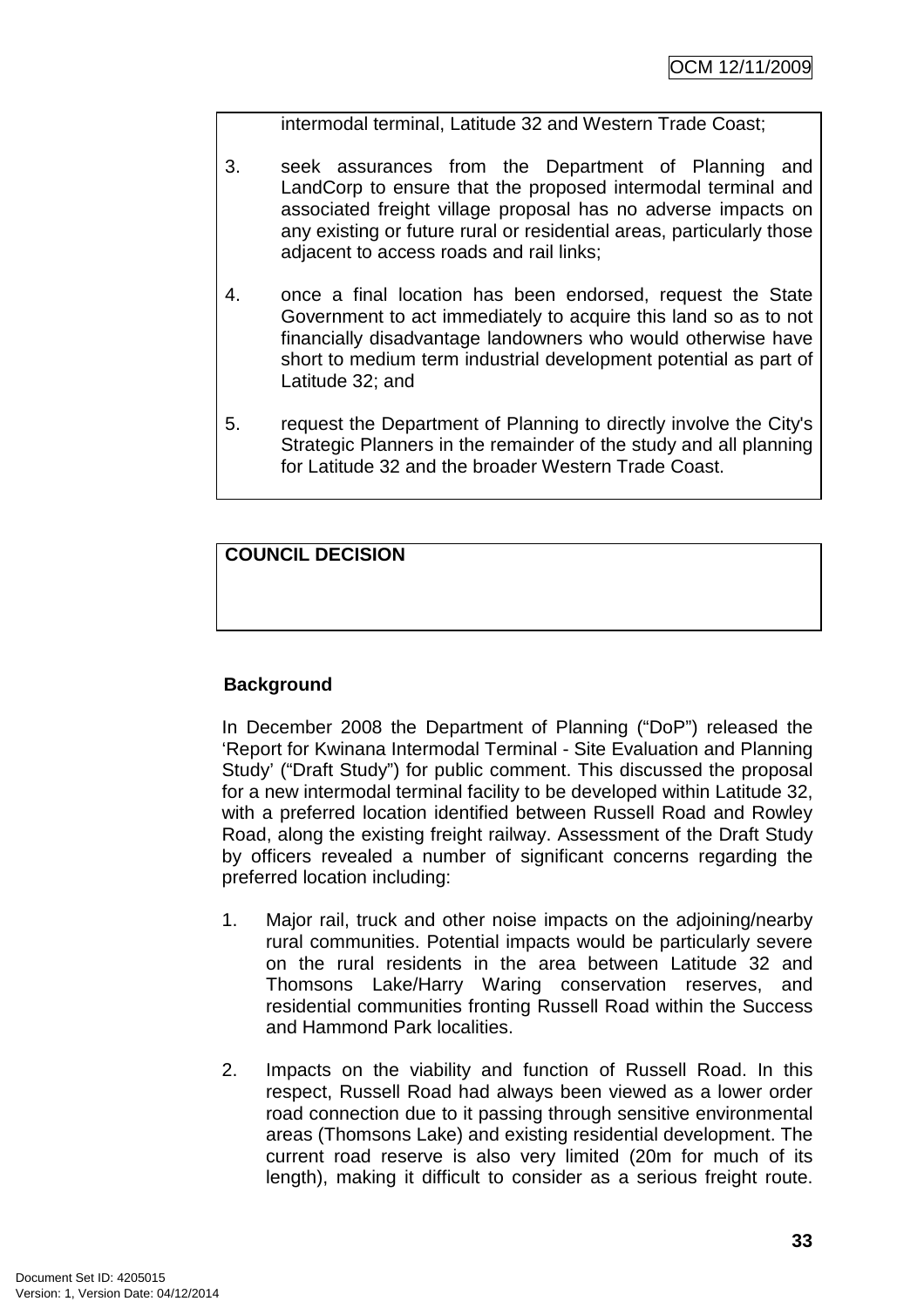While the Draft Study suggested a major flow of traffic along Rowley Road to the south, the magnitude of predicted traffic was such that both north and south access routes would be required. For this reason Russell Road seemed highly impractical for consideration as a freight route.

Recognising the degree of both officer and community concerns with the Draft Study and its identified preferred location, a report was presented to Council on 12 February 2009. Council passed the following resolution in this respect (Minute No. 3892):

- (1) support retention of the rural area between Latitude 32 and the Thomsons Lake/Harry Waring Marsupial conservation reserves;
- (2) request the Department for Planning and Infrastructure (DPI) and Landcorp to ensure that the Intermodal/freight village proposal has no adverse impact on any rural or residential area including those adjacent to access roads and rail links;
- (3) endorse the alternative Intermodal proposal prepared by the City's Strategic Planners as Council's preferred option;
- (4) make a formal presentation on the City's alternative Intermodal proposal to both local members of Parliament (Mr Joe Francis MLA Jandakot and Mr Fran Logan MLA Cockburn), both of who's Electors would be potentially impacted by the Study's preferred Intermodal option;
- (5) lodge a submission on the Kwinana Intermodal Terminal Study with DPI which incorporates the matters raised in this Agenda report and the officer comments in the Agenda attachments;
- (6) make a formal presentation to the Department of Planning and Infrastructure regarding the City's alternative Intermodal proposal, and request that this be formally considered and assessed; and
- (7) request the DPI to directly involve the City's Strategic Planners in the remainder of the study including a review of submissions.

In terms of Council's strong position identifying significant concerns regarding the preferred location, and also that Council had identified a potential alternative location, the DoP decided to fund a further technical investigation of the intermodal terminal proposal. The purpose of this further technical investigation was to examine the feasibility of Council's alternative site, in order to ascertain whether it was a viable option in which to proceed with. The technical assessment has now been completed, and is the topic of this report. A copy of the technical assessment is provided in Attachment 1.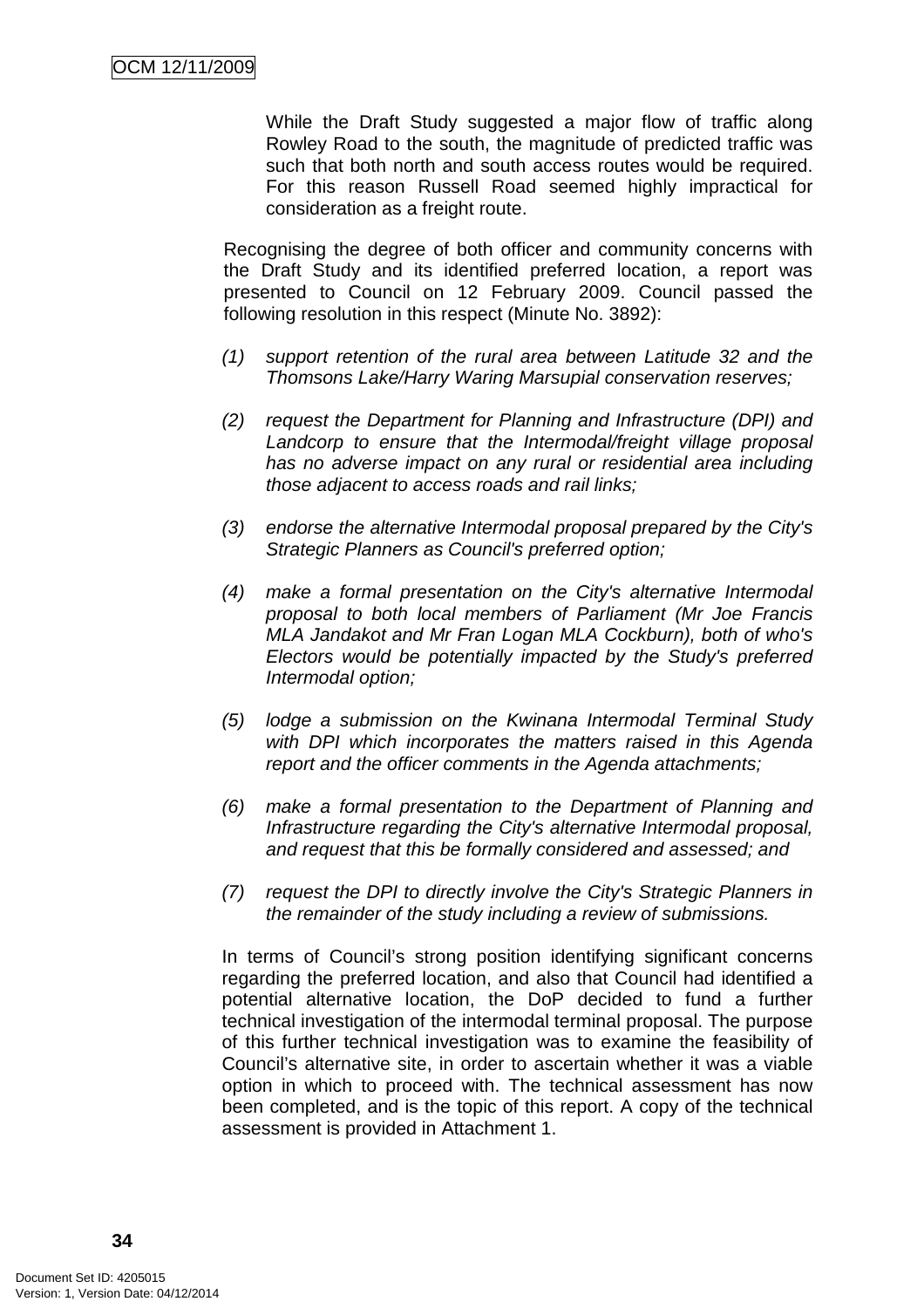OCM 12/11/2009

# **Submission**

N/A

# **Report**

As mentioned, the DoP saw the need to fund further investigations into the proposal for an intermodal terminal facility to be developed within Latitude 32. This was a direct result of the significant concerns raised by both Council and the community in relation to the Draft Study, and particularly the preferred location which the Draft Study had identified between Russell Road and Rowley Road along the existing freight railway. The preferred location identified by the Draft Study is shown in the attachment.

The further investigations undertaken by DoP involved funding an independent technical assessment of the alternative intermodal terminal location which was suggested by Council (refer to Attachment 3). This alternative location was a precinct of land bound by the future Rowley Road (north), Mandogalup Road (east), Alcoa Residue Disposal Area (south) and existing freight railway (west). This alternative location was identified as one which the original Draft Study had not investigated as a potential option, and which (in Council's view) met the stated location and operational criteria need to accommodate an intermodal terminal facility.

The technical assessment of Council's alternative location was undertaken by Mr Paul Fisher, Manager of Transportation at GHD. The purpose was to examine the feasibility of Council's alternative site, in order to ascertain whether it was a viable option in which to proceed with. This feasibility was judged against the following criteria:

- environment constraints:
- geotechnical conditions;
- topographical factors and future ground levels;
- existing infrastructure, including ability to relocate major services;
- planning and zoning;
- ability to effectively connect to the existing rail network and provide the necessary rail services i.e. train length, shunting capability, track configuration;
- ability to effectively connect to the existing and planned road network;
- ability to develop a core terminal area and supporting infrastructure;
- ability to develop integrated terminal support areas;
- ability to interface with an associated industry park / cluster development; and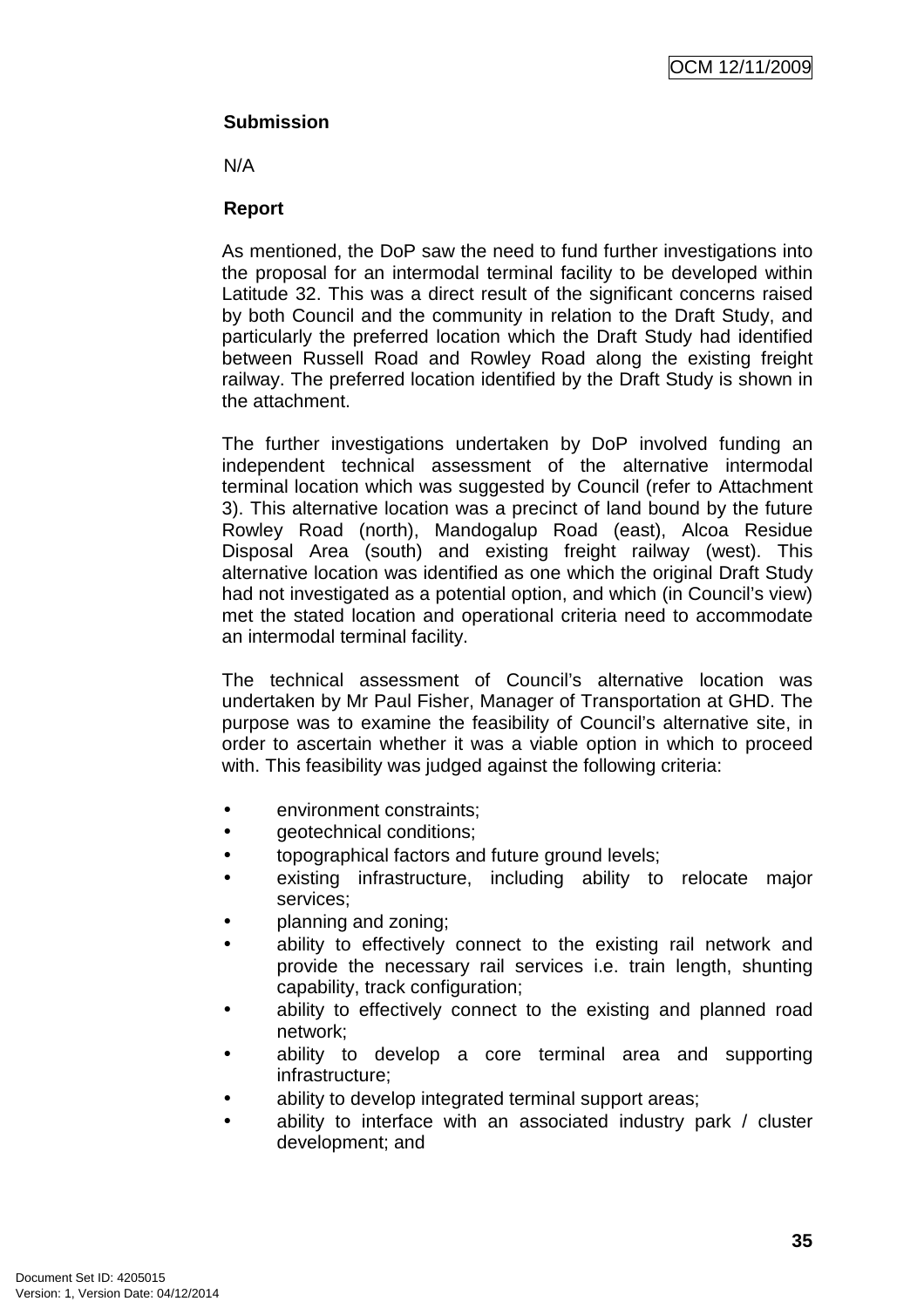ability to effectively integrate transport connections with the proposed Outer Harbour and the proposed private port at James Point.

In reviewing the technical assessment, each of these criteria have been investigated in a high level of detail and the findings of each criteria have come together to form a position in relation to Council's alternative option. In this respect the conclusion of the technical assessment of Council's alternative option is as follows:

The City of Cockburn proposal for an intermodal terminal has no significant advantages over the Government's preferred option, and significant disadvantages. In particular, the following points have been identified:

- The site area is adequate for core terminal activities, but has limited opportunities for support activities or future expansion.
- Flexibility in site layout and future development is limited.
- The site has insufficient length to accommodate an 1800 metre train, thus requiring realignment of the Midland Kwinana railway. (This in turn may have significant impacts on the Western Power high voltage power lines).
- Rail connection between the site and the proposed outer harbour could severely impact the interchange of Rowley Road and the Fremantle Rockingham highway.
- The site severs the north-south industrial road, causing significant impacts to the planning and operation of Latitude 32.
- Relocation of two major gas pipelines and a major water pipeline would be required – relocation of the gas pipelines in particular appears to be a significant task.
- The very deep excavations required may have environmental impacts, especially on the bush forever site and groundwater levels.

Several of the above points are sufficiently serious that they would rule out the feasibility of the City of Cockburn proposal for an intermodal terminal south of Rowley Road. Taken collectively, the issues would render the proposal highly unlikely to succeed.

In reviewing the technical assessment, it is generally concluded that it has been prepared in a reasonably robust and objective manner, notwithstanding it being funded by the DoP. In compiling the technical assessment strategic planning officers were afforded the opportunity to provide detailed justification in support of Council's alternative option however on balance this has not produced an outcome favouring the option. While there are undoubtedly some minor areas of disagreement in respect of the rating of some of the specific selection criteria, on balance the conclusion that Council's alternative option has some fatal flaws is noted.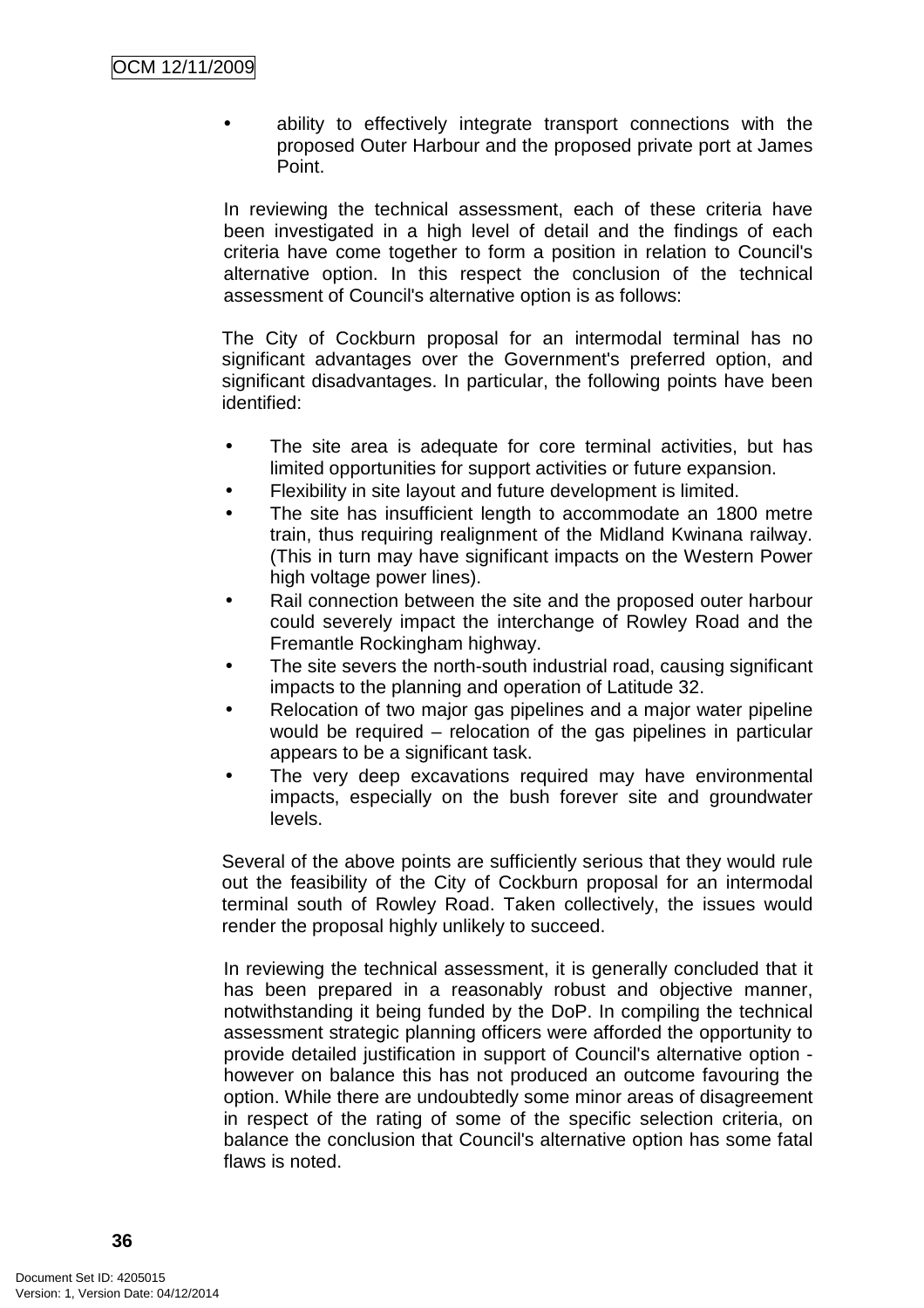From an officer's viewpoint, it is becoming clear that Council's alternative option will not gain support from the State Government, particularly given the conclusion of this technical assessment. While strategic planning officers still believe Council's alternative option to be technically feasible, the further technical assessment which has been undertaken concludes that the alternative option would be highly unlikely to succeed. While this is disappointing, there is still a very critical role for Council to play in ensuring that the DoP preferred option is implemented in the most appropriate manner so as to limit (and prevent) impacts on City of Cockburn residents.

This in essence forms the recommendation to Council, being:

- 1 To note the findings of the further technical assessment undertaken regarding Council's alternative intermodal terminal location.
- 2. Reiterate Council's position supporting the retention of the rural area between Latitude 32 and the Thomsons Lake/Harry Waring Marsupial conservation reserves as of key strategic importance, and that this impotence be reflected in planning for both the future intermodal terminal and Latitude 32.
- 3. Seek assurances from DoP and Landcorp to ensure that the proposed intermodal terminal and associated freight village proposal has no adverse impacts on any existing or future rural or residential areas, particularly those adjacent to access roads and rail links.
- 4. That once a final location has been identified, the State Government act immediately to acquire this land so as to not financially disadvantage landowners who otherwise would have short to medium term industrial development potential as part of Latitude 32.
- 5. Request the DoP to directly involve the City's Strategic Planners in the remainder of the study and all future planning for Latitude 32 and the broader Western Trade Coast.

# **Strategic Plan/Policy Implications**

# **Governance Excellence**

• To conduct Council business in open public forums and to manage Council affairs by employing publicly accountable practices.

# **Employment and Economic Development**

• To plan and promote economic development that encourages business opportunities within the City.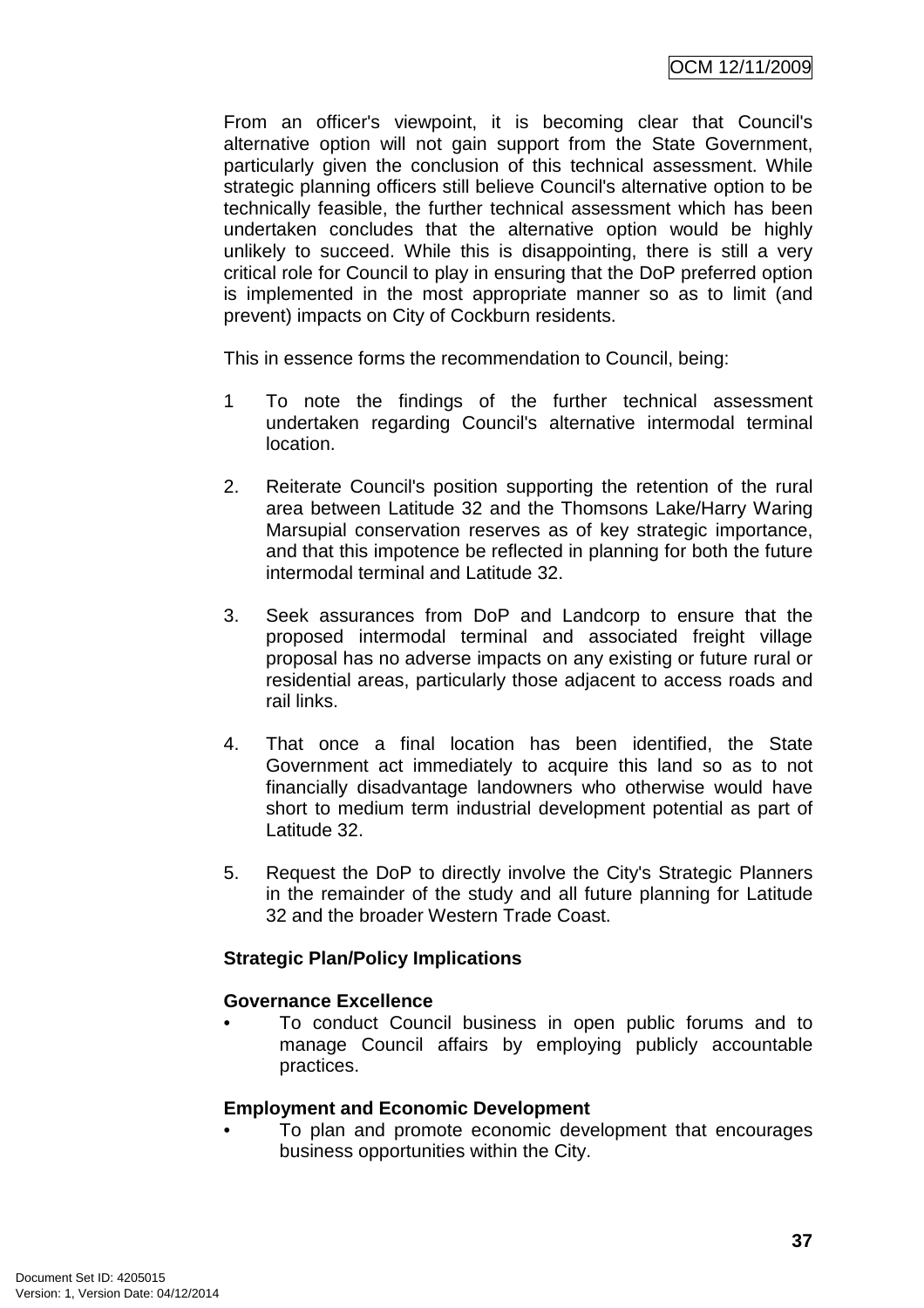• To pursue high value employment opportunities for our residents.

# **Transport Optimisation**

To ensure the City develops a transport network that provides maximum utility for its users, while minimizing environmental and social impacts.

# **Budget/Financial Implications**

NA

# **Legal Implications**

NA

# **Community Consultation**

Those who made submissions regarding the initial Draft Study were advised of the further technical assessment being undertaken of Council's alternative option. There isn't however any further proposal for community consultation to occur, and it is therefore important that Council seek to ensure that any potential impacts associated with the proposed intermodal terminal are limited or ideally prevented.

# **Attachment(s)**

- 1. Technical assessment undertaken of Council's alternative intermodal terminal location
- 2. Preferred location identified in the original Draft Study
- 3. Council's alternative location

### **Advice to Proponent(s)/Submissioners**

attachments to this report;

NA

# **Implications of Section 3.18(3) Local Government Act, 1995**

NA

**14.4 (OCM 12/11/2009) - CONSIDERATION TO ADOPT SCHEME AMENDMENT NO. 70 FOR FINAL APPROVAL - WATSONS AND SURROUDING LAND (PACKHAM NORTH) OWNER: VARIOUS - (93070) (R DONG, A BLOOD) (ATTACH)** 

**RECOMMENDATION** That Council: (1) adopt the Schedule of Submissions contained in the

**38**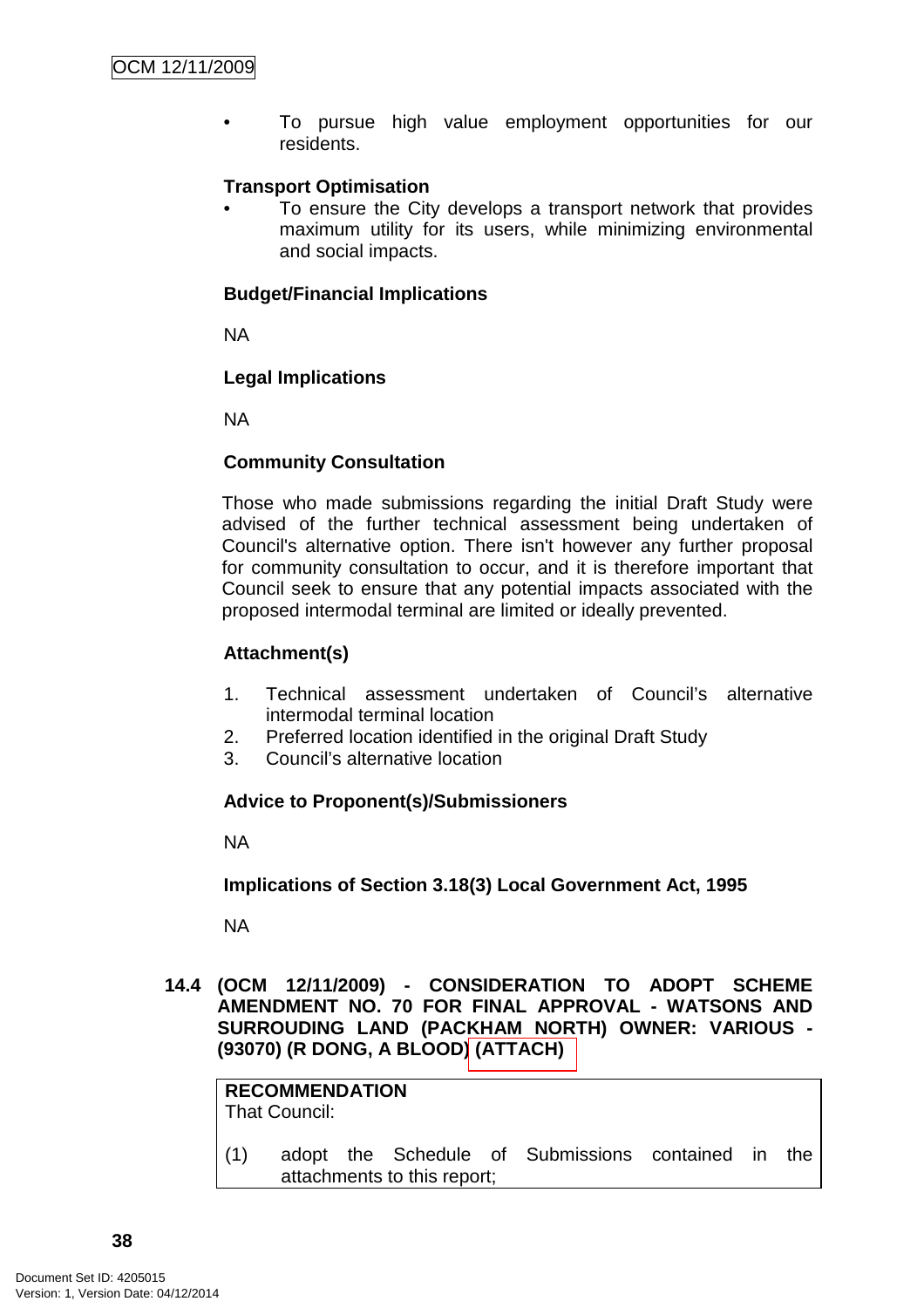- (2) adopt Amendment No. 70 to City of Cockburn Town Planning Scheme No. 3 for final approval subject to the following modifications:
	- 1. Deletion from the new Development Contribution Area ("DCA") the provision relating to over and above road costs.
	- 2. Inserting a new provision into the DCA clarifying uses that will not be contributing to public open space provision.
	- 3. Modifying the DCA provision relating to drainage to clarify the application of credits.
	- 4. Modifying the DCA to include land associated with traffic management devices.
- (3) in anticipation of the Hon. Minister's advice that final approval will be granted, the amendment documents be signed, sealed and forwarded to the Western Australian Planning Commission; and
- (4) advise submitters of Council's decision accordingly.

**COUNCIL DECISION** 

# **Background**

The land the subject of this amendment comprises some 75 lots located east of the Port Coogee development and bound by Cross Road, Mell Road, Rockingham Road and the 'Railways' reservation (refer Attachment 1). The total area of the subject land is approximately 79ha, with lots ranging in size from 483  $m^2$  to 10.74ha. The lots are owned by various landowners including George Weston Foods Ltd, the owner of the former Watsons Factory. A schedule of ownerships can be found in the Scheme amendment documentation (refer Attachment). The subject land was previously affected by the Watson's Factory odour buffer, with this the primary reason as to why the subject land could not be rezoned and developed for residential purposes. There has certainly been continued pressure from landowners affected by the odour buffer to pursue residential development - something which could not occur while the Watsons Factory remained in operation.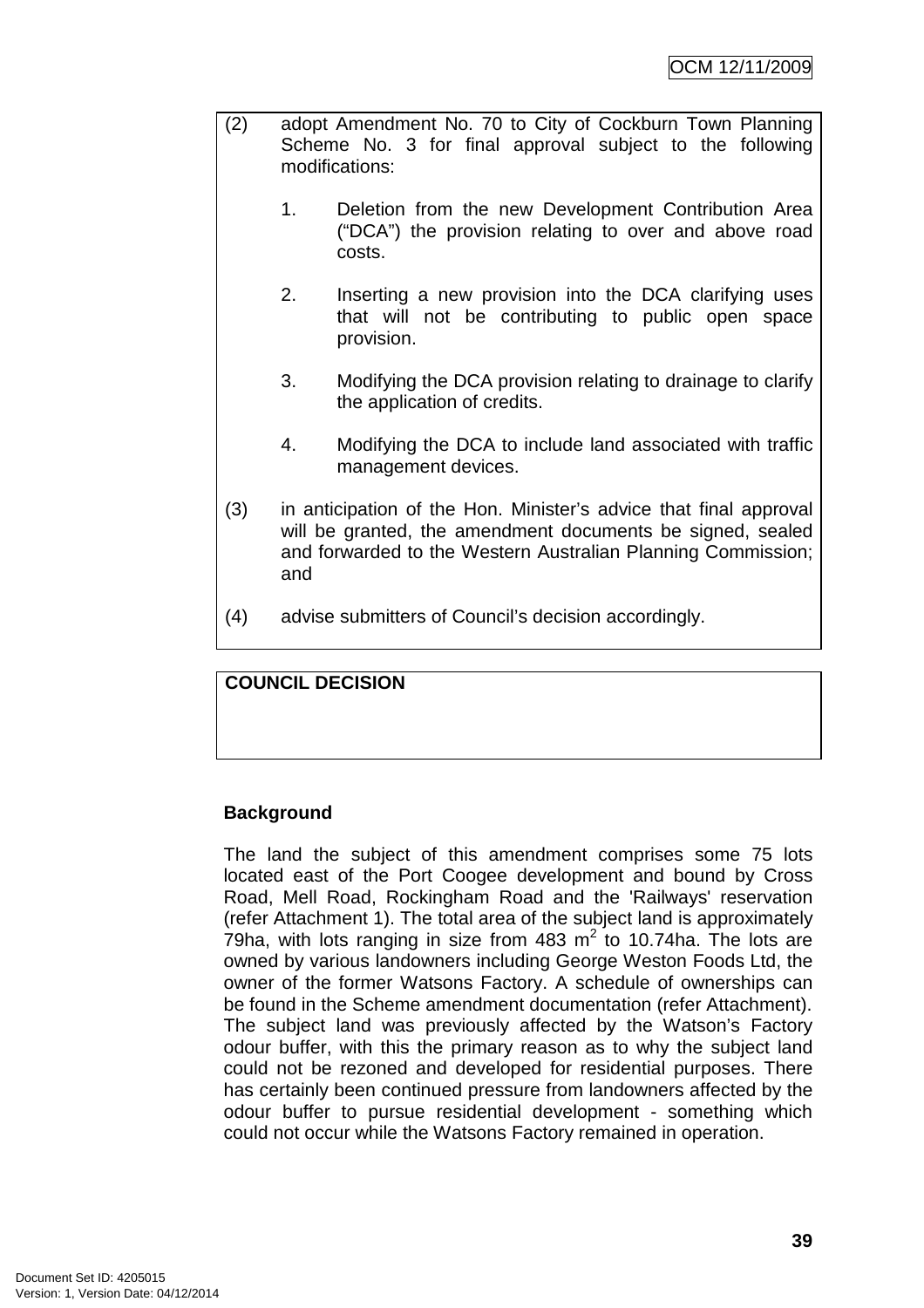In this respect, in mid 2008 George Weston Foods formally announced their intention to close the Watsons Factory and subsequently the closure took effect in April 2009. The closure of the factory signifies the effective end of the odour buffer, which provides the opportunity for residential development to now be planned.

Reflecting this, Council at its meeting held on 12 February 2009 resolved to initiate Amendment No. 70 to City of Cockburn Town Planning Scheme No. 3 ("Scheme"). The amendment seeks to introduce an appropriate zoning status under the Scheme to enable:

- 1. The preparation and administration of a structure plan in order to coordinate and guide urbanisation occurring.
- 2. The sharing of development costs among benefiting landowners for key infrastructure items (both physical and environmental).

In accordance with Council's resolution and statutory requirements, the amendment was advertised for 42 days following receipt of environmental clearance. This report now considers the amendment for final approval, following the outcomes of the public advertising.

# **Submission**

N/A

# **Report**

### Scheme Amendment No. 70

The amendment was referred to the Environmental Protection Authority ("EPA") in accordance with the requirements of the Environmental Protection Act 1986. The EPA decided that the amendment should not be formally assessed, but provided advice and recommendations. This advice and recommendations has been suitably addressed in the Schedule of Submissions (refer Attachment).

Following clearance from the EPA, the amendment was advertised for public comment for a period of 42 days, concluding on 10 September 2009. This included an advertisement being placed in the Cockburn Gazette and affected landowners and government agencies being notified in writing and invited to make comment. Information was also made available at the City of Cockburn ("City") Administration Office and on the City's website.

Advertising of the amendment resulted in 25 submissions of no objection being received. A significant number of landowners strongly support the proposed rezoning, recognising broadly the landowner desires for urbanisation to occur. While there is no objection raised in the submissions, there are issues raised which need to be addressed. These have been addressed in detail in the Schedule of Submissions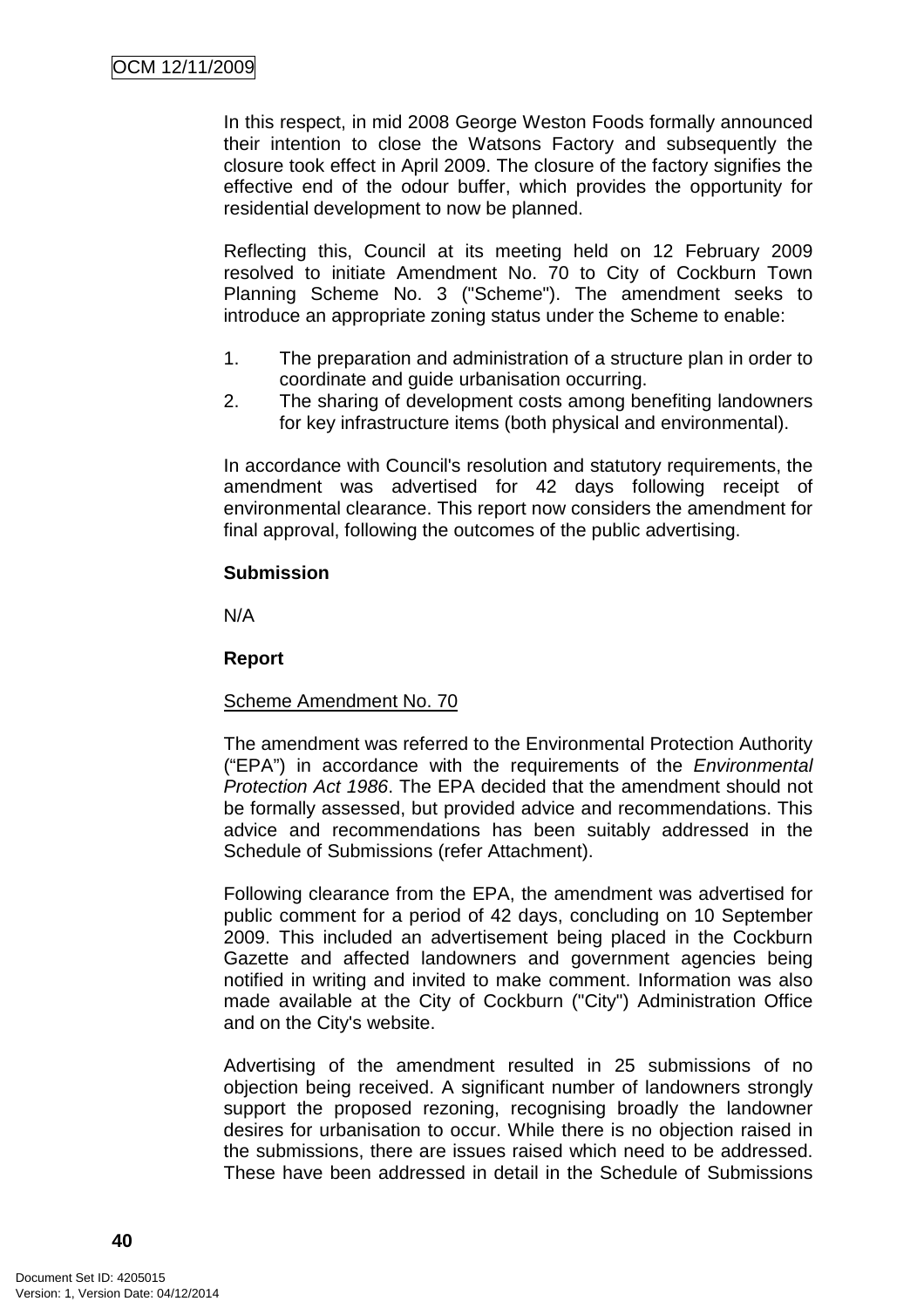(refer Attachment), with this analysis demonstrating that all issues can be fully addressed through the normal Scheme amendment, structure planning and subdivision/development processes. Accordingly no further comment in this report regarding these issues is necessary.

### Information Night

In addition to the above consultation, the City arranged an information night on 31 August 2009 and invited all landowners (including representatives) to the meeting. This had a primary purpose to help landowners better understand the planning process with respect to the amendment, and also the subsequent requirements for structure planning to occur.

Approximately 50 people attended the information night, with many asking questions in relation to both the future process and timeframes to achieve ultimate subdivision and development. Overall, there was a clear positive and supportive view to the work which the City was doing in leading the planning and Scheme amendment process for the land.

#### Zoning Rationale

As mentioned in the Scheme amendment report (Attachment 2), the amendment proposes to rezone the subject land to 'Development'. This will require the subsequent preparation of a structure plan, in order to effectively demonstrate how coordinated urbanisation of the subject land can occur. This 'Development' zone approach is the optimal way for approaching new urban areas, as it provides a degree of flexibility through structure planning to robustly coordinate the design and end form of the precinct.

The City is also in the process of engaging an engineering/environmental consultant to prepare a Local Water Management Strategy for the subject land. This will provide vital information to inform the preparation of the structure plan. It is anticipated that by mid November 2009 the City should have appointed a suitable consultant to prepare the Local Water Management Strategy. This will enable preparation of the structure plan to start in early 2010.

Recognising the highly fragmented nature of land ownership, a comprehensive development contribution area and plan is being introduced via the Scheme amendment. This will ensure that costs of key infrastructure which benefit multiple landowners are equitably shared amongst those benefiting landowners. The development contribution plan specifies both physical and environmental infrastructure for cost sharing, including: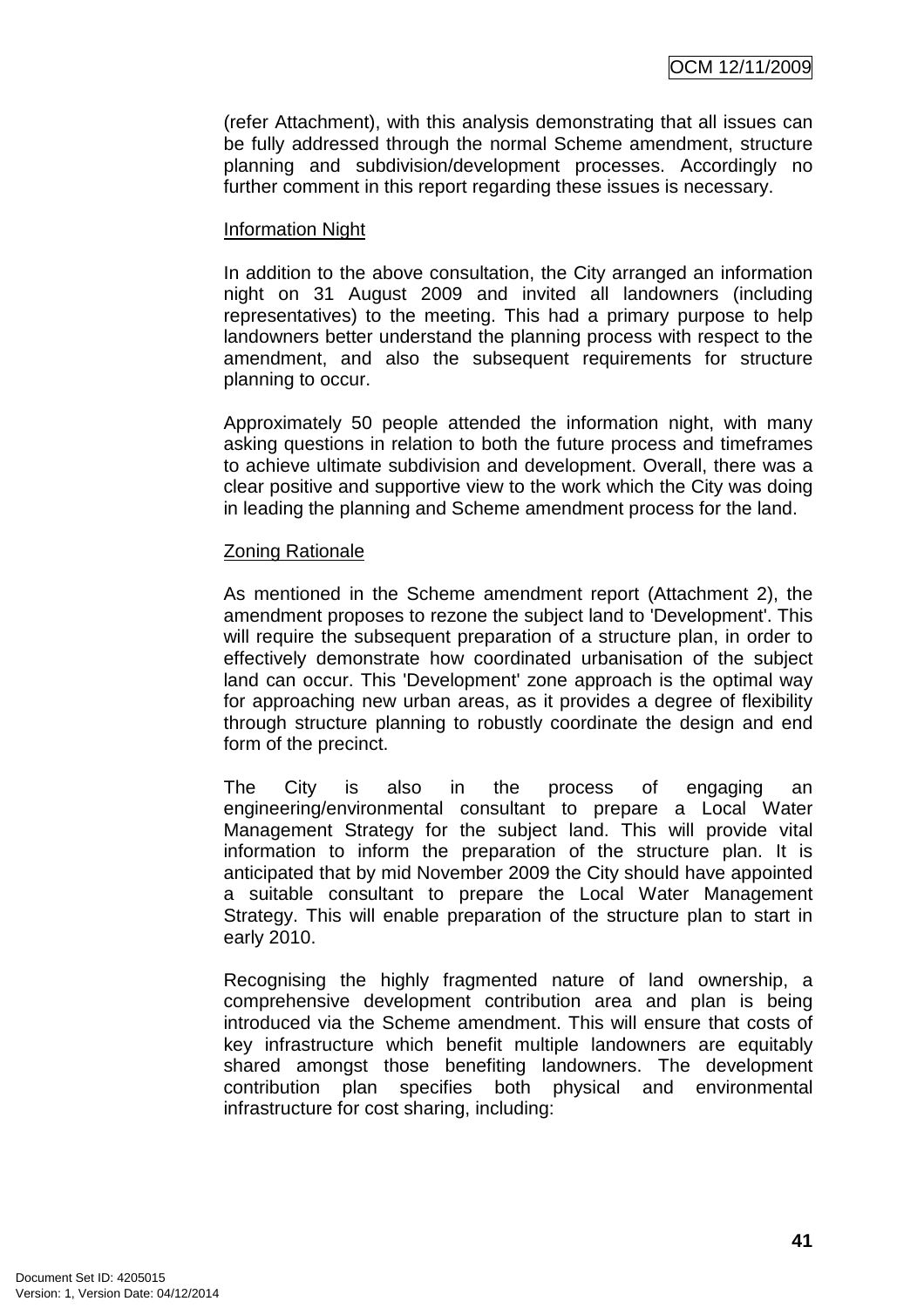- 1. Some drainage provision and construction.
- 2. Public open space provision and development, including wetland restoration.
- 3. Preliminary professional services prefunded by the City including drainage, engineering, environmental, servicing, traffic and planning.
- 4. Further studies and/or design work prefunded by the City which relates to common infrastructure items.
- 5. Costs to implement and administer cost sharing arrangements of the development contribution area.

In terms of the recommendation to Council, it is noted that four modifications are required in specific relation to the development contribution area provisions of the amendment. These recommendations have come out of further review of the cost provisions, in order to ensure that arrangements are workable and equitable in terms of the future urbanisation of the land. The specific modifications are listed as follows:

- 1. Deletion from the new Development Contribution Area ("DCA") the provision relating to over and above road costs.
- 2. Inserting a new provision into the DCA clarifying uses that will not be contributing to public open space provision.
- 3. Modifying the DCA provision relating to drainage to clarify the application of credits.
- 4. Modifying the DCA to include land associated with traffic management devices.

### **Conclusion**

Scheme Amendment No. 70 is consistent with the planning objectives for this subject land from both local and state planning perspectives. Approval to the amendment will facilitate the land to be developed for urban purposes in an orderly and proper planning manner. Given the strong support received following advertising, and the basis to ensuring that coordinated development can occur by way of subsequent structure planning, it is recommended that Council adopt the amendment for final approval subject to the mentioned modifications.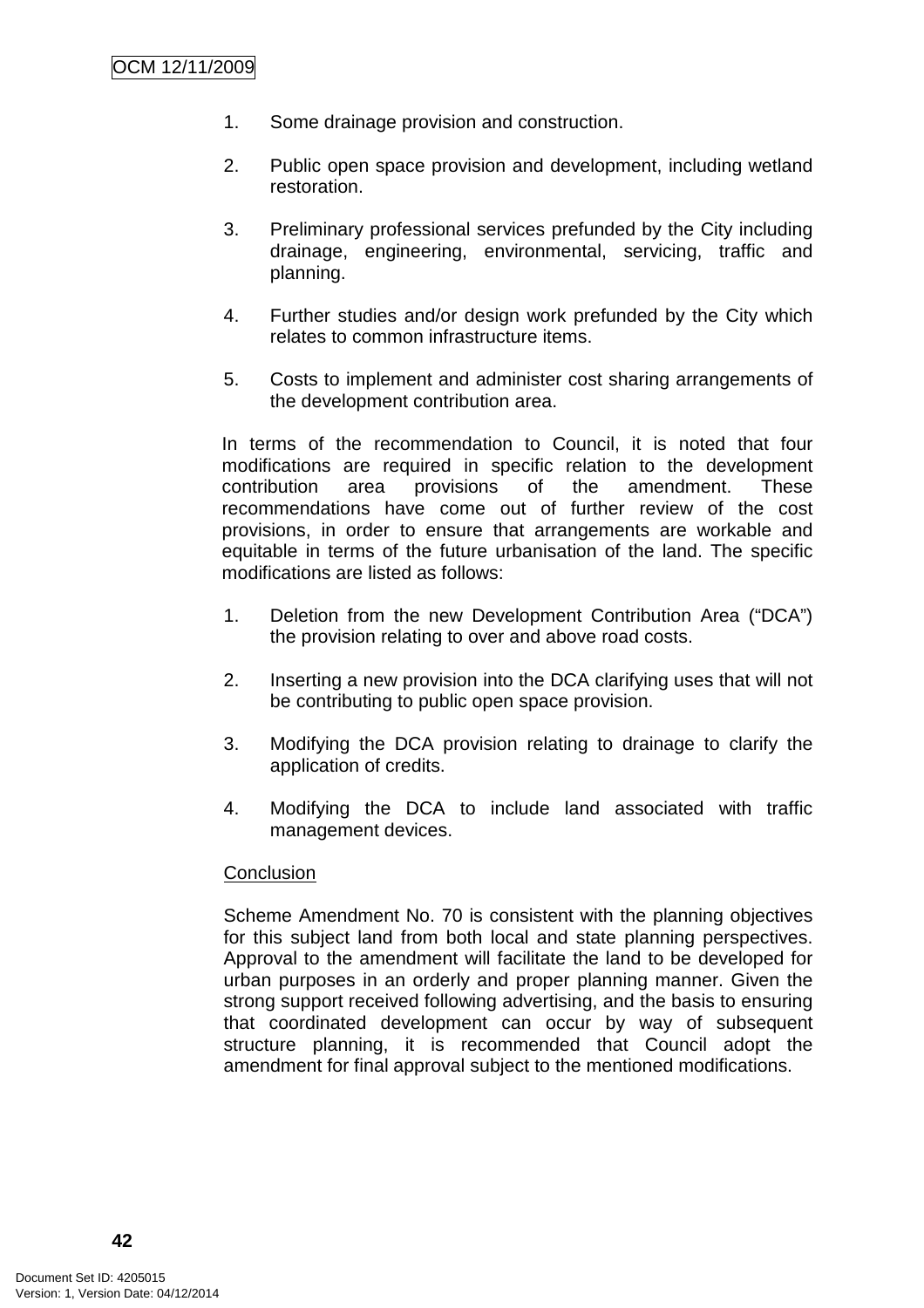# **Strategic Plan/Policy Implications**

### **Demographic Planning**

• To ensure the planning of the City is based on an approach that has the potential to achieve high levels of convenience and prosperity for its citizens.

### **Lifestyle and Aspiration Achievement**

- To conserve the character and historic value of the human and built environment.
- To identify community needs, aspirations, expectations and priorities for services that are required to meet the changing demographics of the district.

### **Budget/Financial Implications**

N/A

### **Legal Implications**

Town Planning Scheme No. 3 Planning and Development Act 2005 Town Planning Regulations 1967

### **Community Consultation**

Following receipt of advice from the EPA, the amendment was advertised for a 42 day period. The 42 day public consultation period concluded on 10 September 2009. At the close of advertising, 24 submissions were received.

### **Attachment(s)**

- 1. Location Plan
- 2. Scheme Amendment Document
- 3. Schedule of Submissions

### **Advice to Proponent(s)/Submissioners**

The persons those who lodged a submission on the proposal have been advised that this matter is to be considered at the 12 November 2009 Council Meeting.

### **Implications of Section 3.18(3) Local Government Act, 1995**

Nil.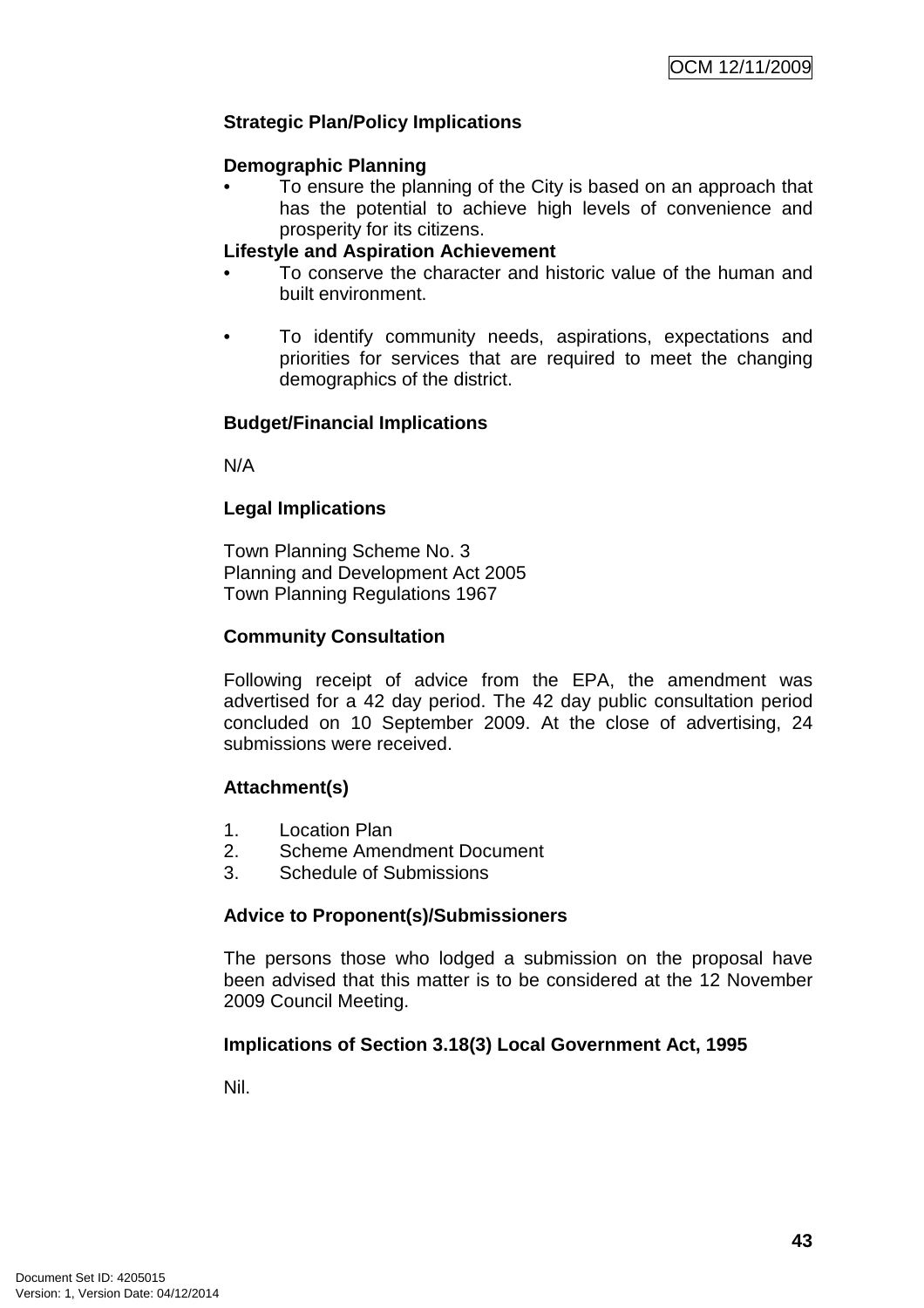# **14.5 (OCM 12/11/2009) - PROPOSED CLOSURE OF REDUNDANT PEDESTRIAN ACCESS WAY - CASSIO PLACE TO BOURBON STREET, HAMILTON HILL (4309727) (135908) (K SIM) (ATTACH)**

### **RECOMMENDATION**

That Council request that the Minister for Lands close the Pedestrian Access Way between Cassio Place and Bourbon Street, Hamilton Hill.

# **COUNCIL DECISION**

### **Background**

This Pedestrian Access Way ("PAW") closure, together with the closure of a former PAW between Erpingham Road and Cassio Place, was recommended and supported by Council in 1996. The closure of the PAW between Erpingham Road and Cassio Place was completed in July 1997. However, the closure between Cassio Place and Bourbon Street was not finalised due to the failure of the adjoining landowner (Department of Housing) to purchase the land at the time.

### **Submission**

The Department of Housing has now written to the City of Cockburn ("City") requesting that Council resolve to close that portion of the PAW between Cassio Place to Bourbon Street, Hamilton Hill, which adjoins its property at Lot 452 Cassio Place.

### **Report**

The lots on either side of the eastern section of the subject PAW have been in the ownership of the Department of Housing since well before 1996. Recently the units on the north side (24 Watterton Pace) have been refurbished and sold into private ownership.

Sometime between 1997 and 2008 the Department of Housing effectively closed the PAW by constructing a retaining wall approximately 2m high within it. The Department of Housing still retains the land on the high side of the retaining wall, and are in the process of refurbishing the four units on the site.

Given that the retaining wall for Lot 452 Cassio Place has been constructed within the PAW, it is necessary to close the PAW and require the Department of Housing to purchase the portion of the PAW adjoining their property. State Land Services have approved the acquisition, subject to a purchase price and a resolution to close the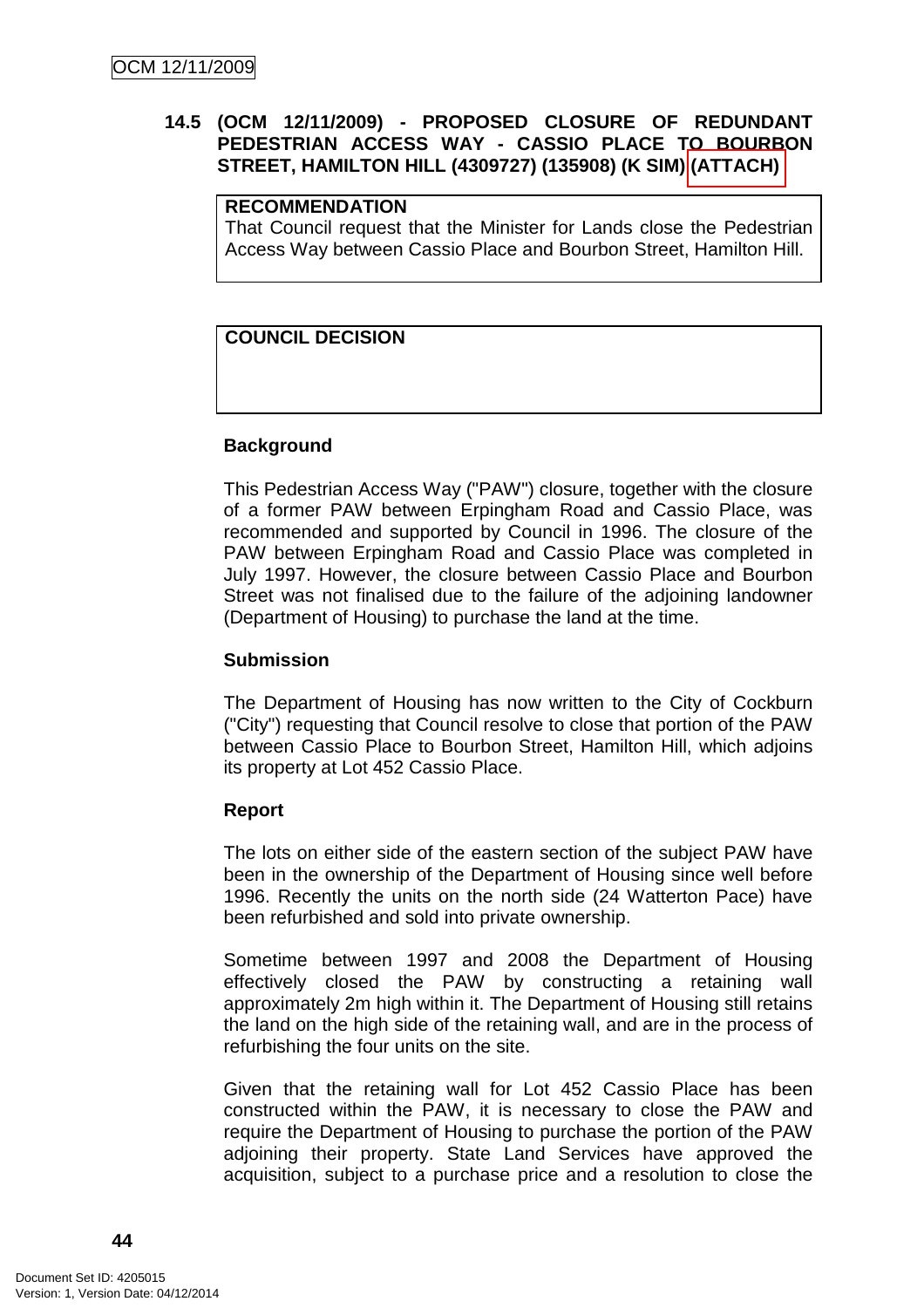PAW from the City. The balance of the PAW, being from Watterton Place to Bourbon Street, is required by the City as it forms portion of a two lot approved subdivision of Council freehold owned land. State Land Services have similarly approved this purchase subject to a purchase price being determined by the Valuer General's Office and Council resolution to close the PAW.

The previous closure action initiated by the City around 1996 only covered the portion of the PAW between Cassio Place and Watterton Place. Given the elapse of time it is considered expedient for a fresh closure resolution of the entire PAW between Cassio Place and Bourbon Street, in order to meet the requirements of both the Department of Housing and the City.

### **Strategic Plan/Policy Implications**

#### **Demographic Planning**

- To ensure the planning of the City is based on an approach that has the potential to achieve high levels of convenience and prosperity for its citizens.
- To ensure development will enhance the levels of amenity currently enjoyed by the community.

#### **Budget/Financial Implications**

Funds for the Land Purchase have been accounted for in the 2009/10 Budget.

#### **Legal Implications**

Land Administration Act 1997

#### **Community Consultation**

Community consultation was undertaking as part of the Phoenix Rise Master Plan preparation. There was overall support for the rationalisation and disposal of non-required and under-utilised PAW's.

#### **Attachment(s)**

Location Plan

#### **Advice to Proponent(s)/Submissioners**

The Proponent(s) and those who lodged a submission on the proposal have been advised that this matter is to be considered at the 12 November 2009 Council Meeting.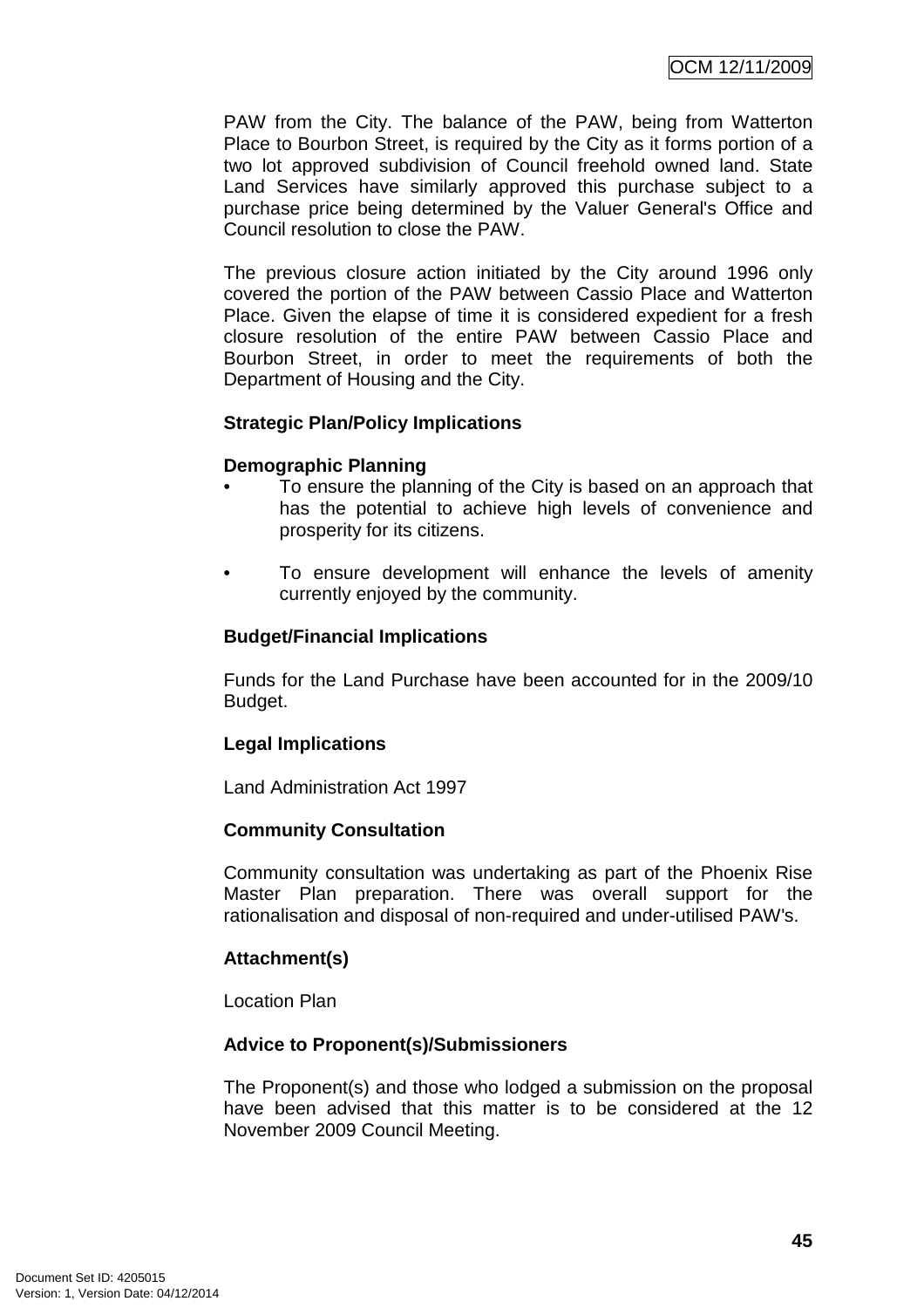# **Implications of Section 3.18(3) Local Government Act, 1995**

Nil

# **14.6 (OCM 12/11/2009) - CONSIDERATION TO ISSUE TAKING ORDER AND DEDICATION OF LAND FOR ROAD PURPOSES - LOT 24 SIMPER ROAD, YANGEBUP (4309727) (K SIM) ATTACH)**

#### **RECOMMENDATION** That Council:

- (1) enter into an agreement to acquire (by agreement) portion of Lot 24 (Plan 6922) Simper Road, Yangebup for road widening purposes;
- (2) request the Minister for Lands to issue a taking order pursuant to Section 177 of the Land Administration Act 1997 to take the required portion of Lot 24;
- (3) request the Minister for Lands to dedicate the required portion of Lot 24 as road reserve pursuant to Section 56 of the Land Administration Act 1997; and
- (4) indemnify the Minister for Lands against reasonable costs incurred in considering and granting this request.

# **COUNCIL DECISION**

# **Background**

Approval to commence development was granted to the owner of Lot 24 Simper Road, Yangebup ("subject land") on 19 March 2009. A condition of the approval was that the owner transfer nominated road widening and truncations to the Crown free of cost.

### **Submission**

The owner has written to the City of Cockburn ("City") with an undertaking to execute a taking order, transfer the required portion of land and pay all legal costs required to vest the road widening and truncation as road reserve.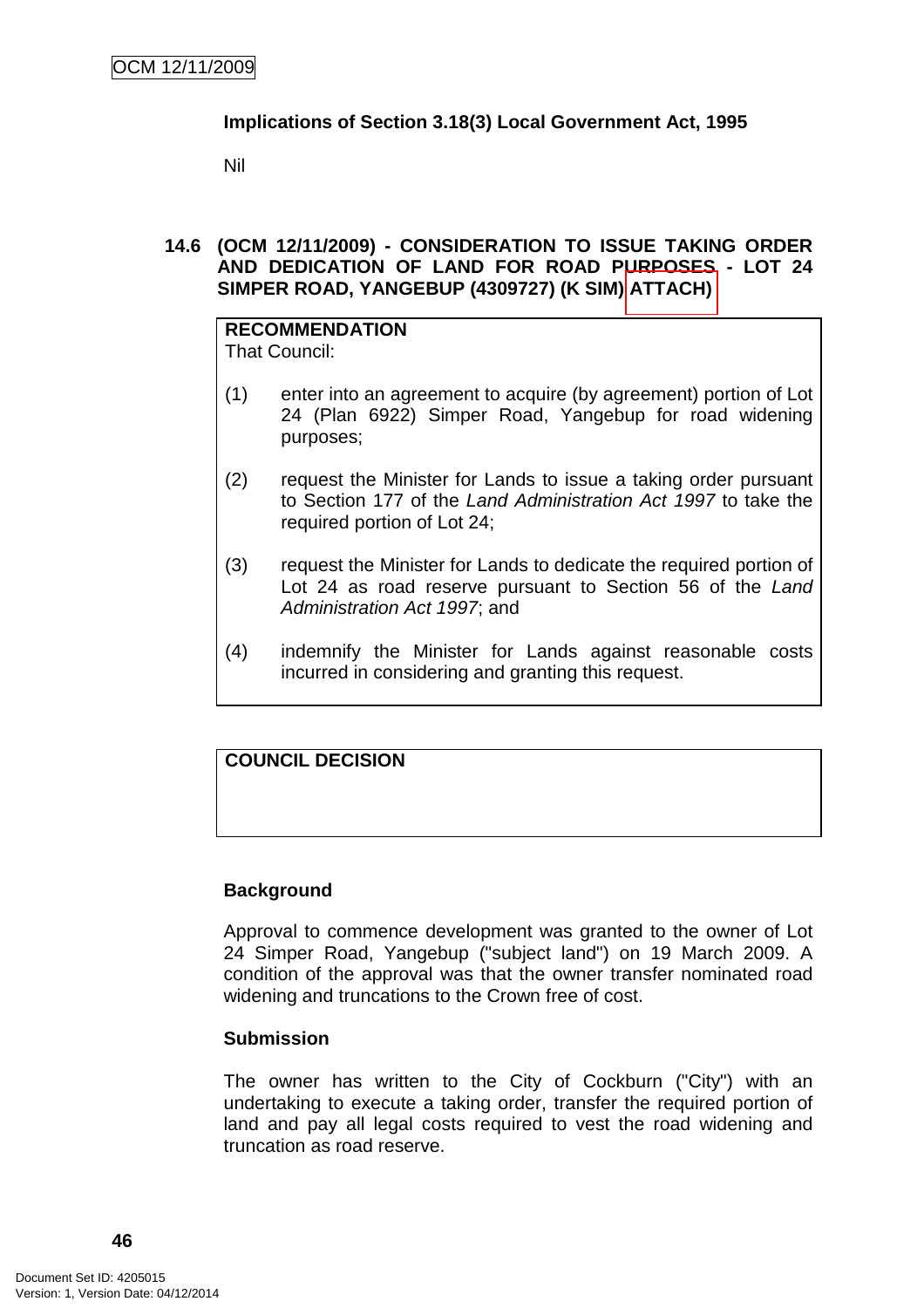# **Report**

The owner has agreed to enter into a legal agreement with the City and pay all legal costs. The Agreement is to be prepared by the City's Solicitors, and will follow the provisions as set out in Section 168 of the Land Administration Act 1997 for the taking of interests in land by agreement. The agreement specifies that the transfer is at no cost to either the City or the Crown and that there is no compensation payable.

In order for the land to be legally described, it is necessary that a Survey Plan be prepared. The owner has engaged and paid for a firm of licensed surveyors to prepare the necessary Deposited Plan.

Once the agreement has been finalised, Council can request that the Minister for Lands issue a taking order for the subject land. The dedication of the subject land as road reserve is then requested pursuant Section 56 of the Land Administration Act 1997.

The procedure promoted by Council officers and agreed to by the owner will ensure that the road widening and vesting occurs in a timely manner. Currently, part of the road formation, sewer and water mains encroach onto the subject land. This will be rectified via the road widening and vesting process.

In the case of the truncation, the vesting will ensure that standard sight distances will be established at the intersection of recently constructed Erceg and Simper Roads.

### **Strategic Plan/Policy Implications**

### **Demographic Planning**

- To ensure the planning of the City is based on an approach that has the potential to achieve high levels of convenience and prosperity for its citizens.
- To ensure development will enhance the levels of amenity currently enjoyed by the community.

### **Budget/Financial Implications**

The dedication is pursuant to Section 56 of the Land Administration Act 1997, which requires the City to indemnify the Minister in respect to all costs and expenses, incurred considering and granting the request. These cannot be quantified at this time, but are expected to be minor.

### **Legal Implications**

Land Administration Act 1997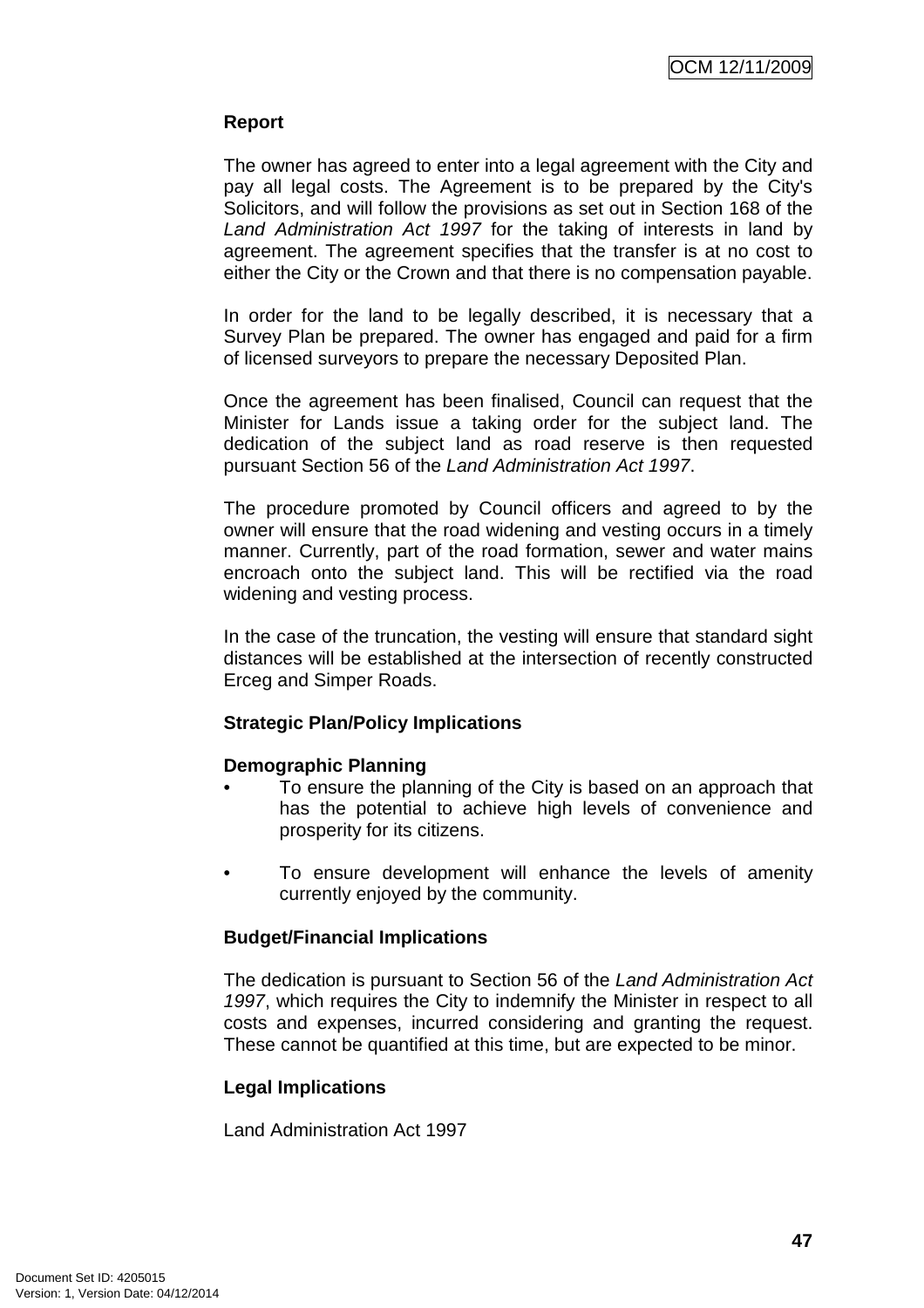# **Community Consultation**

N/A

# **Attachment(s)**

Location Plan **Advice to Proponent(s)/Submissioners** 

The Proponent has been advised that this matter is to be considered at the 12 November 2009 Council Meeting.

### **Implications of Section 3.18(3) Local Government Act, 1995**

Nil

**14.7 (OCM 12/11/2009) - DEDICATION OF LAND AS ROAD RESERVE PURSUANT TO SECTION 56 OF LAND ADMINISTRATION ACT 1997 - PORTION OF JAA LOT 572 (RESERVE 39181) BARTRAM ROAD, SUCCESS (450012, 5514402) (K SIM) (ATTACH)** 

# **RECOMMENDATION**

That Council:

- (1) request the Minister for Lands to dedicate portion of JAA Lot 572 (Reserve 39181) Bartram Road, Success as road reserve pursuant to Section 56 of the Land Administration Act 1997; and
- (2) indemnify the Minister for Lands against reasonable costs incurred in considering and granting this request.

# **COUNCIL DECISION**

### **Background**

The land to be dedicated is a 12 m strip on the western boundary of JAA Lot 572 (Reserve 39181) Bartram Road, Success ("subject land"), plus a standard truncation on the corner of Bartram Road and Hammond Road.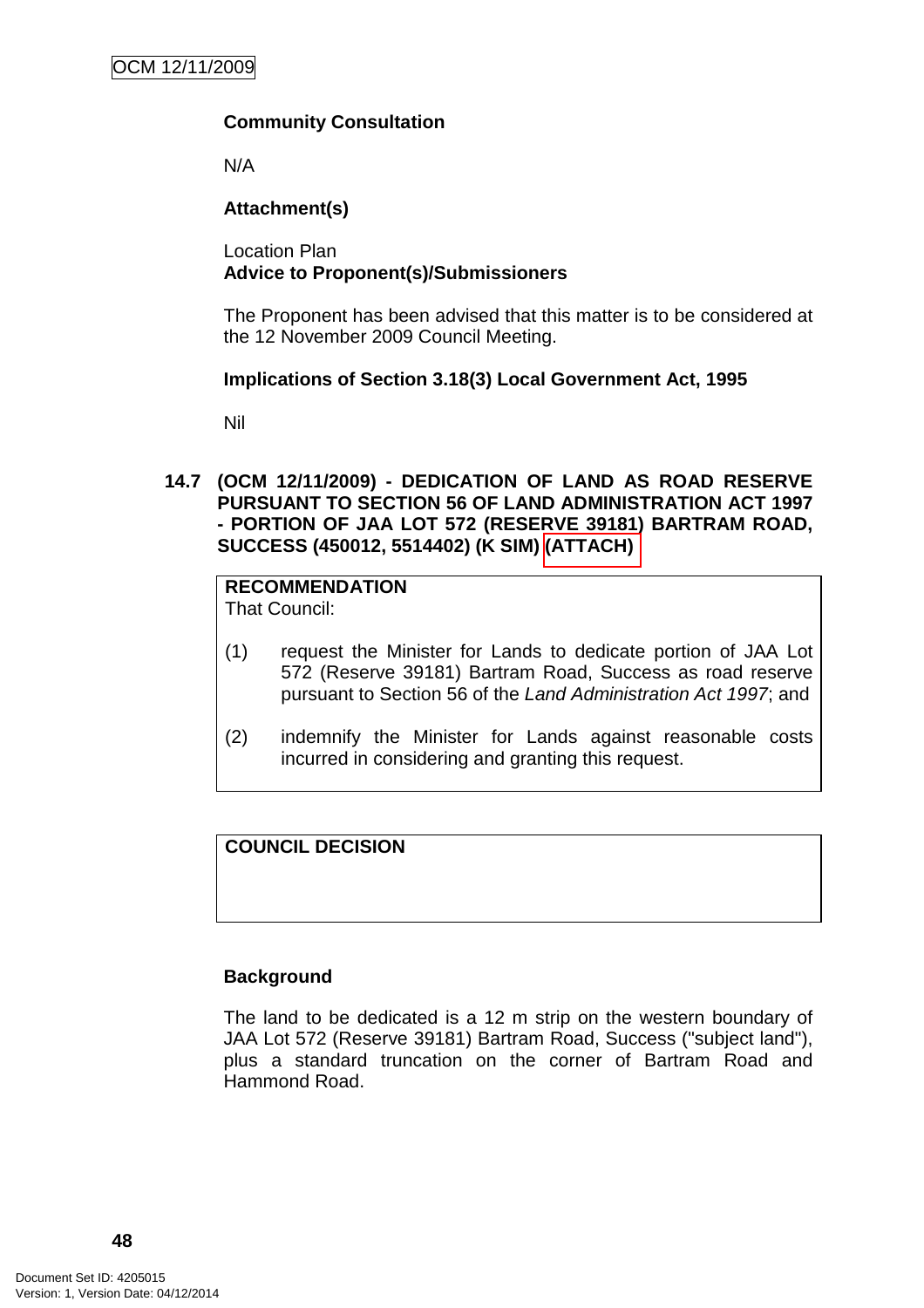# **Submission**

The Department of Agriculture and Food Western Australia ("DAFWA") has written to the City of Cockburn ("City") requesting that the road widening be excised from the subject land. DAFWA is the management authority for the subject land which is a former apiary site. The subject land is currently a Crown reserve, but is in the process of being planned for urbanisation.

# **Report**

DAFWA has for many years had the management of the subject land for the purposes of an apiary site. As it is no longer required for that purpose, DAFWA (though planning consultants) has undertaken a process to rezone the land under the Metropolitan Region Scheme and City of Cockburn Town Planning Scheme No. 3 in order to allow urbanisation to occur. The completion of this rezoning process will enable DAFWA to dispose of the land, conditional on approval from the State's Property Asset Clearing House. The clear intention being to dispose of the land to a party who intends to subsequently develop the land for urban purposes.

Prior to submitting the application to the State's Property Asset Clearing House, DAFWA has been advised by State Land Services to excise from the subject land the portion required for the widening of Hammond Road. This road widening will enable the future upgrade of Hammond Road to a dual carriage way.

As this is consistent with the ultimate planned function for Hammond Road, it is recommended that Council facilitate the road widening by requesting the Minister for Lands to dedicate the required portion of land as road reserve. The procedure for dedication is set out in Section 56 of the Land Administration Act 1997, with Section 56(4) specifically requiring the local government to indemnify the Minister in respect to all costs and expenses reasonably incurred by the Minister in considering and granting the request. This forms the essence of the officer recommendation.

### **Strategic Plan/Policy Implications**

### **Demographic Planning**

- To ensure the planning of the City is based on an approach that has the potential to achieve high levels of convenience and prosperity for its citizens.
- To ensure development will enhance the levels of amenity currently enjoyed by the community.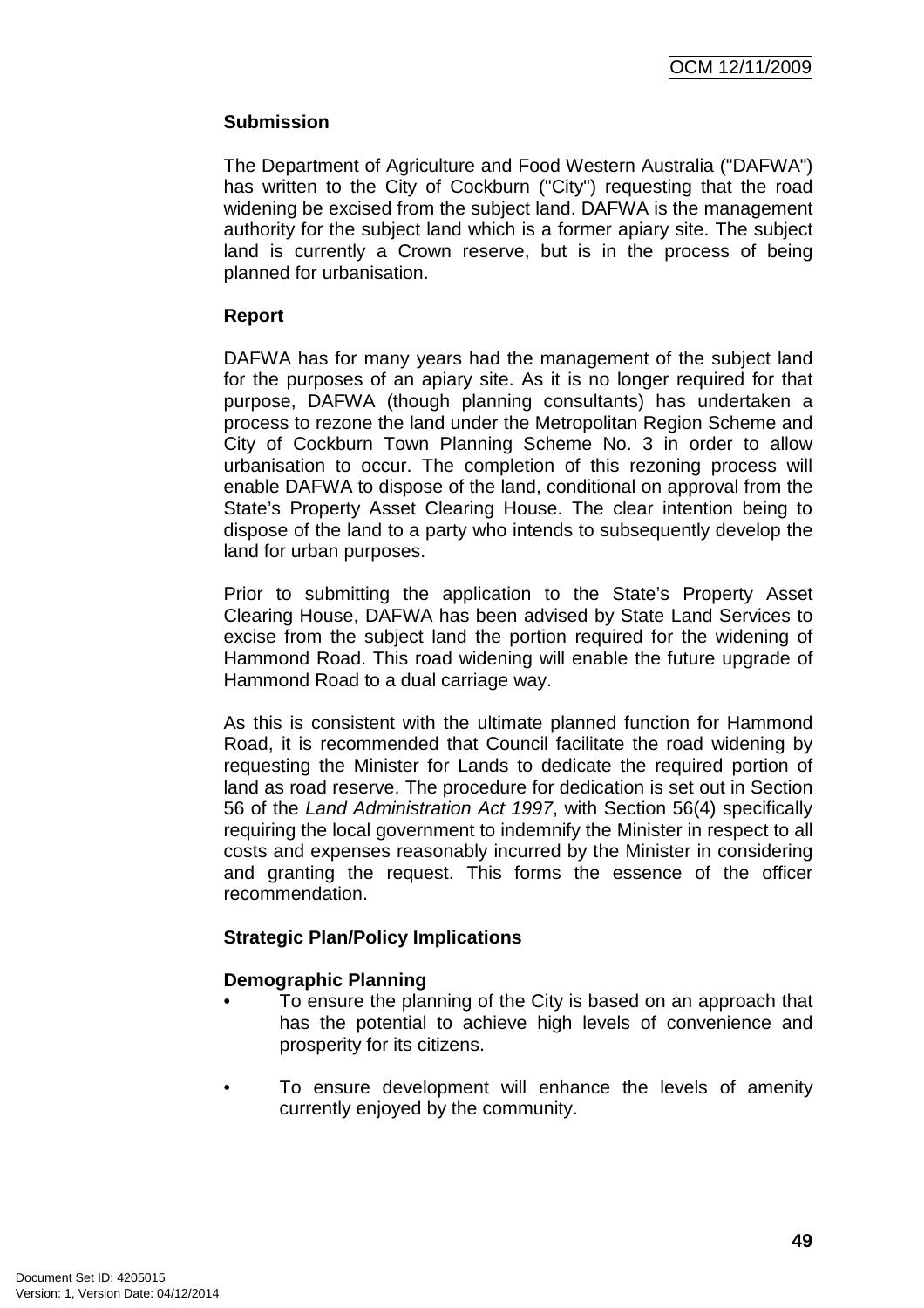# **Budget/Financial Implications**

The dedication is pursuant to Section 56 of the Land Administration Act 1997, which requires the City to indemnify the Minister in respect to all costs and expenses, incurred considering and granting the request. These cannot be quantified at this time, but are expected to be minor.

### **Legal Implications**

Land Administration Act 1997

### **Community Consultation**

N/A

# **Attachment(s)**

Location Plan

# **Advice to Proponent(s)/Submissioners**

The Proponent has been advised that this matter is to be considered at the 12 November 2009 Council Meeting.

# **Implications of Section 3.18(3) Local Government Act, 1995**

Nil

**14.8 (OCM 12/11/2009) - CONSIDERATION TO INITIATE SCHEME AMENDMENT NO. 79 - MODIFYING RESTRICTED USE NO. 13 TO PERMIT ADDITIONAL USES: LOCATION - LOT 885 WENTWORTH PARADE, SUCCESS: OWNER - CITY OF COCKBURN (93079) (A BLOOD) (ATTACH)** 

# **RECOMMENDATION**

- (1) That Council, in pursuance of Section 75 of the Planning and Development Act 2005 ("Act"), initiate and adopt Amendment No 79 to City of Cockburn Town Planning Scheme No. 3 for the purposes of:
	- 1. Amending the requirements for Restricted Use No 13 (RU13) in Schedule 3 of the Scheme Text by deleting the existing restriction and including the following:

| No           | <b>Description of Land</b> | <b>Restricted Use</b>                                                        | <b>Conditions</b> |
|--------------|----------------------------|------------------------------------------------------------------------------|-------------------|
| <b>RU 13</b> |                            | Land use permissibility<br>within the subject land<br>shall be in accordance |                   |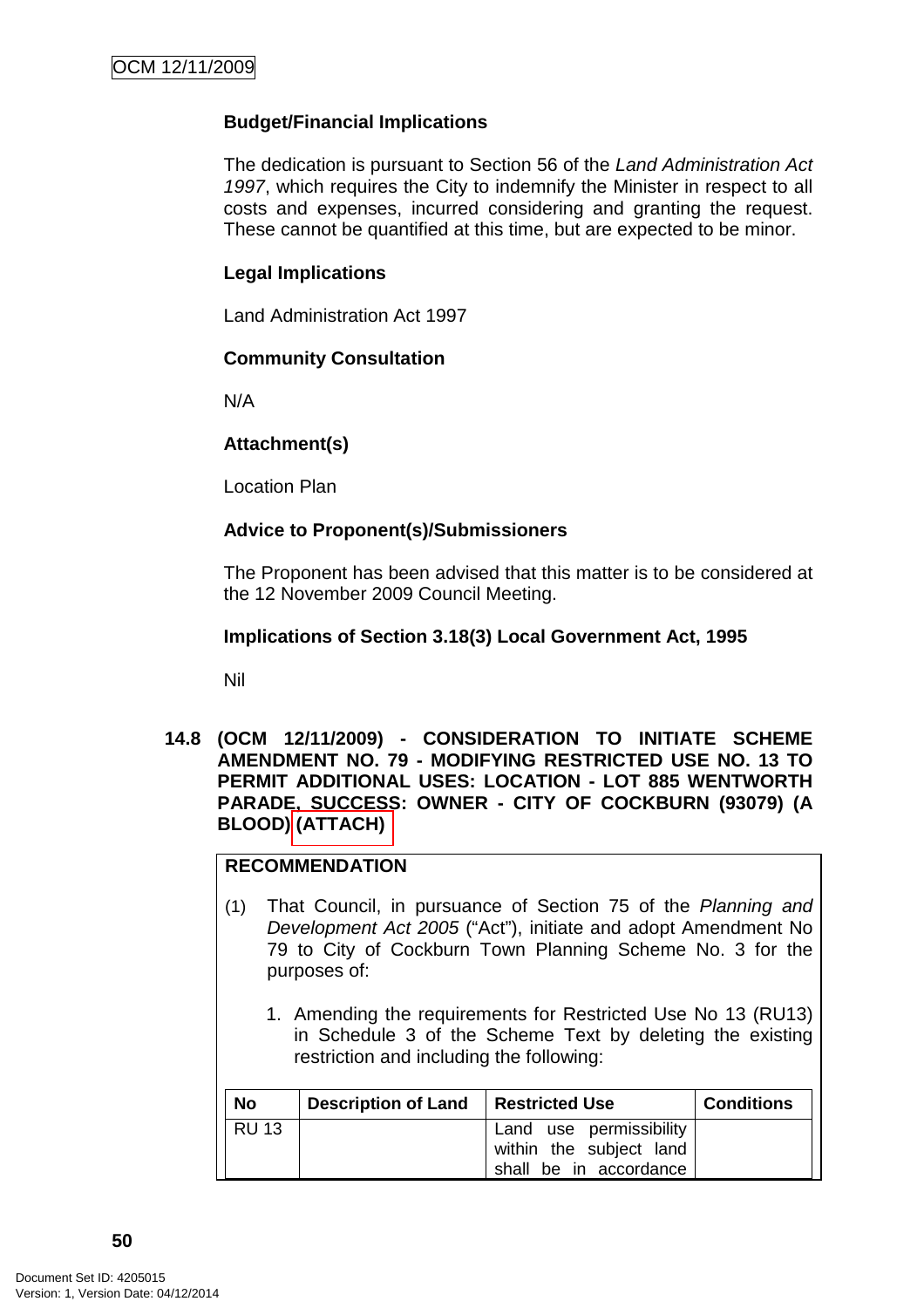- (2) That as the amendment is in the opinion of Council consistent with Regulation 25(2) of the Town Planning Regulations 1967 ("Regulations"), and upon receipt of the necessary amendment documentation, the amendment be referred to the Environmental Protection Authority ("EPA") as required by Section 81 of the Act, and on receipt of a response from the EPA indicating that the amendment is not subject to formal environmental assessment, be advertised for a period of 42 days in accordance with the Regulations. In the event that the EPA determines that the amendment is to be subject to formal environmental assessment, this assessment is to be prepared by the proponent prior to advertising of the amendment.
- (3) That the amendment documentation be prepared in accordance with the standard format prescribed by the Regulations.

# **COUNCIL DECISION**

### **Background**

Recently, the Federal Government approved funding to the City of Cockburn ("City") for the construction of a GP Super Clinic on Lot 885 Wentworth Parade, Success ("subject land") see location map in the agenda attachments. The subject land is owned by the City, and forms part of the broader activity centre focussed around the Gateways Shopping Centre and Cockburn Central Town Centre.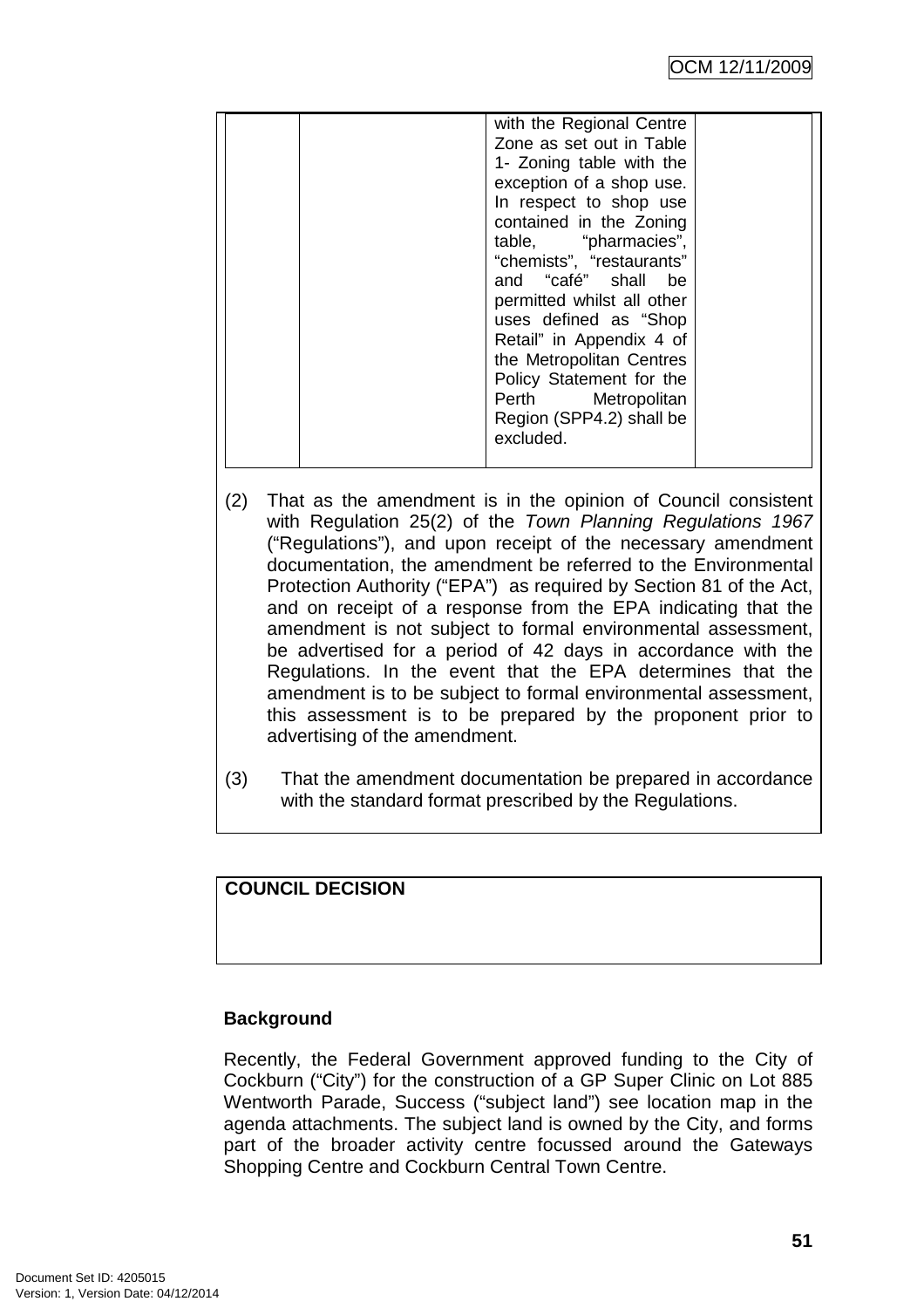While the land is ideally zoned to accommodate the Super Clinic, the current requirements of City of Cockburn Town Planning Scheme No. 3 ("Scheme") prohibit some very important support elements being developed with the Super Clinic. It is therefore necessary to amend the Scheme, in order to deliver the most appropriate development form possible for the Super Clinic.

### **Submission**

N/A **Report**

The Super Clinic proposal is for an integrated medical facility accommodating 8-10 general practitioners, offices, support services (including pathology and radiology), minor procedure theatre and training area. The balance of the subject land will be available for lease for other medical and allied health services including pharmacy, clinical psychologists and the like. The subject land and its usage will also be enhanced by the provision of a café/restaurant, adding to the desire of creating a humanised environment focussed on the allied health objectives for the Super Clinic. A City regional library and office accommodation suitable for government agencies is also proposed on the City owned land.

The land is currently zoned 'Regional Centre' and is subject to Restricted Use No. 13 ("RU13") under City of Cockburn Town Planning Scheme No. 3 ("Scheme"). RU13 provides that Lot 885 can be developed and used for any of the uses permitted within the 'Regional Centre' zone, with the exception of any use defined as 'Shop Retail' in the Metropolitan Centres Policy Statement for the Perth Metropolitan Region. This effectively excludes uses such as pharmacy/chemist, and restaurant/café. Particularly the pharmacy/chemist is essential for the operation of the Super Clinic, and it is unreasonable to expect patients to access chemists within the Gateways Shopping Centre given both problematic pedestrian and vehicle access barriers between the two.

Accordingly it is proposed to amend the Scheme requirements of RU13 in order to allow for pharmacy/chemist and restaurant/café uses to be permitted on the land. This will allow for the Super Clinic vision to be achieved, and is completely justifiable on proper and orderly planning grounds.

It is therefore recommended that Council resolve to initiate Scheme Amendment No. 79, to allow for these uses to be established within the subject land.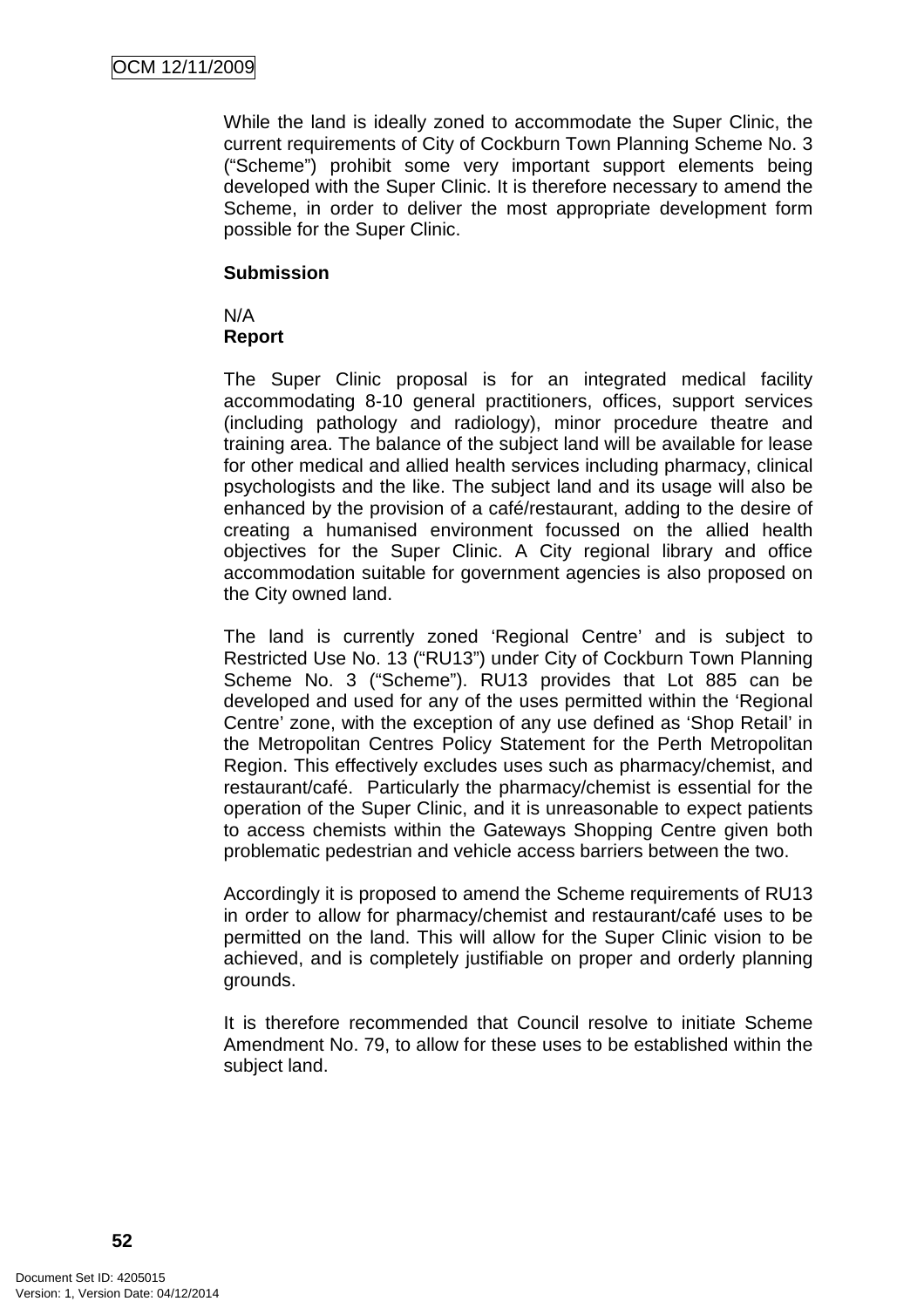# **Strategic Plan/Policy Implications**

#### **Demographic Planning**

• To ensure the planning of the City is based on an approach that has the potential to achieve high levels of convenience and prosperity for its citizens.

#### **Infrastructure Development**

• To construct and maintain community facilities that meet community needs.

#### **Lifestyle and Aspiration Achievement**

• To identify community needs, aspirations, expectations and priorities for services that are required to meet the changing demographics of the district.

### **Budget/Financial Implications**

The City will be responsible for preparing and progressing the Scheme Amendment documentation through to final approval. The costs incurred by the City for advertising will be relatively minor. There are adequate funds in GL Account 505 6206 to cover the advertising costs.

#### **Legal Implications**

Town Planning Scheme No. 3 Planning and Development Act 2005 Town Planning Regulations 1967

### **Community Consultation**

The Scheme Amendment will be advertised for a period of 42 days in accordance with the Town Planning Regulations 1967. Adjoining landowners will be notified by letter and a notice placed in the local paper.

### **Attachment**

Location Plan

### **Advice to Proponent(s)/Submissioners**

N/A

**Implications of Section 3.18(3) Local Government Act, 1995**

Nil.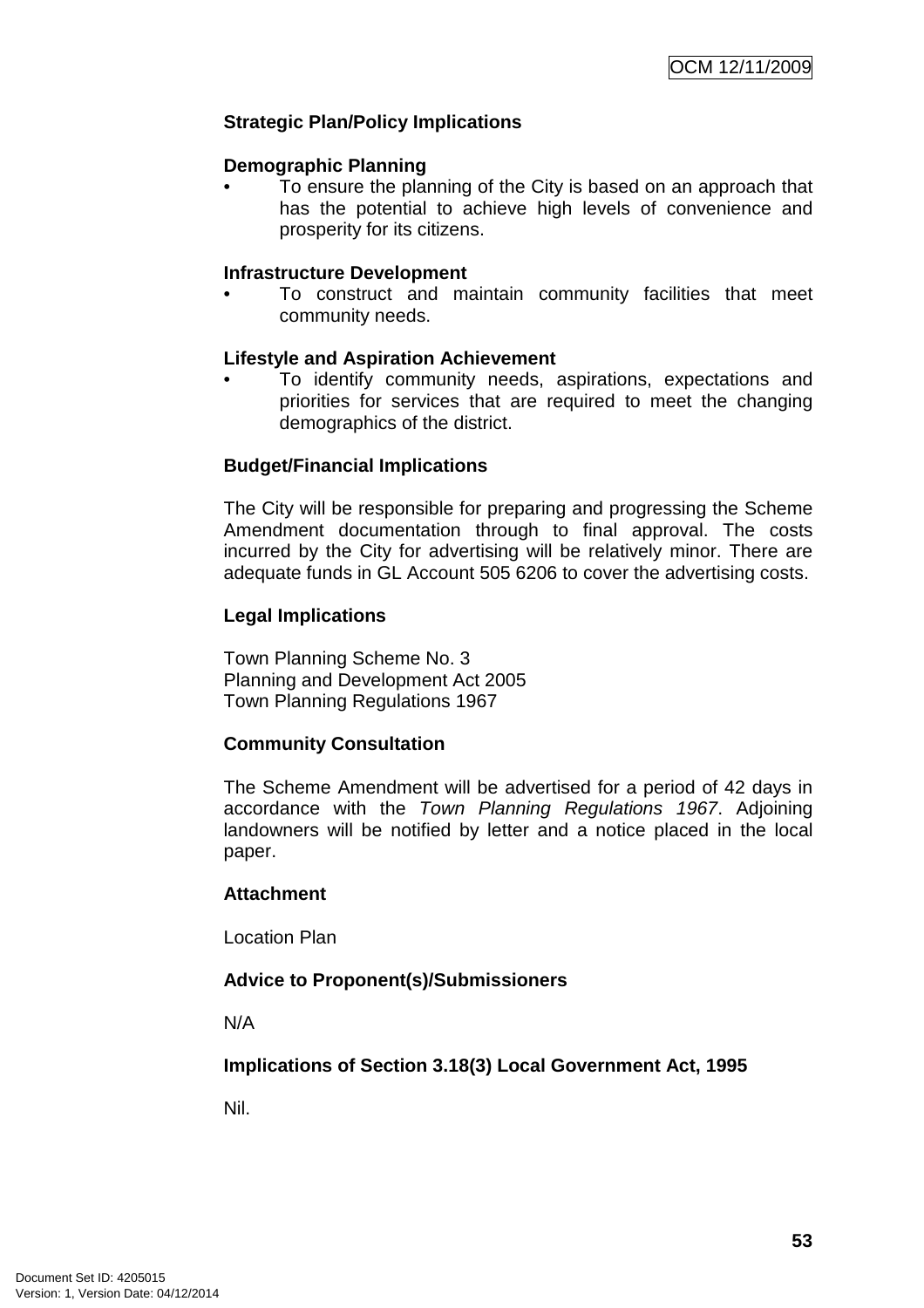# **14.9 (OCM 12/11/2009) - DEVELOPMENT ASSESSMENT PANELS IN WESTERN AUSTRALIA (9006) (D ARNDT) (ATTACH)**

# **RECOMMENDATION**

That Council advises the Department and the Minister for Planning that, in respect of the proposed model for Development Assessment Panels:

- 1. Council does not support the introduction of Development Assessment Panels in the form proposed in the discussion paper, but would support a system of Development Assessment Panels similar to that introduced in New South Wales. Specifically that the criteria for applications being considered by Development Application Panels should not be based on monetary values but whether an applications is of a state or regional significance.
- 2. As a precursor to the implementation of Development Assessment Panels, Council recommends that the state government legislate for the mandatory reporting and publishing of development application data by local governments, in a consistent format that would enable comparison and benchmarking of performance between local governments.
- 3. Following a review of local government development application data, Council would support the implementation of Development Assessment Panels in areas where the development assessment process or the local government is underperforming, or where the local government agrees and/or has insufficient resources or technical expertise to assess large-scale complex development applications.
- 4. In those instances where Development Assessment Panels are introduced, Council recommends that consideration be given to expanding the range of applications determined by the panel, to ensure maximum benefit in terms of streamlining the development assessment process.
- 5. That a full review of fees and charges applicable to development applications be undertaken by the State Government to ensure that the fee schedule reflects a full cost recovery basis, taking into consideration the total costs involved in providing Development Application Panels by local government.

# **COUNCIL DECISION**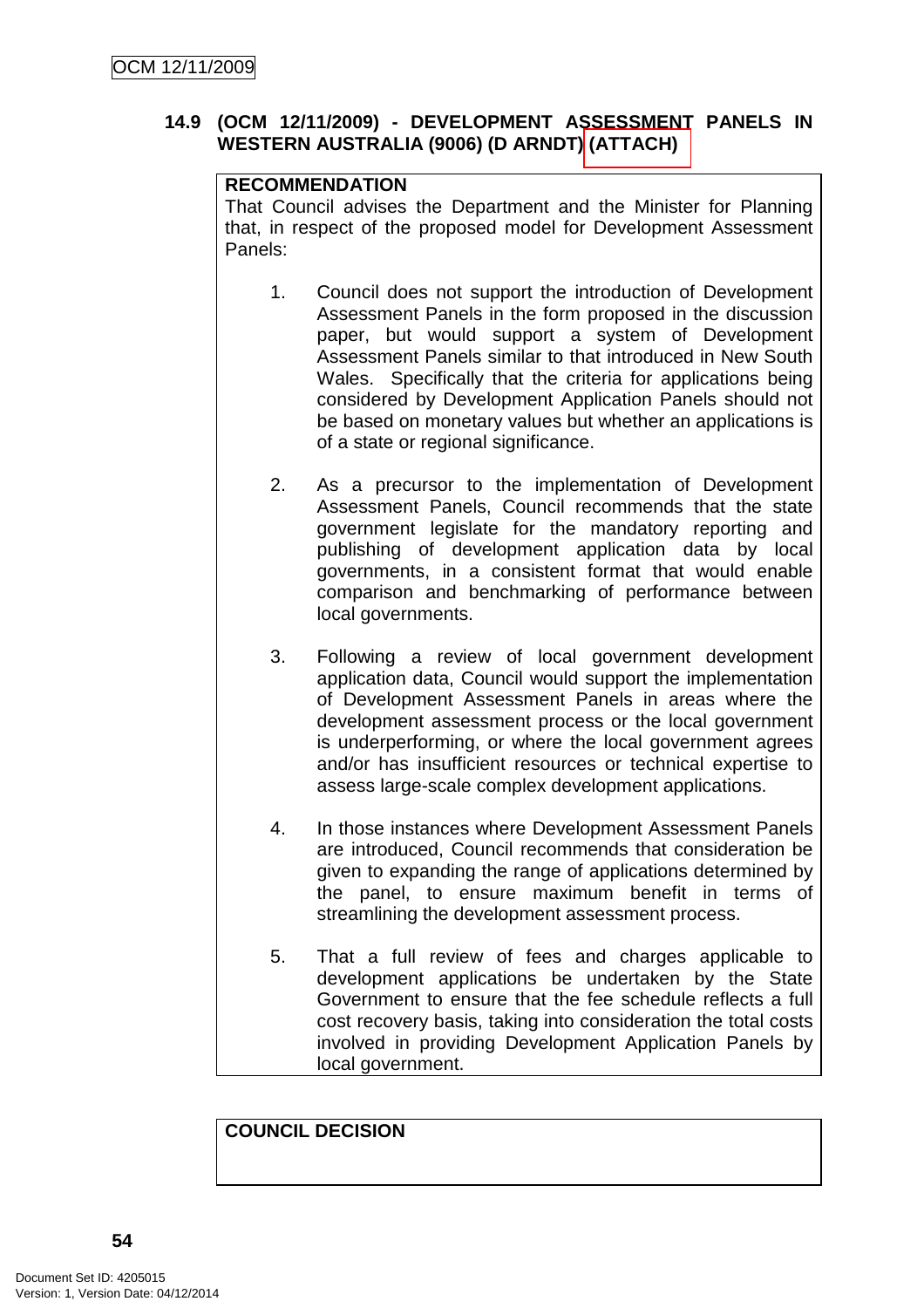# **Background**

In March 2009, the Department of Planning (DP) released the "Building a Better Planning System" consultation paper, which set out a range of proposed planning reform initiatives.

One of the initiatives identified was the introduction of independent development assessment panels (DAPs) to deal with significant development applications. According to the Department, fifty submissions were received on this proposal, the majority of which requested more detail on the operation of the panels and the types of applications that would be referred to panels for determination.

On Friday 11 September 2009, the Minister for Planning announced the release of the discussion paper "Implementing Development Assessment Panels in Western Australia". The discussion paper sets out the DAP model that the State Government is committed to implementing in Western Australia. Public comment is being sought on the discussion paper until 2 November 2009. The public comment period has subsequently been extended until 16 November 2009.

A copy of the discussion paper and the "Questions and Answers" leaflet that accompanies the discussion paper is attached.

The discussion paper makes it clear that DAPs will be mandatory in Western Australia and that comments are not being invited on whether DAPs should be introduced, but rather on the manner in which DAPs are proposed to operate. It is stated in the discussion paper that feedback received will be used to inform the drafting of enacting regulations to support the introduction of DAPs.

# **Submission**

The key elements of the proposed DAP models are outlined below:

- 1. Two different types of panels will be established Local Development Assessment Panels (LDAPs) and Joint Development Assessment Panels (JDAPs).
	- **EXECUTE:** LDAPs will be established to determine applications made to a single local government, where that local government is deemed to be a high-growth local government with enough development to support its own panel. A LDAP is currently only proposed for the City of Perth.
	- JDAPs will be established to determine applications made to two or more local governments that are not considered by the minister to be high-growth local governments and do not have enough development to support their own LDAP. The discussion paper proposes that a JDAP would be established to cover the City of Cockburn, City of Fremantle,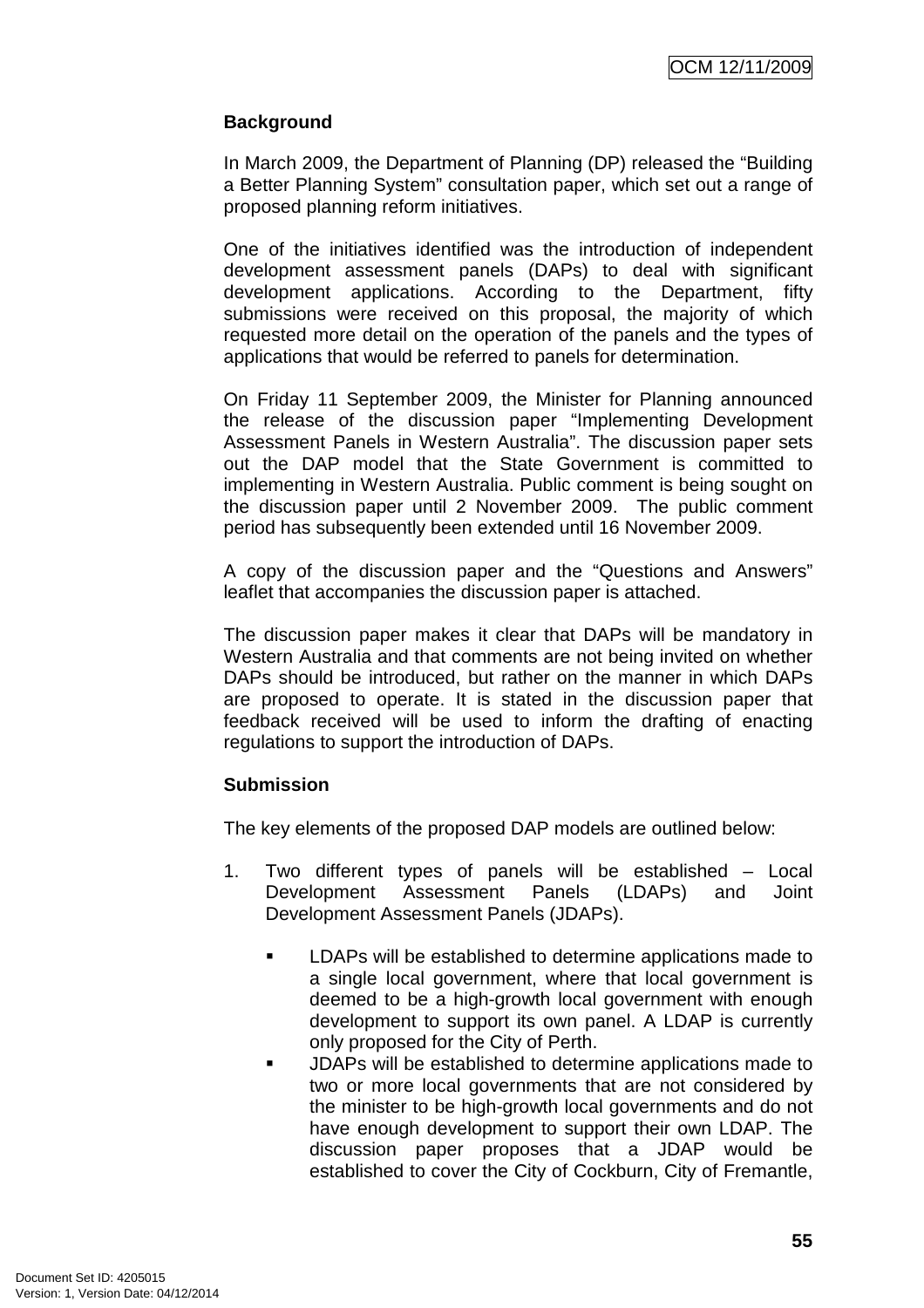Town of East Fremantle, City of Melville, City of Rockingham and Town of Kwinana.

- 2. Development assessment panels will deal with "complex applications that will require specialist determination and will have significant impacts on the local or regional area". DAPs will determine all development applications valued at \$2 million or more, where approval is required under a local planning scheme or a region planning scheme. Hence, the panel will be the decision-making body in place of the local government (in the case of an application under a local planning scheme), or the Western Australian Planning Commission (WAPC) (in the case of applications under a region planning scheme). The only development that will be exempt from the need to be determined by a DAP will be single houses, development of up to 10 'complying' (i.e. with the Residential Design Codes) grouped or multiple dwellings, and minor applications, such as carports, shade sails, outbuildings and sheds.
- 3. Panels will consist of five members, comprising a chairperson (who must be a specialist member), two additional specialist members and two local government representatives, nominated by the respective local governments. The minister will appoint all panel members and will appoint the chairperson and deputy chairperson. Specialist members will be appointed from a register maintained by the minister, following a call for expressions of interest. All members will be appointed for a two-year term with an option to extend by an additional year (at the minister's discretion).
- 4. In the case of joint development assessment panels, two local government representatives will be appointed from each member local government. Local government members will only sit on the panel when the application being determined by the panel has been made under their local planning scheme.
- 5. Sitting fees of \$400 will be paid to specialist members and \$500 to the chairperson. No sitting fee will be paid to local government representatives.
- 6. The costs of operating DAPs will be borne by local government. The discussion paper suggests that these costs can be funded from the development application fees already collected by local government. Local government is also expected to provide the secretariat support for DAPs and the venues for panel meetings. In the case of joint DAPs, the secretariat will be rotated between member local governments on a six monthly basis. Further, technical staff from each local government will need to attend panel meetings to present their reports and provide any clarification that may be required. Panel meetings will be open to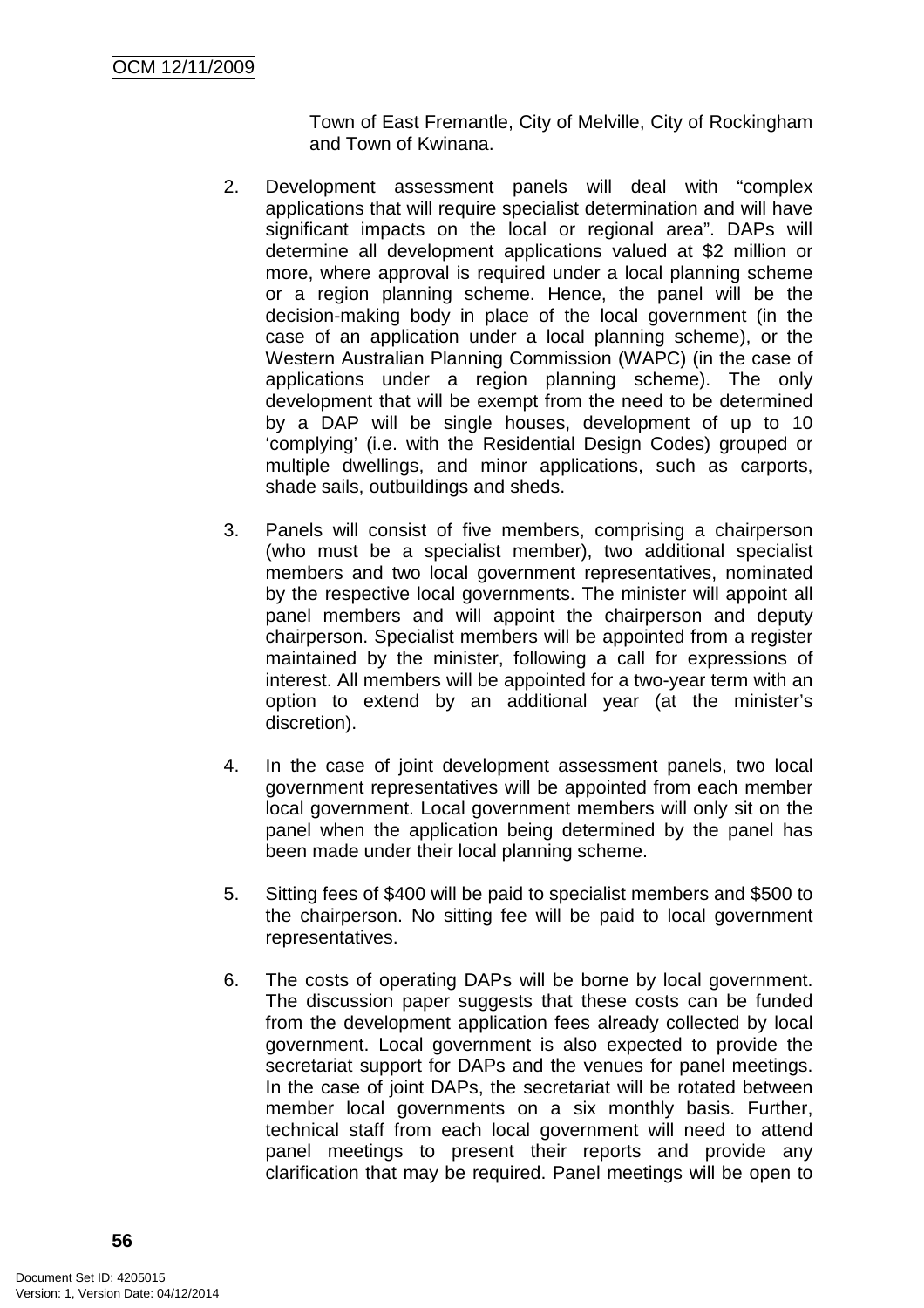the public, unless a confidential item is being discussed. It is expected that panels will meet either monthly or fortnightly, depending on the number of applications to be determined and the statutory timeframes for determining them. Panels will operate for as long as the minister determines is appropriate.

- 7. The Department of Planning will prepare a Code of Conduct to govern the standards that panel members must abide by. The Department will also prepare an annual report summarising approval trends and the performance of each panel.
- 8. DAPs will make decisions in accordance with the existing planning framework, including local and region planning schemes and having regard to relevant local and State planning policies.
- 9. The local government or the WAPC will be responsible for assessing each application, preparing a report for the DAP's consideration, administering any conditions of approval imposed by the DAP and for responding to any applications for review (appeals) arising from panel decisions.
- 10. DAPs will have the right to engage specialist experts to prepare reports to assist in the decision-making process, at the expense of the relevant local government to which the application relates.
- 11. The minister will have the right to 'call in' any development application that would ordinarily be determined by a DAP, where the minister believes the project will have impacts beyond a single local government area. Under this arrangement, applications will be assessed by the local government and referred to the DAP for consideration. The panel will then submit a report containing its advice and recommendation to the minister. There will be no right of review to the State Administrative Tribunal (SAT) available against the minister's decision.

The stated objectives of the proposed DAP model is to:

- 1. Streamline the determination process for particular types of development applications, by eliminating the requirement for two decision-makers to make a decision on the same development application where the provisions of both local and region planning schemes apply.
- 2. Involve independent technical experts in the determination process, in accordance with the Development Assessment Forum (DAF) leading practice model.
- 3. Encourage an appropriate balance between independent professional advice and local representation in decisionmaking for significant projects.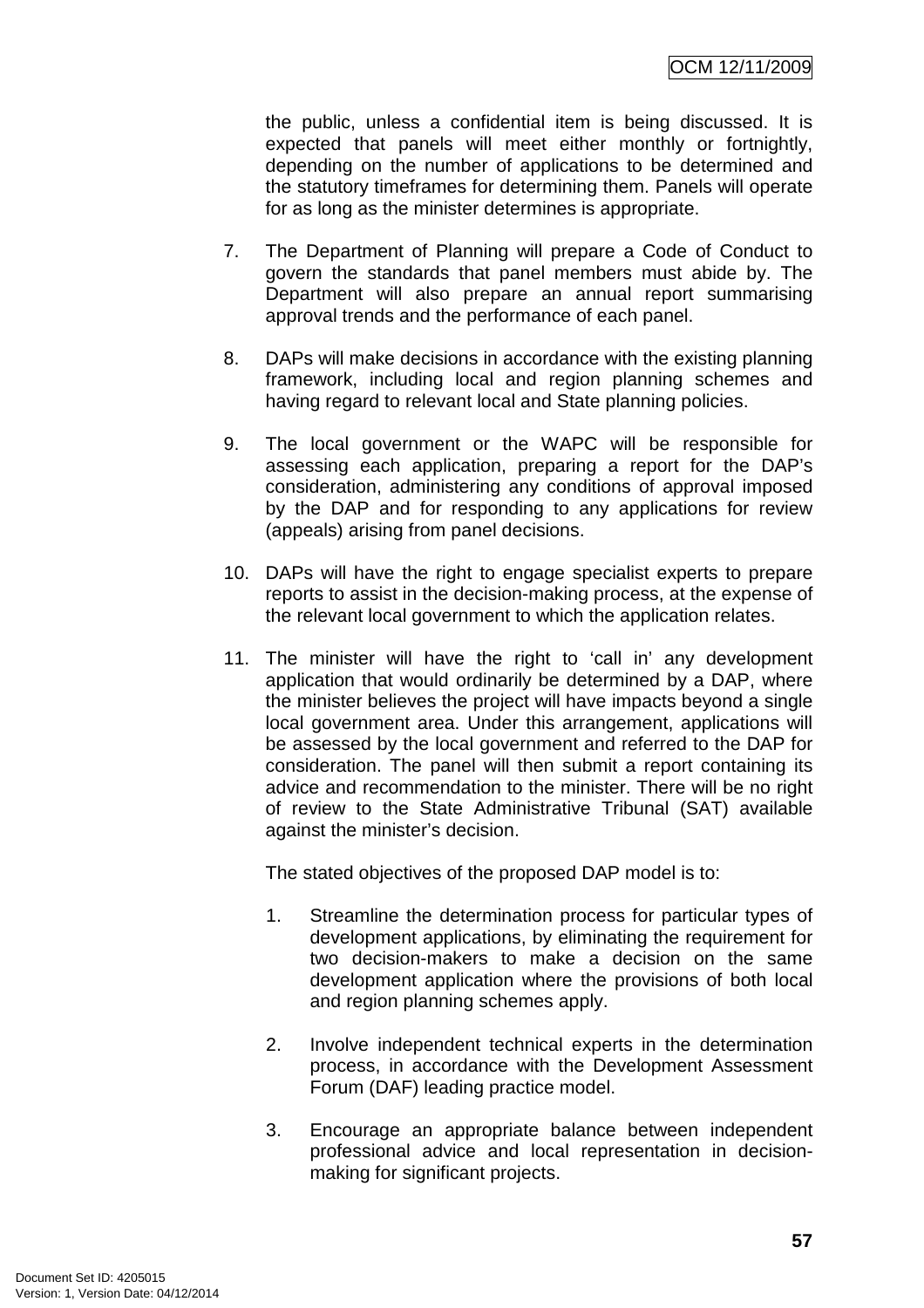4. Reduce the number of complex development applications being determined by local governments, to allow local governments to focus their resources on strategic planning.

Additionally, the "Questions and Answers" leaflet accompanying the discussion paper suggests that the DAP model will address the following alleged faults with the existing development assessment system:

- 1. Lack of transparency in local government delegated decisionmaking arrangements.
- 2. Lack of resources and technical expertise available to local government to assess large scale complex development applications in a timely manner.
- 3. Local representation or opposition influencing outcomes for largescale, potential controversial developments.
- 4. Dual approvals that is currently required for a range of developments from both the local government and the WAPC.

### **Report**

The City's response to the "Building a Better Planning System" consultation paper, expressed its strong opposition to the blanket introduction of development assessment panels. The Administration still maintains this same position and is of the view that development assessment panels should only be introduced in circumstances where the development assessment process or decision-making body is failing to meet established performance requirements.

To properly measure the performance of each local government, the State should (in the first instance) mandate the reporting of development assessment data and decisions by local government, in a consistent form, to establish performance benchmarks. Panels could then be introduced in those areas where performance benchmarks are not being met. This approach would be similar to the New South Wales model for planning assessment panels, where the minister has the power to appoint a panel or planning administrator in the following instances:

- 1. where, in the opinion of the minister, the Council has failed to comply with its obligations under the planning legislation;
- 2. where, in the opinion of the minister, the Council has unsatisfactorily performed its development assessment or planning role;
- 3. where the Independent Commission Against Corruption has written a report recommending the appointment of a panel due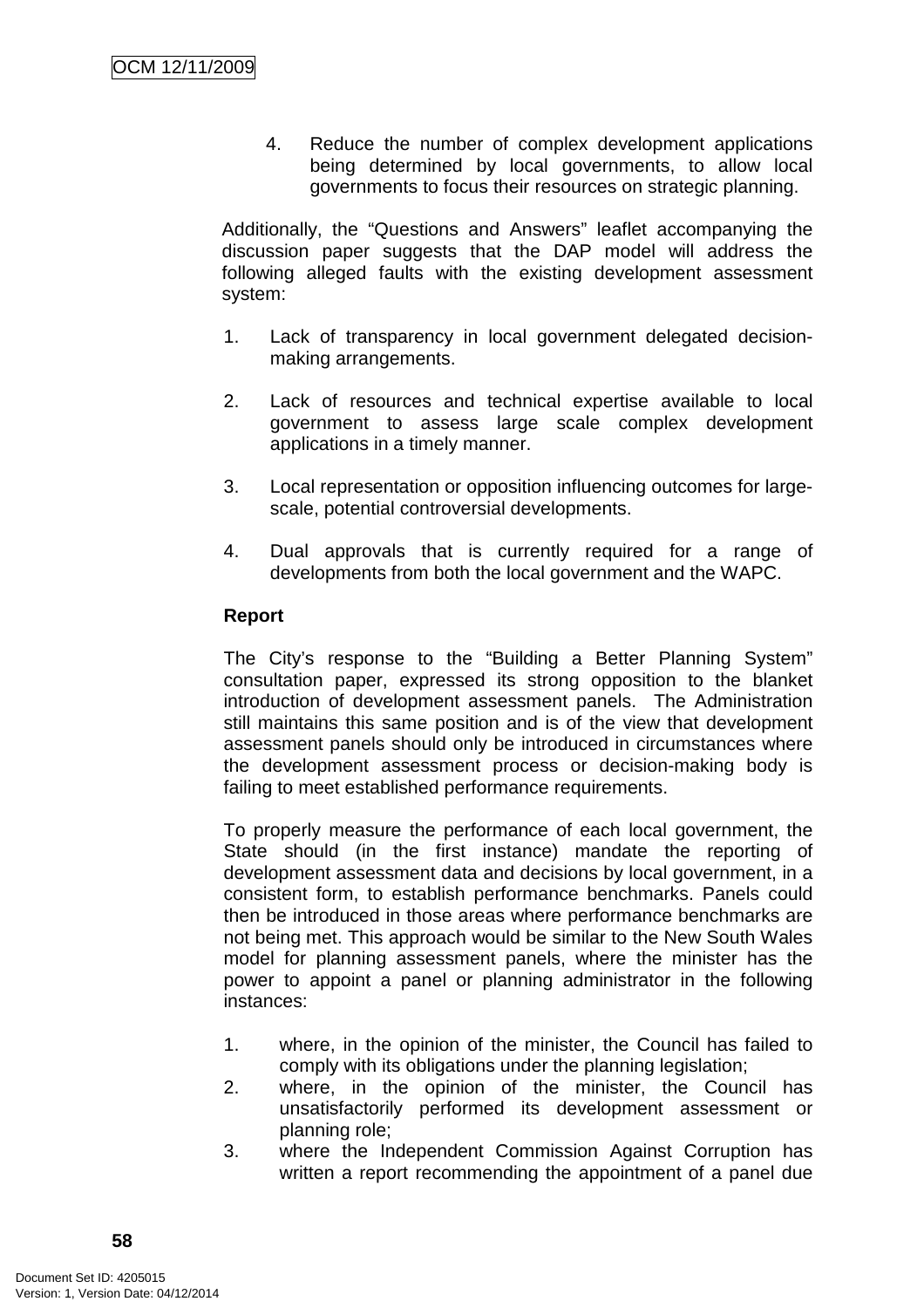to serious corrupt conduct by a councillor in connection with the exercise of functions by the Council; or

4. where the Council agrees to the appointment.

The following table below provides a summary of the total number and value of development applications determined by the City in the past three financial years and identifies those applications that would now need to be referred to a DAP for determination.

| Year    | applications | applications | Total no. of   No. of DAP   Total value of all<br>applications | Total<br>value<br>of I<br><b>DAP</b> |
|---------|--------------|--------------|----------------------------------------------------------------|--------------------------------------|
|         | determined   |              |                                                                | applications                         |
| 2006/07 | 897          | 32           | \$408,440,573                                                  | \$261,155,283                        |
| 2007/08 | 1.012        | 38           | \$2,086,203,254                                                | $\vert$ \$1,885,917,101              |
| 2008/09 | 1,083        | 41           | \$495,019,343                                                  | \$337,204,501                        |

The above table illustrates that, in the past three financial years, 3.7% of all development applications determined, were of a type that would now need to be referred to a DAP for determination. All such applications were determined by City staff, under delegated authority from Council and in accordance with District Planning Scheme No. 3 requirements and adopted Council policies. The average timeframe over the past three years for determining those applications was 49.7 days. This is well within the 60 day statutory timeframe afforded by the Scheme. Referral of such applications to a DAP would, in all likelihood, have increased the timeframe for determination due to the need for staff to prepare and submit formal reports to the panel for a decision and to attend panel meetings to present the reports.

Administration provides the following comments in response to the stated objectives of the proposed DAP model (as outlined in the detail section of this report):

- 1. Although DAPs will act as the single decision-maker in place of both the local government and the WAPC for certain types of applications, they will not (in themselves) eliminate the need for two separate approvals, under local and regional planning schemes. This is a severe shortcoming of the current planning system to which the State Government's planning reform efforts should be directed to addressing.
- 2. The City employs a broad range of technical experts to assess and determine development applications. It is, however, accepted that not all local governments will possess the same resources and expertise as the City of Cockburn and, as such, may benefit from access to the technical experts (specialist members) of DAPs.
- 3. Administration is of the view that an appropriate balance already exists in the City of Cockburn between independent professional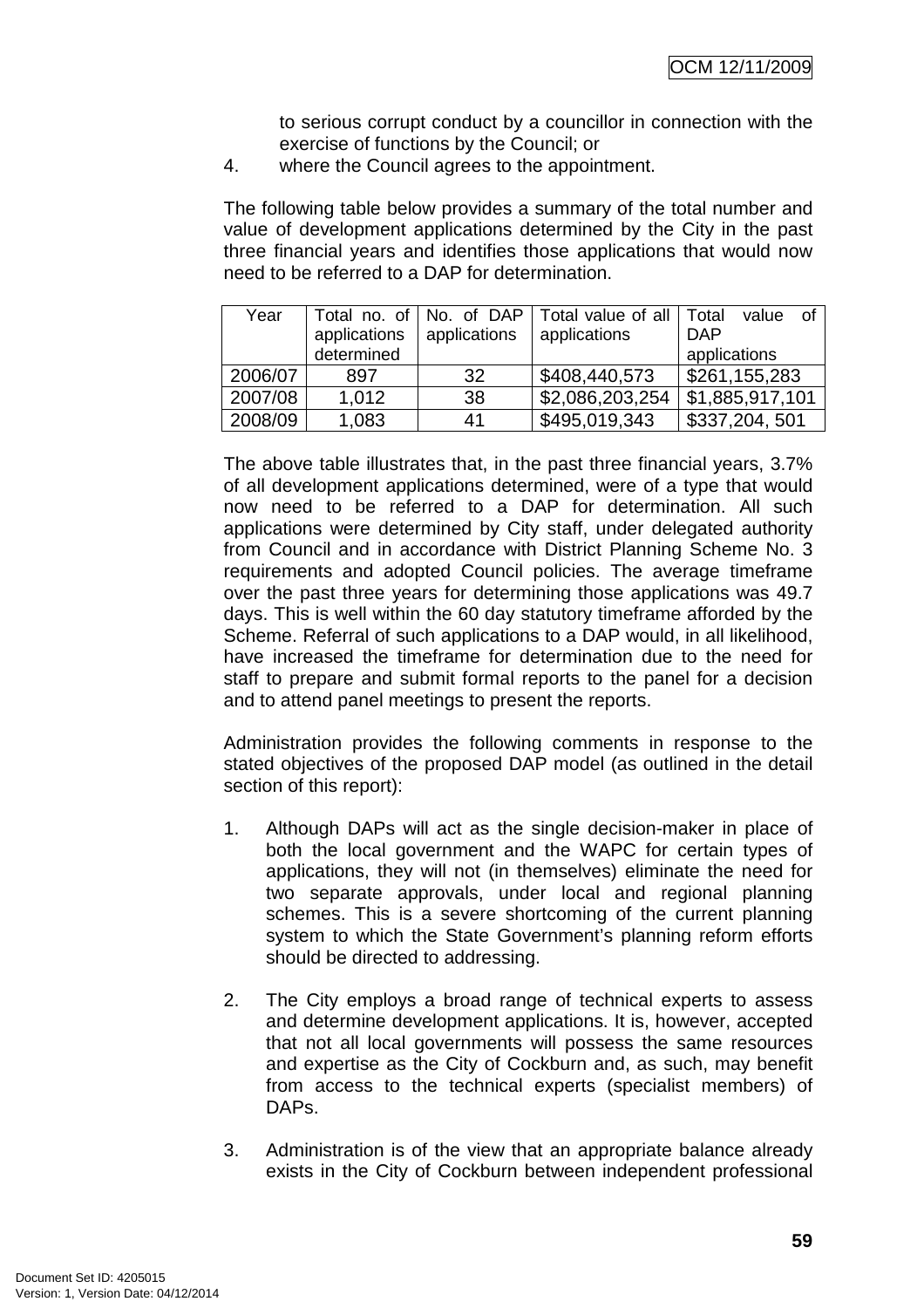advice (provided by staff) and local representation (through elected members) in decision-making for significant projects.

Both administration and Council give careful and balanced consideration to all development applications and make determinations on the basis of the facts at hand and the individual merits of each proposal, not by adopting a populist approach to decision making.

4. The introduction of DAPs will reduce the number of 'complex' development applications being determined by local governments, simply because the power to make those decisions will be transferred to panels.

However, the workload involved in determining these applications will actually increase, as technical staff will still need to undertake a detailed assessment of each application (as they currently do), but will then also need to prepare a report to the panel and attend a panel meeting to present the report. This represents an increase in the actions and time taken to make a determination under delegated authority.

Administration provides the following comments on the alleged faults with the existing development assessment system, which are outlined in the "Questions and Answers" leaflet accompanying the discussion paper (as summarised in the Detail section of this report):

- 1. Any lack of transparency in local government delegated decisionmaking arrangements can be addressed by legislating for the mandatory reporting of all development application data by local government, in a consistent format that would enable comparison and benchmarking of performance between local governments. Introducing DAPs will only provide transparency for a miniscule proportion of development applications.
- 2. The City of Cockburn employs a large multi-disciplinary team of technical experts capable of efficiently and effectively assessing large-scale complex development applications.
- 3. It is reasonable and appropriate in a democratic system of governance for decision makers to have due regard to public sentiment on development applications. In fact, local planning schemes typically list this as one of the many matters to be taken into account when the local government makes a determination on a development application.
- 4. As mentioned earlier, the introduction of DAPs will do nothing to extinguish the current need for dual approvals under both local and regional planning schemes; that can only be achieved by legislative change and/or amending the relevant region scheme.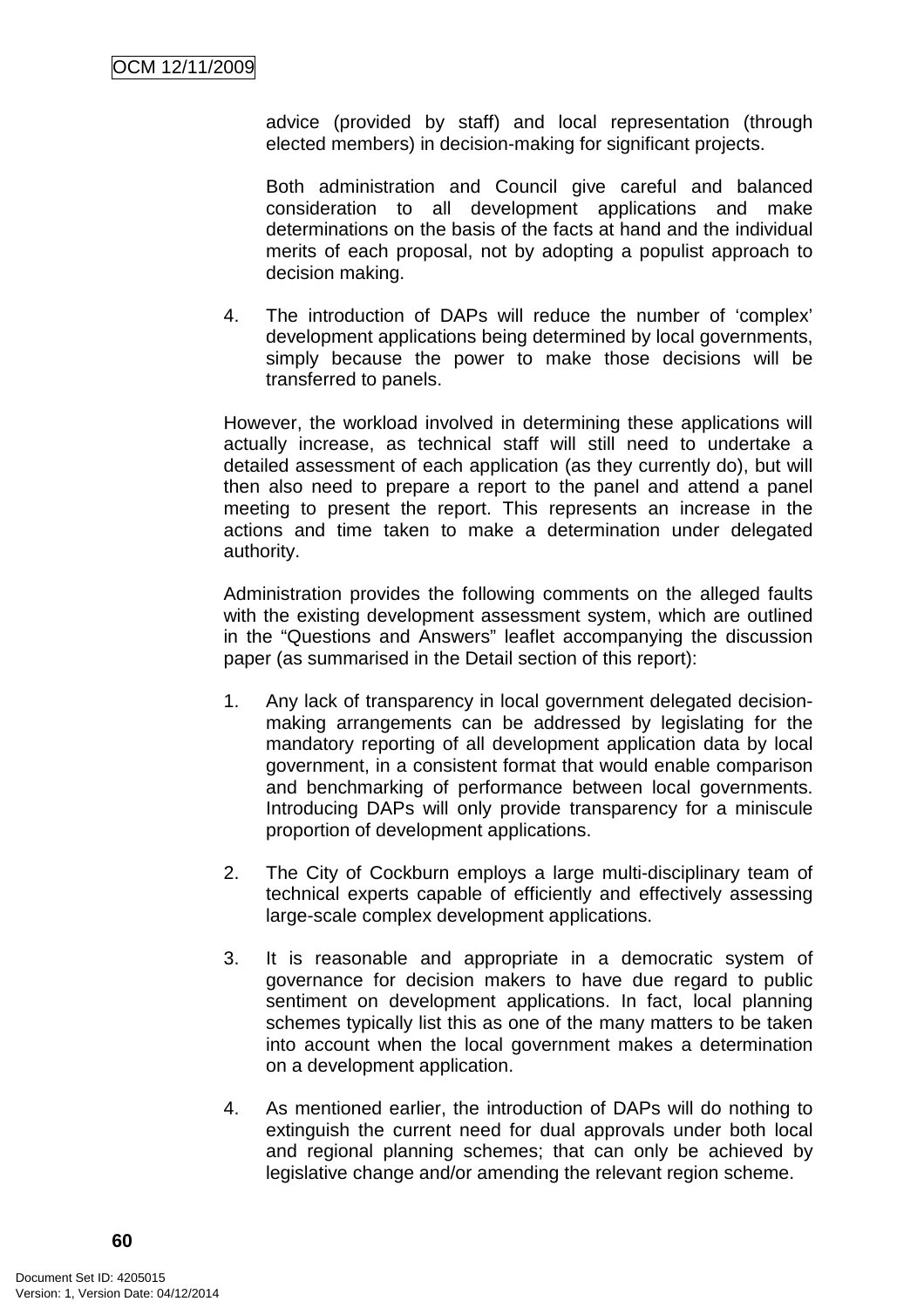A summary of the various sections of the discussion paper and Administration's comments thereon (copy was previously circulated and a copy will also be in the Elected Members lounge). Although the document includes numerous comments on individual elements of the State Government's proposed DAP model, administration's position on the model can best be summarised as follows:

- 1. As a precursor to the blanket implementation of DAPs, the State Government should legislate for the mandatory reporting of all development application data by local government, in a consistent format that would enable comparison and benchmarking of performance between local governments.
- 2. Following a review and publishing of local government development application data, DAPs should be implemented in areas where the development assessment process or the local government is underperforming, or where the local government agrees and/or has insufficient resources or technical expertise to assess large-scale complex development applications. In this regard, the New South Wales model for planning assessment panels is supported.
- 3. In those instances where DAPs are introduced, consideration should be given to expanding the range of applications determined by the panel, to ensure maximum benefit in terms of streamlining the development assessment process.
- 4. The proposed ministerial 'call-in' power for applications of State or regional significance is not supported, nor is the absence of any right of appeal against the minister's decision in respect of such applications. Instead, it is recommended that a high-level expert panel be established to determine applications that are truly of State or regional significance, with a right of appeal available to the applicant against the panel's decision.
- 5. Consideration should also be given to:
	- Making changes to and providing clarification on certain aspects of the proposed DAP model, including – increasing the monetary cut-off from \$2 million to \$5 million; ensuring local government representatives are paid sitting fees equivalent to specialist members; ensuring panel membership comprises equal specialist and local government representation; the State Government contributing to the funding and resourcing of DAPs; the State Government providing clarification as to the assessment and reporting responsibilities for applications referred to a DAP for determination that would have otherwise been determined by the WAPC.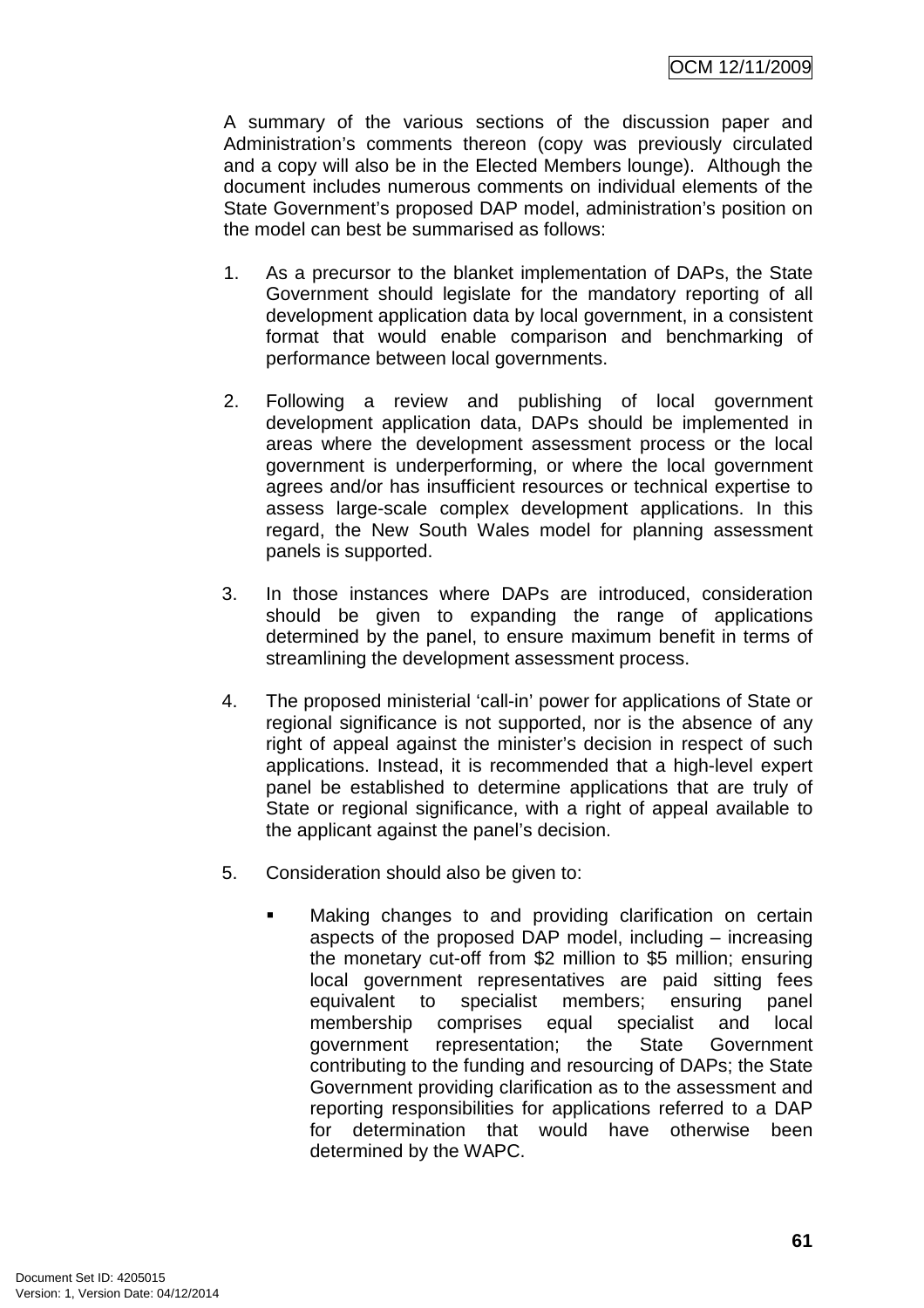- Making legislative changes to eliminate the need for dual approvals under local and regional planning schemes.
- Ensuring that the WAPC's delegation of authority to local governments is reviewed and expanded to include DAPs.

### **Strategic Plan/Policy Implications Governance Excellence**

- To conduct Council business in open public forums and to manage Council affairs by employing publicly accountable practices.
- To provide effective monitoring and regulatory services that administers relevant legislation and local laws in a fair and impartial way.

# **Budget/Financial Implications**

The state government's model for the implementation of Development Assessment Panels will increase the City's cost of development assessment. These costs are unbudgeted and would be both direct and indirect. Direct costs will be incurred from member sitting fees (which could range from \$3,900 to \$7,800+ depending on the frequency of panel meetings and the number of paid members); copying and postage charges; advertising charges and the cost of any technical reports commissioned by the panel. Indirect costs include secretariat support, technical support and staff time to prepare reports and attend panel meetings.

### **Legal Implications**

A range of legislative changes will be required and new regulations enacted to implement the state government's proposed model for Development Assessment Panels.

### **Community Consultation**

N/A

# **Attachment**

Question & Answer Paper

# **Advice to Proponent(s)/Submissioners**

N/A

**Implications of Section 3.18(3) Local Government Act, 1995**

Nil.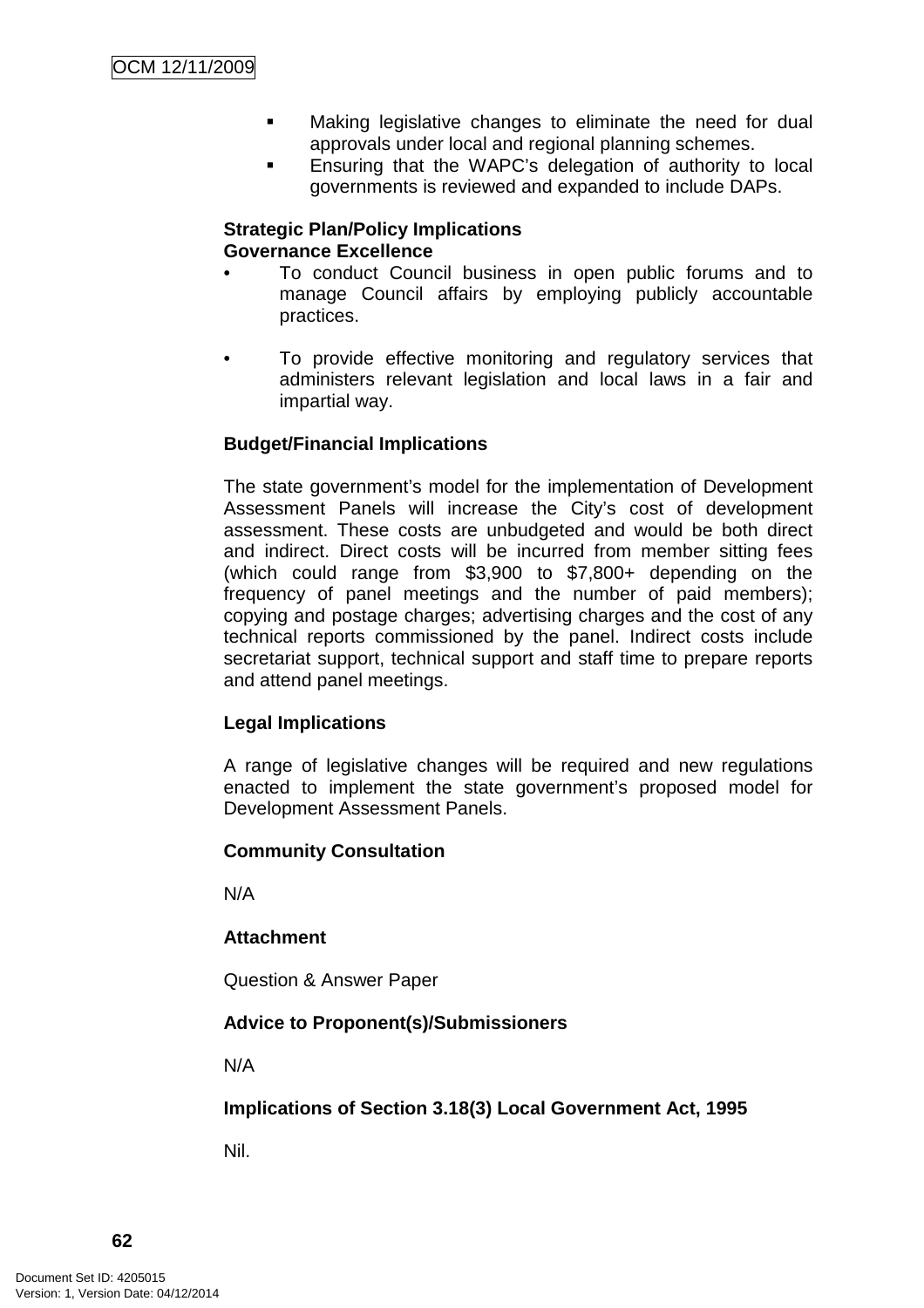### **15. FINANCE AND CORPORATE SERVICES DIVISION ISSUES**

### **15.1 (OCM 12/11/2009) - LIST OF CREDITORS PAID - SEPTEMBER 2009 (5605) (N MAURICIO)**

#### **RECOMMENDATION**

That Council receive the List of Creditors paid for September 2009, as attached to the agenda.

# **COUNCIL DECISION**

# **Background**

It is a requirement of the Local Government (Financial Management) Regulations 1996, that a List of Creditors be compiled each month and provided to Council.

### **Submission**

N/A

### **Report**

The list of accounts for September 2009 is attached to the agenda for consideration. The list contains details of payments made by the City in relation to goods and services received by the City. (5605) (N MAURICIO) (ATTACH)<br>
RECOMMENDATION<br>
That Council receive the List of<br>
attached to the agenda.<br>
COUNCIL DECISION<br>
COUNCIL DECISION<br>
Examplement of the Local<br>
Report<br>
NA<br>
NA<br>
Report<br>
The list of accounts for Septem

### **Strategic Plan/Policy Implications**

#### **Governance Excellence**

• To conduct Council business in open public forums and to manage Council affairs by employing publicly accountable practices.

### **Budget/Financial Implications**

N/A

### **Legal Implications**

N/A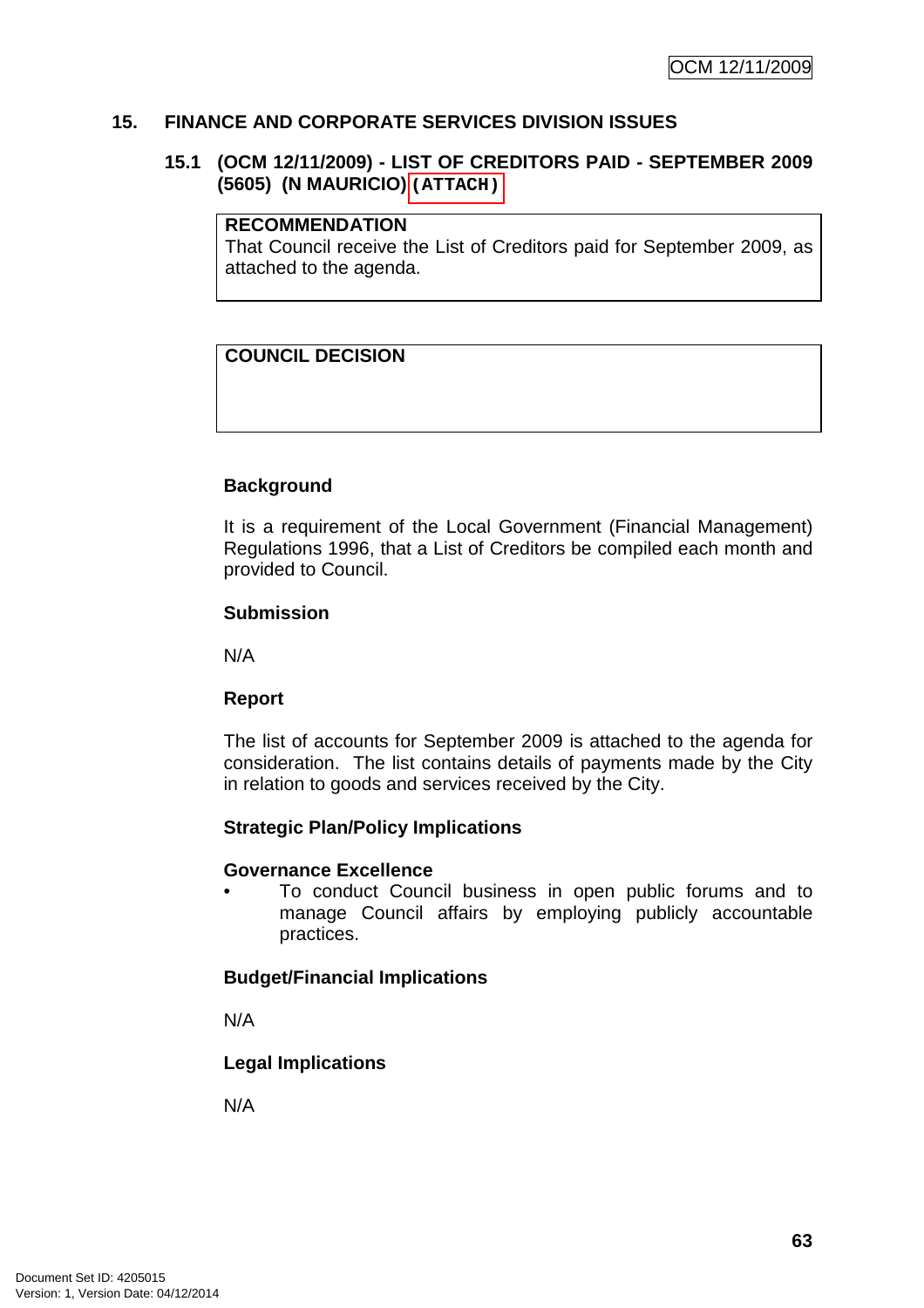# **Community Consultation**

N/A

# **Attachment(s)**

List of Creditors Paid – September 2009.

# **Advice to Proponent(s)/Submissioners**

N/A

# **Implications of Section 3.18(3) Local Government Act, 1995**

Nil.

# **15.2 (OCM 12/11/2009) - STATEMENT OF FINANCIAL ACTIVITY AND ASSOCIATED REPORTS - SEPTEMBER 2009 (5505) (N MAURICIO) (ATTACH)**

## **RECOMMENDATION**

That Council receive the Statements of Financial Activity and associated reports for September 2009, as attached to the Agenda

# **COUNCIL DECISION**

# **Background**

Regulation 34(1) of the Local Government (Financial Management) Regulations 1996 prescribes that a local government is to prepare each month a Statement of Financial Activity.

Regulation 34(2) requires the Statement of Financial Activity to be accompanied by documents containing:–

- (a) details of the composition of the closing net current assets (less restricted and committed assets);
- (b) explanations for each material variance identified between YTD budgets and actuals; and
- (c) any other supporting information considered relevant by the local government.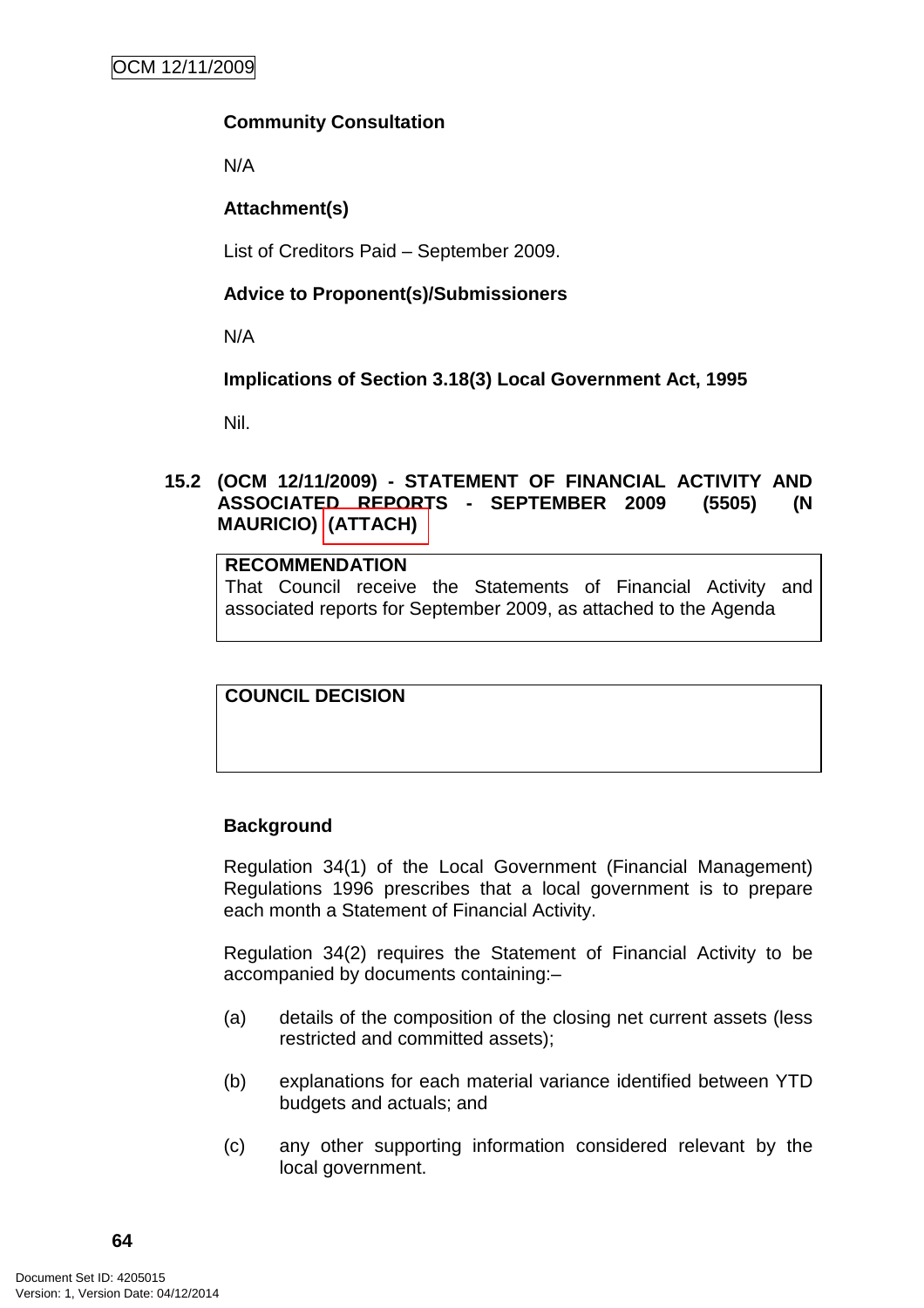Regulation 34(4)(a) prescribes that the Statement of Financial Activity and accompanying documents be presented to Council within 2 months after the end of the month to which the statement relates.

The regulations require the information reported in the statement to be shown either by nature & type, statutory program or business unit. The City has chosen to report the information according to its organisation structure and also by nature & type.

Financial Management Regulation 34(5) requires Council to annually set a materiality threshold for the purpose of disclosing budget variance details. To this end, Council has adopted a materiality threshold variance of \$100,000 for the 2009/10 financial year.

### **Submission**

N/A

#### **Report**

Council's net current position (liquidity) remains very strong at \$79.2M. This will wind down progressively during the year as expenses exceed income. Council's major income sources (being rates and rubbish levies) are the major contributors to this result, as these are raised and recognised at the commencement of the financial year.

Council's cash position (including restricted cash) stands at \$80.9M. Rates collected during the 35 day payment period is comparable when compared to previous years at 54% of the amount levied (56% in 2008/09). This indicates that the elimination of the early payment discount had a minimal effect on Council's cash flows. As at 30 September, 68.2% of rates and charges had been collected.

On a YTD budget comparison basis, operating income is slightly down by \$595k. although at the time of closing the books for September, interest income of approximately \$200k had still to be recorded. Landfill income is slightly below budget as is interim rates income. See the attached report for the other variations for this month.

Income on investments is performing well to date, due to favourable rates being received on our term deposit investments. With likely rate rises later in the financial year, this area should generate above budget funds.

Cash operating expenses continue to track behind budget by \$4.2M, mainly in material and contract costs. Large variances appear within the Waste Services, Community Services and Parks and Environmental Business Units and these are explained in the attached report.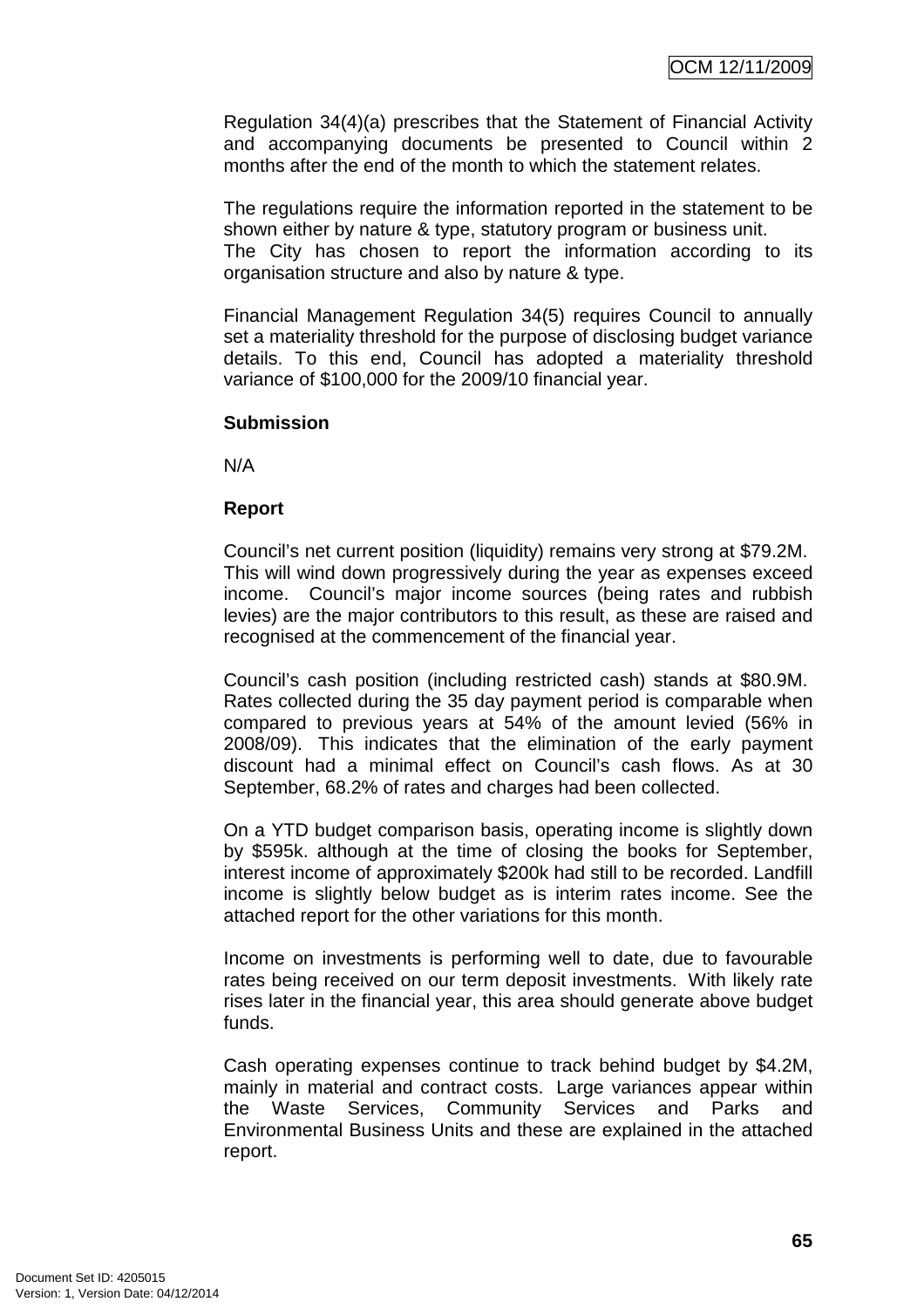Council's capital spend is \$4.5M below YTD budget, the main contributors to this being the recreation facility projects at Success and Aubin Grove and the Coolbellup Community Centre upgrade. However, these are temporary in nature only, as the funds have already been committed.

# Description of Graphs & Charts included within Statements

A liquidity graph shows the level of Council's net current position (adjusted for restricted assets) and trends this against previous years. This gives a good indication of Council's capacity to meet its financial commitments over the course of the year. Comparing with prior years, the Council's liquidity remains strong.

There is a bar graph tracking Business Unit operating expenditure against budget. This provides a very quick view of how the different areas are tracking and the comparative size of their budgets.

Pie charts included show the break up of actual operating income and expenditure by nature and type and the make up of Council's current assets and liabilities (comprising the net current position).

### **Strategic Plan/Policy Implications**

# **Governance Excellence**

• To conduct Council business in open public forums and to manage Council affairs by employing publicly accountable practices.

# **Budget/Financial Implications**

Where variances reported are of a permanent nature (ie. not due to timing issues), they will impact Council's end of year budget surplus/deficit position and will be assessed during the mid-year budget review.

### **Legal Implications**

Section 6.4 of the Local Government Act, 1995 and Regulation 34 of the Local Government (Financial management) Regulations 1996.

### **Community Consultation**

N/A

### **Attachment(s)**

Statements of Financial Activity and associated reports – September 2009.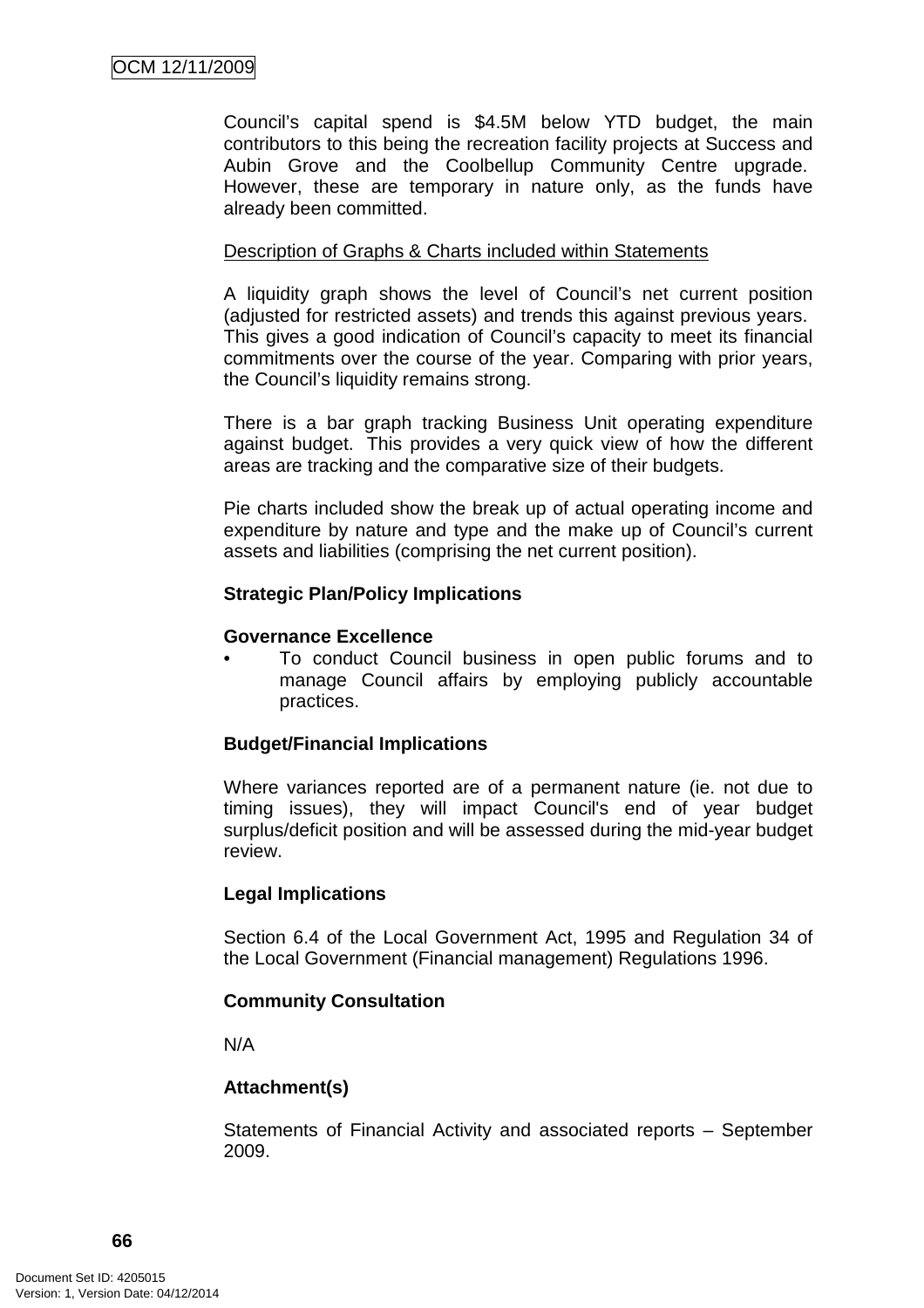# **Advice to Proponent(s)/Submissioners**

N/A

**Implications of Section 3.18(3) Local Government Act, 1995**

Nil.

# **15.3 (OCM 12/11/2009) - PROPOSED DELETION OF POSITION STATEMENT PSFCS2 'FAMILY LEAVE ENTITLEMENTS' (1015) (M TOBIN) (ATTACH)**

# **RECOMMENDATION**

That Council delete Position Statement PSFCS2 'Family Leave Entitlements', as attached to the Agenda.

# **COUNCIL DECISION**

# **Background**

The current position statement appears to have been raised when family leave entitlements were included in the Local Government Award and the City wanted to ensure that these were also applied to other employees. This probably occurred around 1995. The Position Statement is no longer relevant.

### **Submission**

That Council delete Position Statement PSFCS2 'Family Leave Entitlements'.

### **Report**

Leave entitlements designed to assist employees in managing their work and family responsibilities are now included in a range of legislation. This includes the Fair Work Act 2009 and the Workplace Relations Act. There are provisions in the Union Collective Agreement and draft National Local Government Award which will satisfactorily cover this area. Leave entitlements are also part of the ten National Employment Standards which will apply from 1 January 2010. Therefore there is no requirement for Council to have a separate position statement as all employees are covered by the various pieces of legislation.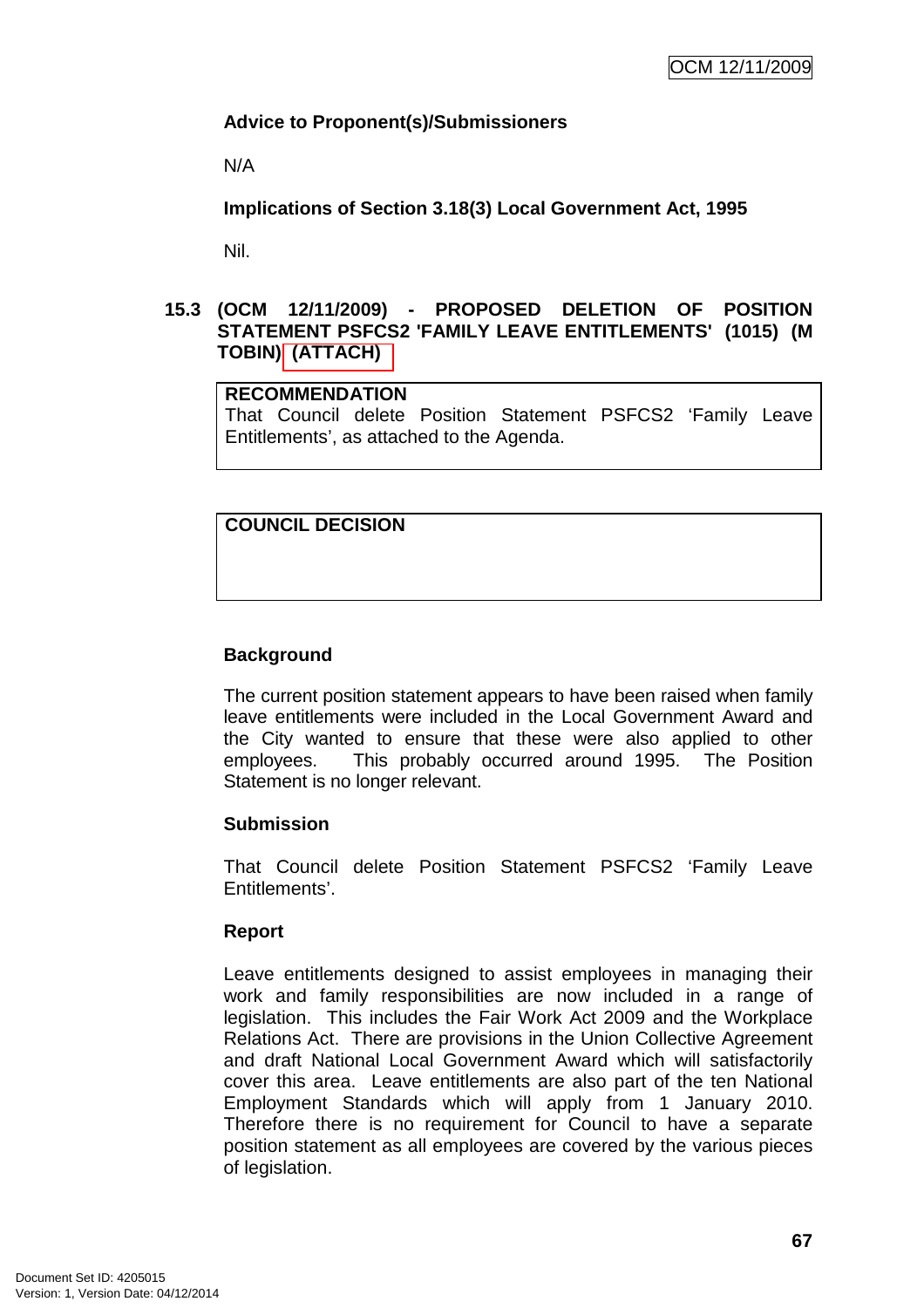# **Strategic Plan/Policy Implications**

### **Governance Excellence**

• To conduct Council business in open public forums and to manage Council affairs by employing publicly accountable practices.

# **Budget/Financial Implications**

N/A

### **Legal Implications**

N/A

# **Community Consultation**

N/A

# **Attachment(s)**

Proposed deleted Position Statement PSFCS2 'Family Leave Entitlements'.

# **Advice to Proponent(s)/Submissioners**

N/A

# **Implications of Section 3.18(3) Local Government Act, 1995**

Nil.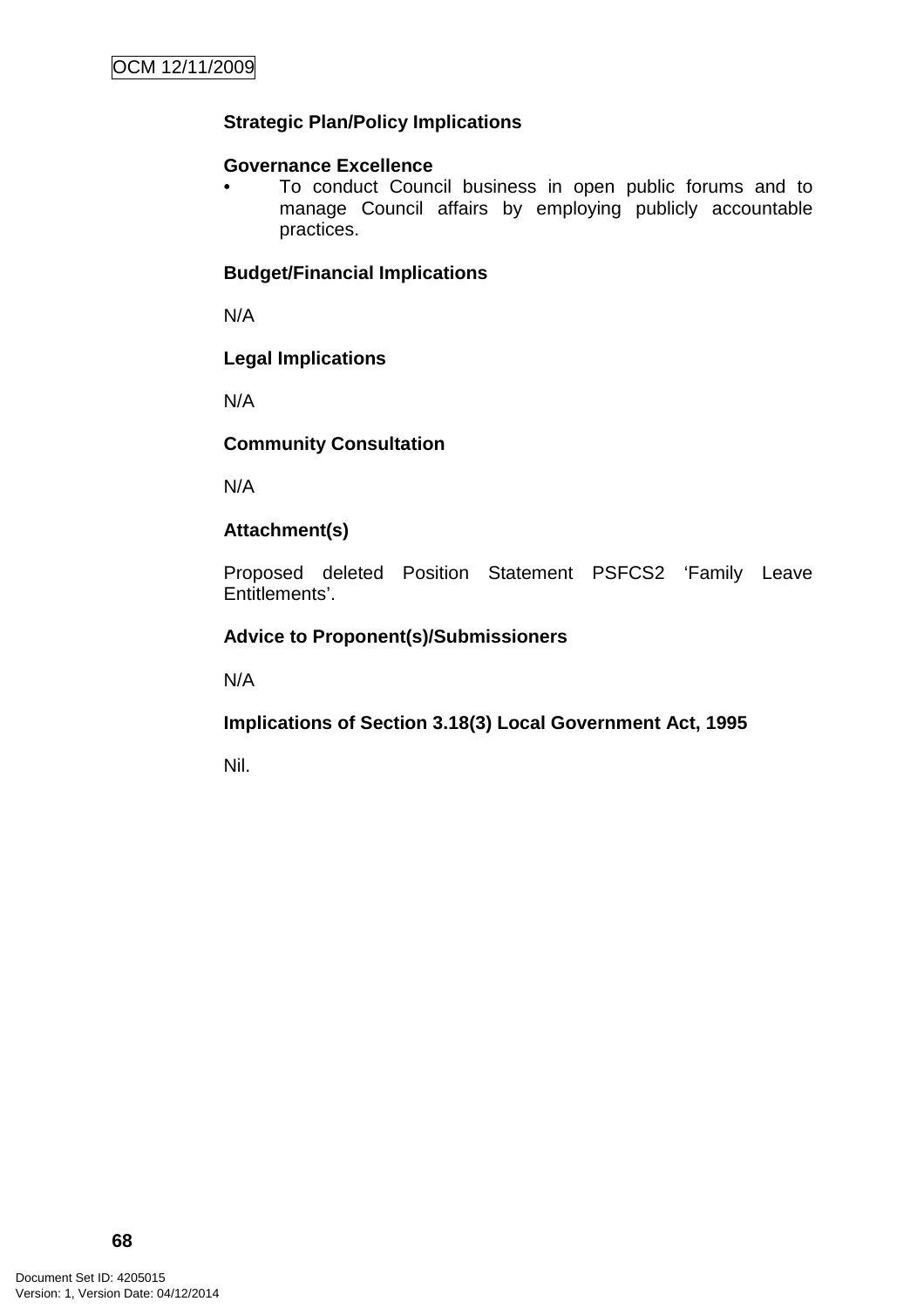### **16. ENGINEERING AND WORKS DIVISION ISSUES**

### **16.1 (OCM 12/11/2009) - RESCISION - TENDER NO. RFT 21/2009 - CRUSHED STONE/METAL (RFT 21/2009) (J RADAICH)**

#### **RECOMMENDATION**

That Council:

(1) rescind its decision in Minute No. 4022 of the Ordinary Meeting of Council held on 13 August 2009 -

> "That Council accept a panel of two (2) Contractors for Tender No. RFT 21/2009 – Crushed Stone/Metal – Supply and Delivery consisting of:

- 1. WA Bluemetal at the tendered schedule of rate, with an estimated Contract value of \$470,000.00 GST exclusive (\$517,000.00 GST inclusive) over three (3) years.
- 2. C&D Recycling at the tendered rates, with an estimated Contract value of \$90,000.00 GST exclusive (\$99,000.00 GST inclusive) over three (3) years."
- (2) accept the tender from WA Bluemetal, for Tender No. RFT 21/2009 – Crushed Stone/Metal – Supply and Delivery, at the tendered schedule of rates; and
- (3) call quotations as required in accordance with the City's procurement procedure for sustainable recycled road base and ballast products.

# **TO BE PASSED BY AN ABSOLUTE MAJORITY OF COUNCIL**

# **COUNCIL DECISION**

### **Background**

At the Ordinary Meeting of Council held on 13 August 2009, it was resolved to accept a panel of two (2) Contractors for Tender No. RFT 21/2009 – Crushed Stone/Metal – Supply and Delivery consisting of:

1. WA Bluemetal at the tendered schedule of rate, with an estimated Contract value of \$470,000.00 GST exclusive (\$517,000.00 GST inclusive) over three (3) years.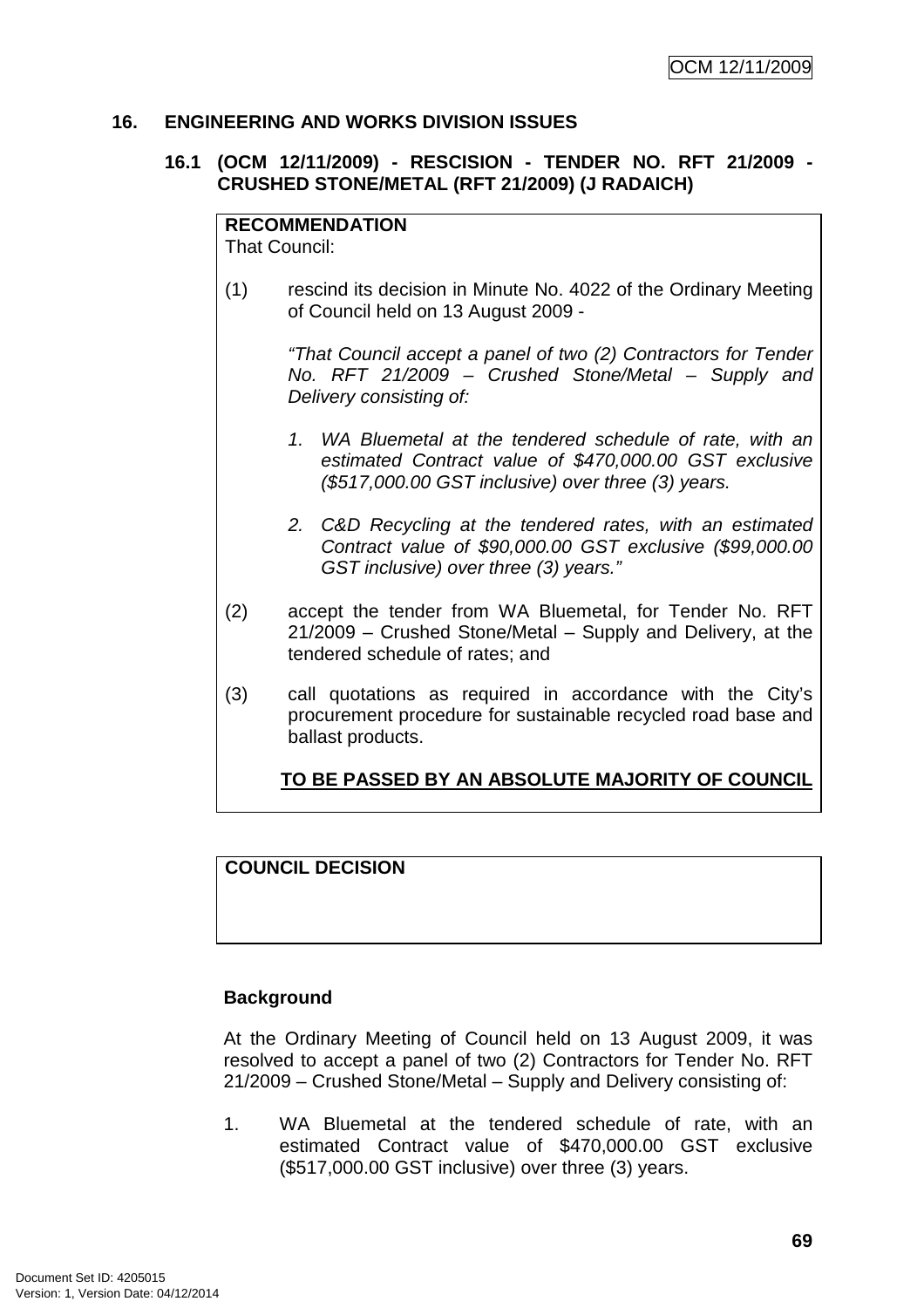2. C&D Recycling at the tendered rates, with an estimated Contract value of \$90,000.00 GST exclusive (\$99,000.00 GST inclusive) over three (3) years.

### **Submission**

It has come to our attention that as C&D Recycling had not submitted a conforming tender, their tender for use of alternative recycled products as crushed stone/metal in roadworks was not acceptable.

### **Report**

The tender accommodated submissions for the use of sustainable recycled products in roadworks. However, a condition of tendering required a compliant tender to be submitted as well. C&D Recycling submitted a tender only for alternate recycled products. Consequently, their tender could not be considered.

The recycled product could be used in less critical projects such as car parks, cycleways and minor access roads. The anticipated quantities and values required by the City would be relatively minor until the product is proven.

All Earth Group was the only tenderer that submitted a complying tender and an alternative recycled product tender. Their alternative tender prices were higher than those submitted by C&D Recycling.

As there will be a small quantities used until the product is proven, it is considered that purchases should be by quotation in accordance with standard procurement procedures. Once the product is proven and larger quantities are used, procurement can be by the tender process.

WA Bluemetal still remains as the recommended tenderer for the complying product.

### **Strategic Plan/Policy Implications**

### **Governance Excellence**

• To conduct Council business in open public forums and to manage Council affairs by employing publicly accountable practices.

### **Budget/Financial Implications**

N/A

# **Legal Implications**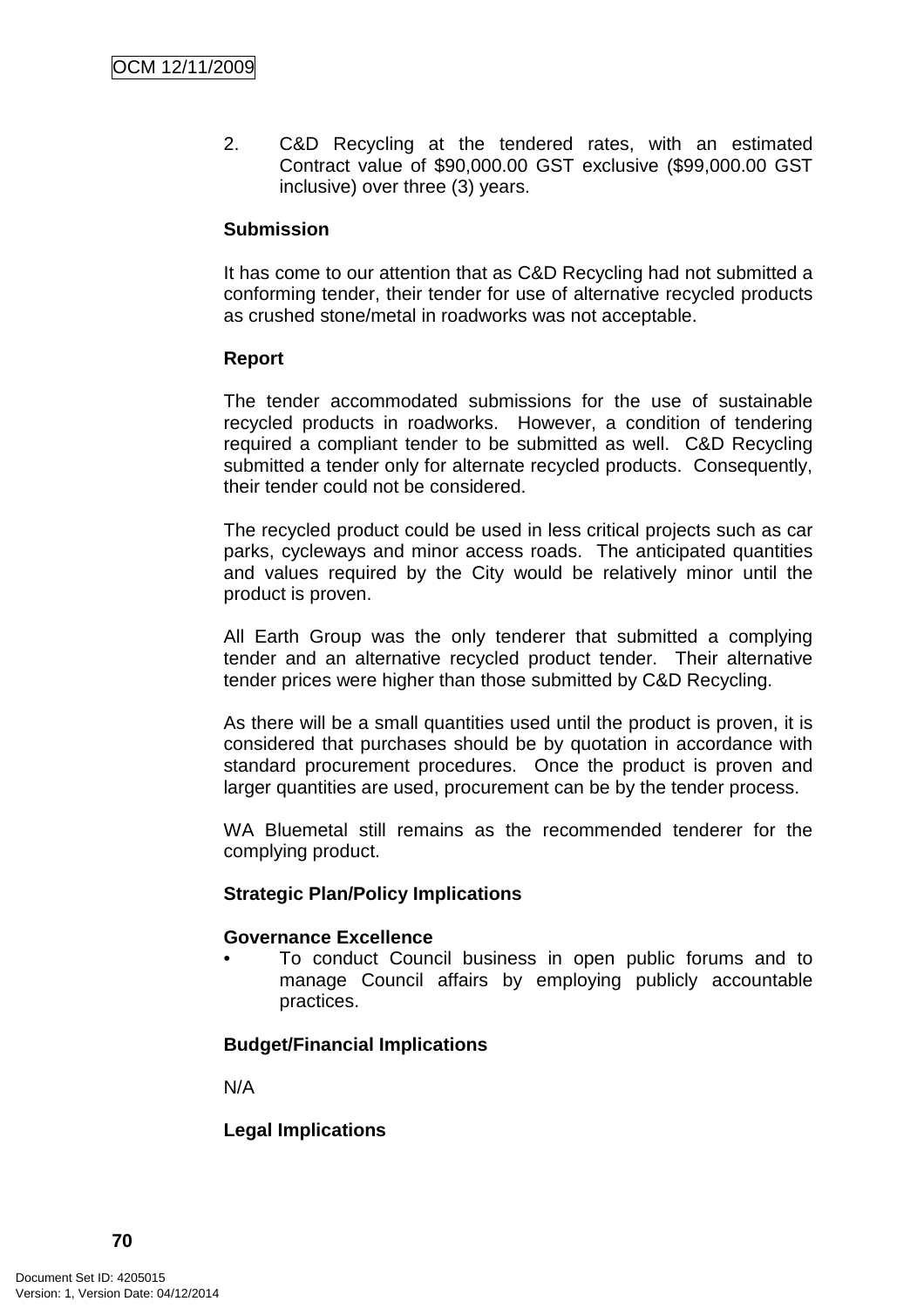Section 3.57 of the Local Government Act 1995 and Part 4 of the Local Government (Functions and General) Regulations 1996 refers.

# **Community Consultation**

N/A

# **Attachment(s)**

The following confidential attachments are provided under separate cover.

- 1. Tender Evaluation Sheet
- 2. Tender Prices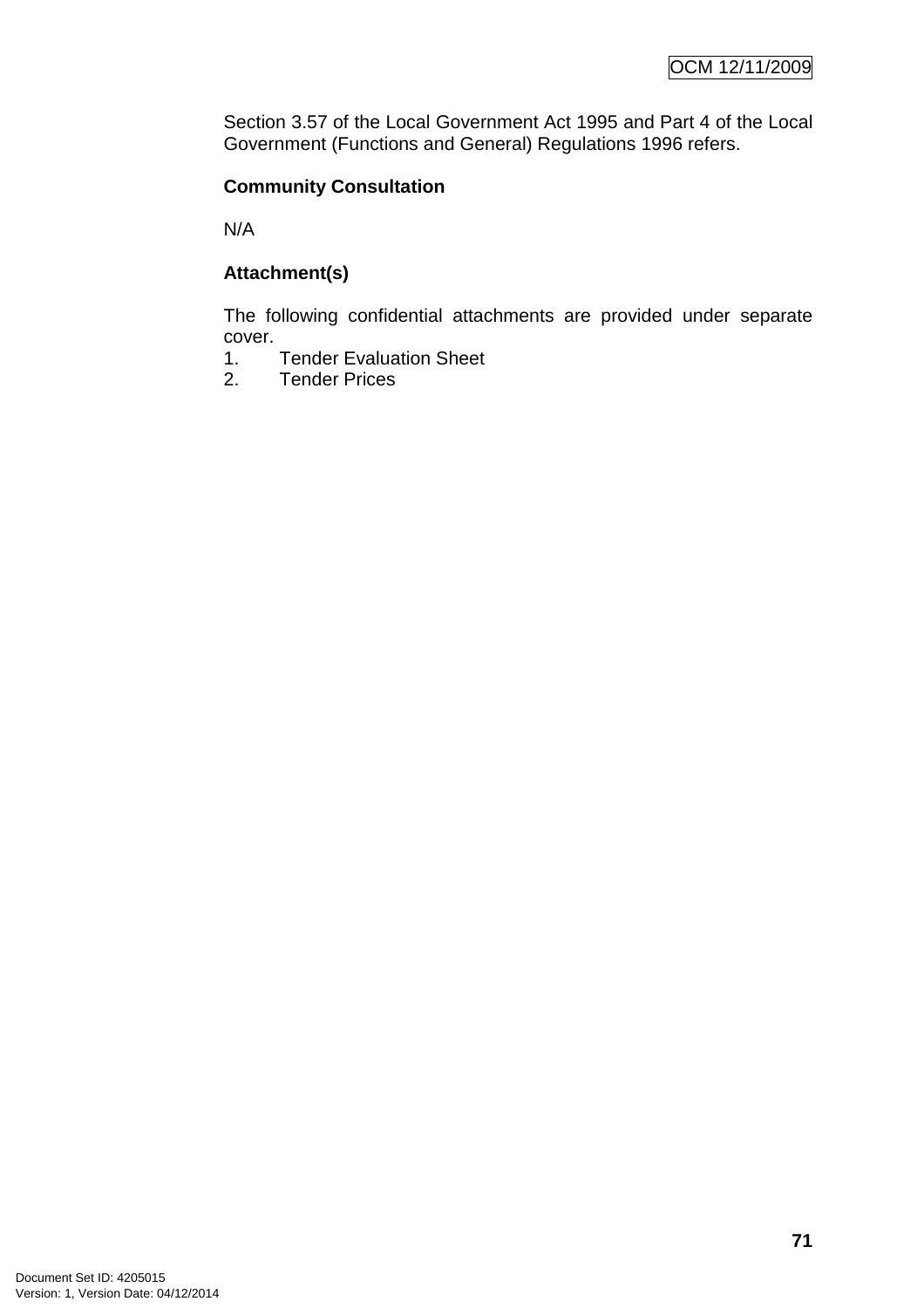## **Advice to Proponent(s)/Submissioners**

All Earth Group and C&D Recycling have been made aware that their alternative tender submissions will be re-considered by Council on 12 November 2009.

#### **Implications of Section 3.18(3) Local Government Act, 1995**

Nil.

### **16.2 (OCM 12/11/2009) - TENDER NO. RFT 42/2009 - RECYCLING ACCEPTANCE AND PROCESSING SERVICES (RFT 42/2009) (M LITTLETON / L DAVIESON) (ATTACH)**

#### **RECOMMENDATION**

That the City of Cockburn participate in the regional contract RFT42/2009 'Recycling Acceptance and Processing Services' and on the concurrence of the Cities of Fremantle and Melville and the Town of Kwinana and East Fremantle, accept the tender submitted by Perth Engineering for the provision of Recyclable Processing Services in accordance with the Schedule of Rates provided in their submission over an initial two (2) year period concluding 30 November 2011.

**COUNCIL DECISION** 

### **Background**

The City of Cockburn is a member of the SMRC. As such, the City was required to dispose of all domestic recyclable material at the SMRC's Material Recovery Facility (MRF) at Canning Vale. On 1 June 2009 the Materials Recovery Facility at the SMRC was destroyed by fire and could no longer receive the City's recyclable material. In the intervening period an Interim Regional Recycling Agreement was established with Perth Engineering at their Hamilton Hill facility. The regional councils which are party to this agreement include the Cities of Cockburn, Fremantle, Melville and the Towns of East Fremantle and Kwinana (The Participants).

Due to the tender provisions of the Local Government Act, the Interim agreement could only have a limited life and a contract document has been prepared to formalise the service. The contract has been written as a regional contract and all of the Participants have expressed their intention to remain part of the regional contract. The scope seeks the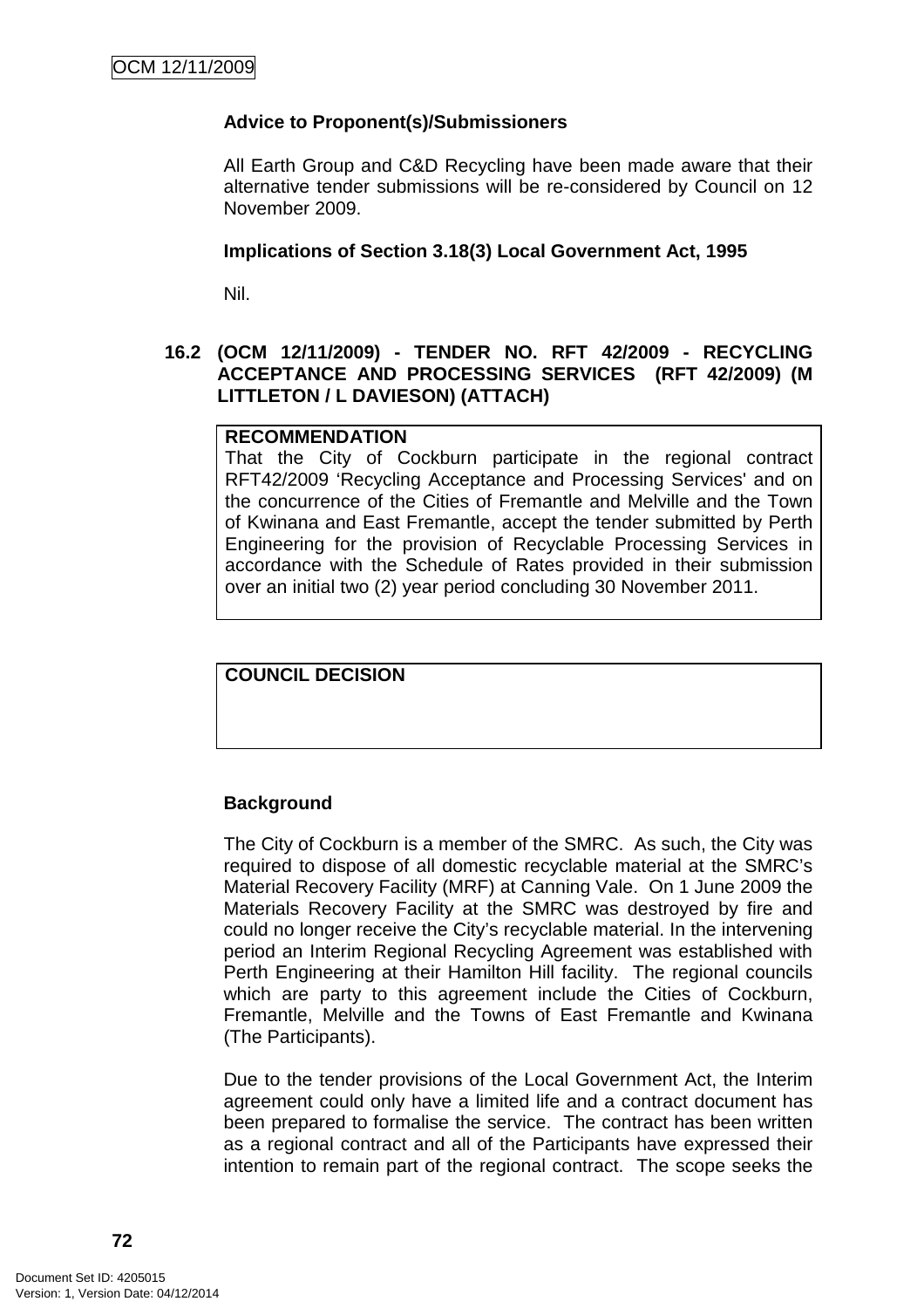services of suitable contractors to Receive and Process recyclable material from the participants for an initial 2 year period. This should provide the SMRC with sufficient time to resolve a future way forward.

Tender RFT 42/2009 Recycling Acceptance and Processing Services were advertised on Saturday 10 October 2009 in "The West Australian" newspaper and it was also displayed on the City's website.

## **Submission**

Tenders closed at 2:00 p.m. (AWDT) on Tuesday 27 October 2009.and three (3) tender submissions were received from:

- 1. Transpacific Cleanaway P/L
- 2. Perth Engineering and Maintenance
- 3. Perthwaste

### **Report**

### Scope

The Cities of Cockburn, Fremantle, Melville and the Towns of East Fremantle and Kwinana (The Participants), provide a fortnightly 240 litre MGB Recycling collection service for residential and commercial properties throughout their respective Districts. Collectively the Participants will generate approximately 29,000 tonnes of recyclables annually and are seeking the services of suitable contractors to receive and process this material. Recyclables will be delivered to the designated recyclables sorting centre as specified by the Contract.

The contractor will be required to receive and process all Recyclables material delivered by the Participants and more specifically:

- Receive recyclable material delivered by, or on behalf of, the Participants.
- **Process the recyclables and separate them into individual** recyclable commodities, suitable for sale to the market.
- **Market and sell the sorted recyclable commodities.**
- Dispose of residual waste at a suitably licensed disposal facility.
- Provide comprehensive reports detailing recyclable materials received, residual waste and recyclates sold to the satisfaction of the Principal.

### Compliant Tenderers

| <b>Tenderer's Name</b> |                                   | <b>Compliance</b><br><b>Assessment</b> |
|------------------------|-----------------------------------|----------------------------------------|
|                        | Transpacific Cleanaway P/L        | Compliant                              |
| っ                      | Perth Engineering and Maintenance | Compliant                              |
| 3                      | Perthwaste                        | Compliant                              |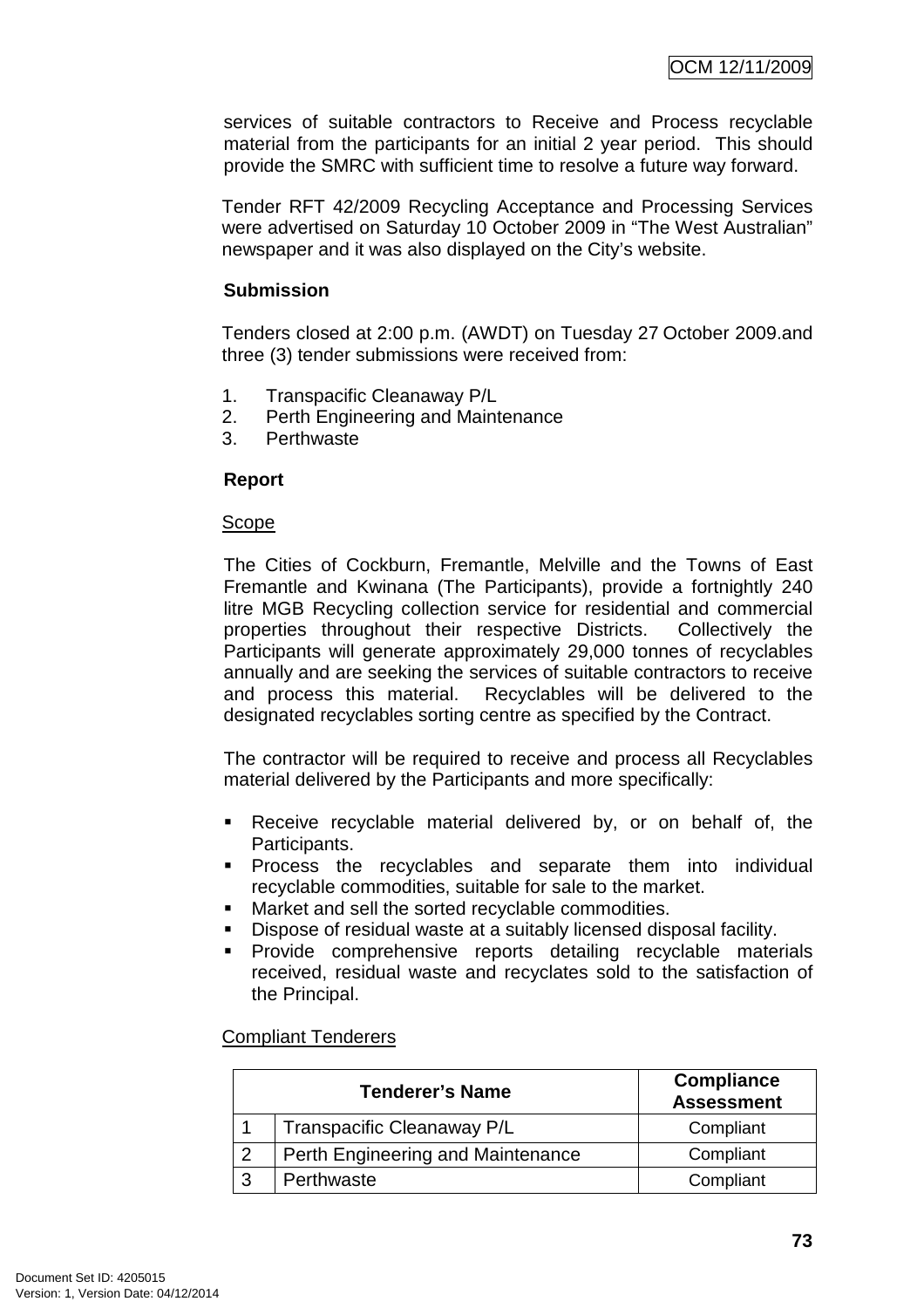Both Cleanaway and Perthwaste submitted additional "Alternative Tender Proposals"; however, these were not assessed by the panel as the proposals nominated a splitting the Councils from the current Regional Group.

### Alternative Submissions

The contract permitted the submission of alternative tenders. Both Transpacific Cleanaway and Perthwaste submitted alternative tenders which provided differential prices to participating Councils as separate entities. The contract document however was written as a regional tender and does not facilitate individual participating councils awarding a contract, other than to the contractor deemed to represent the most advantageous tender to the collective councils (i.e. it is all or nothing).

All participating Councils agreed to take a regional approach to the service provision and this intent was stipulated in the interim agreement signed by all parties. If a participating council wished to consider any of the alternatives submitted, all tenders would need to be rejected and participating councils would need to call tenders for their service individually.

The alternative submissions were not further scrutinised by the evaluation panel for reasons provided. Fortunately, the recommended tenderer represents the best value for each participating Council thus it should not be a major consideration.

### Contract Term

The Contract was advertised for an initial period of two (2) years commencing on 30 November 2009 (or as close as possible to that date). During initial discussions on the need to tender the service, officers from the participating councils believed that fixing a 2 year term represented a suitable timeframe to enable the SMRC to complete its due diligence and rebuild the facility (if that was its decision) and to enable the participating councils to secure an economical recycling rate in the interim period.

There will be Principal instigated options to extend the Contract period by an additional six (6) months and for up to six (6) months after that to a maximum period of three (3) years if an alternative facility has not been established.

### Impact on the SMRC

The SMRC insurance policy provides for Consequential Loss cover for a maximum indemnity period of 24 months. The Consequential Loss claim is required to cover the costs of interest and principal repayments on the loans associated with the MRF of approximately \$1.5 million per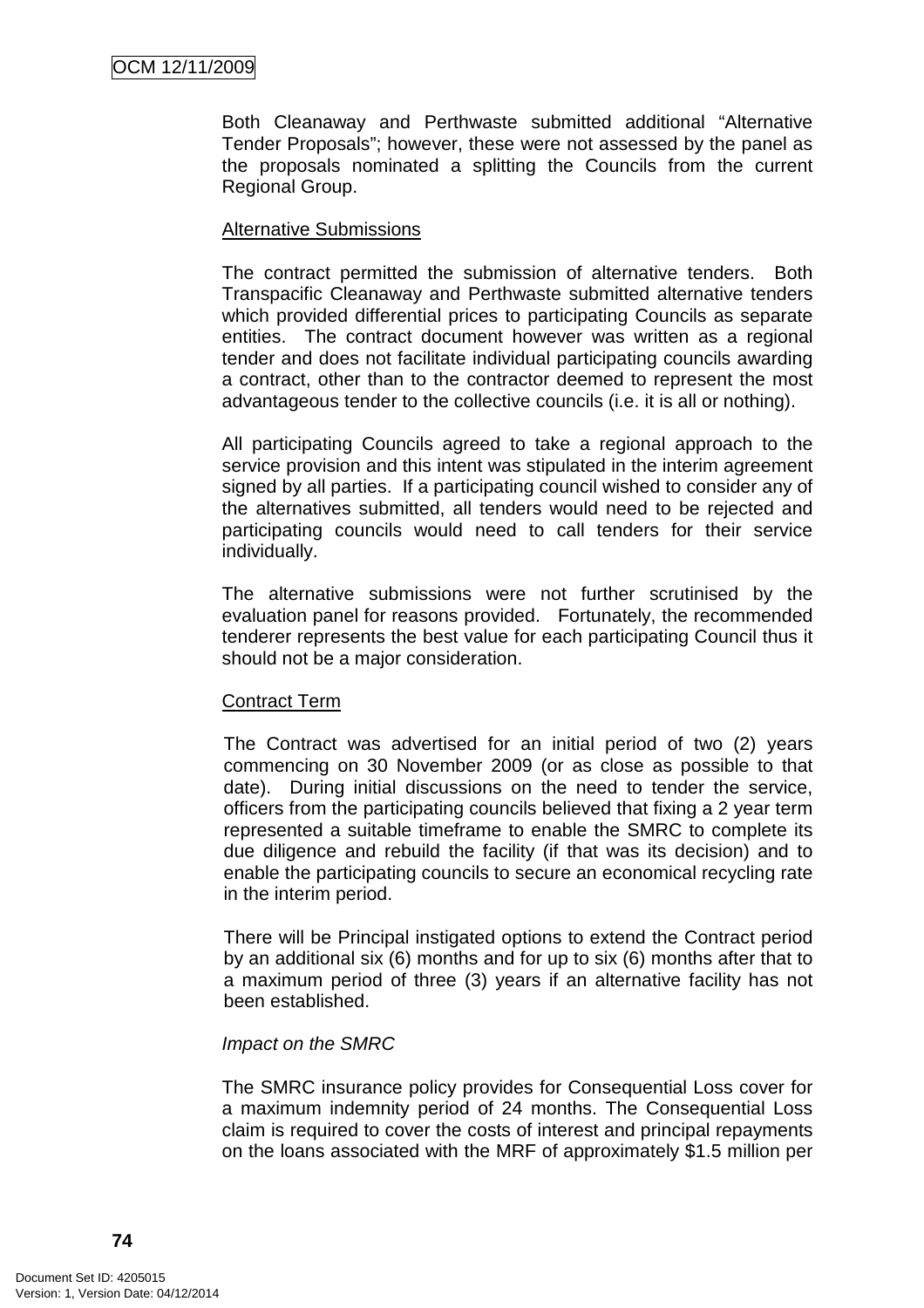annum and fixed overheads previously allocated to the MRF business totalling approximately \$1 million per annum.

If cash generation from the MRF business, by whatever method, has not commenced by 1 June 2011 (the cessation of the indemnity period) then the SMRC will need to fund these annual costs from other sources at a rate in excess of \$200,000 per month.

The SMRC have expressed some concern regarding the potential for this contract period to go beyond the June 2011 timeframe. If a facility has not been recommissioned by this time the member councils will be required to meet the repayment and overhead costs (otherwise distributed against the incoming MRF tonnages) by another means. There is no guarantee that the facility will be reconstructed prior to June 2011 and no information has yet been provided by the SMRC which gives us any certainty that that timeframe can be achieved. Regardless, the RSM Bird Cameron projections for Option 1 – Rebuild the MRF are premised on the SMRC charging a gate rate of \$60/tonne and generating a NCF in excess of \$400,000. If the participating councils accept this tender for a 2 year term, the SMRC will need to consider how it intends to distribute the financial liability until November 2011 when this contract expires.

### Evaluation Criteria

Qualitative and Quantitative criteria were established to assess each submission. Cost and no-cost criteria were equally weighted i.e. 50% each.

Tenderers were asked to address the following non-cost criteria:

- 1. Outline details of previous and/or current experience in providing the same or similar services to the local government or private sector.
- 2. Provide details of tonnages processed in the timeframe of operation and recovery rates achieved.
- 3. Demonstrate capacity to sell commodities into secondary markets through existing commodity contracts.
- 4. Provide details of your organisation including:
	- **Background information including time in business, annual** turnover, number of current contracts, number of past contracts.
	- Demonstrate competency and proven track record of achieving the same or similar outcomes as are required by this contract.
	- Detail of plant and machinery (and the adequacy of same)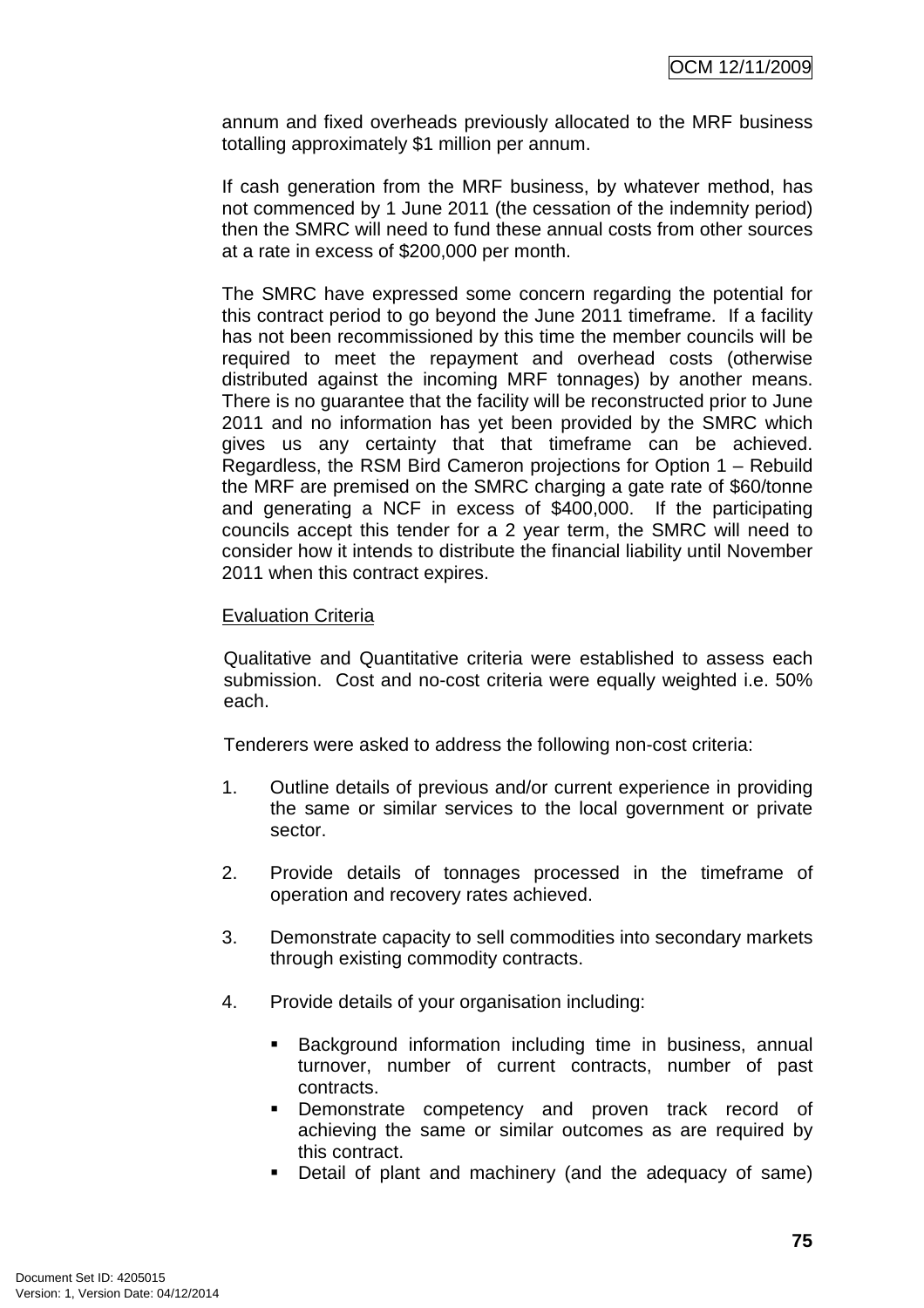that will be used to service the contract.

- **Organisation structure.**
- **Employee Qualifications and past experience.**
- **•** Details of issues that arose through the course of providing the service and how these were managed.
- 5. Provide detail of strategies, techniques, processes and procedures to be used in delivering the specified services.
- 6. Provide details of referees including work provided for those referees.

#### **Evaluation Panel**

The evaluation panel was convened on the 28 October 2009 by Michael Littleton, Director Engineering & Works at the City of Cockburn and the Superintendent of this contract.

The tender submissions were evaluated by:

|   | <b>Name</b>             | <b>Title</b>                                 | <b>Representing</b>               |  |
|---|-------------------------|----------------------------------------------|-----------------------------------|--|
|   | <b>Lyall Davieson</b>   | Waste Manager                                | City of Cockburn                  |  |
| 2 | <b>John Christie</b>    | Director of Technical<br><b>Services</b>     | City of Melville                  |  |
| 3 | <b>John Roberts</b>     | Executive Manager of<br>Finance and Admin.   | East<br>Town<br>- of<br>Fremantle |  |
| 4 | <b>Peter Pikor</b>      | Director of Technical<br><b>Services</b>     | City of Fremantle                 |  |
| 5 | <b>Maurice Ferialdi</b> | Director of Operations<br>and Tech. Services | Town of Kwinana                   |  |

### Scoring Table - Combined Totals

The outcome of the evaluation is summarised in the table below.

|                            | <b>Percentage Score</b>              |                           |        |  |
|----------------------------|--------------------------------------|---------------------------|--------|--|
| Tenderer's Name            | <b>Non-Cost</b><br><b>Evaluation</b> | Cost<br><b>Evaluation</b> | Total  |  |
|                            | 50%                                  | 50%                       | 100%   |  |
| <b>Perth Engineering**</b> | 39.9%                                | 50%                       | 89.9%  |  |
| Cleanaway                  | 43.35%                               | 43.43%                    | 86.78% |  |
| Perth Waste                | 42.4%                                | 42.64%                    | 85.04% |  |

\*\* Recommended Submission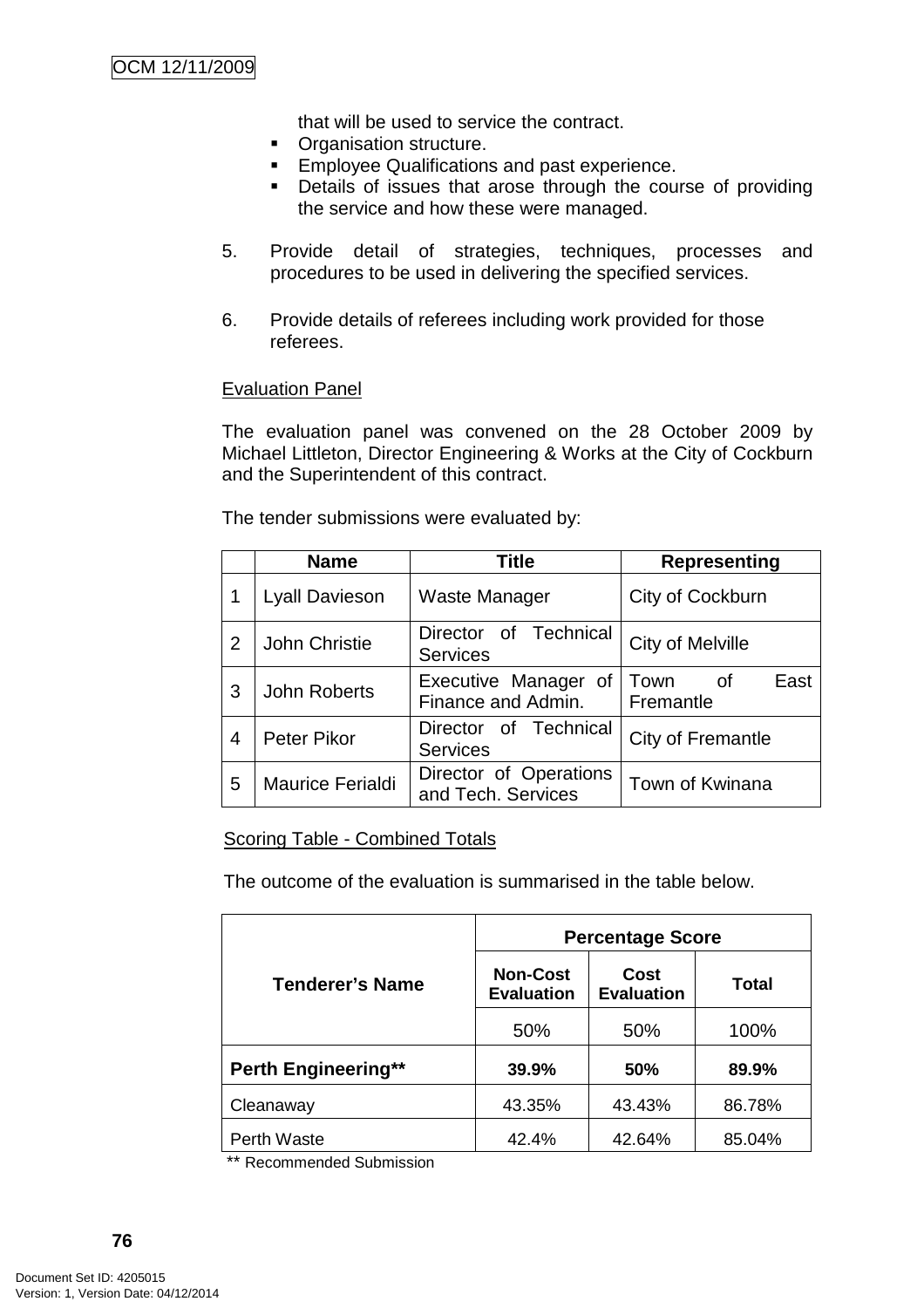### Non-cost Criteria

#### Demonstrated Experience

The three tenderers all showed they have the capacity to meet the Participating Councils requirements as detailed in the Specification. All three (3) submissioners were considered to have a high level of relevant experience in processing and selling recyclable product.

#### Key Personnel Skills and Experience

All tenderers showed they had sufficient key personnel with skills and experience to complete the works.

#### Tenderer's Resources

All tenderers had sufficient resources to complete the required works.

#### Cost Criteria

Each tenderer provided a rate per tonne to accept and process recyclable material from all 5 Participating Councils. The price will be subjected to a 'Rise and Fall' at various intervals throughout the contract term as stipulated in the contract document. The genesis of the rise and fall clause arose from a desire to link the \$/tonne to commodity prices so that participating councils could benefit if commodity prices recovered as projected. That benefit of course, is offset by the increased exposure in the event that commodity prices collapse. Any potential risk is mitigated (in part) by the number of reviews and the short contract timeframe.

The proposed rate is also dependant on the movement in landfill fees. The increase in landfill levy and the potential for ETS to further increase landfill fees would create a degree of uncertainty for the contractor and that would be reflected in the price to us. Providing a facility to review price based on the movement in landfill fees should have enabled contractors to price with a greater degree of certainty thus reducing the rate to participating councils.

Contractors were asked to proportion their contract rate across three cost factors (fixed costs, variable costs and commodity prices) and were also asked to outline current commodity prices received and landfill fees paid. During evaluation of the cost structure provided by each tenderer, officers were able to model the likely gate rate in a declining and recovering commodity market. This gave the panel greater confidence in the selection of the preferred tenderer and the subsequent recommendation.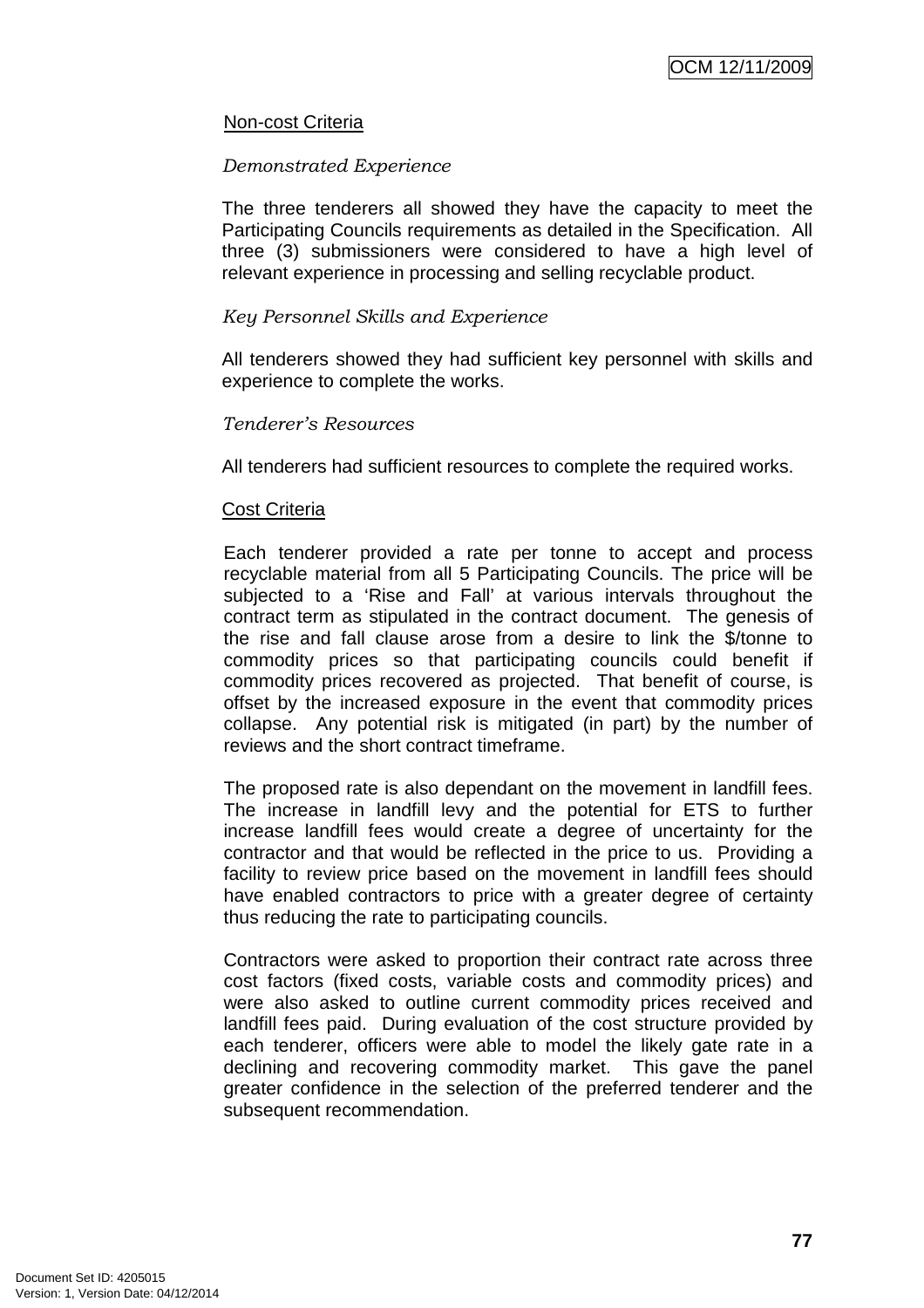### Environmental Considerations

Given the emerging carbon economy, it is now more crucial that the successful contractor prove and guarantee an ability to not only process but to 'on sell' the recyclable product.

Transportation distances and fuel consumption were also considered in selecting the successful contractor.

#### Summation

All compliant tenders are considered to have the capacity to meet the City's requirements as detailed in the Specifications as well as comply with the General and Special Conditions of Contract as stated in the tender document.

Cleanaway and Perthwaste provided the best assessment against the non cost selection criteria. Referees were assessed and again Cleanaway and Perthwaste have proven extensive experience and reputation in processing recyclable product.

Perth Engineering however provided the best overall assessment score and also offered the best tonnage rate, commodity price benefits and convenience, consequently their tender should be supported.

### **Strategic Plan/Policy Implications**

### **Lifestyle and Aspiration Achievement**

• To deliver our services and to manage resources in a way that is cost effective without compromising quality.

### **Governance Excellence**

To provide effective monitoring and regulatory services that administer relevant legislation and local laws in a fair and impartial way.

#### **Natural Environmental Management**

• To manage the City's waste stream to achieve sustainable resource management, in an environmentally acceptable manner.

### **Budget/Financial Implications**

The cost of processing recyclable product is accommodated in the City's Annual Budget. The recommended tendered rate represents a 10% saving on the current cost paid for receival and processing of recyclable products. The estimated annual cost of the tender across all 5 Participant Local Governments is \$2,598,447 GST inclusive (\$2,362,225 GST exclusive).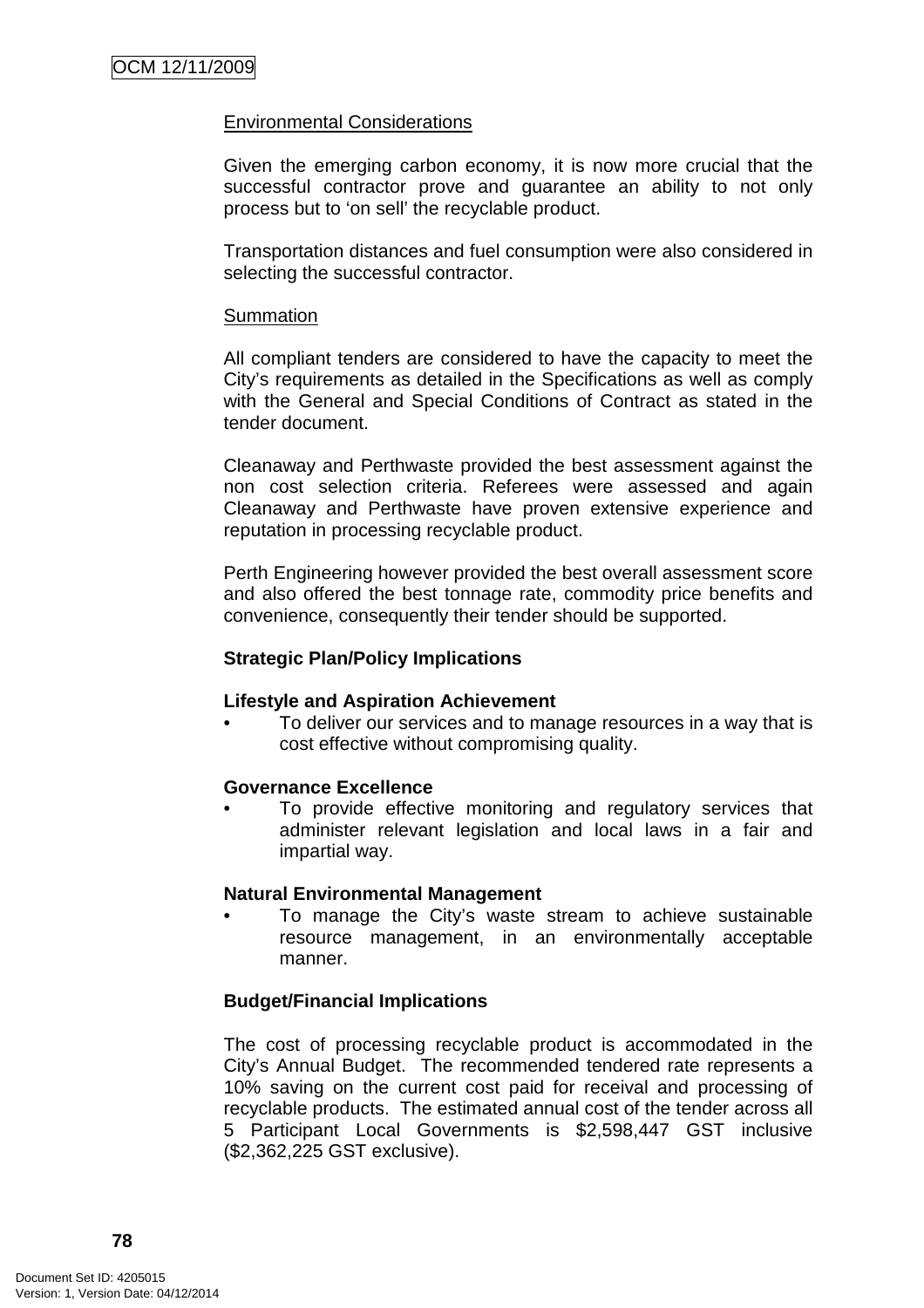These figures do not include the 'Rise and Fall' clause variables that underpin the pricing schedule. Variable costs (i.e. the cost of landfill) and commodity sales will be reviewed twice yearly and proportional increases or decreases shall be applied throughout the contract. A CPI component will be applied to the fixed costs on an annual basis.

## **Legal Implications**

Section 3.57 of the Local Government Act 1995 and Part 4 of the Local Government (Functions and General) Regulations 1996 refers to the requirement for works valued above \$100,000 to be awarded under the tender process.

### **Community Consultation**

N/A

### **Attachment(s)**

The following Confidential Attachments are provided under a separate cover:

- 1. Tender Evaluation Sheet (s)
- 2. Tendered Prices

## **Advice to Proponent(s)/Submissioners**

Those who lodged a tender submission have been advised that this matter is to be considered at the 12 November 2009 Council Meeting.

### **Implications of Section 3.18(3) Local Government Act, 1995**

Nil.

### **16.3 (OCM 12/11/2009) - TENDER NO. RFT 35/2009 - CHIPPING AND MULCHING SERVICES (RFT 35/2009) (L DAVIESON) (ATTACH)**

### **RECOMMENDATION**

That Council accept the tender submitted by Western Tree Recyclers, for Tender No. RFT 35/2009 – Chipping and Mulching Services in accordance with the Schedule of Rates provided in their submission over an initial two (2) year period concluding 30 November 2011.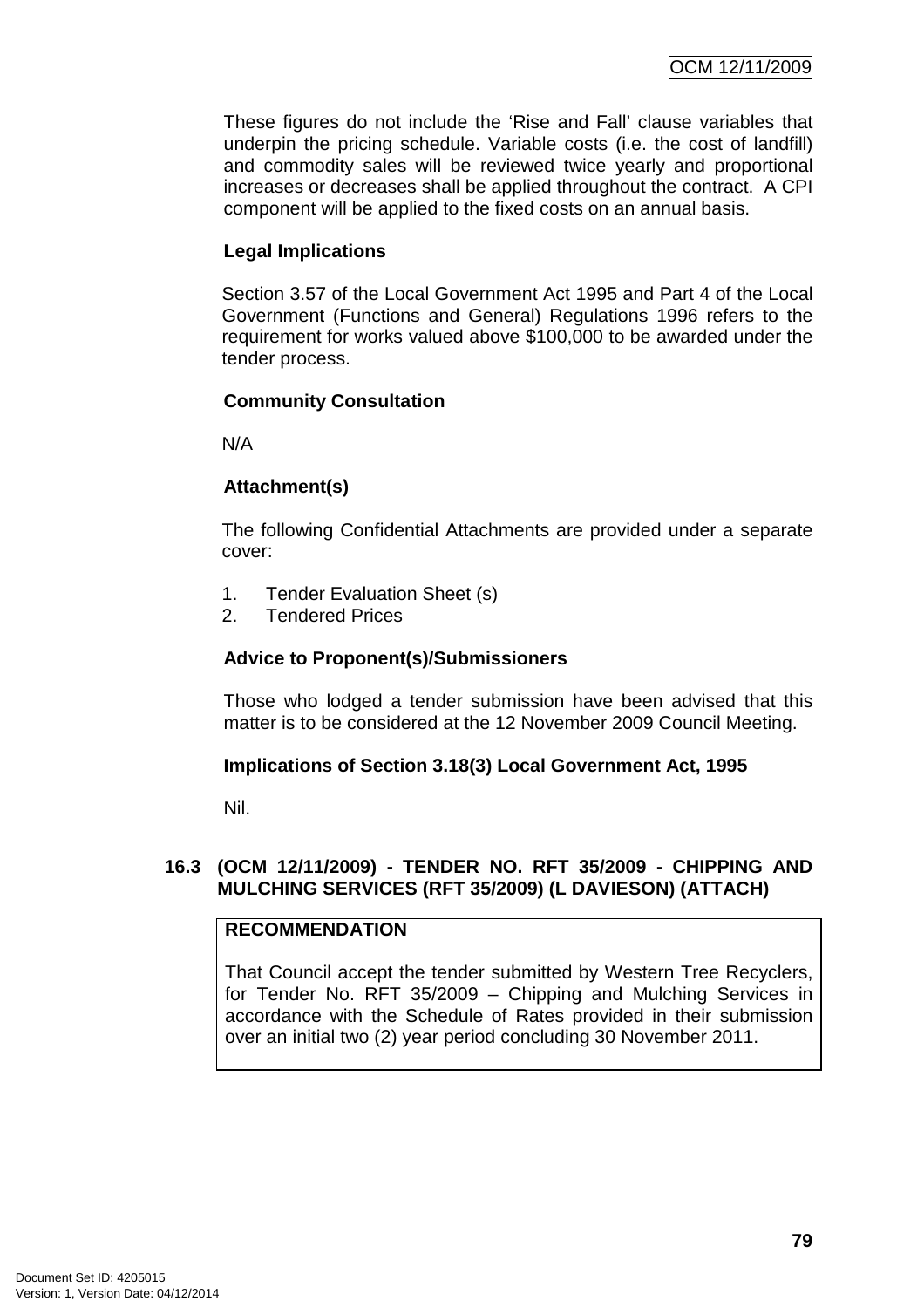# **COUNCIL DECISION**

### **Background**

Currently the Henderson Waste Recovery Park (HWRP) is separating significant volumes of timber packaging and smaller volumes of greenwaste.

With unprecedented increases in the Landfill Levy proposed for January 2010, it is advantageous for the HWRP to ensure as much product as possible is diverted from landfill and is processed and recycled. Currently the chipped timber packaging is sold for dust suppression and the green waste is offered free to City of Cockburn Residents.

\$120,000 has been allocated in the Waste Disposal Capital Works Budget 1931 to construct a hardstand on which timber packaging processing can occur. Once soil is excluded from the process, markets such as laminate manufacture and animal bedding become available which attract greater financial return.

To date the chipping of this product has been conducted on an "as needed" basis. The quantity of material disposed however has meant that we have exceeded the expenditure provisions and must tender the works; \$205,000 was expended on chipping services last financial year.

Tender No. RFT 35/2008 Chipping and Mulching Services was advertised on Wednesday 2 September 2009 and was also displayed on the City's website.

### **Submission**

Tenders closed at 2:00 p.m. (AWST) on Thursday 24 September 2009 and four (4) tender submissions were received from:

- 1. Cranewast WA P/L T/As Western Tree Recyclers
- 2. D & M Waste Services
- 3. Haulaway Recyclers Pty Ltd
- 4. Shayler P/L T/As Grass Growers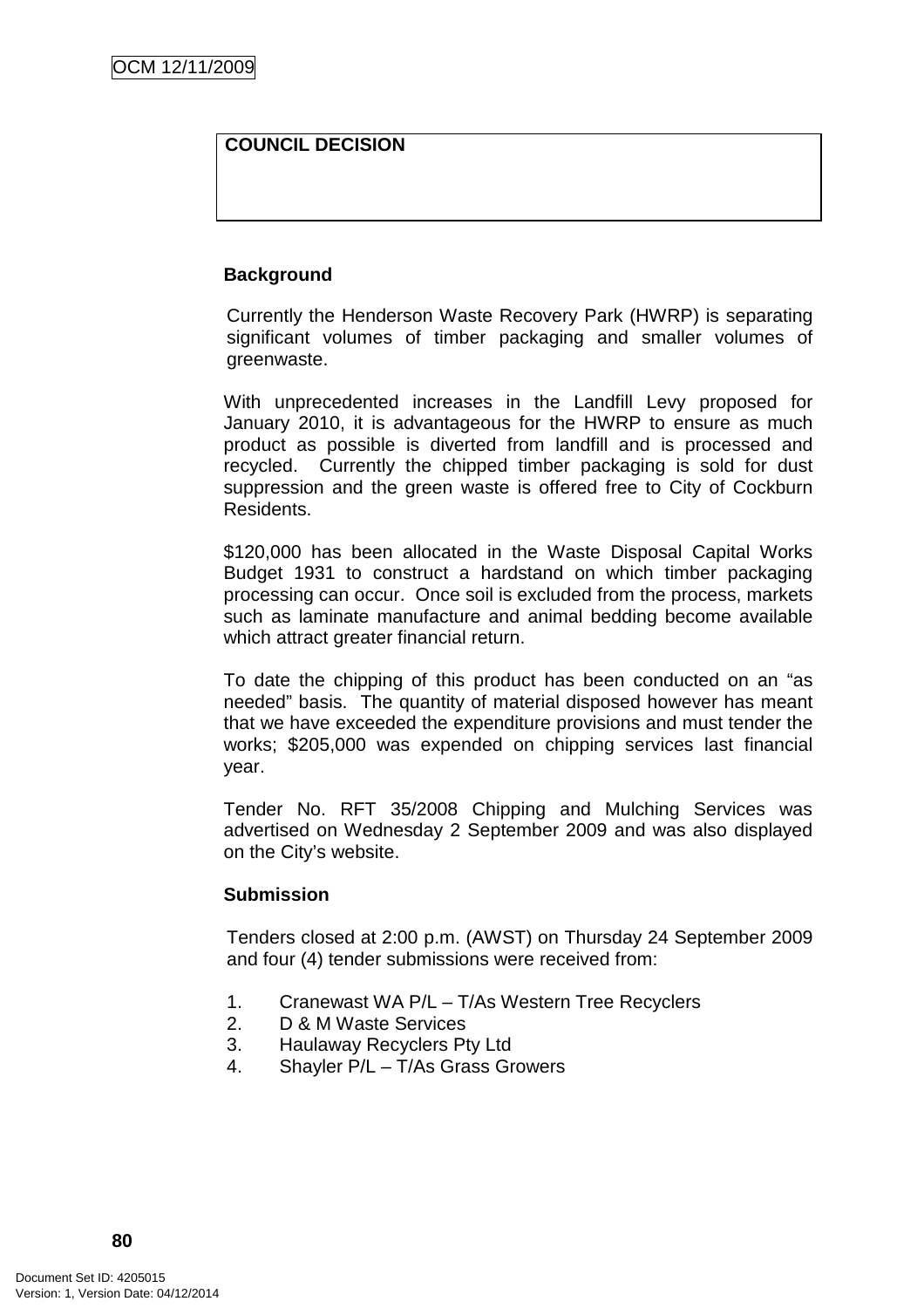# **Report**

## Compliant Tenderers

|   | <b>Tenderer's Name</b>                                   | <b>Compliance</b><br><b>Assessment</b> |
|---|----------------------------------------------------------|----------------------------------------|
|   | Cranewast WA P/L - T/As Western Tree<br><b>Recyclers</b> | Compliant                              |
| 2 | D & M Waste Services                                     | Compliant                              |
| 3 | Haulaway Recyclers Pty Ltd                               | Non-Compliant                          |
| 4 | Shayler P/L - T/As Grass Growers                         | Non-Compliant                          |

Haulaway and Shayler were deemed non-compliant as it failed to comply with the Conditions of Tendering by not providing a copy of their submission on CD-ROM and therefore their submission was not included in the evaluation.

### Evaluation Criteria

| <b>Evaluation Criteria</b>     | <b>Weighting Percentage</b> |
|--------------------------------|-----------------------------|
| <b>Demonstrated Experience</b> | 30%                         |
| <b>Resources and Personnel</b> | <b>25%</b>                  |
| <b>Implementation Strategy</b> | 15%                         |
| Tendered Price - Lump Sum      | 30%                         |
| <b>TOTAL</b>                   | 100%                        |

### Tender Intent/ Requirements

The City of Cockburn is seeking an experienced and reliable shredding/chipping/mulching Contractor to fulfil the Principal's requirements for the chipping and shredding of waste timber, mulching of green waste and shredding of waste plastics and sundry recovered products at the City's Henderson Waste Recovery Park.

### Evaluation Panel

The tender submissions were evaluated by:

Doug Vickery – Manager of Infrastructure Services Lyall Davieson – Waste Manager Michael Haynes – Landfill Coordinator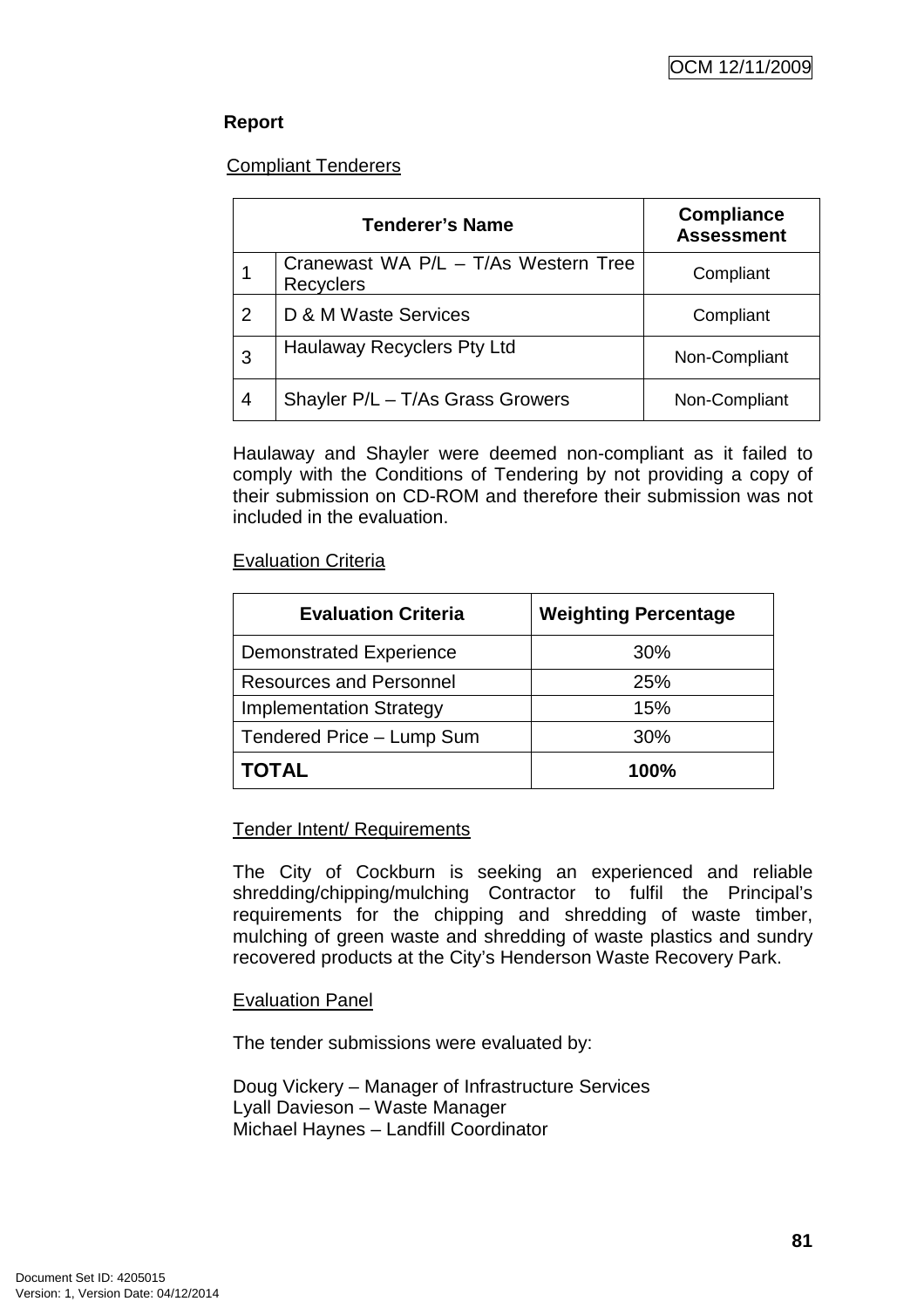# Scoring Table - Combined Totals

|                                        | <b>Percentage Score</b>              |                           |        |
|----------------------------------------|--------------------------------------|---------------------------|--------|
| <b>Tenderer's Name</b>                 | <b>Non-Cost</b><br><b>Evaluation</b> | Cost<br><b>Evaluation</b> | Total  |
|                                        | 70%                                  | 30%                       | 100%   |
| <b>Western Tree Recyclers</b><br>$***$ | 53.25%                               | 30%                       | 83.25% |
| D & M Waste Services                   | 53.75%                               | 17.48%                    | 71.48% |

\*\* Recommended Submission

### **Evaluation Criteria Assessment**

#### Demonstrated Experience

Both Tenderers were considered to have a satisfactory level of relevant experience.

#### Key Personal Skills and Experience

Both Tenderers showed they had sufficient key personal skills and experience to complete the works within the required time frame.

#### Tenderer's Resources

Both Tenderers had sufficient resources to complete the required works.

### Methodology

D & M proposed a more intensive methodology utilising 2 machines to achieve the desired outcomes.

#### **Summation**

Both compliant tenders are considered to have the capacity to meet the City's requirements as detailed in the Specifications as well as comply with the General and Special Conditions of Contract as stated in the tender document.

D & M provided the best assessment against the non cost selection criteria. Little separated the operators when assessing their relevant experience. They are both highly regarded in shredding and chipping services.

Western Tree Recyclers however provided the best assessment score when the cost factors were included.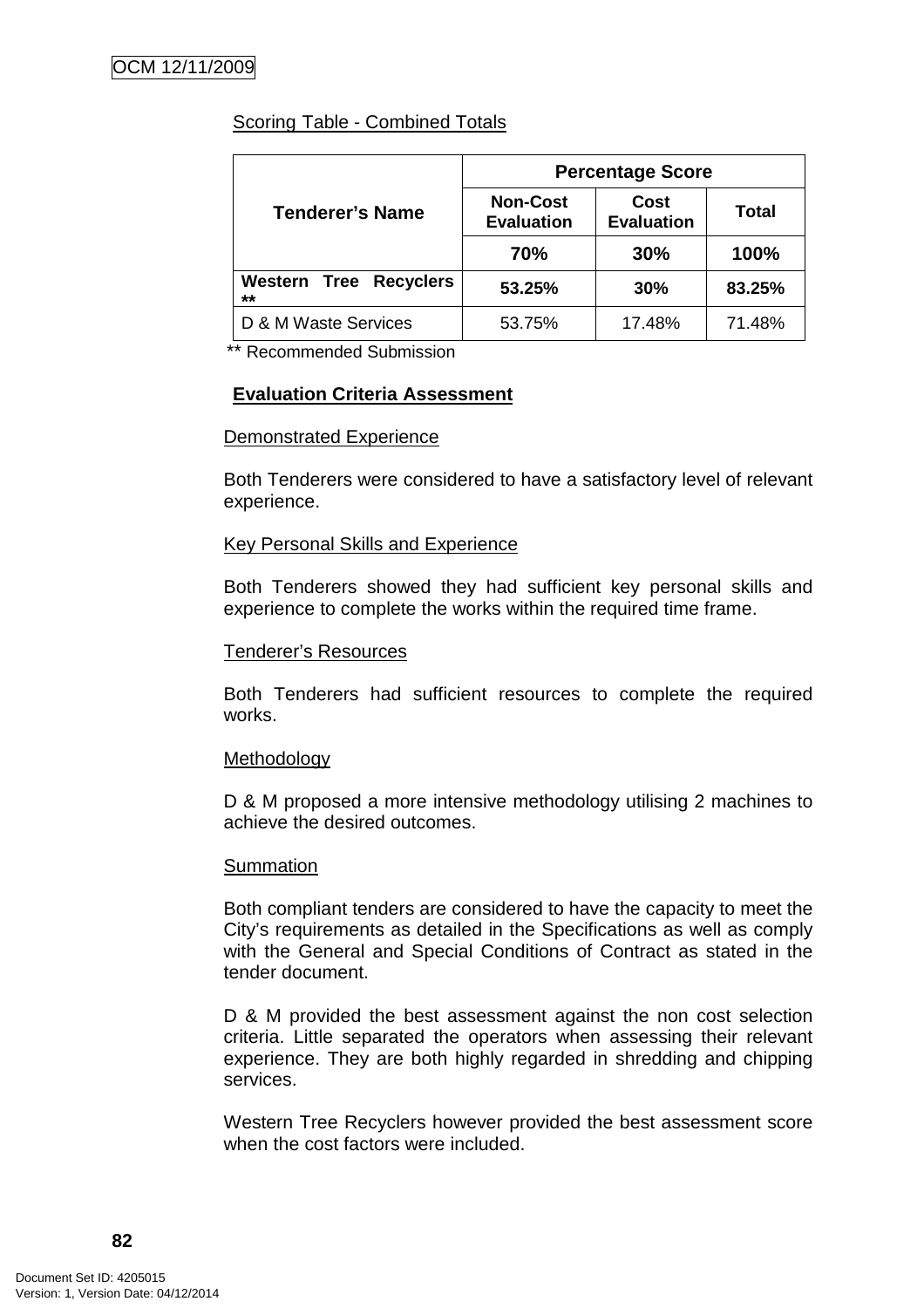This was mostly due to a cheaper rate per cubic meter and no charge for mobilisation and demobilisation fees. As a consequence, the tender from Western Tree Recyclers should be supported.

### **Strategic Plan/Policy Implications**

#### **Natural Environmental Management**

• To manage the City's waste stream to achieve sustainable resource management, in an environmentally acceptable manner.

#### **Budget/Financial Implications**

In the 09/10 Adopted Budget under Service Unit 512 Waste Disposal In the 09/10 Adopted Budget under Service Unit 512 Waste Disposal Services OP 8306, 'Greenwaste Shredding' has \$40,000 and OP 8309 'Wood Packaging Processing" has \$262,000 allocated.

The tender was evaluated on  $20,000$  m<sup>3</sup> of timber packaging and  $5,000$  m<sup>3</sup> of greenwaste to be processed annually. Based on these volumes the total annual value of the contract would be \$190,000.

With waste separation methods continually improving at the HWRP and with a greater awareness by customers of the gate fee incentive for uncontaminated greenwaste and timber packaging, the facility may well receive and process more than the estimated 25,000 m<sup>3</sup> of product requiring shredding.

#### **Legal Implications**

Section 3.57 of the Local Government Act 1995 and Part 4 of the Local Government (Functions and General) Regulations 1996 refers.

### **Community Consultation**

N/A

### **Attachment(s)**

The following Confidential Attachments are provided under a separate cover:

- 1. Tender Evaluation Sheet (s)
- 2. Tendered Prices

#### **Advice to Proponent(s)/Submissioners**

The tenderers who lodged a submission on the proposal have been advised that this matter is to be considered at the 12 November 2009 Council Meeting.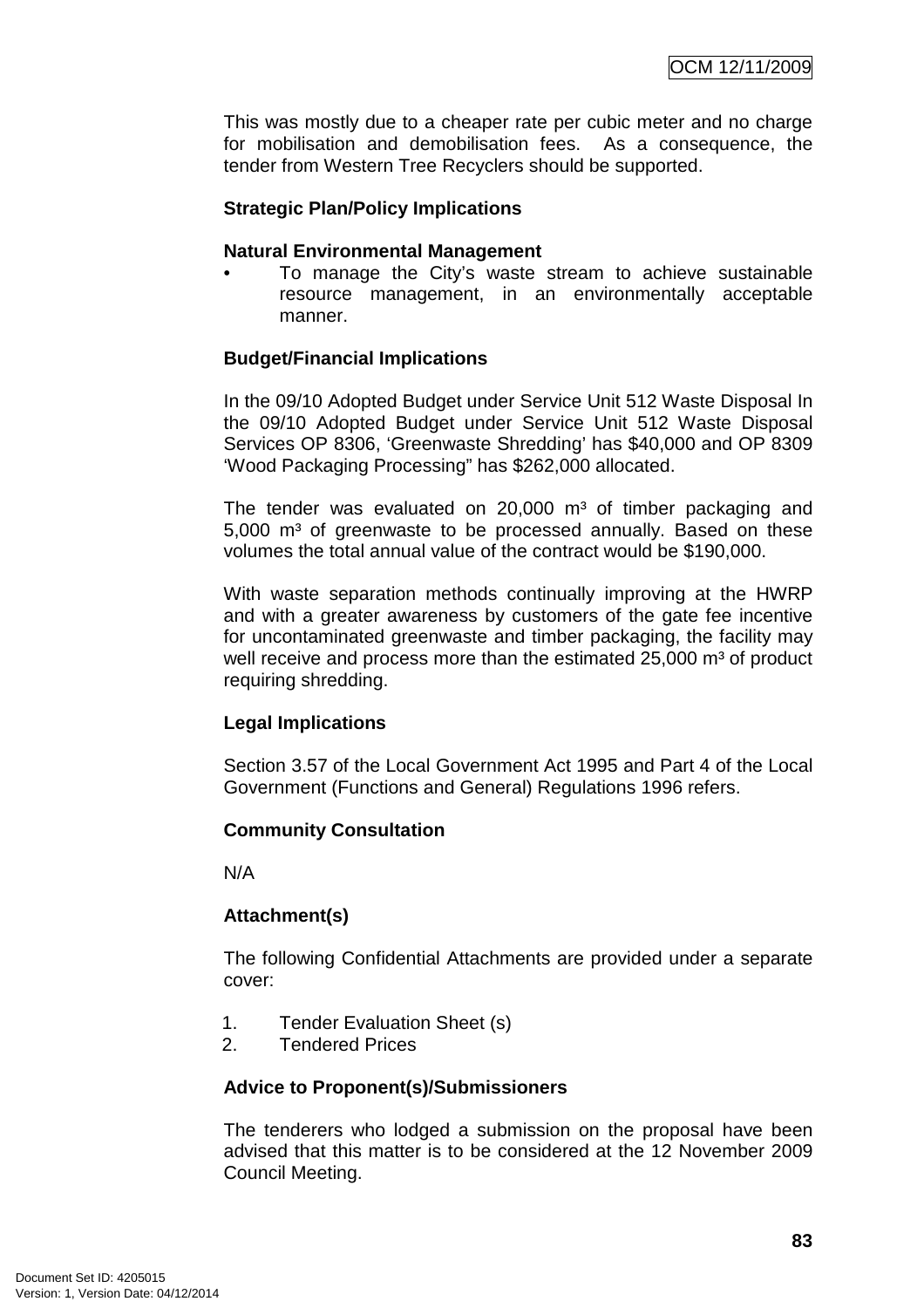## **Implications of Section 3.18(3) Local Government Act, 1995**

Nil.

### **16.4 (OCM 12/11/2009) - TENDER NO. RFT 30/2009 - ONE (1) REFUSE COMPACTOR TRUCK - 6 X 4 29M3 SIDE LOADING ( RFT 30/2009) (D VICKERY / P CRABBE / L DAVIESON) (ATTACH)**

# **RECOMMENDATION**

That Council:

- (1) accept the tender submitted by Hino Trucks for the purchase of one (1) Hino Series 2630, 234Kw Side Loading Refuse Compactor Truck with a six (6) speed Allison 3500 transmission complete with 29m3 Superior Pak 'Raptor' compactor unit for a total cost of \$342,337,22 (Ex GST);
- (2) retain the existing Refuse Compactor Truck (Iveco Acco PL7551) (not traded) for refurbishment as a replacement general purpose tip truck at the Henderson Waste Recovery Park, to replace existing tip truck PL 7101; and
- (3) amend the 09/10 budget to reflect:
	- 1. CW 7755 expenditure increase from \$325,000 to \$345,000 excl GST.
	- 2. CW 7755 income from Proceeds of Sale reduced from \$65,000 to Zero.
	- 3. CW 7755 funding transfer from Plant Reserve increased from \$260,000 to \$345,000.
	- 4. New budget CW Item created for truck PL7551 refurbishment \$35,000 excl GST expenditure, income drawn from Waste Reserve.
	- 5. New funding transfer debit Waste Reserve \$43,636, credit Plant Reserve \$43,636 (being equivalent value of Iveco Acco F2350G (Plant No. PL7551) as a trade in).

# **TO BE CARRIED BY ABSOLUTE MAJORITY OF COUNCIL**

# **COUNCIL DECISION**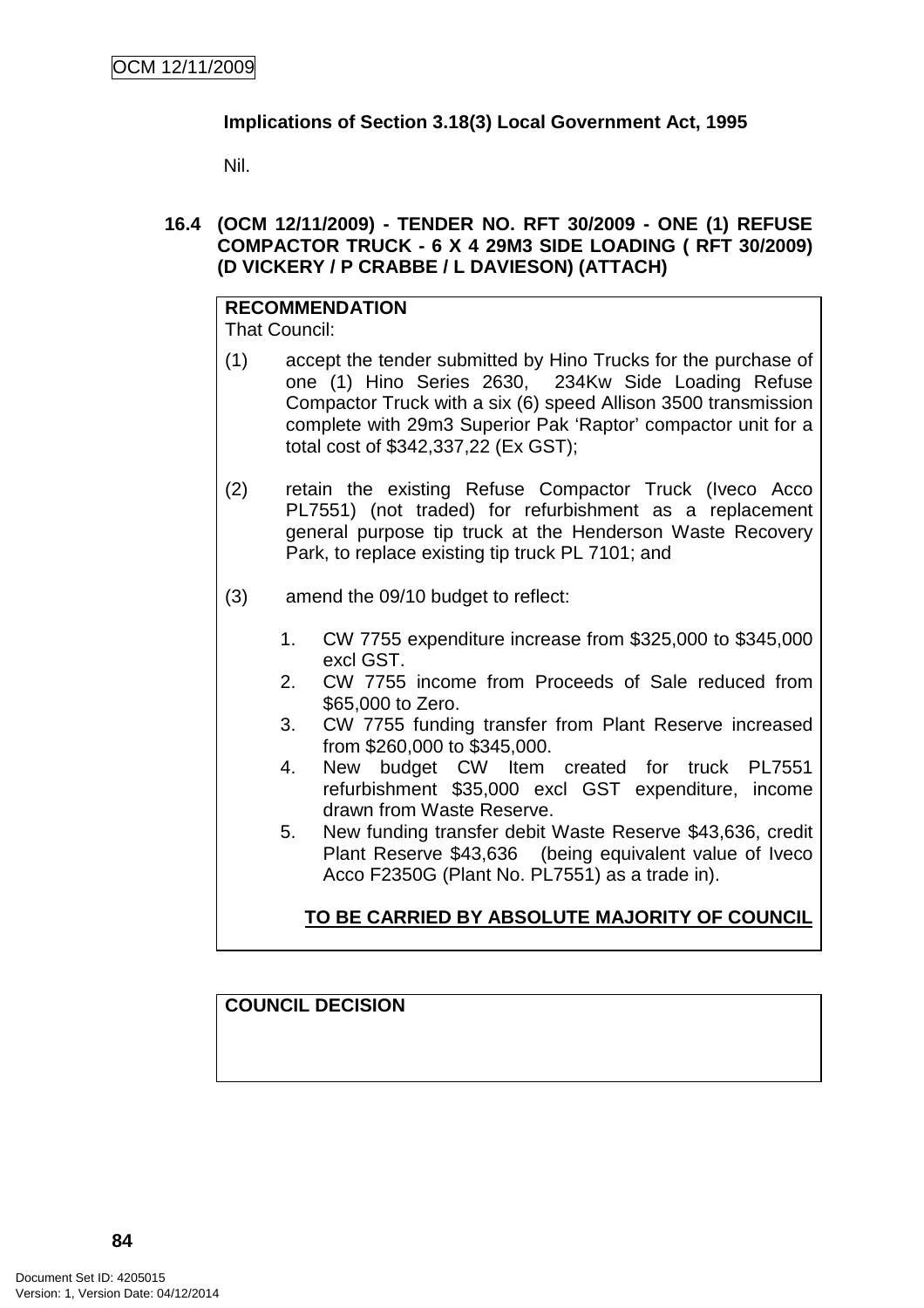## **Background**

The current Refuse Compactor Truck (Iveco Acco F2350G Plant No. PL 7551) was purchased in May 2004 and is due for replacement based on the purchase date and hour meter readings, in accordance with the City's 10 Year Plant Replacement Program.

Refuse compactor trucks operated by the City of Cockburn are primarily used for the transport of domestic waste from dwellings within the City of Cockburn to waste transfer and disposal sites.

Specifications were prepared and tenders called for:

- a) supply of a new Refuse Compactor Truck with priced options for different capacity compactor units; and
- b) option for trade-in of the existing Refuse Compactor Truck PL 7551, comprising cab chassis truck and fitted compactor unit.

Tenders closed at 2:00 p.m. (AWDT) on Thursday 10 September 2009 and four (4) submissions were received from**:** 

- 1. Skipper Trucks, including trade in offer
- 2. WA Hino, including trade in offer
- 3. Major Motors, including trade in offer
- 4. Truck Centre WA, not including a trade in offer.

Each of the submissions provided priced options for 22 m<sup>3</sup>, 25 m<sup>3</sup> & 29  $\text{m}^3$  compactor units of either McDonald Johnson GENVSL compactor or Superior Pak - 'Raptor' compactor unit type, as requested, together with suitable truck cab chassis.

During the tender period for the new refuse compactor truck, a separate need was identified to retire and replace the general purpose 4x2 tip truck (Iveco International PL7101) at the Henderson Waste Recovery Park, desirably ahead of the next years budget, on account of its rapidly deteriorating condition. This truck had been retained in 2007/08 when replaced by a special purpose water truck for the Henderson facility due to its minimal trade value and demand as a general purpose tip truck at the site.

Given the need for a general purpose tip truck to replace the current unit and considering the operating environment, a second unit was considered to be the most viable option. The cab chassis of the refuse collection truck PL7551 was found to be mechanically sound and represented the best and most economical alternative (staff are aware of the mechanical history of the vehicle). It was identified that this truck could be refurbished with a new tipping tray and the existing compactor unit removed and held back for spares. The truck is generally mechanically sound, and could be expected to provide a decent useful life at the Henderson site.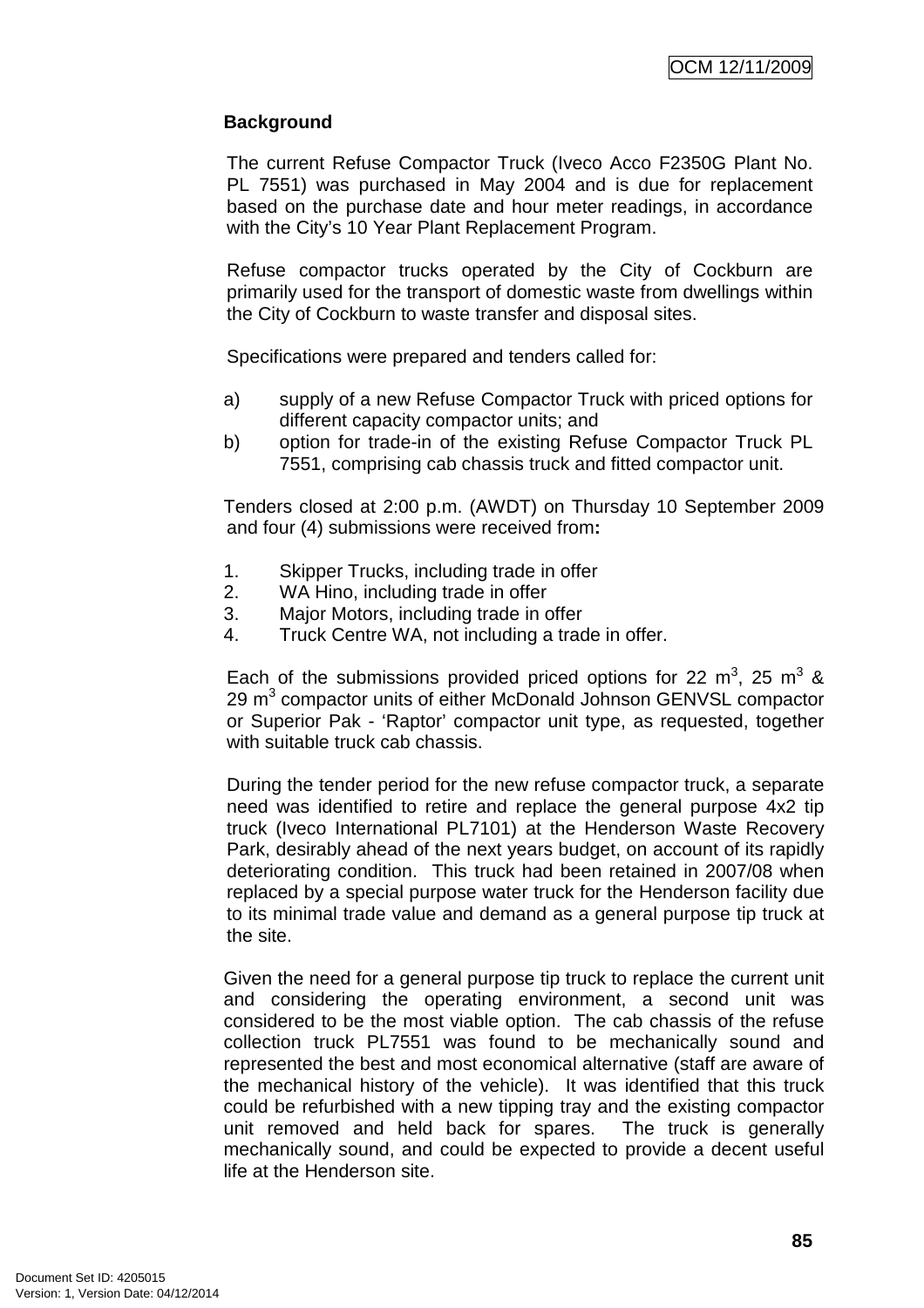Tender number RFT 30/2009 One (1) Refuse Compactor Truck – 6 x 4 29 m $3$  Side Loading, was advertised on Wednesday 26 August 2009 in 'The West Australian' newspaper and also listed on the City of Cockburn's website.

## **Submission**

Tenders closed at 2:00 p.m. (AWST) on Thursday 10 September 2009 and four (4) tender submissions were received from:

- 1. Skipper Trucks
- 2. Hino Trucks
- 3. Major Motors
- 4. Truck Centre Australia

### **Report**

Compliant Tenderers

| <b>Tenderer's Name</b> |                        | <b>Compliance</b><br><b>Assessment</b> |
|------------------------|------------------------|----------------------------------------|
|                        | <b>Skippers Trucks</b> | Compliant                              |
| - 2                    | Hino WA                | Compliant                              |
| -3                     | <b>Major Motors</b>    | Compliant                              |
|                        | <b>Truck Centre WA</b> | Compliant                              |

# **Evaluation Criteria**

| <b>Evaluation Criteria</b>             | Weighting<br>Percentage |
|----------------------------------------|-------------------------|
| <b>Technical Specifications</b>        | 10%                     |
| <b>Workshop Serviceability</b>         | 10%                     |
| <b>Backup Services</b>                 | 5%                      |
| <b>Period for Delivery</b>             | 10%                     |
| <b>Operator/Operations Suitability</b> | 15%                     |
| References                             | 10%                     |
| <b>Tendered Price</b>                  | 40%                     |
| <b>TOTAL</b>                           | 100%                    |

### Tender Intent/ Requirements

The City of Cockburn Waste Services requires the purchase of One (1) Refuse Compactor Truck - 6 x 4 Side Loading, for the collection of recyclable waste from residential dwellings within the City of Cockburn.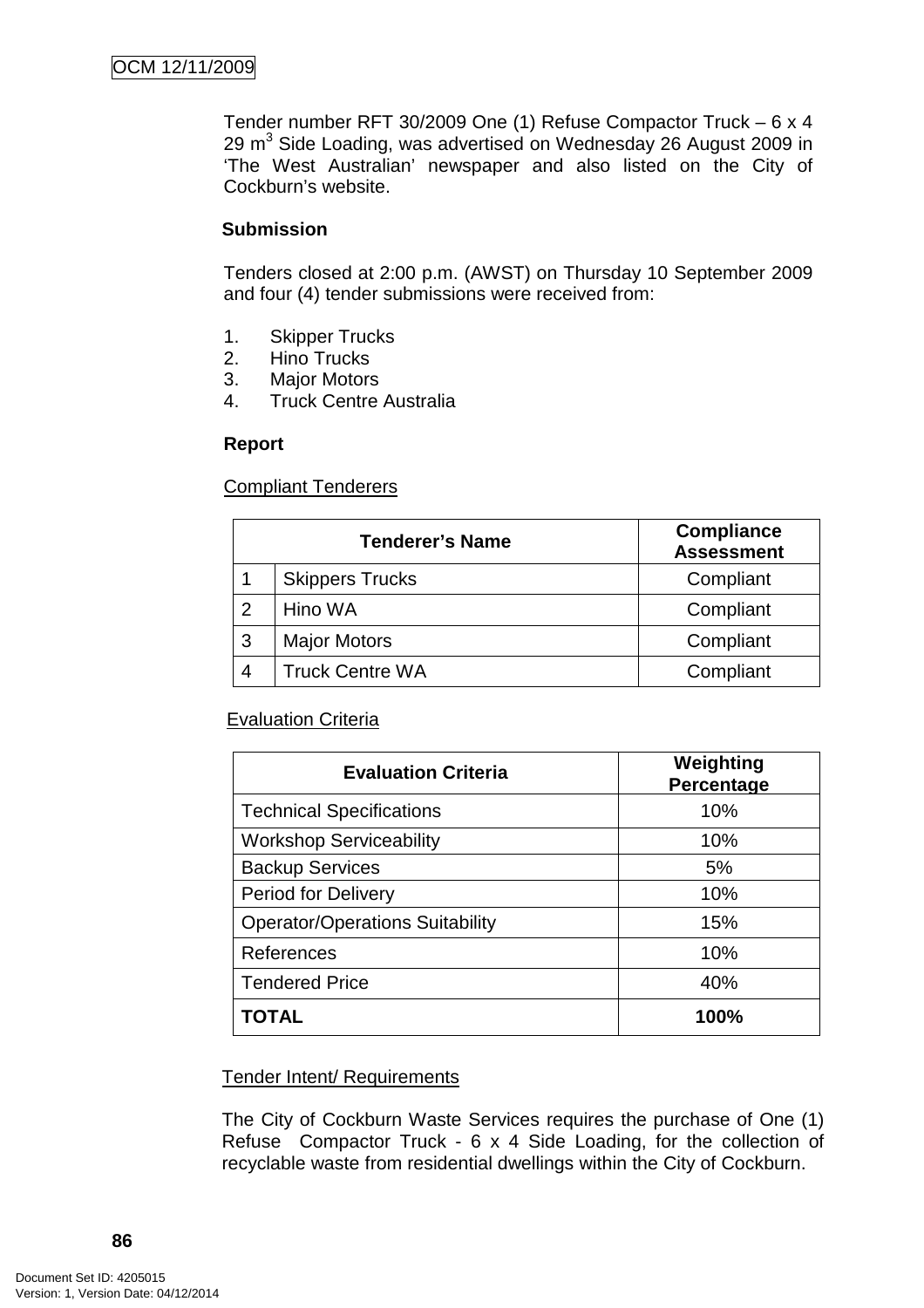This new vehicle will be the replacement for the current City of Cockburn Iveco Acco F2350G 23m<sup>3</sup> Refuse Compactor Truck, Plant No. 7551.

### Evaluation Panel

The submitted tenders were evaluated by the following City of Cockburn officers:

- **•** Phillip Crabbe Facilities & Plant Manager
- **Brian Farmer Workshop Coordinator**
- **Murray Ladhams Landfill Manager**

### Scoring Table - Combined Totals

|                                            | <b>Percentage Score</b>              |                           |       |
|--------------------------------------------|--------------------------------------|---------------------------|-------|
| <b>Tenderer's Name</b>                     | <b>Non-Cost</b><br><b>Evaluation</b> | Cost<br><b>Evaluation</b> | Total |
|                                            | 60%                                  | 40%                       | 100%  |
| <b>WA Hino (Option 1) Raptor**</b>         | 53                                   | 38.89                     | 92.06 |
| WA Hino (Option 2) MJE                     | 51                                   | 38.24                     | 89.24 |
| (2)<br>Trucks (Option<br>Skipper<br>Raptor | 49                                   | 39.24                     | 87.24 |
| Skipper Trucks (Option 1) MJE              | 48                                   | 38.36                     | 86.36 |
| <b>Major Motors MJE</b>                    | 48                                   | 37.76                     | 85.76 |
| <b>Truck Centre WA Raptor</b>              | 47                                   | 32.72                     | 79.72 |

\*\* Recommended Submission

### Evaluation Criteria Assessment

All compliant tenders are considered to have the capacity to meet the City's requirements as detailed in the Specifications as well as comply with the General and Special Conditions of Contract as stated in the tender document.

### Technical Specification

The following four (4) suppliers have submitted tenders:

- **Skipper Trucks**
- $\blacksquare$  Hino Trucks
- **Major Motors**
- **Truck Centre Australia**

All units offered meet with the minimum technical specifications.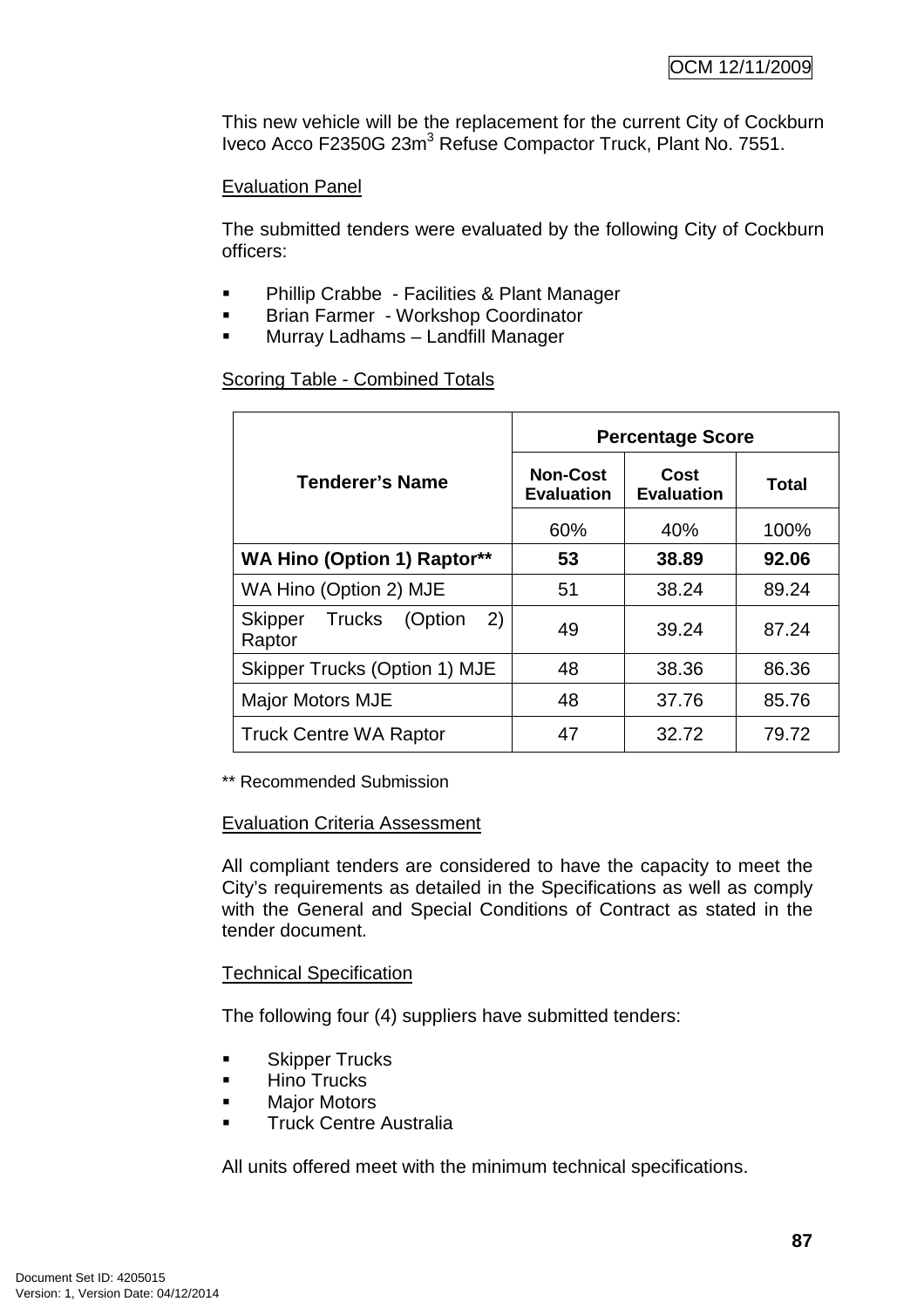All vehicles had comparable technical specifications similar transmissions specifications and output specs and offered diesel in line six (6) cylinder engines.

It is the Evaluation Panel's view that the Hino, Isuzu & Volvo could offer better fuel consumption & Co2 emissions than the Iveco Acco,

#### Workshop Serviceability

All vehicles tendered can easily be serviced and maintained internally within the City of Cockburn's own workshop facilities.

#### Backup Services

All vehicles tendered can easily be serviced in the event that any work that is required to be undertaken by the supplier.

### Operators/Operations Suitability

All tendered vehicles where comparable in their suitability for operators; however it was the view of Evaluation Panel that the cab layout and operator comfort along with the overall suitability was better suited with the WA Hino model.

#### References

All references provided by the tenderers for each of their submissions proved satisfactory.

### **Summation**

The evaluation panel recommends the acceptance of the tender submitted by Hino WA for one (1) new refuse compactor truck complete with 29  $m^3$  superior pak 'Raptor' for the collection of domestic waste from dwellings within the City of Cockburn.

The evaluation panel recommends the Hino model of vehicle based on a belief that better utilisation and servicing costs can be achieved by the City of Cockburn.

In addition, with regard to fleet dynamics, Council already has in its fleet of recycle trucks similar Hino vehicles, thus operators will be conversant with the truck aiding in a switching from truck to truck in a timely and safe manner if and when required.

The evaluation panel elected to consider the superior pak 'Raptor' based on previous experience and recommendations from other Local Governments with the belief that better utilisation and reduced maintenance costs can be achieved with the 'Raptor'.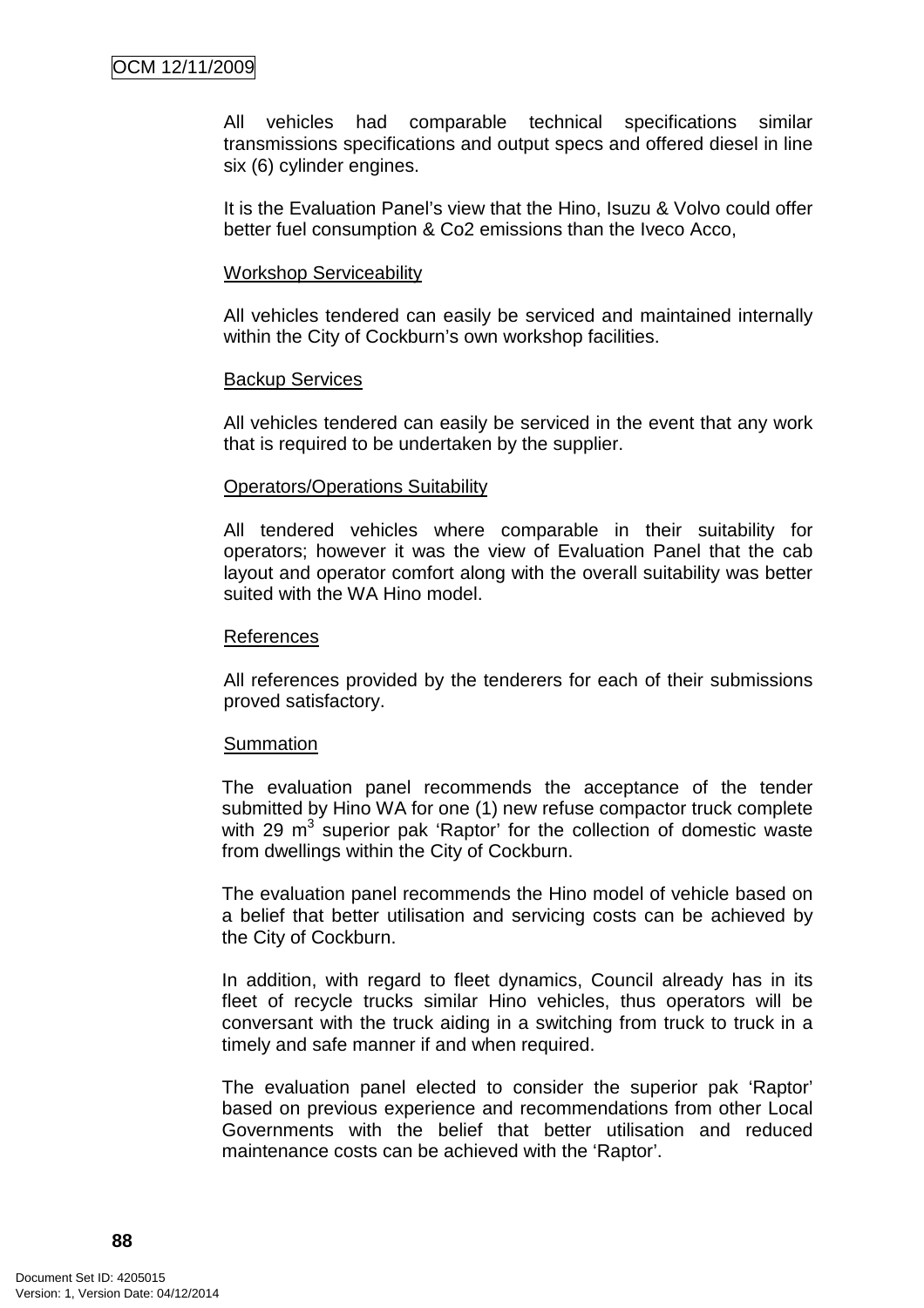### Additional Consideration – Henderson Tip Truck

In May 2008 the City purchased a fire tender for the Henderson Waste Recovery Park (HWRP) for \$320,000. At the time Plant No. 7101 Acco International Tip Truck was offered as a trade.

Due to the low value of the trade received, it was decided to keep the truck for general duties in the HWRP operations. Subsequently Plant 7101 has been used 8 hrs/ day, 7 days /week for transport of cover material, waste transfer and in dry periods as an auxiliary water cart.

As Plant 7101 has further aged, the operating costs have increased (from \$9,000 in 07/08 to \$25,000 in 08/09 and also caused significant impact on operation during downtime when the truck is being repaired. In addition the truck has become unreliable, unsuitable for transporting material outside the HWRP and now poses OH&S issues for drivers.

Due to the considerable usefulness of this general purpose tip truck at the Henderson site, and the cost that would be incurred to dry or wet hire a truck to fulfil the same need, it is considered necessary to replace the existing truck PL7101 with another truck with comparable functionality.

#### Proposal

The trade in value on the refuse compactor truck PL 7551 offered as part of tender RFT 30/2009 for a new refuse compactor truck was estimated to be approximately \$65,000. Due to a decline in the used truck market the best trade in value was \$43,636. Plant 7551 has recently been fitted with a reconditioned motor valued at \$25,000 and represents an ideal replacement for the aging Acco Plant 7101 at the HWRP.

It is proposed that the compaction body from the chassis of Plant 7551be removed and retrofitted with a tray to replace Plant 7101at an additional cost of \$35,000. As a tipper is essential to the site operations at HWRP, this is seen as a cost effective way of achieving this outcome.

### **Strategic Plan/Policy Implications**

### **Lifestyle and Aspiration Achievement**

• To deliver our services and to manage resources in a way that is cost effective without compromising quality.

### **Natural Environmental Management**

• To manage the City's waste stream to achieve sustainable resource management, in an environmentally acceptable manner.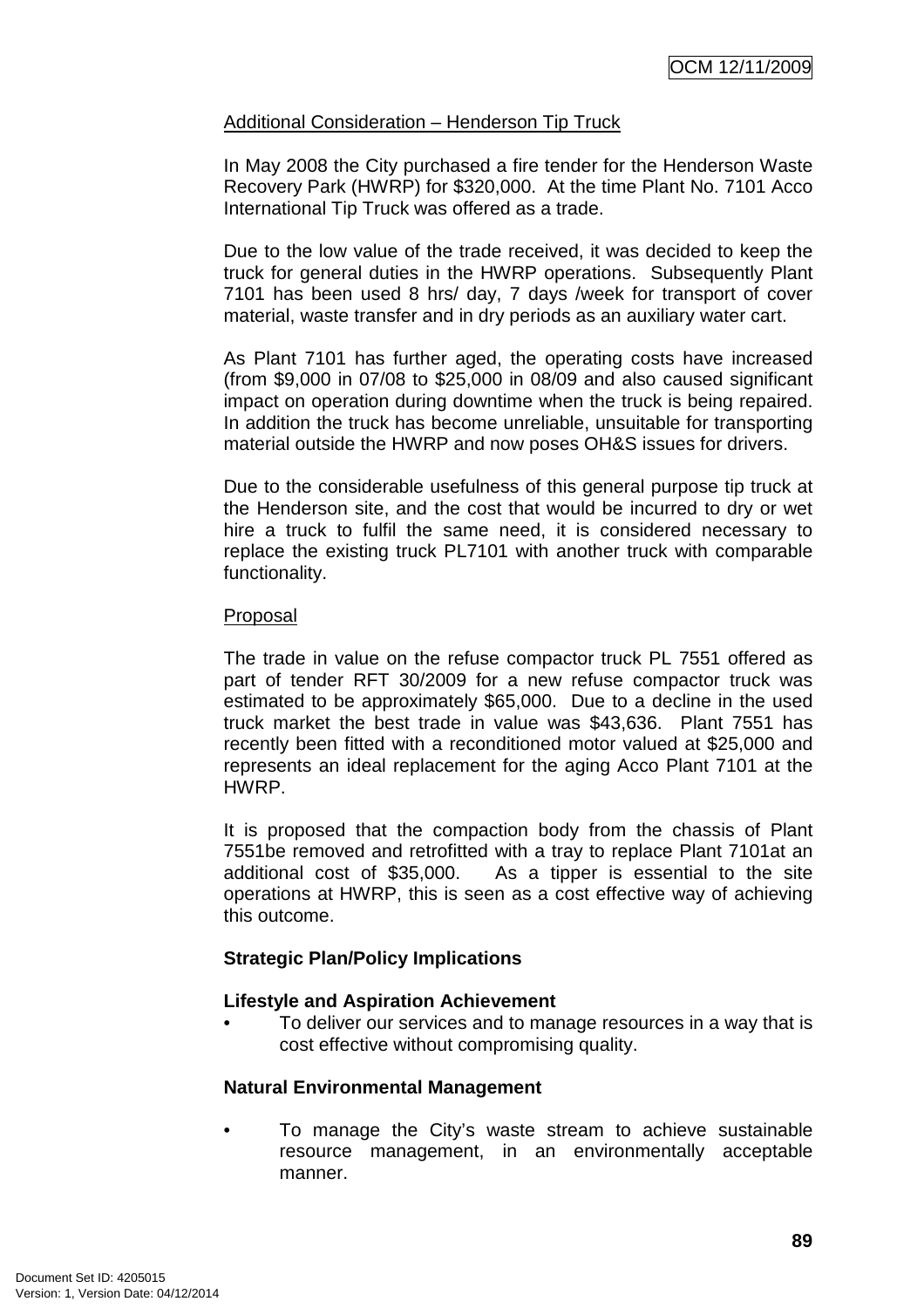## **Budget/Financial Implications**

#### Purchase of New Refuse Compactor Truck

There is an allocation of \$325,000.00 (Ex GST) under account number CW 7755 in the 2009/2010 Budget. The tender offer that is being recommended by the Evaluation Panel has come within 5% of the original budgeted amount - however the trade-in value is understated by 33%.

#### Retrofitting of Plant 7551 to HWRP Tipper

If PL7551 is to be retained and transferred to the HWRP, the Landfill operation must effectively pay for the vehicle by reimbursing the Plant Replacement reserve (equivalent to the value of the trade).

The income for both the cost of the vehicle and the refurbishment of the unit will be drawn from the Waste Reserve. The recommendation shows the value of the vehicle (\$43,636) being transferred from the Waste Reserve to the Plant Replacement Reserve. The recommendation also seeks to create a new budget CW Item for the refurbishment of PL7551 to the value of \$35,000 excl GST expenditure.

PL7551 will continue to be depreciated and costed against the waste disposal operation. This cost will be contained within the current budget allocation. Future replacement of PL7551 will be funded from the Plant Replacement reserve. This vehicle will then be continually depreciated against the Plant Reserve.

# **Legal Implications**

Section 3.57 of the Local Government Act 1995 and Part 4 of the Local Government (Functions and General) Regulations 1996 refers.

### **Community Consultation**

N/A

### **Attachment(s)**

The following confidential attachments are provided under separate cover.

- 1. Tender Evaluation Sheet
- 2. Tendered Prices

### **Advice to Proponent(s)/Submissioners**

The tenderers who lodged a submission on the proposal have been advised that this matter is to be considered at the 12 November 2009 Council Meeting.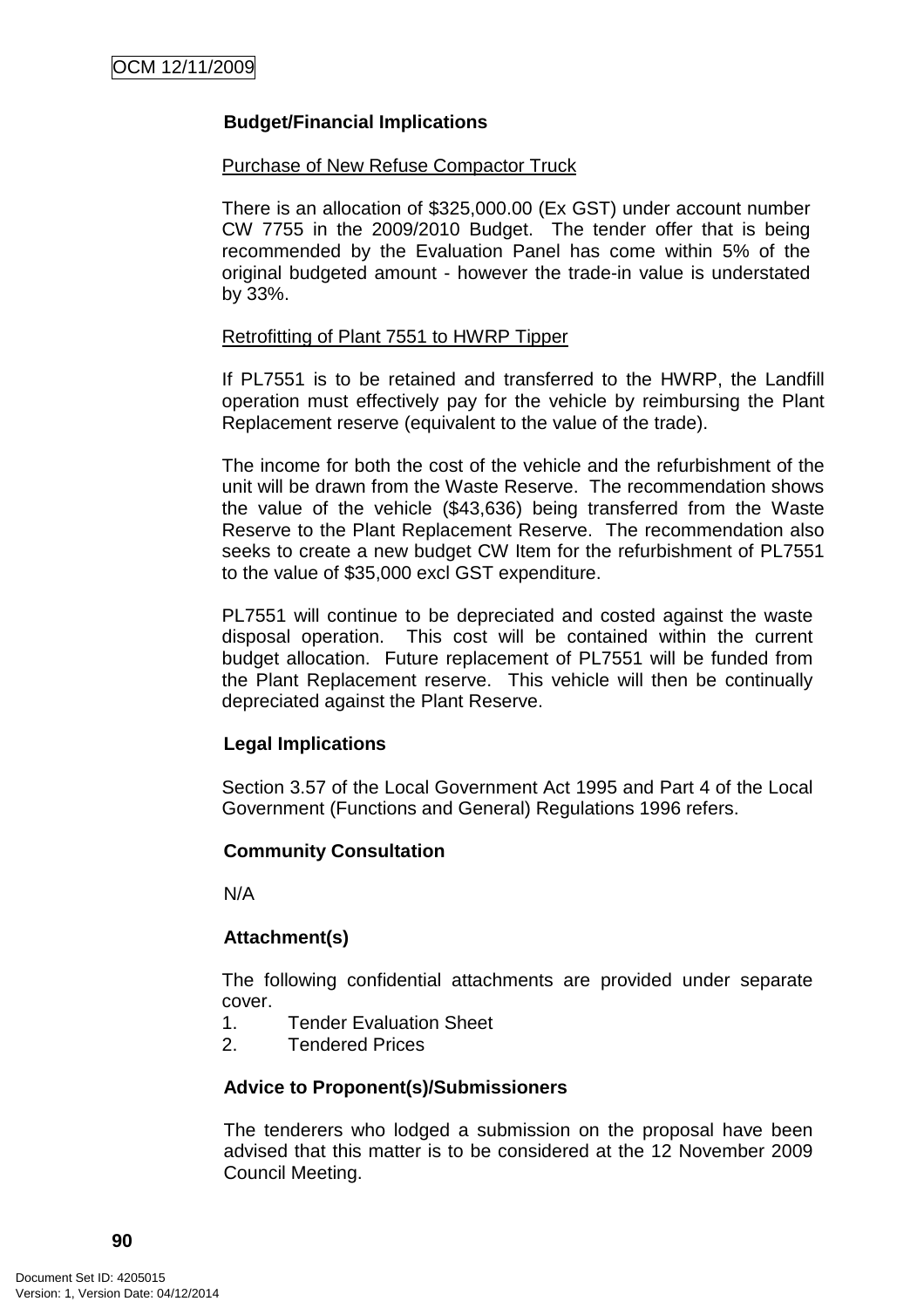### **Implications of Section 3.18(3) Local Government Act, 1995**

Nil.

### **17. COMMUNITY SERVICES DIVISION ISSUES**

**17.1 (OCM 12/11/2009) - TENDER NO.RFT 37/2009 - ARCHITECTURAL SERVICES - SUCCESS INTERGRATED HEALTH AND COMMUNITY FACILITIES (9029) (R AVARD) (ATTACH)** 

### **RECOMMENDATION**

That Council accepts the tender submitted by Bollig Design Group for Tender No.RFT 37/2009 - Architectural Services – Success Integrated Health and Community Facilities, with an estimated contract value of \$56,700 (exc GST) for concept design and \$901,600 (exc. GST) for detailed design/documentation and Project/Contract Management, based on the tendered Schedule of Rates.

**COUNCIL DECISION** 

# **Background**

Council has placed on its 2009/10 Municipal Budget funds to develop the design for a library and a range of health and allied health services to be located on land owned by the City of Cockburn on the corner of Wentworth Parade and Beeliar Drive, Success.

The Federal Government advised the City of Cockburn on the 16 October 2009 that it had been allocated the sum of up to \$6.65M for the construction of a 'Super Clinic' on the site.

Funding for the project is subject to agreement with the Federal Government on the design and services to be offered.

An important requirement for the project to proceed is the development of concept design and costing.

#### **Submission**

Tenders closed at 2.00 p.m. (AWST) on Wednesday 30th September 2009; fifteen (15) tender submissions in total were received from the following companies: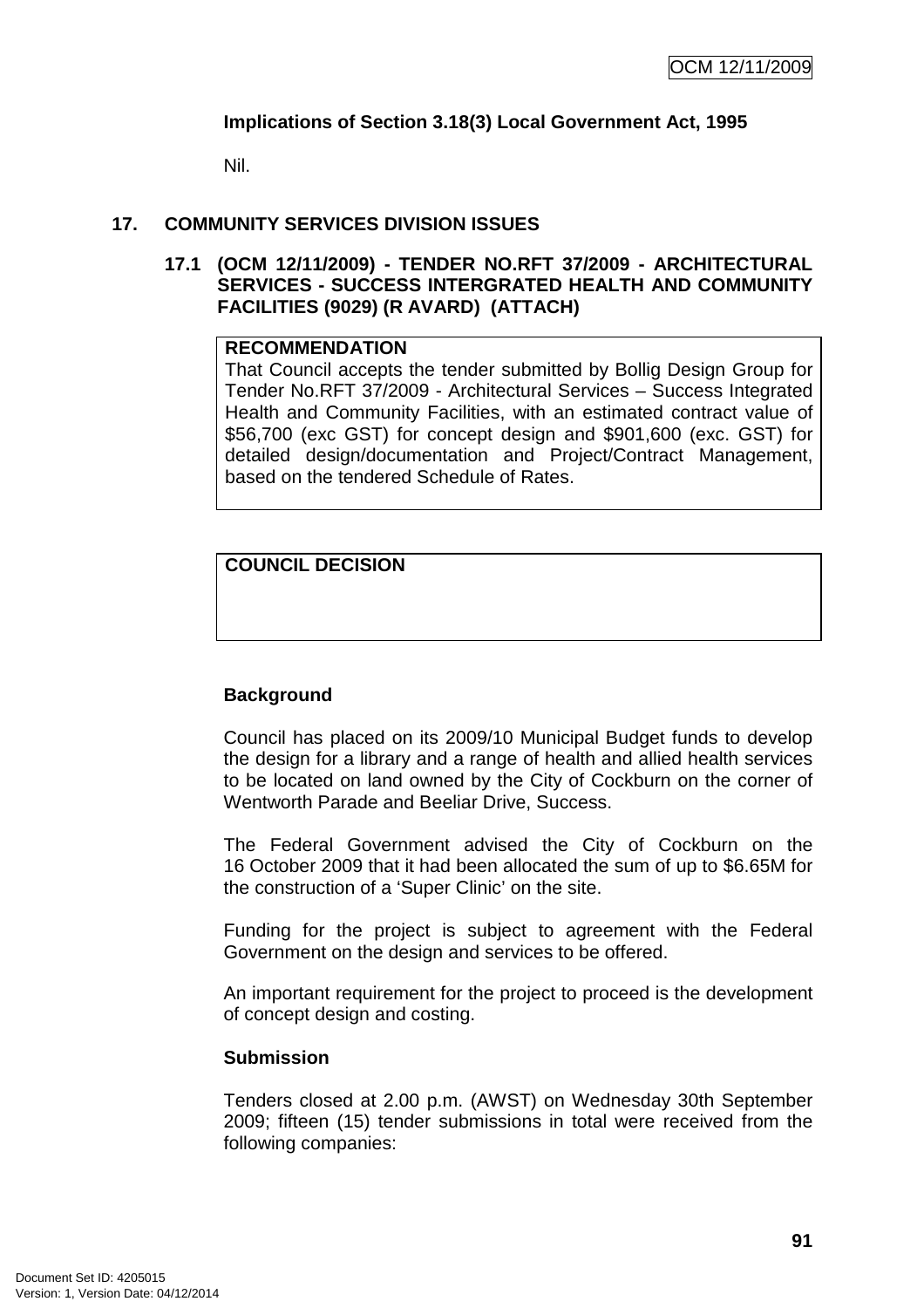- Bateman Grundman Architects Pty ltd
- Holton Connor Architects and Planners;
- Gerry Kho Design Pty Ltd;
- Hodge and Collard Pty Ltd;
- Cameron Chisholm & Nicol Pty Ltd;
- Bollig design Group Pty Ltd;
- Cox Howlett & Bailey Woodland;
- James Christou and Partners Architects;
- Kann Finch Projects Pty Ltd;
- Oldfield Knot Architects Pty Ltd;
- Woodhead Architects;
- Peter Hunt Architects;
- JCY Architects & Urban Designers;
- Scott Penn Hall Late tender; and
- Scott Penn Hall alternative Late Tender.

### **Report**

(a) Compliant Tenderers

Thirteen (13) compliant tenders received and evaluated. The two (2) submission received from Scott Penn Hall were deemed non-compliant with the Conditions of Tendering having failed to lodge both their submission by the advertised closing time and therefore not included in the evaluation.

(b) Compliance Criteria

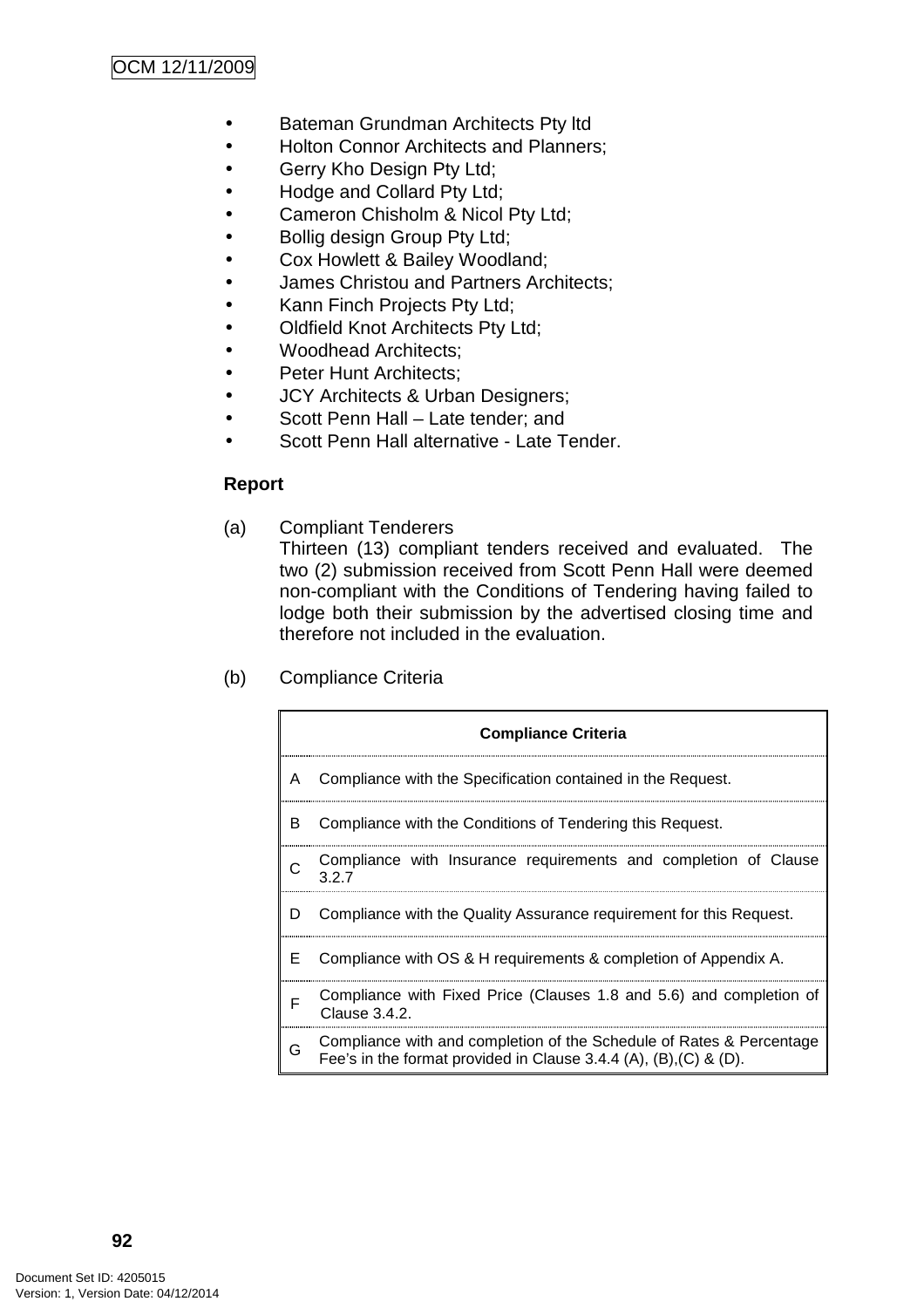### (c) Compliant Tenderers

| Tenderer's Name |                                         | <b>Compliance Criteria</b><br><b>Overall Assessment</b> |
|-----------------|-----------------------------------------|---------------------------------------------------------|
| 1               | Bateman Grundman Architects Pty Itd     | Compliant                                               |
| $\mathcal{P}$   | Holton Connor Architects and Planners;  | Compliant                                               |
| 3               | Gerry Kho Design Pty Ltd;               | Compliant                                               |
| 4               | Hodge and Collard Pty Ltd;              | Compliant                                               |
| 5               | Cameron Chisholm & Nicol Pty Ltd;       | Compliant                                               |
| 6               | Bollig design Group Pty Ltd;            | Compliant                                               |
| 7               | Cox Howlett & Bailey Woodland;          | Compliant                                               |
| 8               | James Christou and Partners Architects; | Compliant                                               |
| 9               | Kann Finch Projects Pty Ltd;            | Compliant                                               |
| 10              | Oldfield Knot Architects Pty Ltd;       | Compliant                                               |
| 11              | <b>Woodhead Architects;</b>             | Compliant                                               |
| 12              | Peter Hunt Architects:                  | Compliant                                               |
| 13              | JCY Architects & Urban Designers;       | Compliant                                               |
| 14              | Scott Penn Hall                         | Non - Compliant                                         |
| 15              | Scott Penn Hall (alternative)           | Non - Compliant                                         |

### (d) Evaluation Criteria

| <b>Evaluation Criteria</b>                                     |     |  |  |  |
|----------------------------------------------------------------|-----|--|--|--|
| Relevant Experience                                            | 25% |  |  |  |
| Skills and Experience of Key Personnel and<br>25%<br>Resources |     |  |  |  |
| Sustainable Design Experience                                  | 15% |  |  |  |
| Price                                                          | 35% |  |  |  |
| OTAL                                                           |     |  |  |  |

### (e) Tender Intent/Requirements

The Request for Tender (RFQ) sought a suitably qualified and experienced architectural firm to carry out design documentation and contract administration for health, library and office accommodation to be located on the Wentworth Parade site.

The expectation is that the buildings will be two (2) storeys and form a high quality integrated health and community precinct.

The prominent location of the site provides a great opportunity for the City of Cockburn to contribute to a quality entry statement to the Cockburn Gateways Regional Shopping area.

There is a strong requirement for all buildings to be constructed using high level environmental sustainable design principles.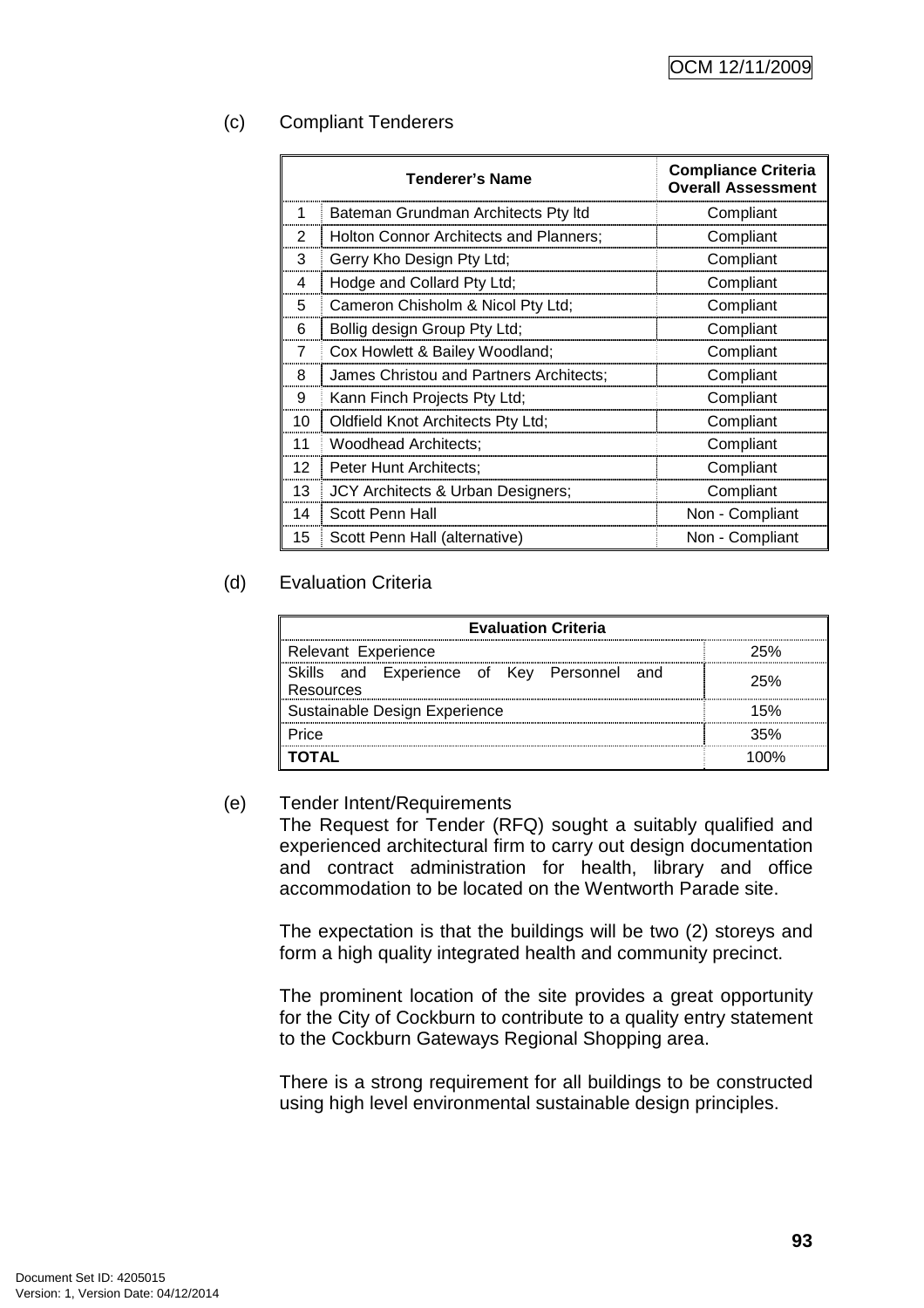(f) Evaluation Panel

Compliant tender submissions were evaluated by the following three (3) City of Cockburn Officers:

- Robert Avard Community Services Manager;
- Jadranka Kiurski Engineering Project Manager; and
- Michael Ward Senior Building Surveyor.

## (g) Scoring Table

| <b>Tenderer's Name</b>                           | <b>Non-Cost</b><br>Criteria<br><b>Assessment</b><br><b>Score</b> | <b>Cost Criteria</b><br><b>Assessment</b><br><b>Score</b> | Total<br><b>Score</b> |
|--------------------------------------------------|------------------------------------------------------------------|-----------------------------------------------------------|-----------------------|
| Bollig Design Group Pty Ltd **                   | 63                                                               | 33.2                                                      | 96.2                  |
| Hodge and Collard Pty Ltd                        | 63                                                               | 26.6                                                      | 89.6                  |
| <b>Peter Hunt Architects</b>                     | 58                                                               | 31                                                        | 89                    |
| Cox Howlett & Bailey Woodland                    | 64                                                               | 23.6                                                      | 87.6                  |
| Cameron Chisholm & Nicol Pty<br>Ltd              | 63                                                               | 23.9                                                      | 86.9                  |
| JCY Architects & Urban<br>Designers.             | 60                                                               | 26.6                                                      | 86.6                  |
| Bateman Grundman Architects<br>Pty Itd           | 60                                                               | 24.9                                                      | 84.9                  |
| <b>Woodhead Architects</b>                       | 58                                                               | 26.3                                                      | 84.3                  |
| Oldfield Knot Architects Pty Ltd                 | 51                                                               | 25.2                                                      | 76.2                  |
| Holton Connor Architects and<br><b>Planners</b>  | 59                                                               | 15.5                                                      | 74.5                  |
| <b>James Christou and Partners</b><br>Architects | 54                                                               | 19.4                                                      | 73.4                  |
| Gerry Kho Design Pty Ltd                         | 39                                                               | 30.4                                                      | 69.4                  |
| Kann Finch Projects Pty Ltd                      | 37                                                               | 10.5                                                      | 47.5                  |

\*\* Recommended Submission

### Evaluation (Qualitative) Criteria Assessment

Bollig Design Group has extensive experience in the suite of architectural services.

They have very sound architectural experience with library, medical facilities and office accommodation; design development using Environmentally Sustainable Design (ESD) principles are demonstrated. The tendered price for services is very competitive.

Bollig Design Group is a reputable financially viable Architectural firm well qualified for this project.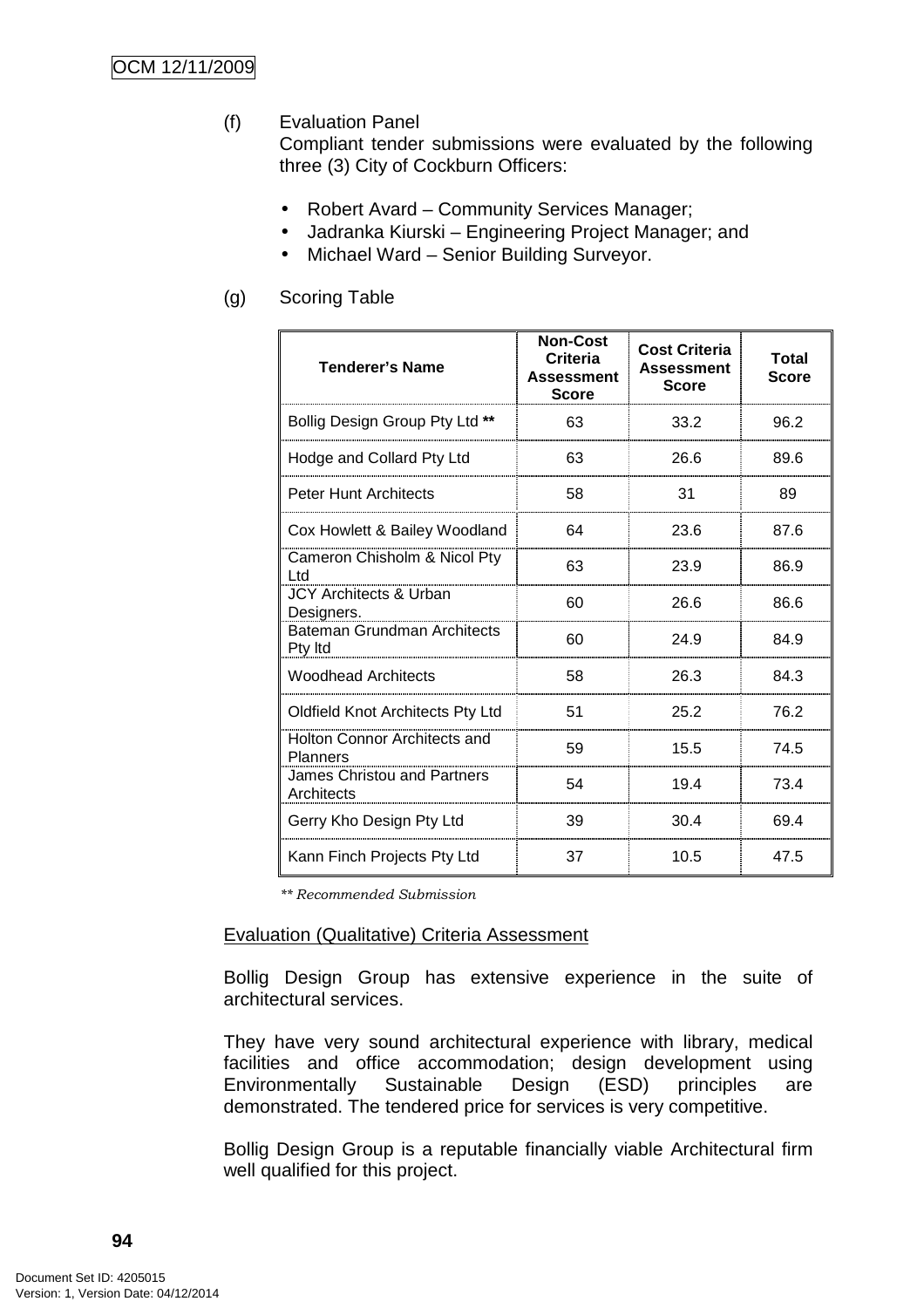To ensure that the City of Cockburn's financial interests are protected during the design and construction phase of the project a separate tender will be called for a Quantity Surveyor who will be contracted by the City of Cockburn for cost control and construction cost efficiencies.

### **Strategic Plan/Policy Implications**

#### **Infrastructure Development**

• To construct and maintain community facilities that meet community needs.

### **Governance Excellence**

- To conduct Council business in open public forums and to manage Council affairs by employing publicly accountable practices.
- To develop and maintain a financially sustainable City.

### **Budget/Financial Implications**

There have been funds allocated on the 2009/10 Municipal Budget for the cost of design development which will occur over the balance of the financial year.

Ten percent (10%) of the Federal Government Grant of up to \$6.65M can be drawn upon for preparatory works once the agreement with the Federal Government has been signed.

### **Legal Implications**

Sec. 3.57 of the Local Government Act, 1995 and Part 4 of the Local Government (Functions and General) Regulations, 1996, refer.

### **Community Consultation**

N/A

### **Attachment(s)**

The following confidential attachments are provided under separate cover.

- 1. Tender Evaluation Sheet
- 2. Tendered Prices

#### **Advice to Proponent(s)/Submissioners**

The Tenderers who lodged a submission on the proposal have been advised that this matter is to be considered at the 12 November Council Meeting.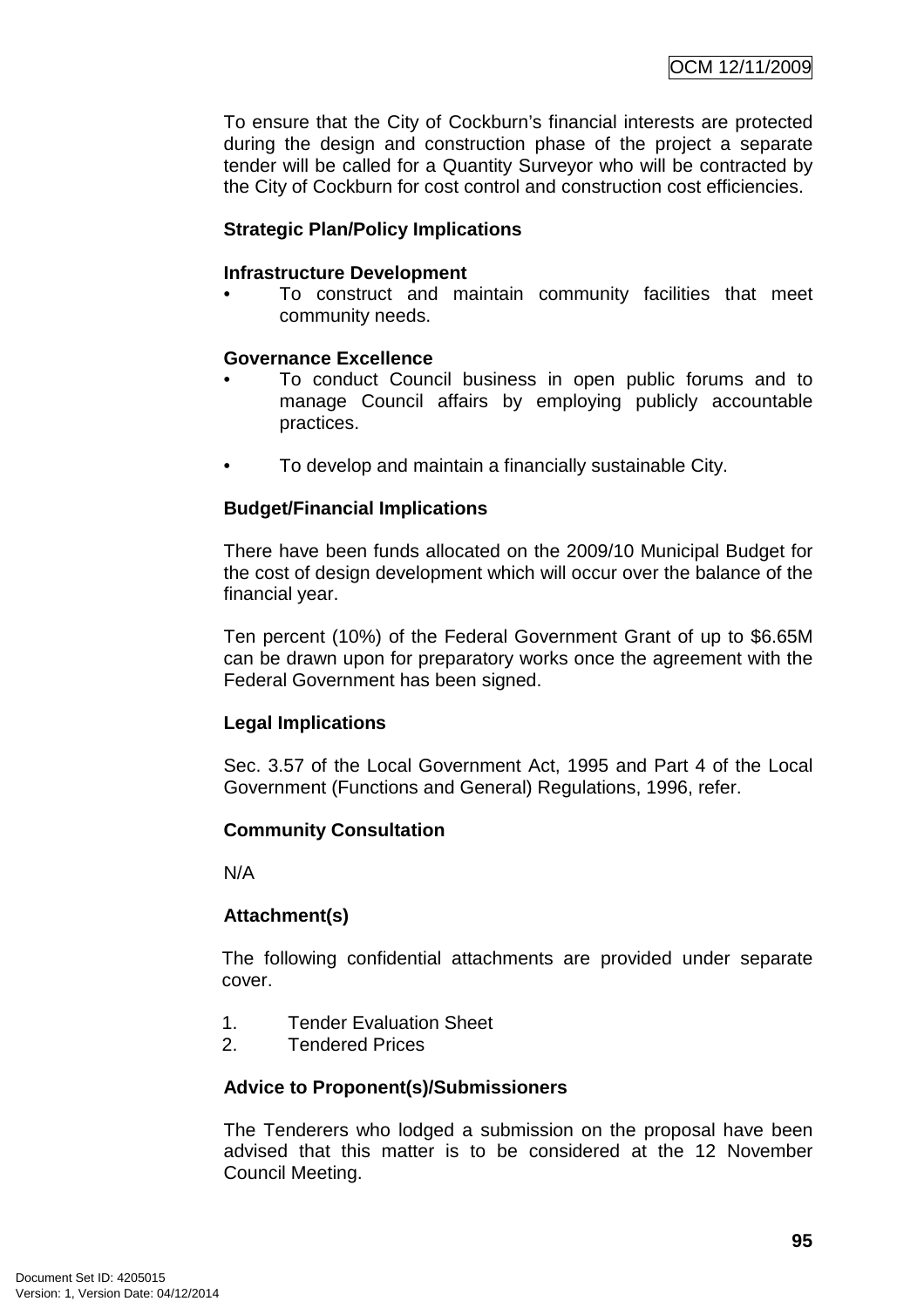**Implications of Section 3.18(3) Local Government Act, 1995**

Nil.

### **18. EXECUTIVE DIVISION ISSUES**

- **19. MOTIONS OF WHICH PREVIOUS NOTICE HAS BEEN GIVEN**
- **20. NOTICES OF MOTION GIVEN AT THE MEETING FOR CONSIDERATION AT NEXT MEETING**
- **21. NEW BUSINESS OF AN URGENT NATURE INTRODUCED BY COUNCILLORS OR OFFICERS**

### **22 (OCM 12/11/2009) - MATTERS TO BE NOTED FOR INVESTIGATION, WITHOUT DEBATE**

Clr Val Oliver has requested that that a report be brought back to Council as to the viability for an Aboriginal Community Centre to be built in Cockburn. A suggested area is on Little Rush Lake near the proposed FESA site for relocating the Volunteer Bushfire Brigade, or any other suitable and available land which is also acceptable to the Aboriginal Reference Group. This would help strengthen the teaching of the young people to learn about their culture from their Elders, to learn to speak in their native tongue and also to learn about Aboriginal art.

### **23. CONFIDENTIAL BUSINESS**

**23.1 (OCM 12/11/2009) - MINUTES OF CHIEF EXECUTIVE OFFICER PERFORMANCE AND SENIOR STAFF KEY PROJECTS APPRAISAL COMMITTEE MEETING - 12 OCTOBER 2009 (1192) (S CAIN) (ATTACH)** 

#### **RECOMMENDATION**

That Council receive the Minutes of the Chief Executive Officer Performance and Senior Staff Key Projects Appraisal Committee dated 12 October 2009, as attached to the Agenda, and adopts the recommendations contained therein.

**COUNCIL DECISION**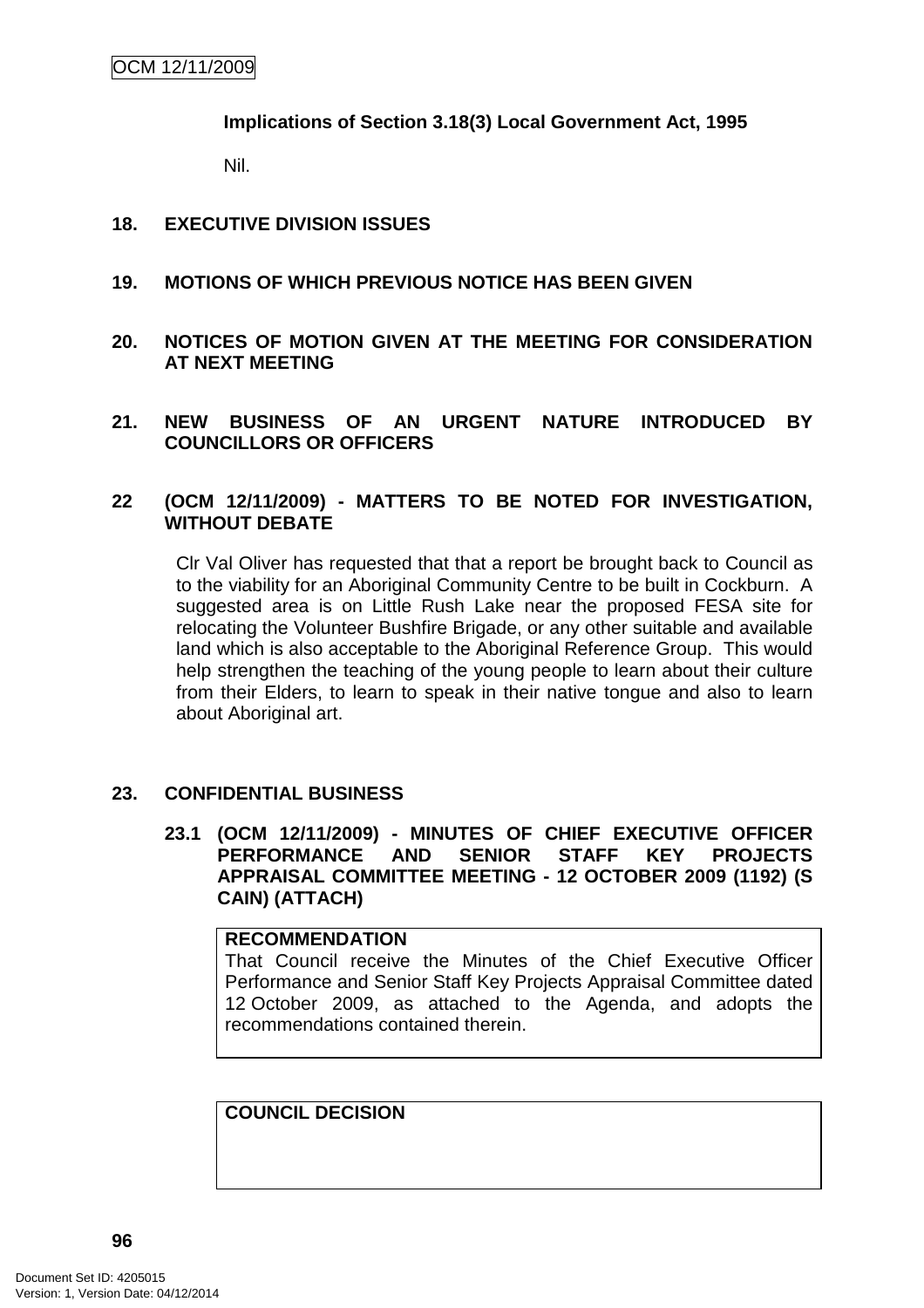# **Background**

The Chief Executive Officer Performance and Senior Staff Key Projects Appraisal Committee met on 12 October 2009. The minutes of that meeting are required to be presented to Council and its recommendations considered by Council.

### **Submission**

The minutes of the Committee meeting are attached to the Agenda. Items dealt with at the Committee meeting form the basis of the Minutes.

### **Report**

The Committee recommendations are now presented for consideration by Council and, if accepted, are endorsed as the decisions of Council. Any Elected Member may withdraw any item from the Committee meeting for discussion and propose an alternative recommendation for Council's consideration. Any such items will be dealt with separately, as provided for in Council's Standing Orders.

### **Strategic Plan/Policy Implications**

### **Governance Excellence**

• To maintain a professional, well-trained and healthy workforce that is responsive to the community's needs.

### **Budget/Financial Implications**

Committee Minutes refer.

### **Legal Implications**

Committee Minutes refer.

### **Community Consultation**

N/A

### **Attachment(s)**

Minutes of the Chief Executive Officer Performance and Senior Staff Key Projects Appraisal Committee 12 October 2009 are provided to the Elected Members as confidential attachments.

### **Advice to Proponent(s)/Submissioners**

The CEO and Senior Staff have been advised that this item will be considered at the November 2009 OCM.